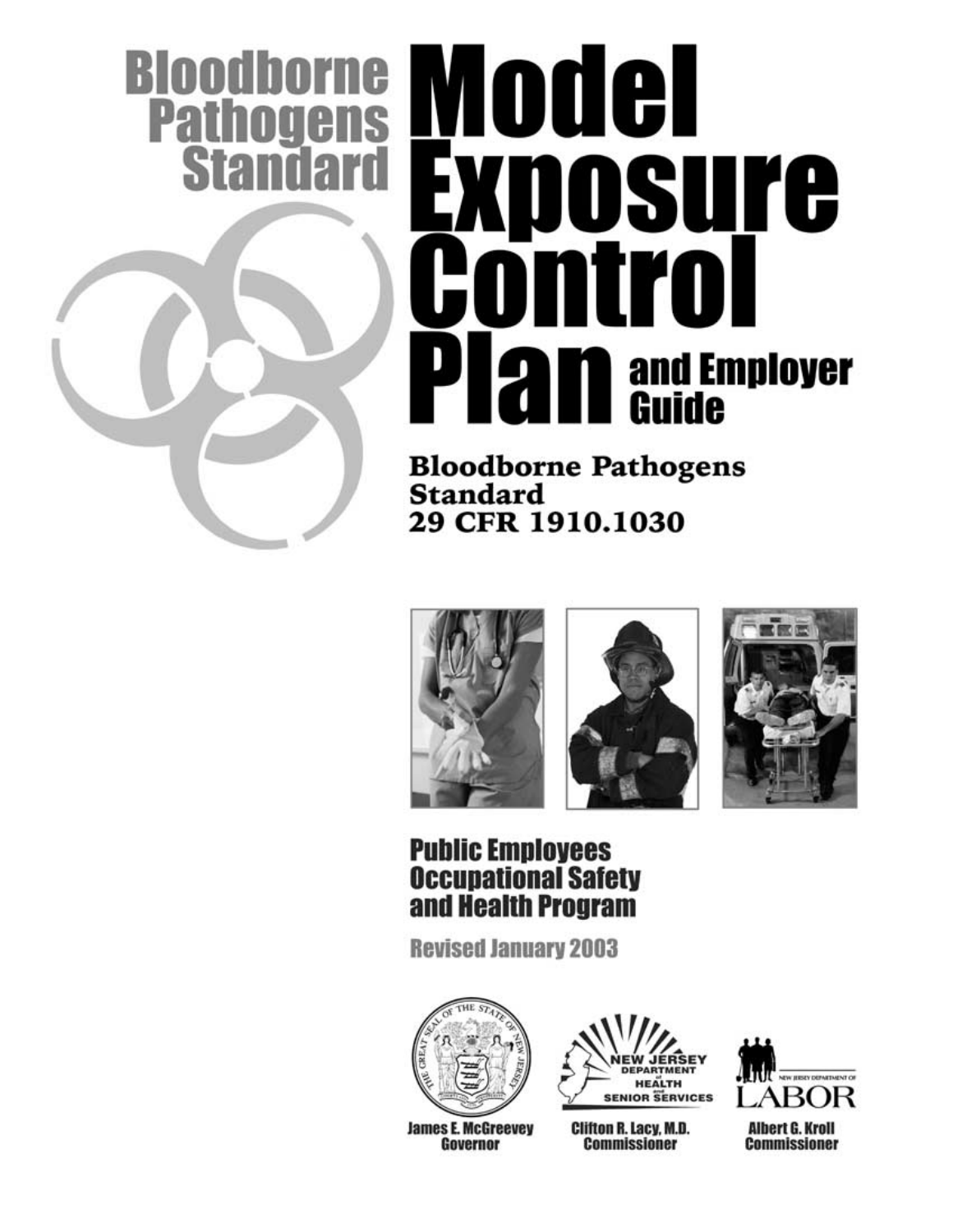

#### State of New Jersey **DEPARTMENT OF HEALTH AND SENIOR SERVICES** PO BOX 360

TRENTON, N.J. 08625-0360

**www.state.nj.us/health**

JAMES E. MCGREEVEY *Governor*

CLIFTON R. LACY, M.D. *Commissioner*

January 2003

Dear Public Employer:

The PEOSH Bloodborne Pathogens Standard was published in the New Jersey Register on July 6, 1993 and applies to all employees with occupational exposure to blood or other potentially infectious materials. In order to assist employers in complying with the standard, the New Jersey Department of Health and Senior Services (NJDHSS) Public Employees Occupational Safety and Health (PEOSH) Program developed an *Employer Guide and Model Exposure Control Plan* in December 1993.

The revised PEOSH Bloodborne Pathogens Standard was adopted on September 4, 2001. The revised standard applies to all public employees with occupational exposures to blood or other potentially infectious materials. The Bloodborne Pathogens Standard (29 CFR 1910.1030(c)) requires that each employer, having an employee(s) with occupational exposure, establish a written Exposure Control Plan (ECP) designed to eliminate or minimize such exposure. **The ECP should reflect the new requirements of the revised standard, which include additional definitions (e.g., engineering controls); solicitation of input from nonmanagerial employees; and maintaining a sharps injury log.**

To assist you in your efforts to comply with the revised Bloodborne Pathogens Standard, the NJDHSS PEOSH Program has provided you with this revised *Bloodborne Pathogens Standard Model Exposure Control Plan and Employer Guide.* The Model is written in a clear, concise manner and contains relevant reference materials, samples of all forms needed to fulfill recordkeeping requirements, and other appropriate information. The Model is designed to guide you through the compliance process. **Areas in bold type in the Exposure Control Plan (ECP) refer to the new requirements in the revised standard.** After your revised ECP is developed and implemented, the plan will help protect employees from occupational exposure to hepatitis B virus (HBV), hepatitis C virus (HCV), human immunodeficiency virus (HIV), as well as other bloodborne pathogens within their workplace.

As its title indicates, the *Bloodborne Pathogens Standard Model Exposure Control Plan and Employer Guide* is intended to serve as an employer compliance guide to the revised Bloodborne Pathogens Standard (Appendix R). A central component of your compliance effort will be the development of an ECP tailored to your worksite. At a minimum, the plan should include the following elements:

• statement of employer policy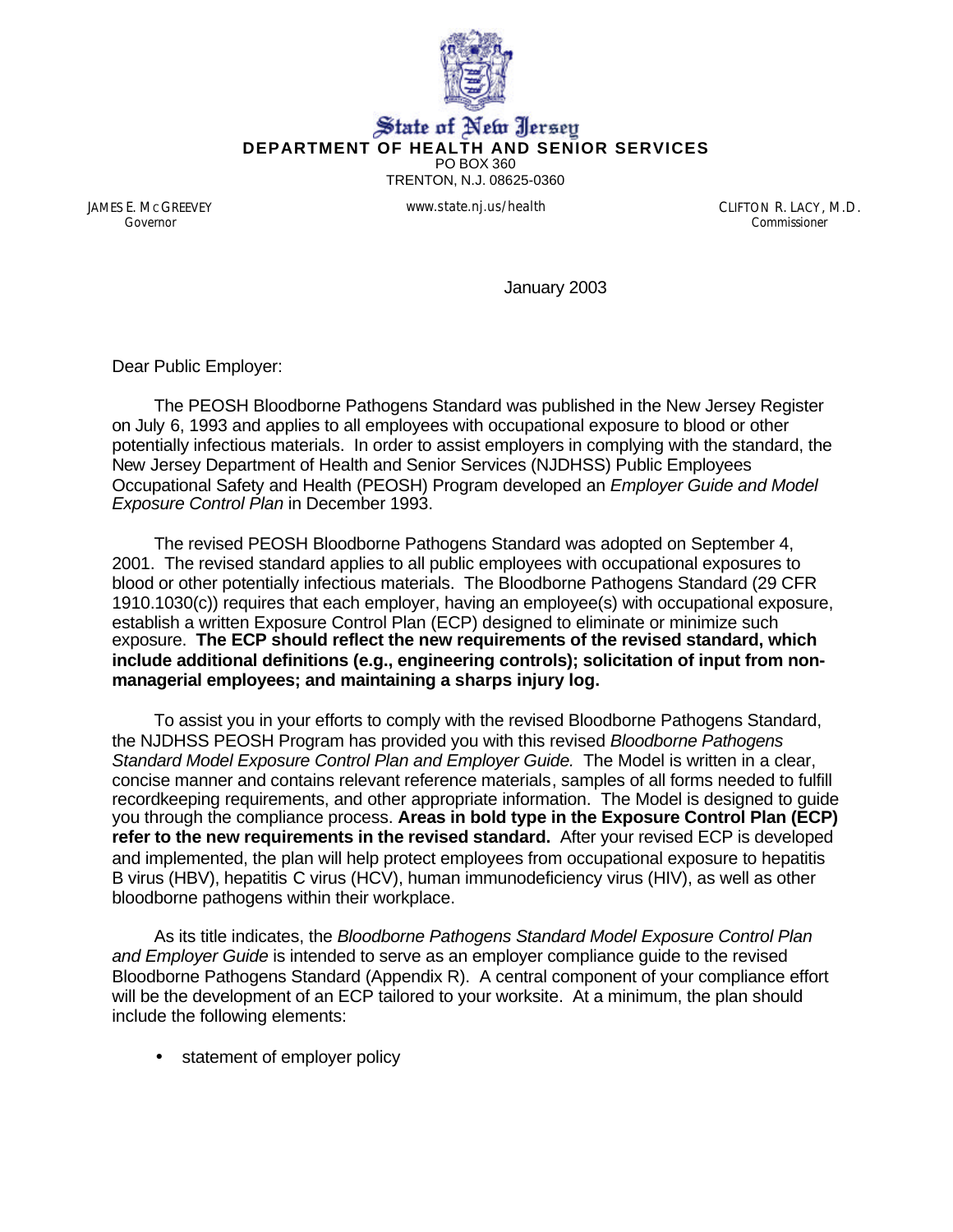- designation of employees responsible for implementation of various plan elements
- determination of employee exposure
- implementation of various methods of exposure control, including:
	- universal precautions
	- engineering controls and work practices
	- − personal protective equipment
	- − training
	- − hepatitis B vaccination
	- − post-exposure evaluation and follow-up
	- − housekeeping
	- − labeling
	- − employer recordkeeping

Before proceeding to use this document, you should have read the revised Bloodborne Pathogens Standard found in Appendix R. After you have familiarized yourself with the standard, follow the Model Exposure Control Plan in the order in which it is presented, adding information specific to your worksite wherever indicated. The Model must be completed in its entirety if you wish to be assured that your ECP complies with the revised standard. You will note that in several places within the Model, it will be necessary for you to exercise judgement as to how you will proceed. References to hepatitis C have been added to reflect the U.S. Public Health Service, Centers for Disease Control and Prevention's (CDC) recommendation to include blood-testing for hepatitis C antibody (in addition to hepatitis B and HIV blood-testing) following an exposure incident.

The *Bloodborne Pathogens Standard Model Exposure Control Plan and Employer Guide* also contains forms that may be used to comply with recordkeeping requirements of the Standard. Information pamphlets, highlights of the program's requirements, and a resource list are also provided to assist employers with the training provisions of the Standard. Note that PEOSH now offers expanded educational and consultative services. The Model will be available in a usable form on the PEOSH website: www.state.nj.us/health/peoshweb.

If you have any questions regarding the revised Model ECP, the revised Bloodborne Pathogens Standard, or need further assistance, please contact the NJDHSS, PEOSH Program, at (609) 984-1863.

Sincerely,

Eric Beckhusen, Acting Program Manager Public Employees Occupational Safety and Health Program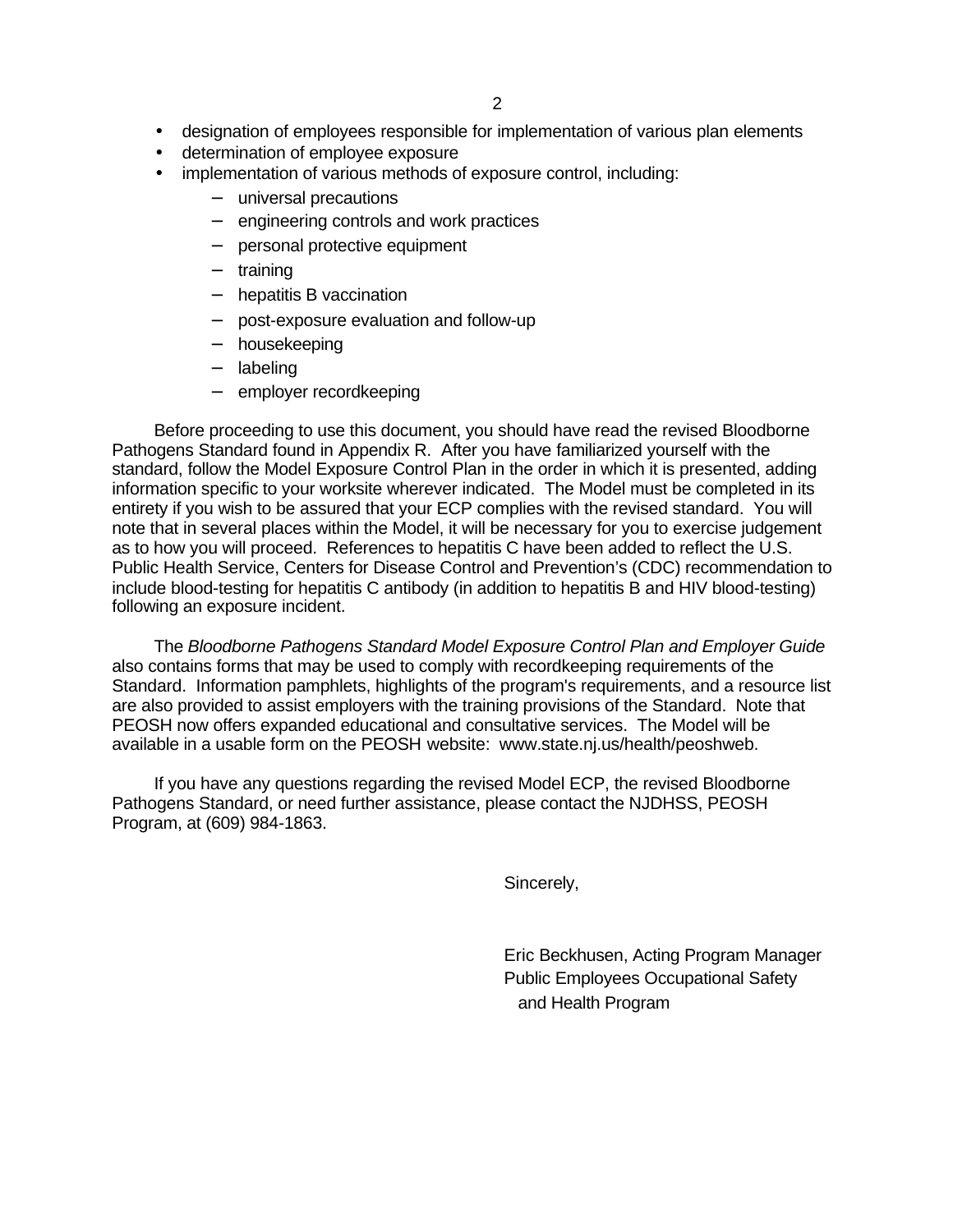## **TABLE OF CONTENTS**

### **APPENDIX SECTION**

| Appendix A |  |
|------------|--|
| Appendix B |  |
| Appendix C |  |
|            |  |
| Appendix D |  |
| Appendix E |  |
| Appendix F |  |
| Appendix G |  |
| Appendix H |  |
| Appendix I |  |
| Appendix J |  |
| Appendix K |  |
| Appendix L |  |
| Appendix M |  |
| Appendix N |  |
| Appendix O |  |
| Appendix P |  |
| Appendix Q |  |
| Appendix R |  |
| Appendix S |  |
| Appendix T |  |
| Appendix U |  |
|            |  |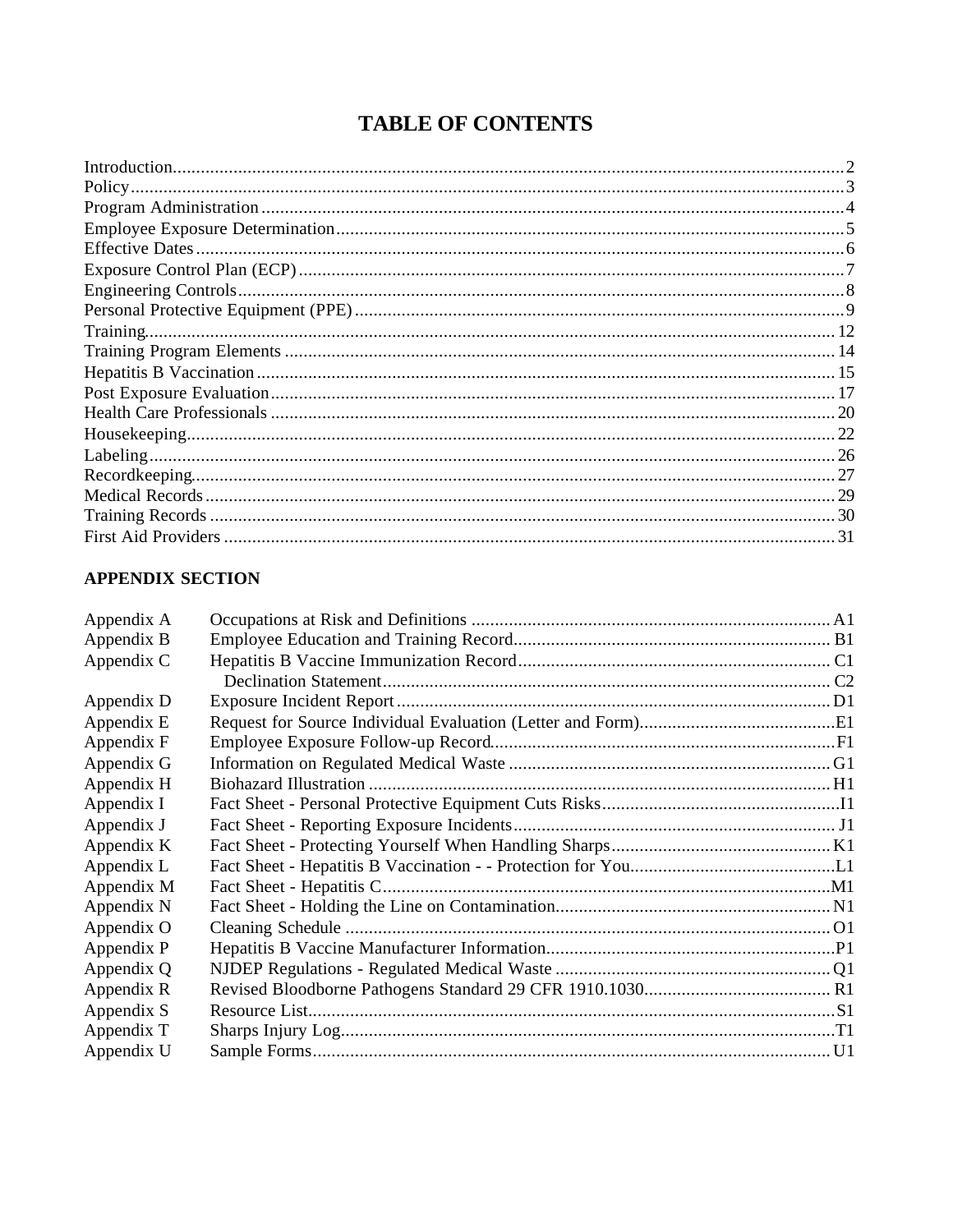Acquired Immune Deficiency Syndrome (AIDS), hepatitis B, and hepatitis C warrant serious concern for workers occupationally exposed to blood and certain other body fluids that contain bloodborne pathogens. It is estimated nationally that more than 5.6 million workers in health care and public safety occupations could be potentially exposed. In recognition of these potential hazards, the New Jersey Public Employees Occupational Safety and Health Program has adopted the Occupational Safety and Health Administration (OSHA) regulation [Bloodborne Pathogens 29 Code of Federal Regulations (CFR) 1910.1030] to help protect New Jersey public workers from these health hazards.

The major intent of this regulation is to prevent the transmission of bloodborne diseases within potentially exposed workplace occupations. The standard is expected to reduce and prevent employee exposure to the human immunodeficiency virus (HIV), hepatitis B virus (HBV), hepatitis C virus (HCV) and other bloodborne diseases. The Occupational Safety and Health Administration (OSHA) estimates the standard could prevent more than 200 deaths and about 9,000 infections per year from HBV alone. The standard requires that employers follow universal precautions, which means that all blood or other potentially infectious materials must be treated as being infectious for HIV, HBV, and other bloodborne pathogens. (This includes hepatitis C.) Each employer must determine the application of universal precautions by performing an employee exposure evaluation. If employee exposure is recognized, as defined by the standard, then the standard mandates a number of requirements. One of the major requirements is the development of an Exposure Control Plan, which mandates engineering controls, work practices, personal protective equipment, HBV vaccinations and training. The standard also mandates practices and procedures for housekeeping, medical evaluations, hazard communication, and recordkeeping.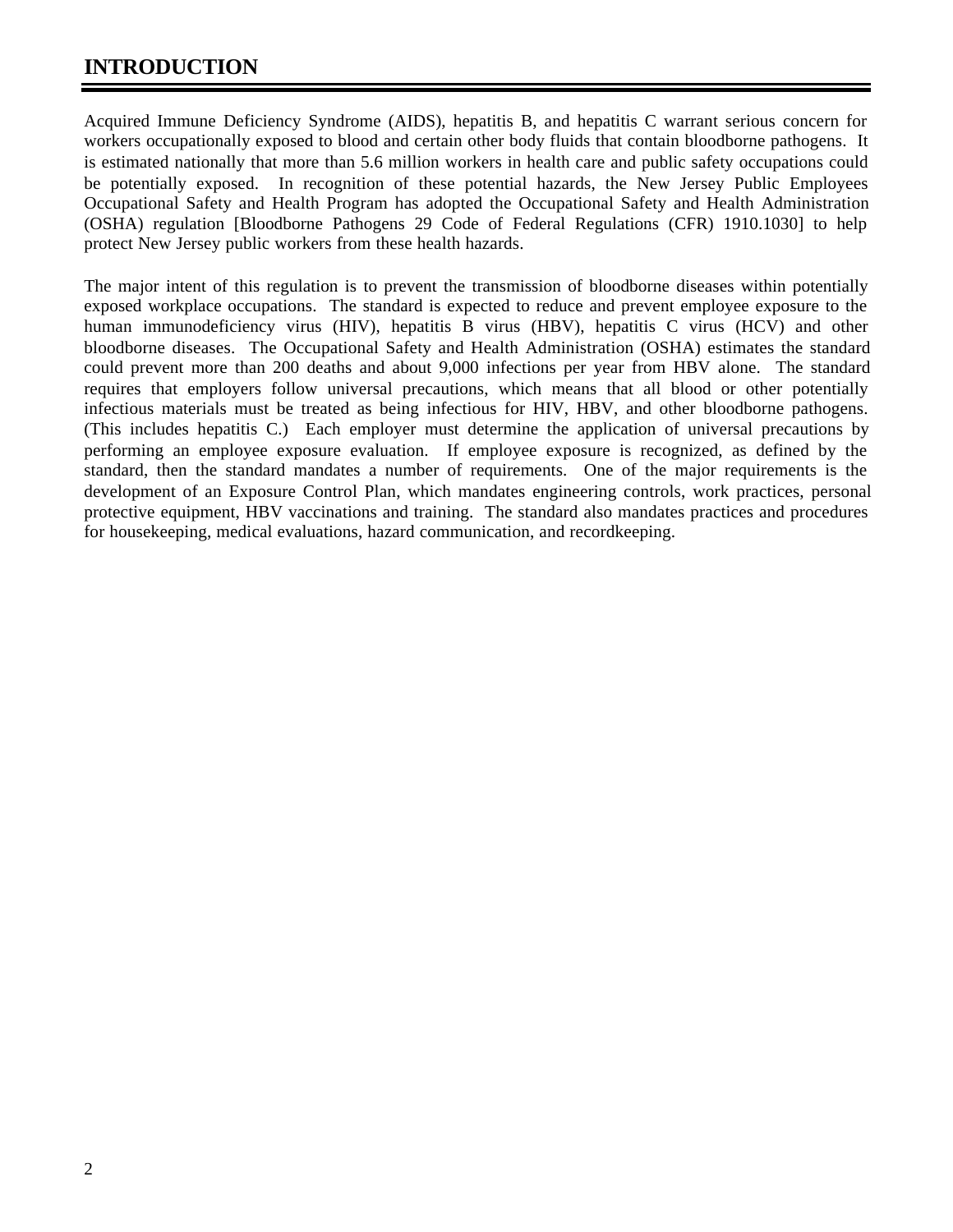## **POLICY**

The state is committed to provide a safe and healthful work environment for our entire staff. In pursuit of this endeavor, the following Exposure Control Plan (ECP) is provided to eliminate or minimize occupational exposure to bloodborne pathogens in accordance with the PEOSH Bloodborne Pathogens Standard, Title 29 Code of Federal Regulations 1910.1030.

The ECP is a key document to assist our facility in implementing and ensuring compliance with the standard, thereby protecting our employees. This ECP includes:

- **I.** Employee exposure determination
- **II.** The procedures for evaluating the circumstances surrounding an exposure incident, and
- **III.** The schedule and method for implementing the specific sections of the standard, including:
	- < Methods of compliance
	- < Hepatitis B vaccination and post-exposure follow-up
	- < Training and communication of hazards to employees
	- < Recordkeeping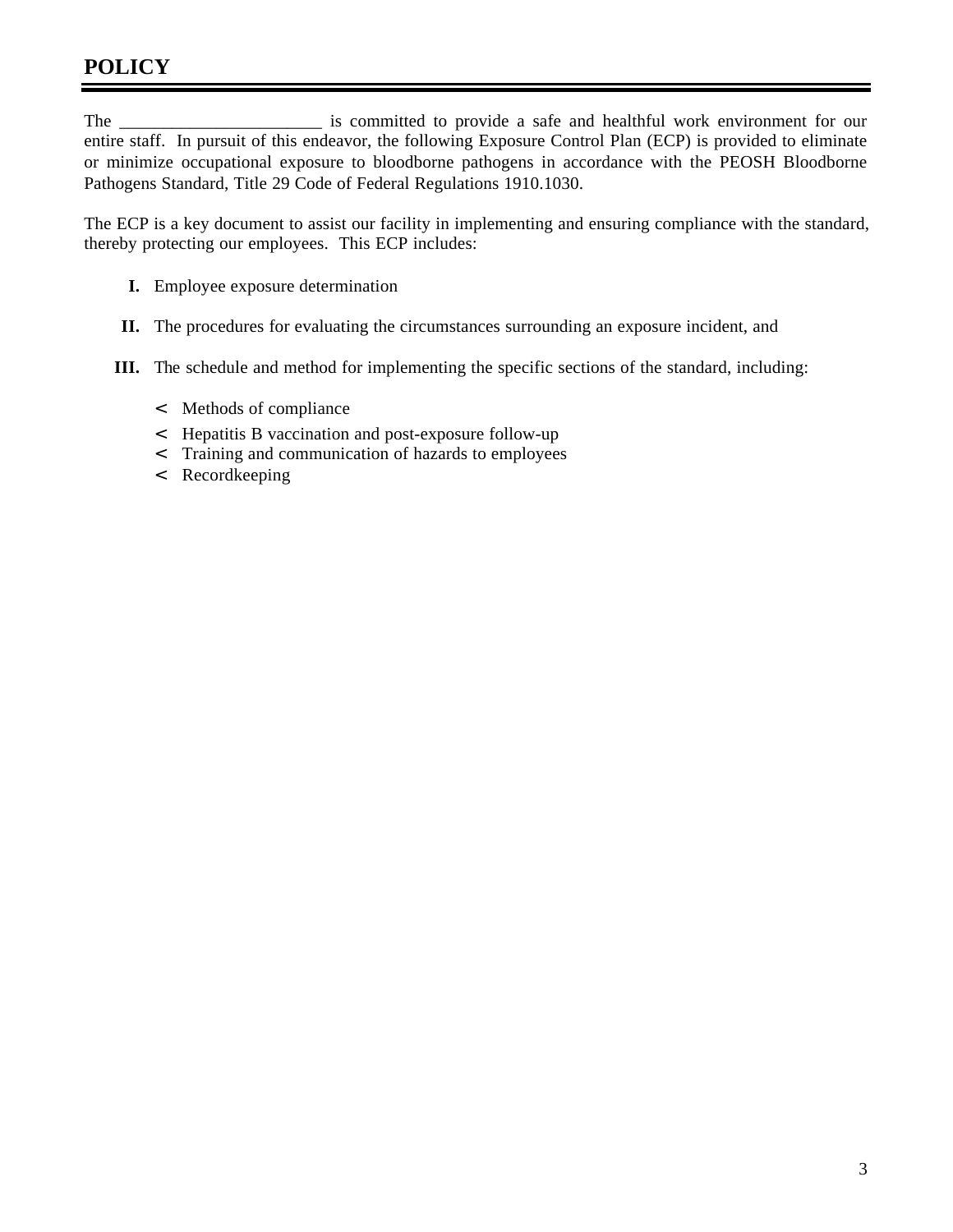## **PROGRAM ADMINISTRATION**

- $\Box$  is (are) responsible for the implementation of the ECP. \_\_\_\_\_\_\_\_\_\_\_\_\_\_\_\_\_\_\_\_\_\_\_\_\_\_\_\_\_\_\_\_ will maintain and update the written ECP at least annually and whenever necessary to include new or modified tasks and procedures.
- $\Box$  Those employees who are reasonably anticipated to have contact with or exposure to blood or other potentially infectious materials are required to comply with the procedures and work practices outlined in this ECP.
- $\square$ protocols and will ensure that effective disinfectants are purchased.
- q \_\_\_\_\_\_\_\_\_\_\_\_\_\_\_\_\_\_\_\_\_\_\_\_\_\_\_\_\_\_\_ will be responsible for ensuring that all medical actions required are performed and that appropriate medical records are maintained.
- q \_\_\_\_\_\_\_\_\_\_\_\_\_\_\_\_\_\_\_\_\_\_\_\_\_\_\_\_\_\_\_ will be responsible for training, documentation of training, and making the written ECP available to employees, PEOSH and NIOSH representatives.
- $\Box$ equipment (PPE), engineering controls (i.e., sharp containers, self-sheathing needles, etc.), labels and red bags as required by the standard. \_\_\_\_\_\_\_\_\_\_\_\_\_\_\_\_\_\_\_\_\_\_\_\_\_\_\_\_\_\_\_ will ensure that adequate supplies of the aforementioned equipment are available.

**Note to Employer:** The names or job titles of the Program Administrators can be used to simplify compliance. In a small facility the responsibilities for the program may be held by one individual. In this case these items can be combined.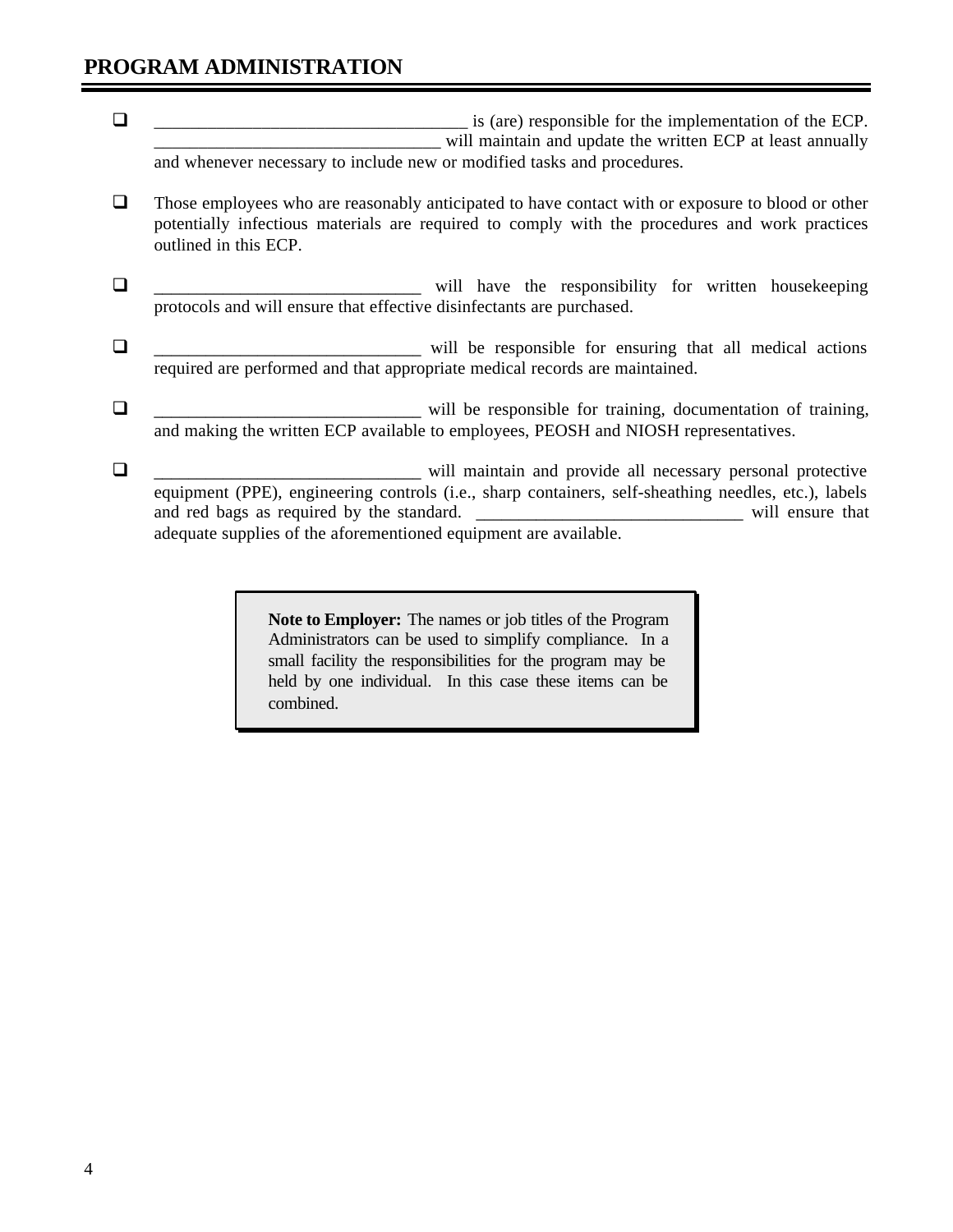## **EMPLOYEE EXPOSURE DETERMINATION**

#### **I. Employee Exposure Determination**

A. As part of the exposure determination section of our ECP, the following is a list of all job classifications at our establishment in which **all** employees have occupational exposure:

**Note to Employer:** You are not required to complete both sections that follow; you may only complete the section that applies.

B. The following is a list of job classifications in which **some** employees at our establishment have occupational exposure. Included are a list of tasks and procedures in which occupational exposure may occur for these individuals.

All exposure determinations for A and B were made without regard to the use of Personal Protective Equipment (PPE).

**Note to Employer:** Examples of category B would include custodians who occasionally clean contaminated equipment and laundries where some workers are assigned the task of handling contaminated laundry. Facilities are also required to notify contract employers (i.e., plumber, etc.) of potential contact with blood or other potentially infectious materials so they can take appropriate precautions. Refer to Appendix A for definition of "occupational exposure."

If needed, additional job classification lists and task sheets for Section A and B are provided in the Appendix Section (see Appendix A-3 and A-4).

**Note to Employer:** "Good Samaritan" acts which result in exposure to blood or other potentially infectious materials from assisting a fellow employee (i.e., assisting a coworker with nosebleed, giving CPR or first aid) are not included in the Bloodborne Pathogens Standard. PEOSH, however, encourages employers to offer Post-Exposure Evaluation and Follow-up in such cases.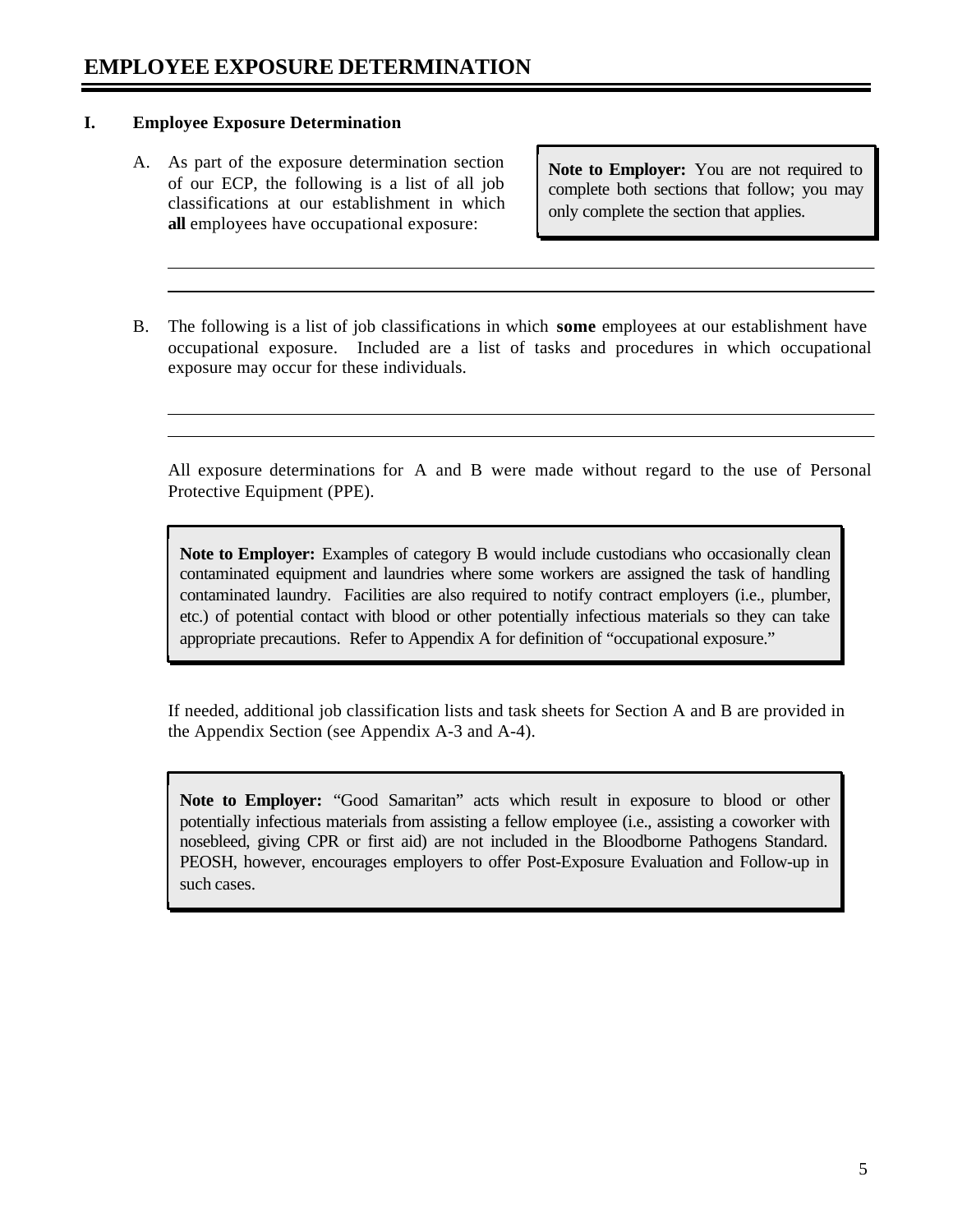#### **II. Effective Dates:**

The Bloodborne Pathogens Standard was published in the New Jersey Register on July 6, 1993. The standard became operative on October 4, 1993. The dates for completing the different parts of the Standard were:

| <b>Pathogens Standard</b><br><b>Published in New Jersey Register</b>         | (Effective Date)  |
|------------------------------------------------------------------------------|-------------------|
| <b>PEOSH Revised Bloodborne</b>                                              | September 4, 2001 |
| Labels and Signs                                                             | February 6, 1994  |
| <b>Hepatitis B Vaccination and Post-Exposure</b><br>Evaluation and Follow-Up | February 6, 1994  |
| (Except Universal Precautions)                                               |                   |
| Methods of Compliance                                                        | February 6, 1994  |
| Information and Training                                                     | January 6, 1994   |
| Recordkeeping                                                                | January 6, 1994   |
| <b>Exposure Control Plan</b>                                                 | December 3, 1993  |

The methods of implementation of these elements of the standard are discussed in the subsequent pages of this Exposure Control Plan.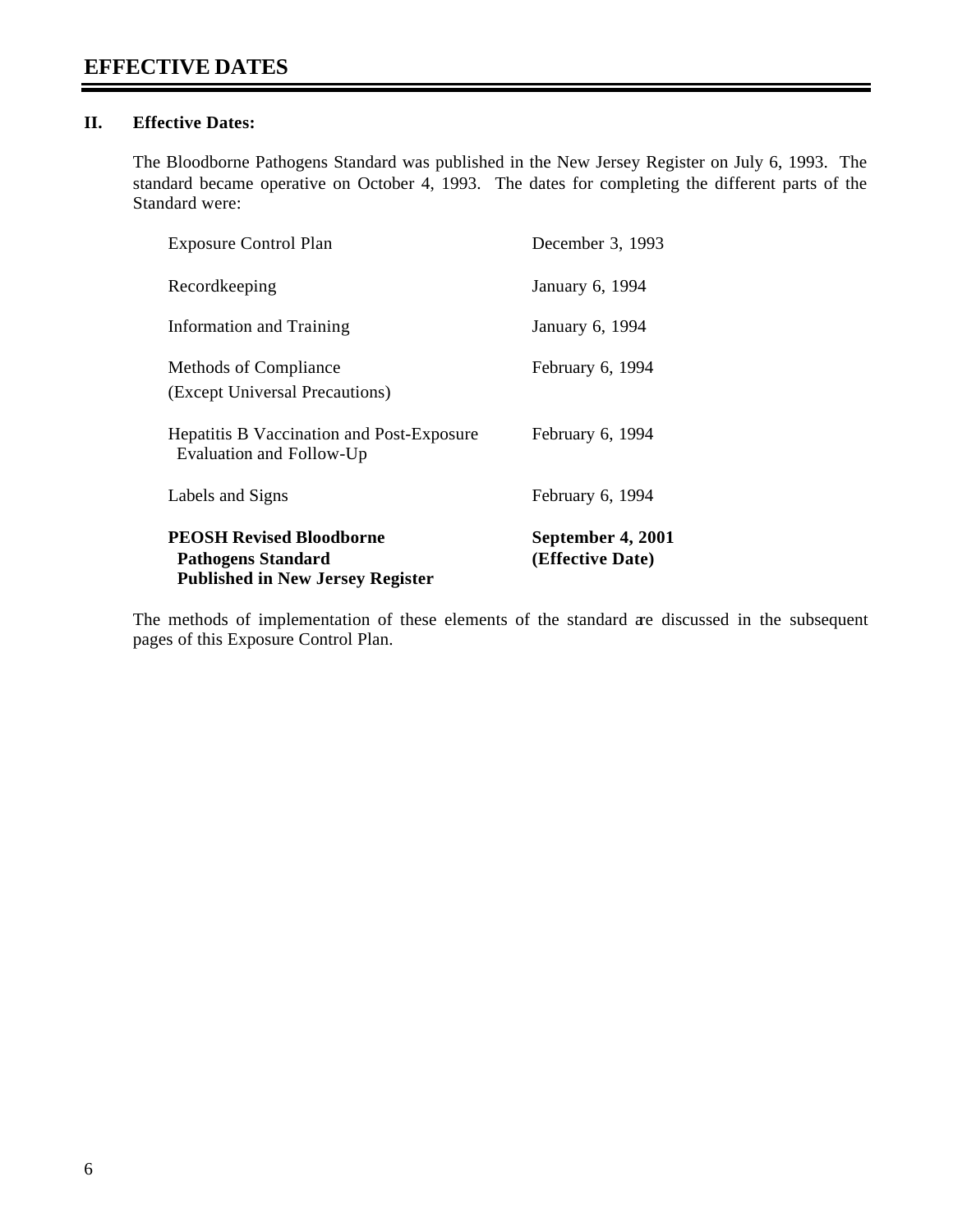#### **III. Methods of Implementation and Control**

#### 1.0 **Universal Precautions**

1.1 All employees will utilize Universal Precautions. Universal Precautions is an infection control method which requires employees to assume that all human blood and specified human body fluids are infectious for HIV, HBV and other bloodborne pathogens and must be treated accordingly. (This includes hepatitis C.)

#### 2.0 **Exposure Control Plan (ECP)**

- 2.1 Employees covered by the Bloodborne Pathogens Standard will receive an explanation of this ECP during their initial training session. It will also be reviewed in their annual refresher training. All employees will have an opportunity to review this Plan at any time during their work shifts by contacting \_\_\_\_\_\_\_\_\_\_\_\_\_\_\_\_\_\_\_\_\_\_\_\_\_\_\_\_\_\_\_. Employees seeking copies of the Plan may contact A copy of the Plan will be made available free of charge and within 15 days of the request.
- 2.2 \_\_\_\_\_\_\_\_\_\_\_\_\_\_\_\_\_ will be responsible for reviewing and updating the ECP annually or sooner if necessary to reflect any new or modified tasks and procedures which affect occupational exposure and to reflect new or revised employee positions with occupational exposure.

#### 3.0 **Engineering Controls and Work Practices**

- 3.1 Engineering controls and work practice controls will be used to prevent or minimize exposure to bloodborne pathogens. The specific engineering controls and work practices used are listed below:
	- *For example, non-glass capillary tubes, sharps with engineered sharps injury protections (SESIP's), needleless systems)*
	- **\_\_\_\_\_\_\_\_\_\_\_\_\_\_\_\_\_\_\_\_\_\_\_\_\_\_\_\_\_\_\_\_\_\_\_\_\_\_\_\_\_\_\_\_\_\_\_\_\_\_\_\_\_\_\_\_\_\_\_\_\_\_\_\_\_\_\_\_\_\_\_\_\_\_\_**

Sharps disposal containers are inspected and maintained or replaced by *(Name of responsible person or department)* every *(list frequency)* or whenever necessary to prevent overfilling.

**This facility identifies the need for changes in engineering controls and work practices through** *Examples: review of PEOSH records, employee interviews, committee activities, etc.\_\_\_\_\_\_\_\_\_\_\_\_\_\_\_\_\_\_\_\_\_\_\_\_\_\_\_\_\_\_\_\_\_\_\_\_\_\_\_\_\_\_\_\_\_\_\_\_\_\_\_\_\_\_\_\_\_\_\_\_\_\_\_\_\_\_\_\_\_\_\_\_\_\_\_*

**We evaluate new procedures or new products regularly by** *(Describe the process, literature reviewed, supplier information, products considered) \_\_\_\_\_\_\_\_\_\_\_\_\_\_\_\_\_\_\_\_\_\_\_\_\_\_\_\_\_\_\_\_\_\_\_\_\_\_\_\_\_\_\_\_\_\_\_\_\_\_\_\_\_\_\_\_\_\_\_\_\_\_\_\_\_\_\_\_\_\_\_\_\_\_\_\_\_\_*

*\_\_\_\_\_\_\_\_\_\_\_\_\_\_\_\_\_\_\_\_\_\_\_\_\_\_\_\_\_\_\_\_\_\_\_\_\_\_\_\_\_\_\_\_\_\_\_\_\_\_\_\_\_\_\_\_\_\_\_\_\_\_\_\_\_\_\_\_\_\_\_\_\_\_\_\_\_\_*

**Both front-line workers and management officials are involved in this process.** *(Describe how employees will be involved)* 

*\_\_\_\_\_\_\_\_\_\_\_\_\_\_\_\_\_\_\_\_\_\_\_\_\_\_\_\_\_\_\_\_\_\_\_\_\_\_\_\_\_\_\_\_\_\_\_\_\_\_\_\_\_\_\_\_\_\_\_\_\_\_\_\_\_\_\_\_\_\_\_\_\_\_\_\_\_\_* **\_\_\_\_\_\_\_\_\_\_\_\_\_\_\_\_\_\_\_\_\_\_\_\_\_\_\_\_\_\_\_\_\_\_\_\_\_\_\_\_\_\_\_\_\_\_\_\_\_\_\_\_\_\_\_\_\_\_\_\_\_\_\_\_\_\_\_\_\_\_\_\_\_\_\_\_\_\_**

**\_\_\_\_\_\_\_\_\_\_\_\_\_\_\_\_\_\_\_\_\_\_\_\_\_\_\_\_\_\_\_\_\_\_\_\_\_\_\_\_\_\_\_\_\_\_\_\_\_\_\_\_\_\_\_\_\_\_\_\_\_\_\_\_\_\_\_\_\_\_\_\_\_\_\_\_\_\_**

*(Name of responsible person or department)\_\_\_\_\_\_\_\_\_\_\_\_\_\_\_\_\_\_\_\_\_\_\_\_\_\_\_\_\_\_\_\_\_\_\_\_* **will**

**ensure effective implementation of these recommendations.**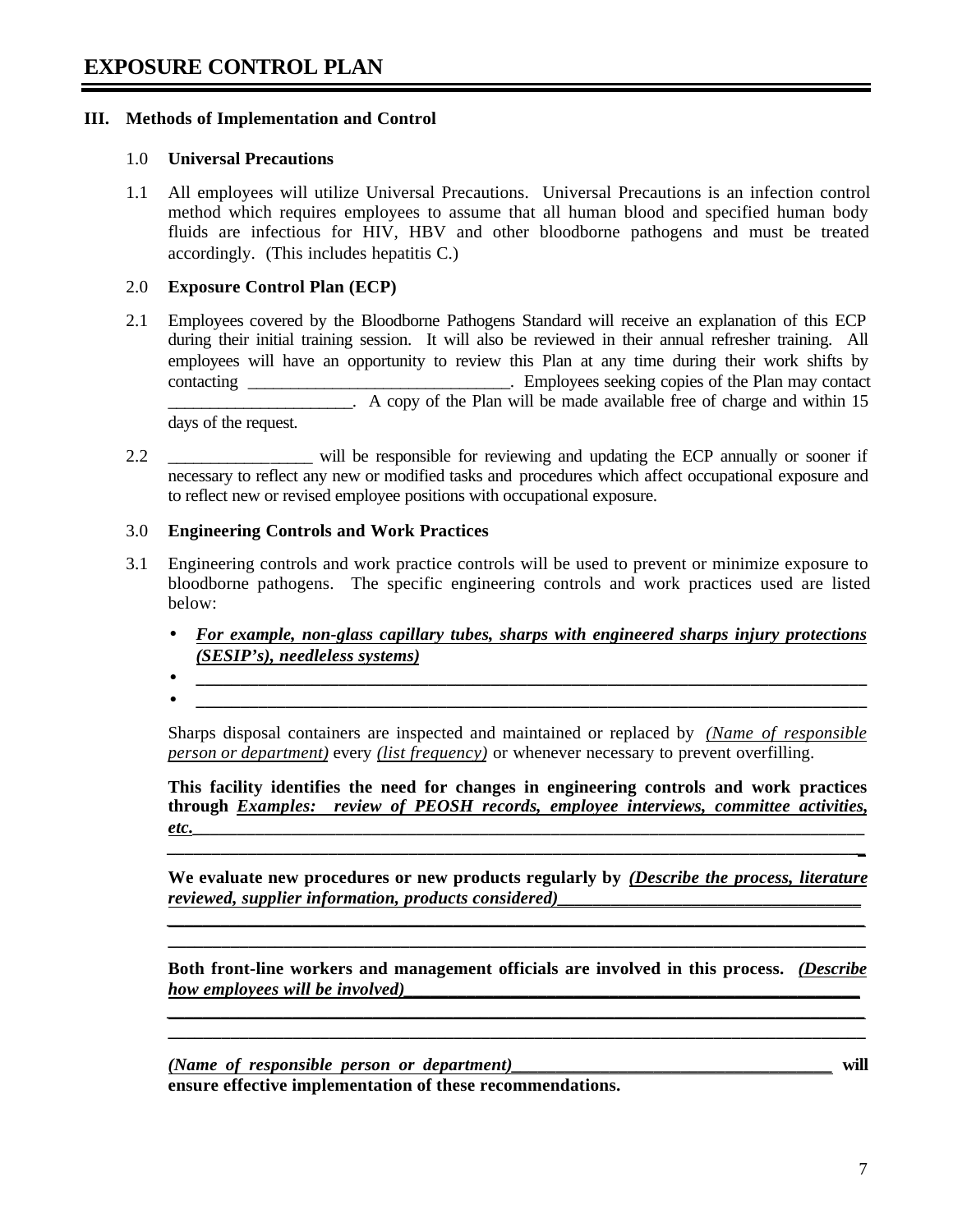Examples of engineering controls include, but are not limited to:

- $\Box$  self-sheathing needles
- $\Box$  puncture-resistant disposal containers for contaminated sharps
- $\Box$  sharps with engineered sharps injury protections (SESIPs)
- $\Box$  needleless systems

Examples of work practice controls include, but are not limited to:

- $\Box$  providing readily accessible hand washing facilities
- $\Box$  washing hands immediately or as soon as feasible after removal of gloves
- $\Box$  at non-fixed sites (i.e., emergency scenes, mobile blood collection sites) which lack hand washing facilities, providing interim hand washing measures, such as antiseptic towelettes and paper towels. Employees can later wash their hands with soap and water as soon as feasible
- $\Box$  washing body parts as soon as possible after skin contact with blood or other potentially infectious materials occurs
- $\Box$  prohibiting the recapping or bending of needles
- $\Box$  shearing or breaking contaminated needles is prohibited
- $\Box$  labeling
- $\Box$  equipment decontamination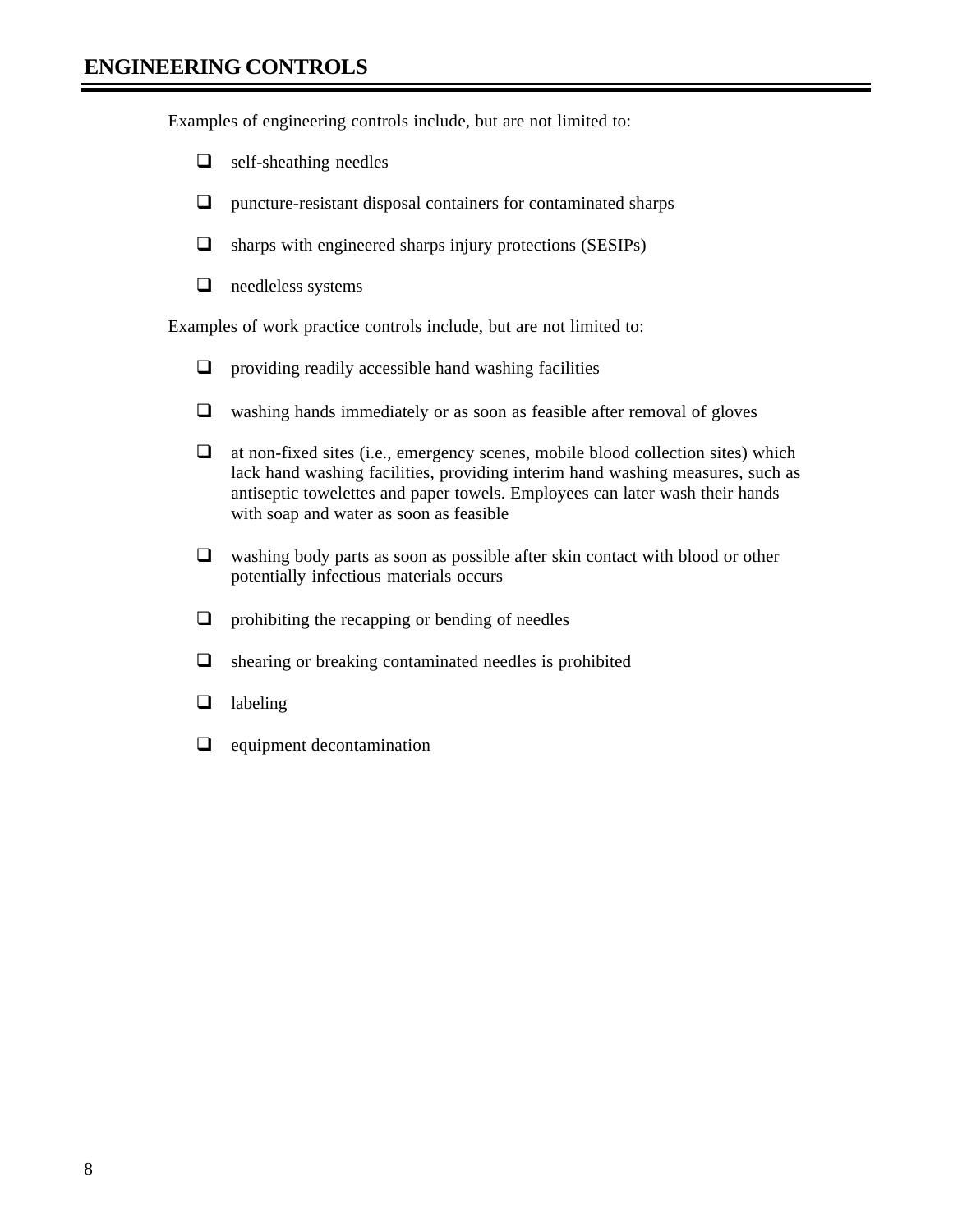- $\Box$  prohibiting eating, drinking, smoking, applying cosmetics or lip balm and handling contact lenses in work area where there is a likelihood of occupational exposure
- $\Box$  prohibiting food and drink from being kept in refrigerators, freezers, shelves, cabinets or on counter tops or bench tops where blood or other potentially infectious materials are present
- $\Box$  requiring that all procedures involving blood or other potentially infectious materials shall be performed in such a manner as to minimize splashing, splattering, and generation of droplets of these substances
- $\Box$  placing specimens of blood or other potentially infectious materials in a container which prevents leakage during collection, handling, processing, storage, transport or shipping
- $\Box$  examining equipment which may become contaminated with blood or other potentially infectious materials prior to servicing or shipping and decontaminating such equipment as necessary. Items will be labeled per the standard if not completely decontaminated

#### 4.0 **Personal Protective Equipment (PPE)**

Personal protective equipment must be used if occupational exposure remains after instituting engineering and work practice controls, or if the controls are not feasible. Training will be provided by \_\_\_\_\_\_\_\_\_\_\_\_\_\_\_\_\_\_\_\_\_\_\_\_\_\_\_\_\_\_\_\_\_\_\_\_\_ in the use of the appropriate personal protective equipment for employees' specific job classifications and tasks/procedures they will perform.

Additional training will be provided, whenever necessary , such as if an employee takes a new position or if new duties are added to their current position.

Appropriate personal protective equipment is required for the following tasks; the specific equipment to be used is listed after the task:

\_\_\_\_\_\_\_\_\_\_\_\_\_\_\_\_\_\_\_\_\_\_\_\_\_\_\_\_\_\_\_\_ \_\_\_\_\_\_\_\_\_\_\_\_\_\_\_\_\_\_\_\_\_\_\_\_\_\_\_\_\_\_\_\_

| Task | Equipment |
|------|-----------|
|      |           |

\_\_\_\_\_\_\_\_\_\_\_\_\_\_\_\_\_\_\_\_\_\_\_\_\_\_\_\_\_\_\_\_ \_\_\_\_\_\_\_\_\_\_\_\_\_\_\_\_\_\_\_\_\_\_\_\_\_\_\_\_\_\_\_\_ \_\_\_\_\_\_\_\_\_\_\_\_\_\_\_\_\_\_\_\_\_\_\_\_\_\_\_\_\_\_\_\_ \_\_\_\_\_\_\_\_\_\_\_\_\_\_\_\_\_\_\_\_\_\_\_\_\_\_\_\_\_\_\_\_ \_\_\_\_\_\_\_\_\_\_\_\_\_\_\_\_\_\_\_\_\_\_\_\_\_\_\_\_\_\_\_\_ \_\_\_\_\_\_\_\_\_\_\_\_\_\_\_\_\_\_\_\_\_\_\_\_\_\_\_\_\_\_\_\_

9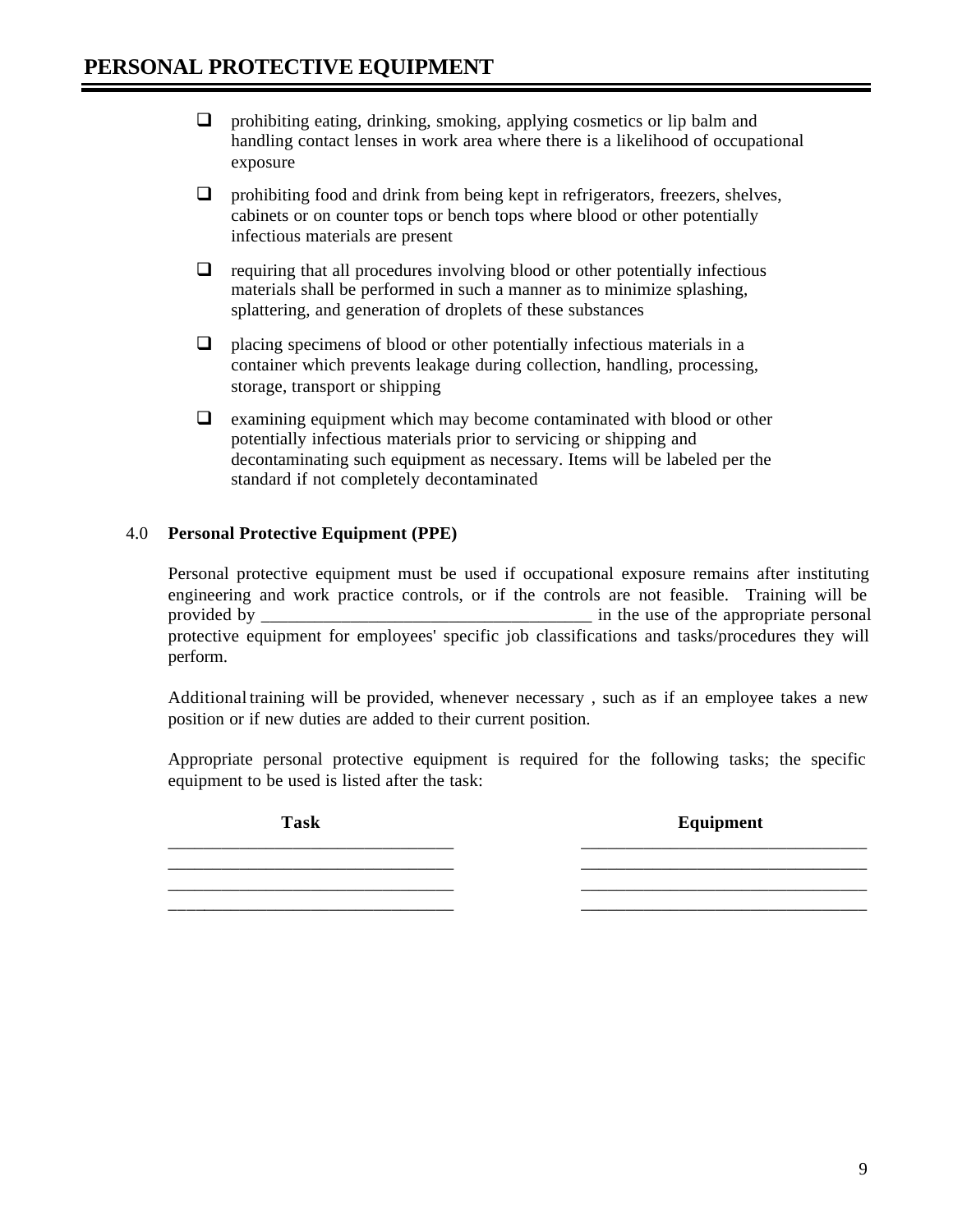**Note to Employer:** The employer should decide how to make PPE "readily accessible" for employees' use. Specify in writing what will be issued, how, when and who will provide the PPE. For large facilities which might have numerous tasks present, a summary of the tasks and required PPE can be used. The important part to remember is that it is imperative that employees wear appropriate protective body coverings such as gowns, aprons, caps, and boots when occupational exposure is anticipated. The type and characteristics will depend upon the task and degree of exposure anticipated.

PPE items include:

- < gloves < masks
- < gowns
- < laboratory coats
- 
- 
- < eye protection (splash-proof goggles, safety glasses with side shields)
- < face shields < resuscitation bags and mouthpieces

**Note to Employer:** Employers with first aid responders are reminded to have quick access to kits having impervious gloves, resuscitation bags or mouthpieces, eye protection, aprons, disinfectant towelettes for hand washing, and red bags or biohazard-labeled bags.

- 4.2 As a general rule, all employees using PPE must observe the following precautions:
	- $\Box$  Wash hands immediately or as soon as feasible after removal of gloves or other personal protective equipment.
	- $\Box$  Remove protective equipment before leaving the work area and after a garment becomes contaminated.
	- $\Box$  Place used protective equipment in appropriately designated areas or containers being stored, washed, decontaminated, or discarded.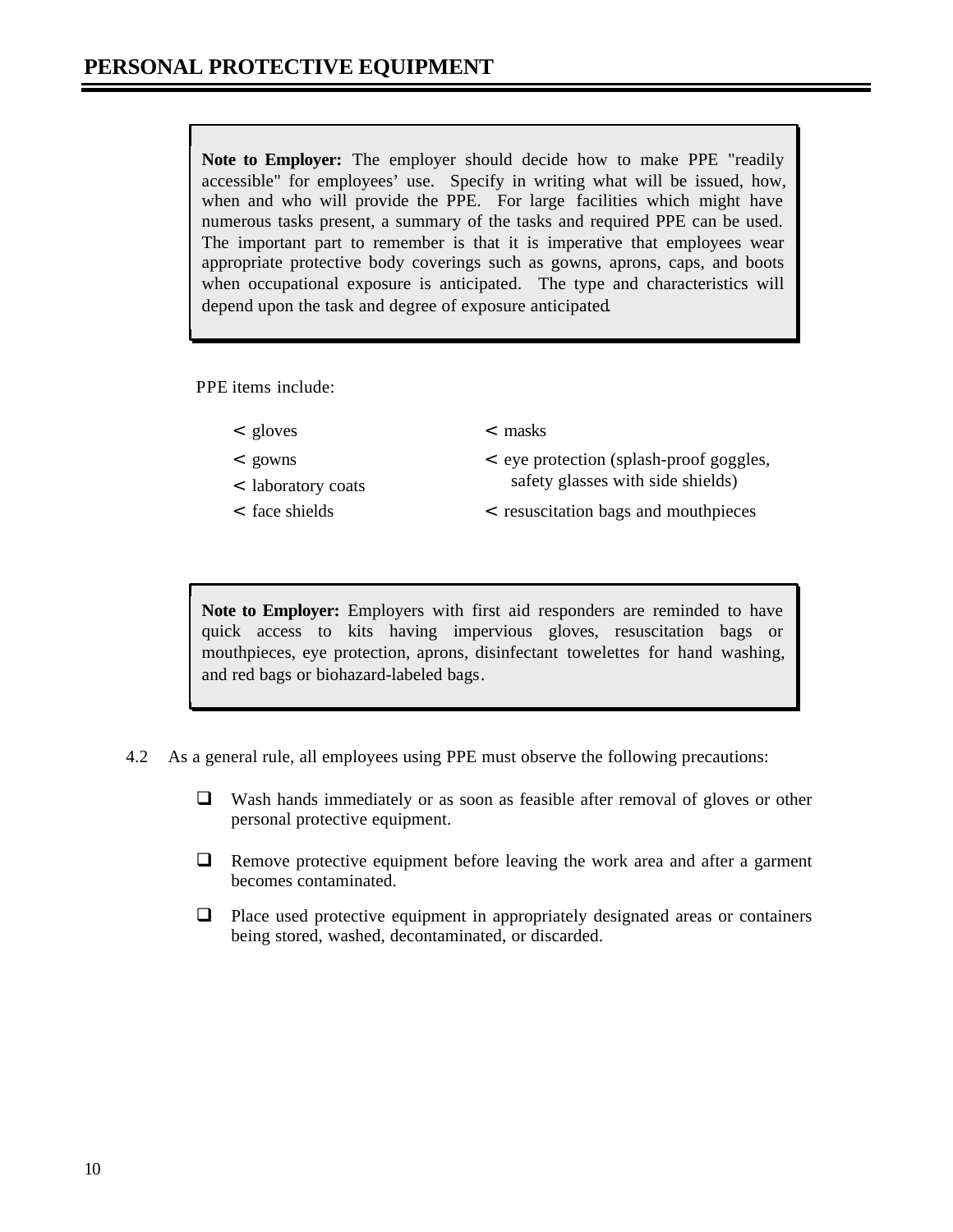**Note to Employer:** Designate areas or containers which are to be used and their location.

- í \_\_\_\_\_\_\_\_\_\_\_\_\_\_\_\_\_\_\_\_\_\_\_\_\_\_\_\_\_\_\_\_\_\_\_\_\_\_\_\_\_\_\_\_\_\_\_\_\_\_\_\_\_\_\_\_\_\_\_\_\_\_\_\_\_\_\_\_\_ \_\_\_\_\_\_\_\_\_\_\_\_\_\_\_\_\_\_\_\_\_\_\_\_\_\_\_\_\_\_\_\_\_\_\_\_\_\_\_\_\_\_\_\_\_\_\_\_\_\_\_\_\_\_\_\_\_\_\_\_\_\_\_\_\_\_\_\_\_ \_\_\_\_\_\_\_\_\_\_\_\_\_\_\_\_\_\_\_\_\_\_\_\_\_\_\_\_\_\_\_\_\_\_\_\_\_\_\_\_\_\_\_\_\_\_\_\_\_\_\_\_\_\_\_\_\_\_\_\_\_\_\_\_\_\_\_\_\_ \_\_\_\_\_\_\_\_\_\_\_\_\_\_\_\_\_\_\_\_\_\_\_\_\_\_\_\_\_\_\_\_\_\_\_\_\_\_\_\_\_\_\_\_\_\_\_\_\_\_\_\_\_\_\_\_\_\_\_\_\_\_\_\_\_\_\_\_\_ \_\_\_\_\_\_\_\_\_\_\_\_\_\_\_\_\_\_\_\_\_\_\_\_\_\_\_\_\_\_\_\_\_\_\_\_\_\_\_\_\_\_\_\_\_\_\_\_\_\_\_\_\_\_\_\_\_\_\_\_\_\_\_\_\_\_\_\_\_  $\Box$  Wear appropriate gloves when it can be reasonably anticipated that you may
- have contact with blood or other potentially infectious materials and when handling or touching contaminated items or surfaces. Replace gloves if torn, punctured, contaminated, or if their ability to function as a barrier is compromised.
- $\Box$  Following any contact of body areas with blood or any other infectious materials, you must wash your hands and any other exposed skin with soap and water as soon as possible. Employees must also flush exposed mucous membranes (eyes, mouth, etc) with water.
- $\Box$  Utility gloves may be decontaminated for reuse if their integrity is not compromised. The decontamination procedure will consist of \_\_\_\_\_\_\_\_\_\_\_\_\_\_\_\_\_\_\_\_\_
- $\Box$  Discard utility gloves when they show signs of cracking, peeling, tearing, puncturing, or deterioration.
- **Q** Never wash or decontaminate *disposable* gloves for reuse or before disposal.

\_\_\_\_\_\_\_\_\_\_\_\_\_\_\_\_\_\_\_\_\_\_\_\_\_\_\_\_\_.

- $\Box$  Wear appropriate face and eye protection such as a mask with glasses with solid side shields or a chin-length face shield when splashes, sprays, splatters, or droplets of blood or other potentially infectious materials pose a hazard to the eye, nose, or mouth.
- $\Box$  If a garment is penetrated by blood and other potentially infectious materials, the garment(s) must be removed immediately or as soon as feasible. If a pullover scrub (as opposed to scrubs with snap closures) becomes minimally contaminated, employees should be trained to remove the pullover scrub in such a way as to avoid contact with the outer surface; e.g., rolling up the garment as it is pulled toward the head for removal.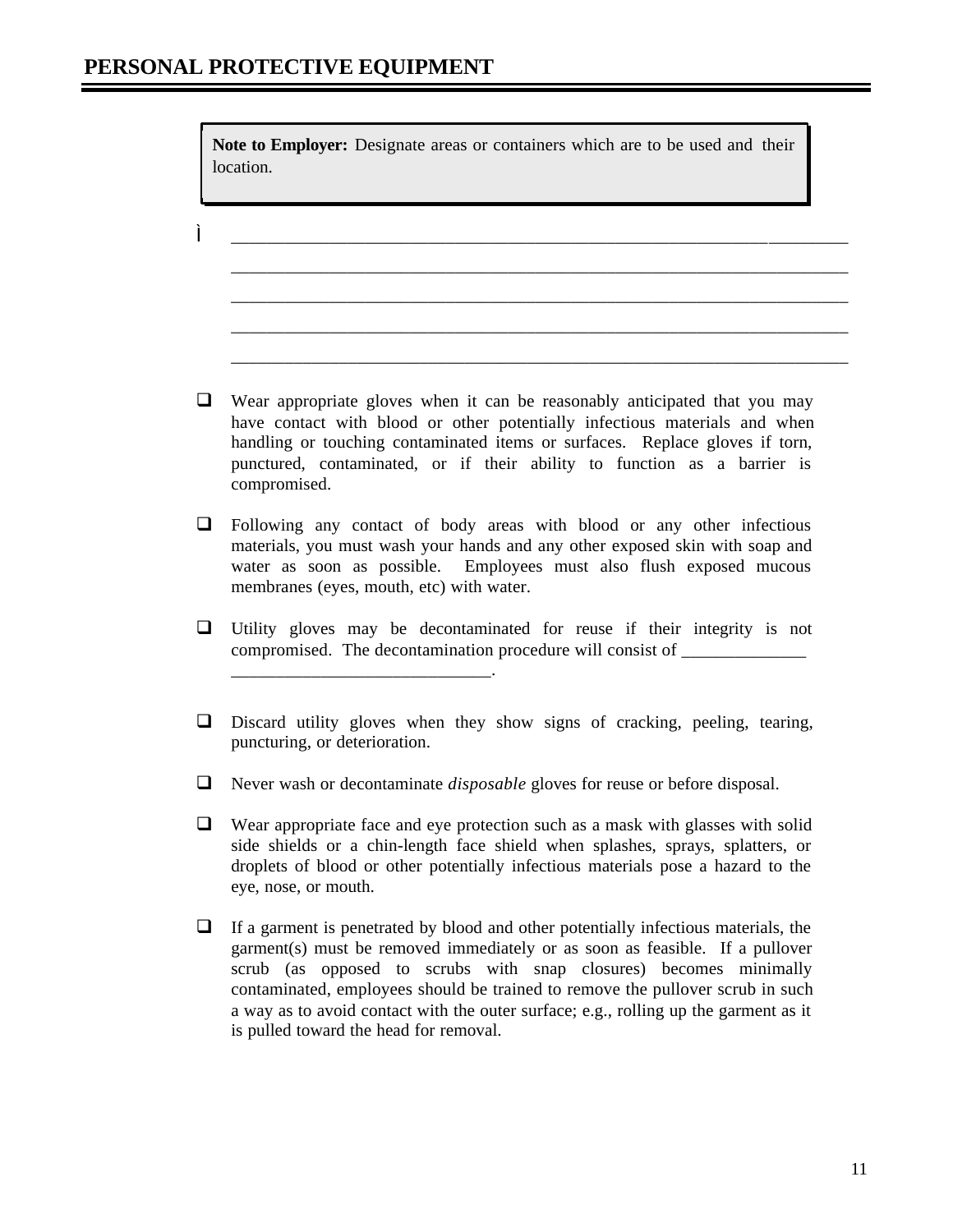However, if the amount of blood exposure is such that the blood penetrates the scrub and contaminates the inner surface, not only is it impossible to remove the scrub without exposure to blood, but the penetration itself would constitute exposure. It may be prudent to train employees to cut such a contaminated scrub to aid removal and prevent exposure to the face.

< Repair and/or replacement of PPE will be at no cost to employees.

Refer to Appendix I for additional information on PPE.

#### 5.0 **Training**

5.1 All employees who have or are reasonably anticipated to have occupational exposure to bloodborne pathogens will receive training conducted by

\_\_\_\_\_\_\_\_\_\_\_\_\_\_\_\_\_\_\_\_\_\_\_\_\_\_\_\_\_\_\_\_\_\_\_\_ will provide training on the epidemiology of bloodborne pathogen diseases. OSHA pamphlet "Occupational Exposure to Bloodborne Pathogens" and Fact Sheets located in the Appendix Section and will be used to inform employees of the epidemiology, symptoms, and transmission of bloodborne diseases. In addition, the training program will cover, at a minimum, the following elements:

- < A copy and explanation of the revised standard
- < Epidemiology and symptoms of bloodborne pathogens
- < Modes of transmission
- < Our Exposure Control Plan and how to obtain a copy
- < Methods to recognize exposure tasks and other activities that may involve exposure to blood
- < Use and limitations of Engineering Controls, Work Practices, and PPE
- < PPE types, use, location, removal, handling, decontamination, and disposal
- < PPE the basis for selection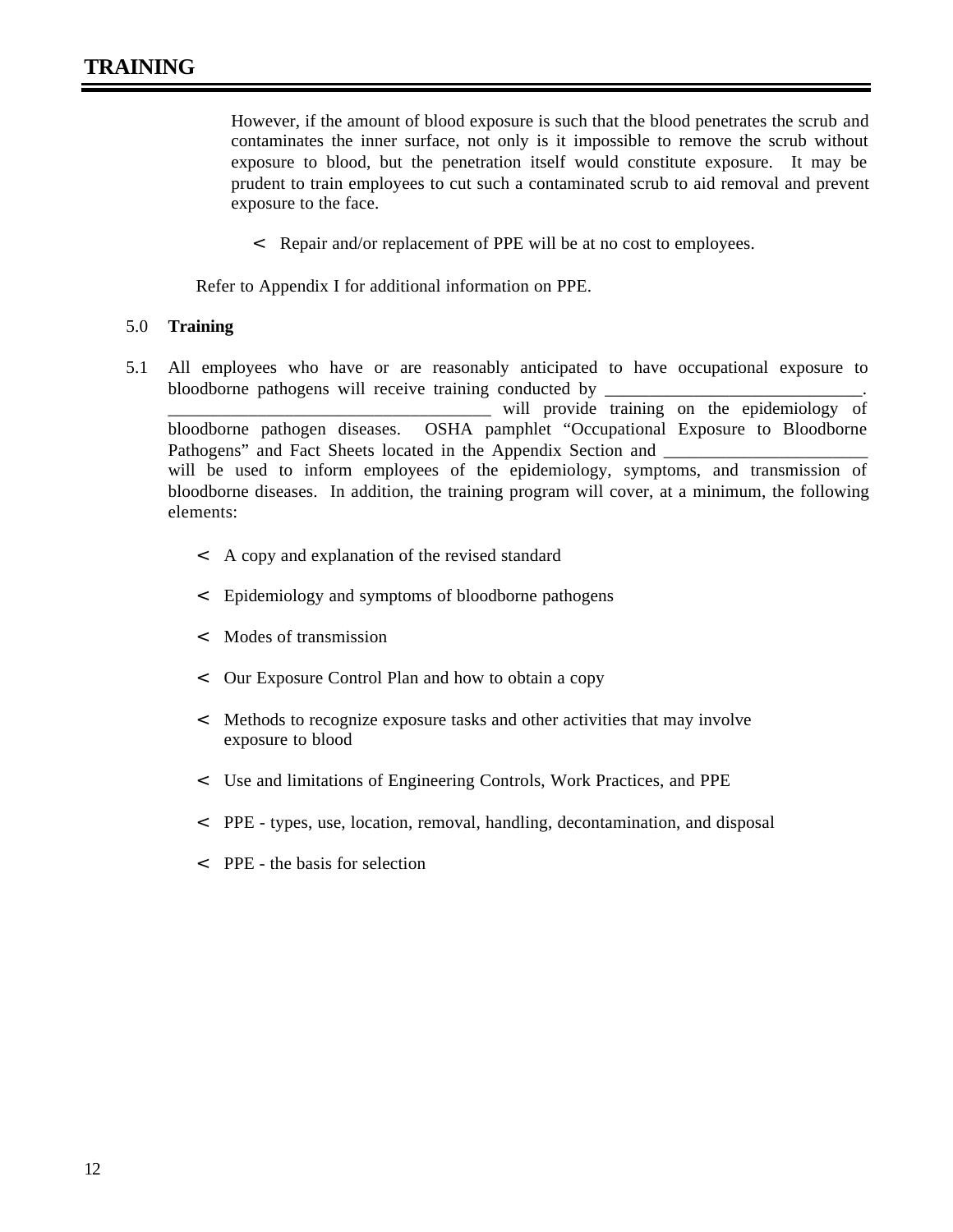- < Hepatitis B Vaccine offered free of charge. Training will be given prior to vaccination on its safety, effectiveness, benefits, and method of administration (See Appendix P)
- $\Box$  Emergency procedures for blood and other potentially infectious materials
- $\Box$  Exposure incident procedures
- $\Box$  Post-exposure evaluation and follow-up
- $\Box$  Signs and labels and/or color coding
- $\Box$  Questions and answer session

**Note to Employer:** The training materials, such as overheads, pictures, work sheets, pamphlets, etc., can be made a part of the ECP.

An Employee Education and Training Record (see Appendix B) will be completed for each employee upon completion of training. This document will be kept with the employee's records  $at$   $\qquad \qquad$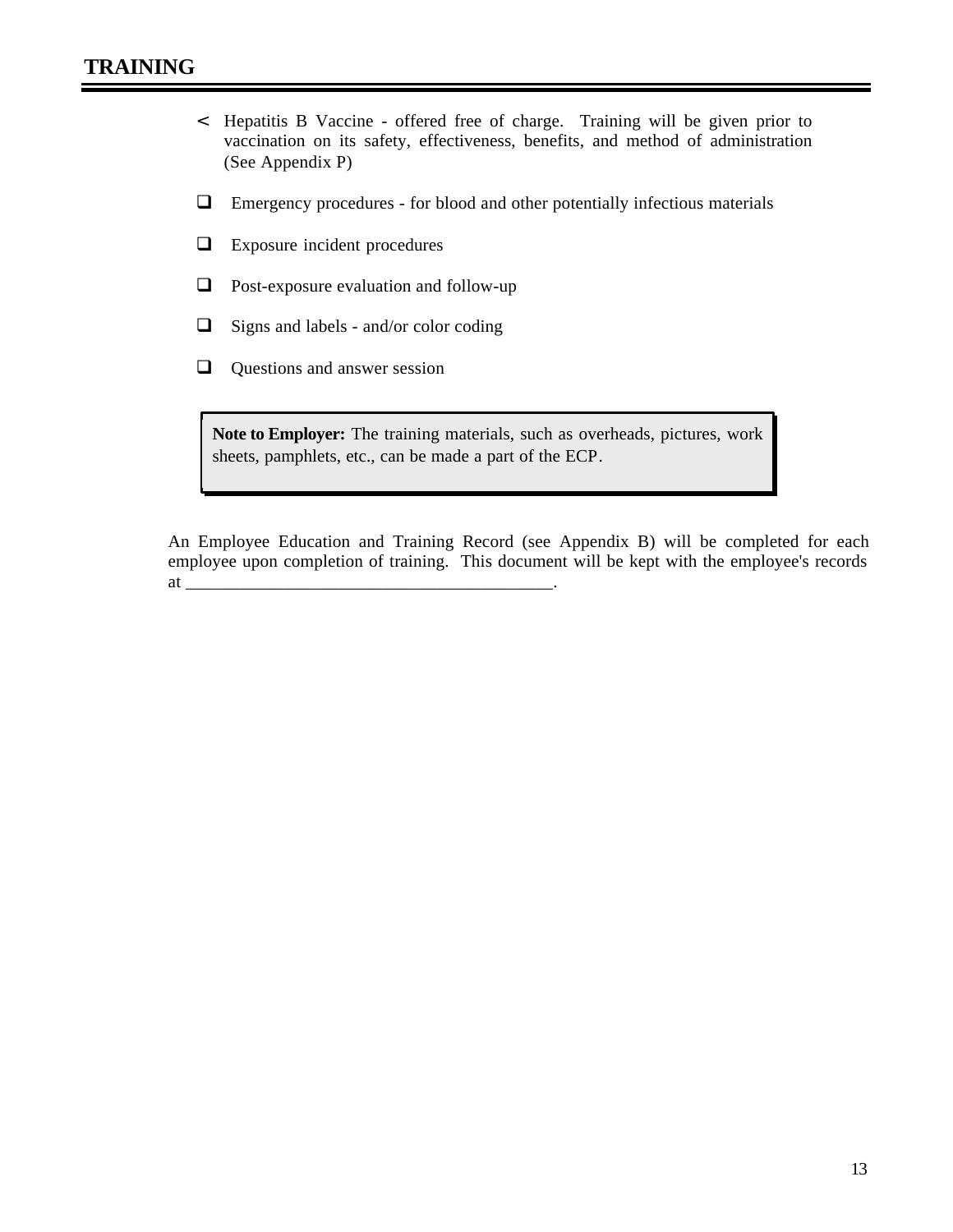## **TRAINING PROGRAM ELEMENTS**

## **Highlights of Training Program Elements**

- g Contents of revised standard
- g Epidemiology of bloodborne diseases
- g Exposure Control Plan
- g Job duties with exposure
- g Types of controls
- g Protective equipment
- g Hepatitis B vaccination program
- g Emergency procedures
- g Post-exposure procedures
- g Signs/labels/(color coding)
- g Question and answer session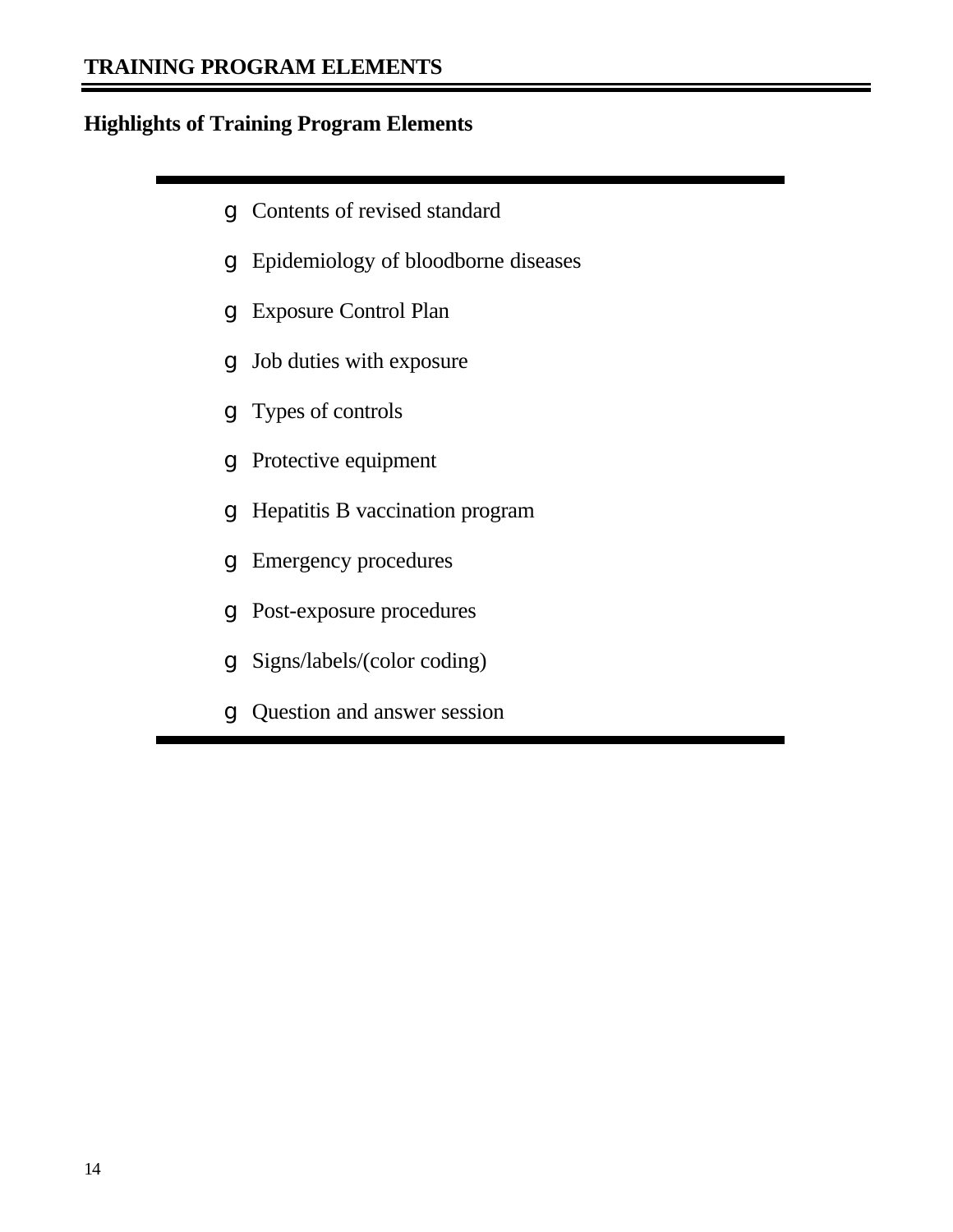#### 6.0 **Hepatitis B Vaccination**

- 6.1 \_\_\_\_\_\_\_\_\_\_\_\_\_\_\_\_\_\_\_\_\_\_\_\_\_\_\_\_\_\_\_ will provide information on hepatitis B vaccinations addressing its safety, benefits, efficacy, methods of administration and availability. A general overview of these considerations is given in Appendix L for review. The hepatitis B vaccination series will be made available at no cost within 10 days of initial assignment of employees who have occupational exposure to blood or other potentially infectious materials unless:
	- $\Box$  the employee has previously received the series
	- $\Box$  antibody testing reveals that the employee is immune
	- $\Box$  medical reasons prevent taking the vaccination; or
	- $\Box$  the employee chooses not to participate

Hepatitis B vaccination will be provided by *(list healthcare professional at location)\_* 

All employees are strongly encouraged to receive the hepatitis B vaccination series. However, if an employee chooses to decline HB vaccination, then the employee must sign a statement to this effect.

\_\_\_\_\_\_\_\_\_\_\_\_\_\_\_\_\_\_\_\_\_\_\_\_\_\_\_\_\_\_\_\_\_\_\_\_\_\_\_\_\_\_\_\_\_\_\_\_\_\_\_\_\_\_\_\_\_\_\_\_\_\_\_\_\_\_\_\_\_\_\_\_\_\_\_\_\_\_\_\_\_\_ \_\_\_\_\_\_\_\_\_\_\_\_\_\_\_\_\_\_\_\_\_\_\_\_\_\_\_\_\_\_\_\_\_\_\_\_\_\_\_\_\_\_\_\_\_\_\_\_\_\_\_\_\_\_\_\_\_\_\_\_\_\_\_\_\_\_\_\_\_\_\_\_\_\_\_\_\_\_\_\_\_\_

Employees who decline may request and obtain the vaccination at a later date at no cost. Documentation of refusal of the HB vaccination (see Appendix C2) will be kept in \_\_\_\_\_\_\_\_\_\_\_\_\_\_\_\_\_\_\_\_\_\_\_\_\_\_\_\_\_ with the employee's other medical records.

Appendix C1 is an optional form that may be used to record the employee vaccination series information.

**Note to Employer:** To ensure that employees are aware of the importance of the hepatitis B vaccination, it is necessary to thoroughly discuss the efficacy, safety, methods of administration, benefits of the vaccination, the fact that it is given at no cost, and during work hours.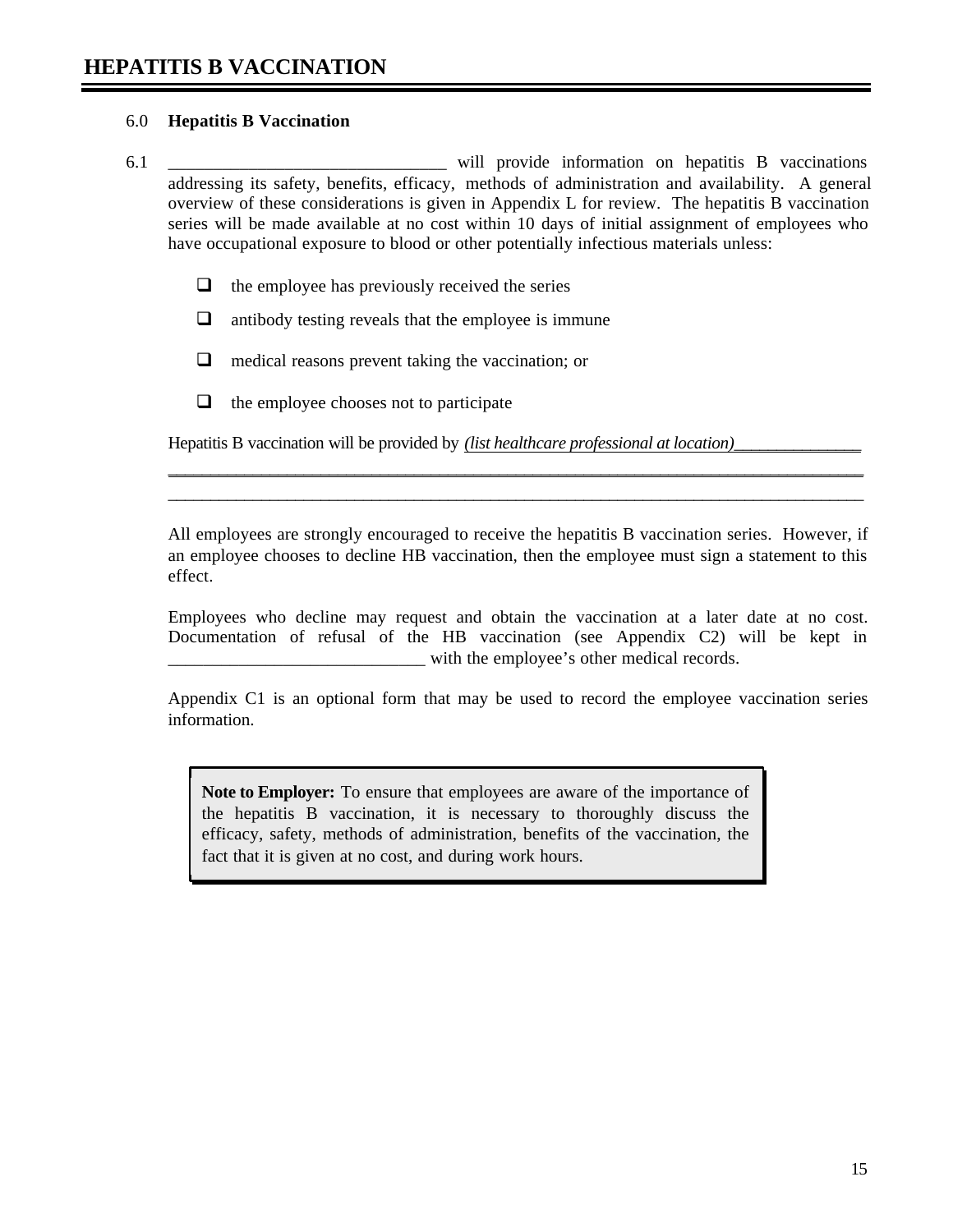## **Highlights of Hepatitis B Vaccination Other Requirements**

- g Participation in pre-screening is not a prerequisite for receiving the hepatitis B vaccination
- g Hepatitis B vaccination provided even if employee declines but later accepts vaccine
- g Employee must sign statement when declining HB vaccination
- g Vaccination administered in accordance with United States Public Health Service (USPHS) recommended protocol\*
- g HB vaccination booster doses must be available to employees if recommended by USPHS

**Antibody Testing after the Hepatitis B Vaccination**

**The CDC stated in their latest report\* that health-care personnel (HCP) (e.g., employees, students attending clinicians, public safety workers or volunteers) who have contact with patients or blood and are at ongoing risk for percutaneous injuries should be tested 1-2 months after completion of the 3-dose vaccination series for antibodies for hepatitis B surface antigen (anti-HBs).**

**The PEOSH Bloodborne Pathogens Standard (29 CFR 1910.1030) requires that the most recent CDC guidelines be followed regarding the hepatitis B vaccine and post-exposure follow-up.** *Therefore, employers of New Jersey public safety workers (e.g., EMT's, police, firefighters, corrections officers) and other public employees covered under the PEOSH Bloodborne Pathogens Standard must determine if their employees are at ongoing risk for percutaneous injuries.* **If so, then the employer is required to offer blood testing to those employees 1-2 months after completion of the 3-dose vaccination series for antibodies for hepatitis B surface antigen (anti-HBs). (If the employee does not respond to the primary vaccine, consult the CDC report\* for additional recommendations.) The employer does not have to offer antibody testing to those employees who have been previously vaccinated.**

\_\_\_\_\_\_\_\_\_\_\_\_\_\_\_\_

See the "Updated U.S. Public Health Service Guidelines for the Management of Occupational Exposure to HBV, HCV, and HIV and Recommendations for Post Exposure Prophlylaxis (June 29, 2001/50 (RR11); 1-42 at: http://www.cdc.gov/mmwr/preview/mmwrhtml/rr5o11a1.htm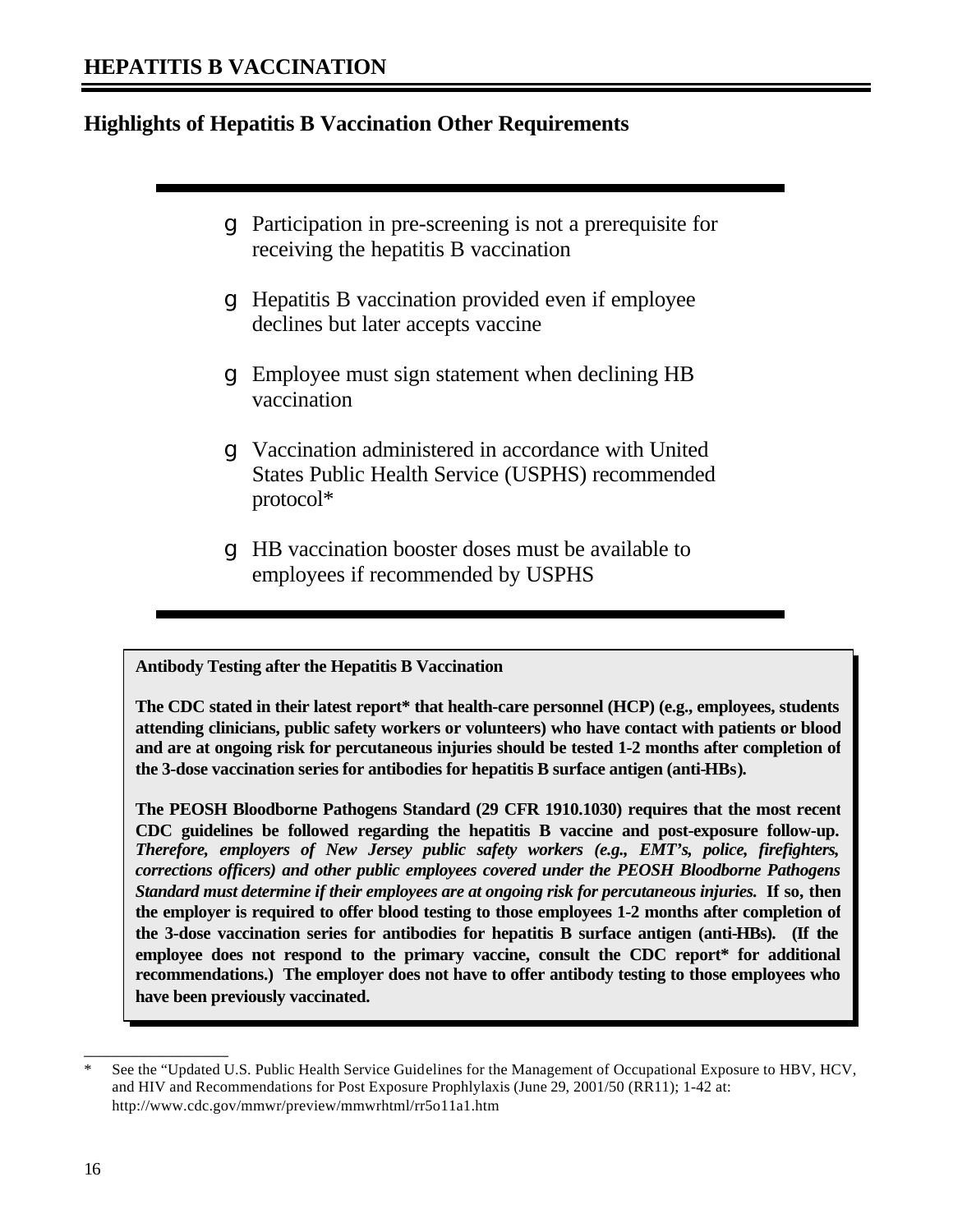\_\_\_\_\_\_\_\_\_\_\_\_\_\_\_\_

#### 7.0 **Post Exposure Evaluation and Follow-up and Procedures for Reporting, Documenting and Evaluating the Exposure**

7.1 Should an exposure incident occur contact \_\_\_\_\_\_\_\_\_\_\_\_\_\_\_\_\_\_\_\_\_\_\_\_\_ immediately. Each exposure must be documented by the employee on an "Exposure Report Form" (see Appendix D).  $\omega$  will add any additional information as needed.

An immediately available confidential medical evaluation and follow-up will be conducted by . The following elements will be performed:

- $\Box$  Document the routes of exposure and how exposure occurred.
- $\Box$  Identify and document the source individual (see Appendix E), unless the employer can establish that identification is infeasible or prohibited by State or local law (See Note #1).
- $\Box$  Obtain consent (See Note #2) and test source individual's blood as soon as possible to determine HIV and HBV infectivity (See footnote) and document the source's blood test results.
- $\Box$  If the source individual is known to be infected with either HIV or HBV (See footnote), testing need not be repeated to determine the known infectivity.
- $\Box$  Provide the exposed employee with the source individual's test results and information about applicable disclosure laws and regulations concerning the source identity and infectious status.
- $\Box$  After obtaining consent, collect exposed employee's blood as soon as feasible after the exposure incident and test blood for HBV and HIV serological status. (See footnote)
- $\Box$  If the employee does not give consent for HIV serological testing during the collection of blood for baseline testing, preserve the baseline blood sample for at least 90 days. (See Note #3)

Appendix D "Exposure Incident Report" and Appendix E "Request for Source Individual Evaluation" and Appendix F "Employee Exposure Follow-Up Record" (see Note #4) will be provided to the employee so they may bring them along with any additional relevant medical information to the medical evaluation. Original copies of these appendixes will be maintained with the employee's medical records.

Update: The U .S. Public Health Service, Centers for Disease Control and Prevention (CDC) recommend including blood-testing of the source and the exposed individual for the presence of hepatitis C antibody (anti-HCV). See footnote, page 16 and Appendix M.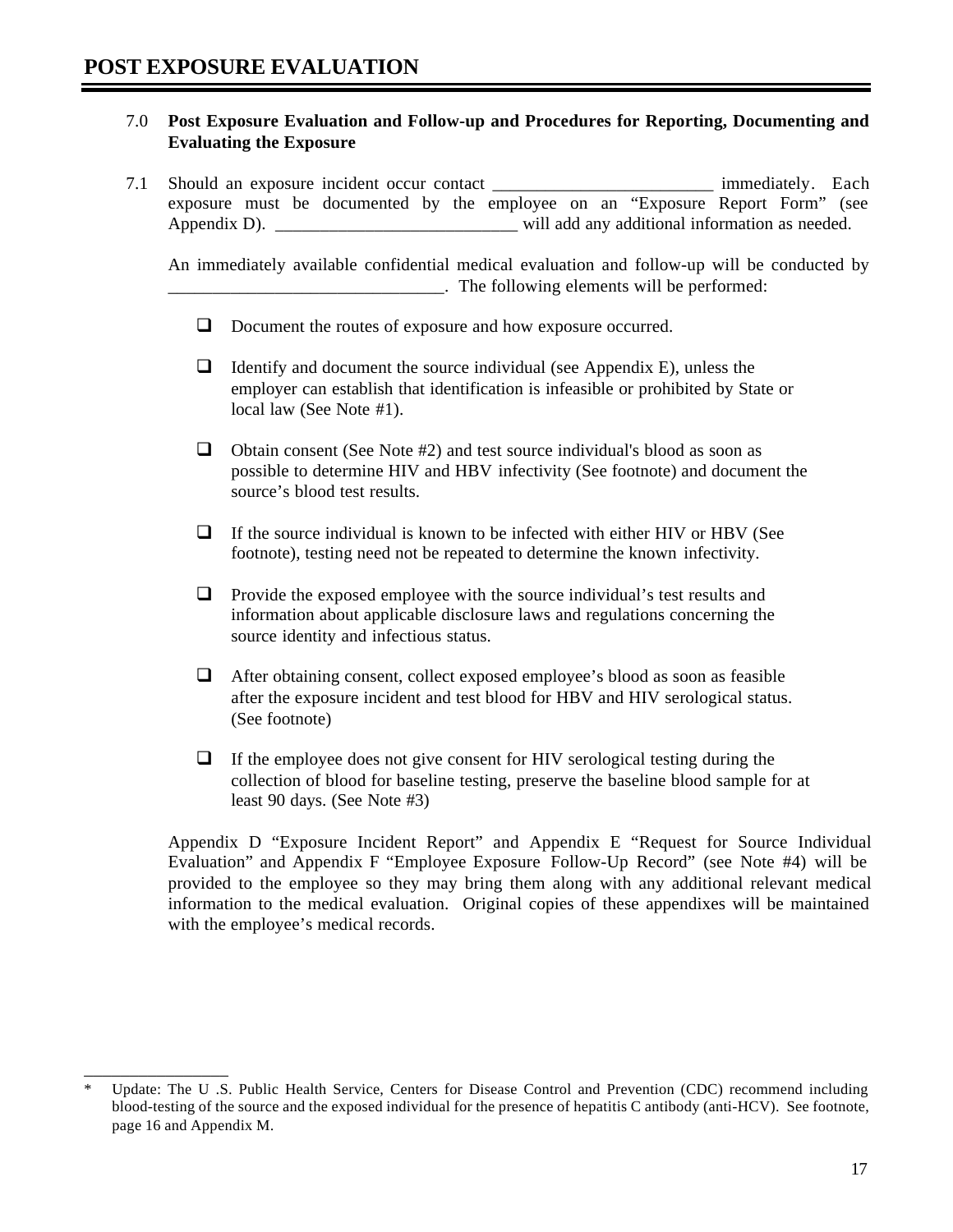will review the circumstances of the exposure incident to determine if procedures, protocols and/or training need to be revised.

#### **Note to Employer:**

- *Note #1* New Jersey Law (N.J.S.A. 26-5C et. seq.) and Regulation (N.J.A.C. 8:57-2) requires information about AIDS and HIV to be kept confidential. While the law requires reporting of positive HIV results to the State Health Department, the law strictly limits disclosure of HIV-related information. When disclosure of HIVrelated information is authorized by a signed release, the person who has been given the information MUST keep it confidential. Redisclosure may occur ONLY with another authorized signed release.
- *Note* #2 If, during this time, the exposed employee elects to have the baseline sample tested, testing shall be done as soon as feasible.
- *Note #3* Appendixes D, E, and F are optional forms which have been provided to assist employers with gathering information that is required by the standard. If an employer chooses not to use these forms, this information must still be provided and recorded in accordance with the Standard: Also note that HIV Confidential Case Report form and/or the AIDS Adult Confidential Case Report form, as well as, the HIV Testing Policy information applicable to New Jersey public sector employers can be obtained by contacting:

The New Jersey State Department of Health and Senior Services Data Analysis Unit PO Box 363 Trenton, New Jersey 08625-0363 (609) 984-6204

*Note #4* Following an exposure incident, prompt medical evaluation and prophylaxis is imperative. Timeliness is, therefore, an important factor in effective medical treatment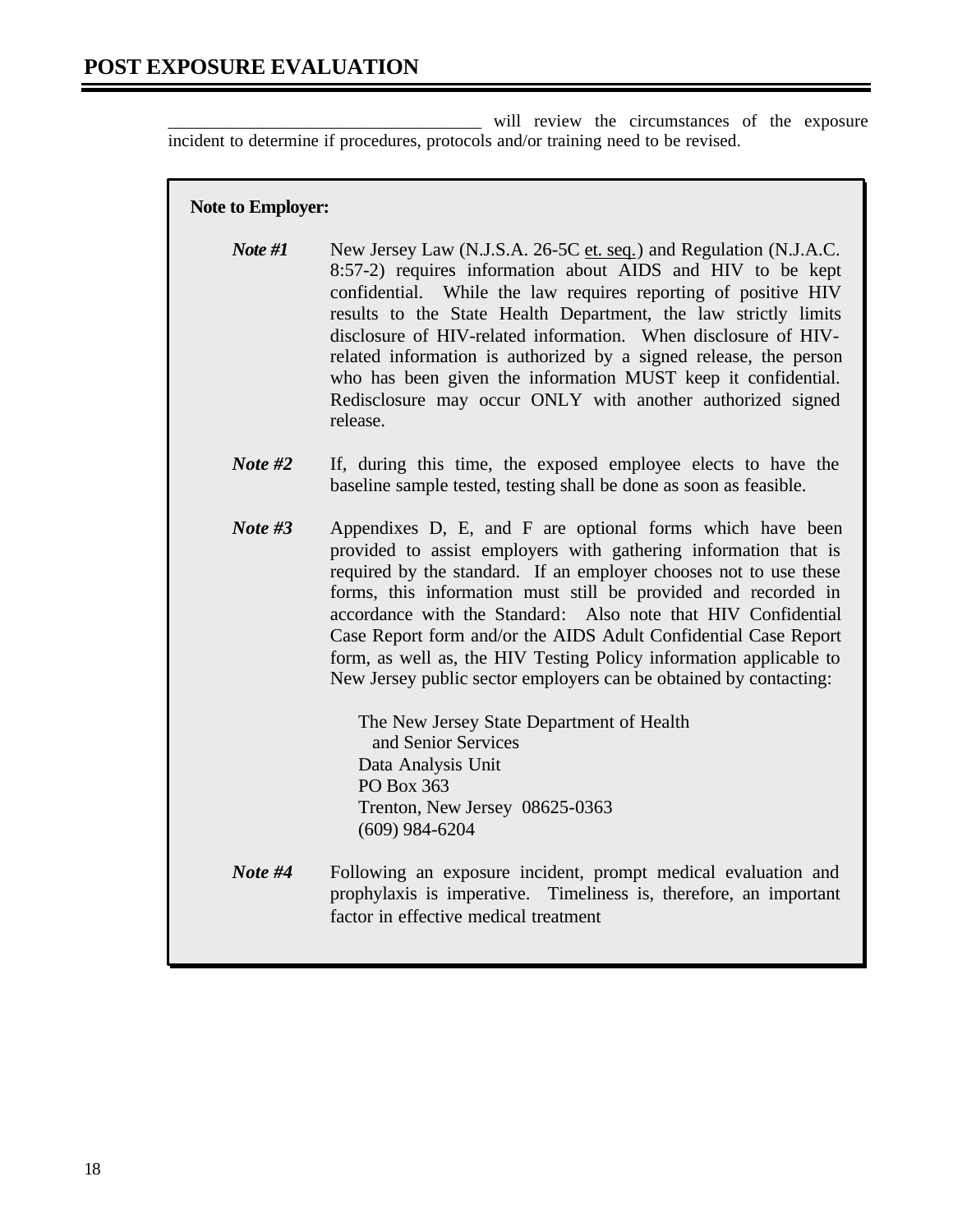## **Highlights of Post Exposure Evaluation and Follow-Up Requirements**

- g Documentation of exposure routes and how exposure incident occurred
- g Identification and documentation of source individual's infectivity, if possible
- g Collection and testing of employee's blood for HBV and HIV serological status (employee's consent required) (See footnote)
- g Post-exposure prophylaxis when medically indicated
- g Counseling

\_\_\_\_\_\_\_\_\_\_\_\_\_\_\_\_\_\_\_

g Evaluation of reported illnesses

**For Health Care Providers and Health Care Professionals there is a 24-hour Hotline where clinicians can obtain post-exposure prophylaxis treatment guidelines.**

**For staff that has been exposed, the Hotline also provides counseling on treatment issues.**

**The Toll-free number is: 1-888-448-4911, 24 hours a day, 7 days a week, on call staff can always be reached.**

**The internet address is: www.ucsf.edu/hivcntr**

**Once you access the Internet go onto the PEPline (Post-exposure prophylaxis)**

Update: The U.S. Public Health Service, Centers for Disease Control and Prevention (CDC) recommend including blood-testing of the source and the exposed individual for the presence of hepatitis C antibody (anti-HCV). See footnote, p. 16 and Appendix M.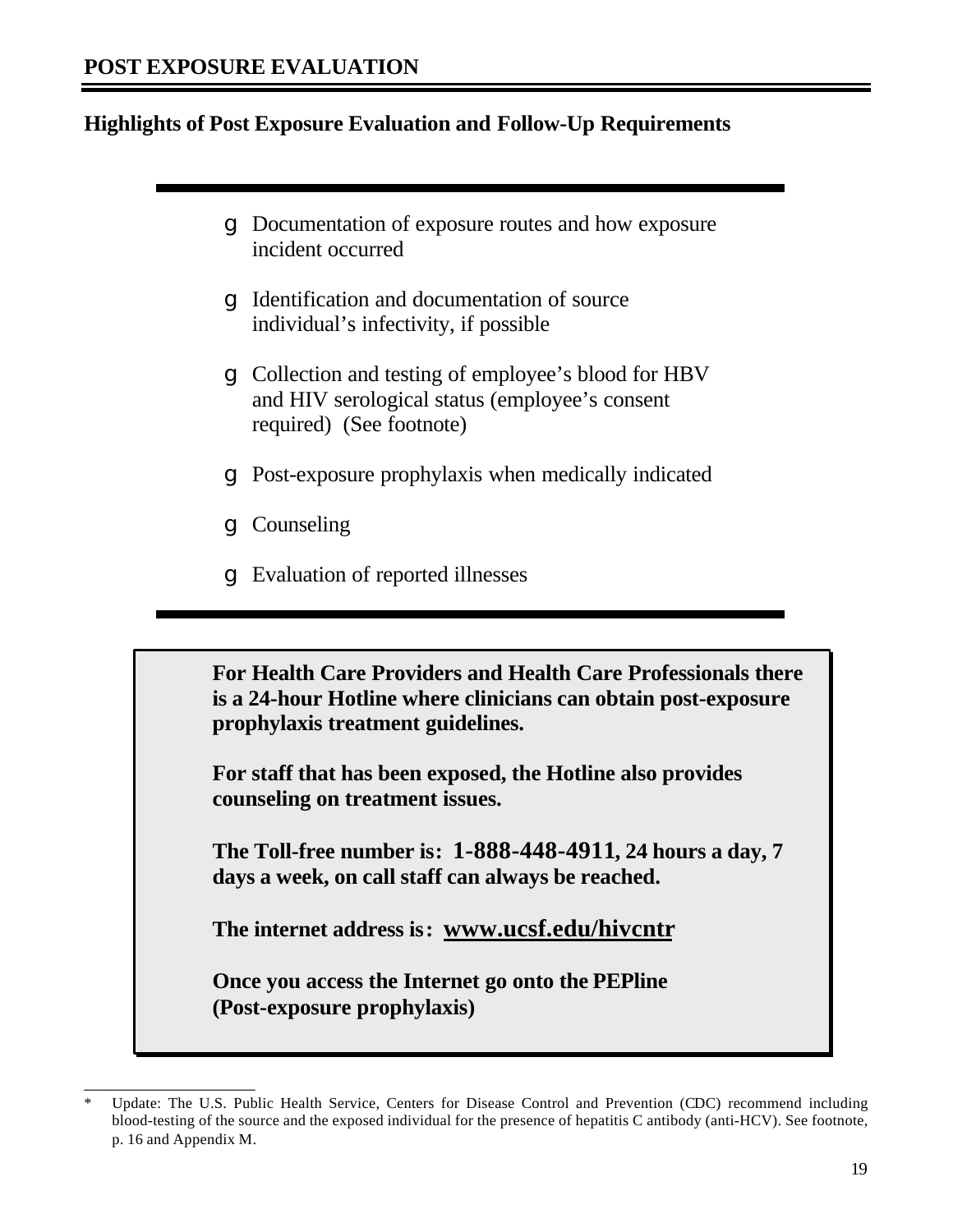#### 8.0 **Health Care Professionals**

- 8.1 \_\_\_\_\_\_\_\_\_\_\_\_\_\_\_\_\_\_\_\_\_\_\_will ensure that health care professionals responsible for employee's HB vaccination and post-exposure evaluation and follow-up be given a copy of the PEOSH Bloodborne Pathogens Standard. \_\_\_\_\_\_\_\_\_\_\_\_\_\_\_\_\_\_\_\_\_\_\_\_\_\_\_\_\_\_\_\_\_ will also ensure that the health care professional evaluating an employee after an exposure incident receives the following:
	- $\Box$  a description of the employee's job duties relevant to the exposure incident
	- $\Box$  route(s) of exposure
	- $\Box$  circumstances of exposure
	- $\Box$  if possible, results of the source individual's blood test; and
	- $\Box$  relevant employee medical records, including vaccination status
- 8.2 Healthcare Professional's Written Opinion

\_\_\_\_\_\_\_\_\_\_\_\_\_\_\_\_\_\_ will provide the employee with a copy of the evaluating healthcare professional's written opinion within 15 days after completion of the evaluation.

For HB vaccinations, the healthcare professional's written opinion will be limited to whether the employee requires or has received the HB vaccination.

The written opinion for post-exposure evaluation and follow-up will be limited to whether or not the employee has been informed of the results of the medical evaluation and any medical conditions which may require further eva1uation and treatment.

All other diagnoses must remain **confidential** and not be included in the written report to our facility.

**Note to Employer:** If the employer is also the health care professional, the employer must ensure that the results of the employee's post-exposure evaluation remain confidential from his/her co-workers.

#### **8.3 Procedures for Evaluating the Circumstances Surrounding an Exposure Incident**

*(Name of responsible person or department)\_\_\_\_\_\_\_\_\_\_\_\_\_\_\_\_\_\_\_\_\_\_\_\_\_\_\_\_\_\_\_\_\_\_\_ will review the circumstances of all exposure incidents to determine.*

- **engineering controls in use at the time**
- **work practices followed**
- **a description of the device being used (including type and brand)**
- **protective equipment or clothing that was used at the time of the exposure incident (gloves, eye shields, etc.)**
- **location of the incident**
- **procedure being performed when the incident occurred**
- **employee's training**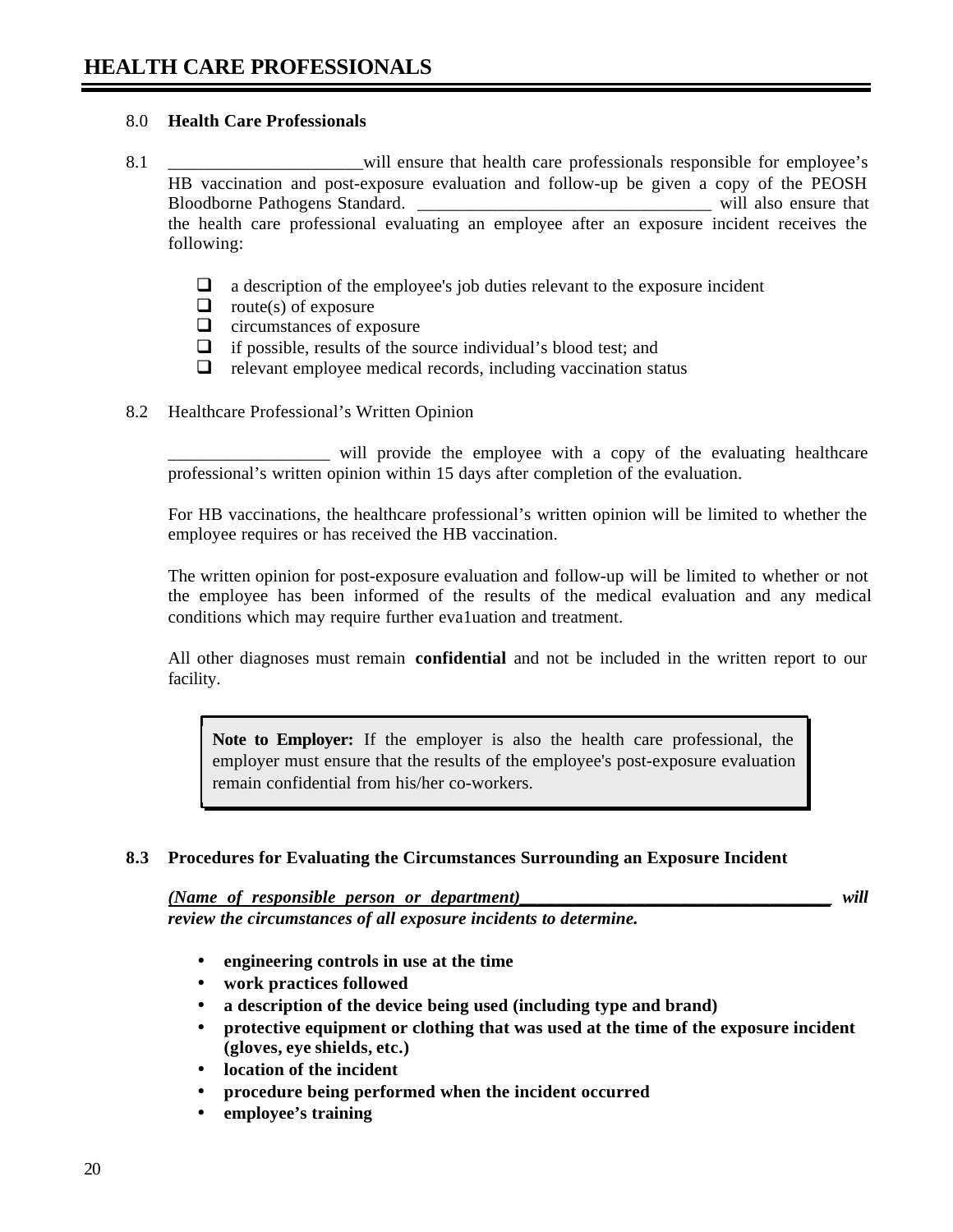*(Name of responsible person or department)\_\_\_\_\_\_\_\_\_\_\_\_\_\_\_\_\_\_\_\_\_\_\_\_\_\_\_\_\_\_\_\_\_\_\_\_* **will record all percutaneous injuries from contaminated sharps in the Sharps Injury Log.**

**If it is determined that revisions need to be made,** *(Name of responsible person or department)\_\_\_\_\_\_\_\_\_\_\_\_\_\_\_\_\_\_\_\_\_\_\_\_\_\_\_\_\_\_\_\_\_\_\_\_\_\_\_\_\_* **will ensure that appropriate changes are made to this ECP.****(Changes may include an evaluation of safer devices, adding employees to the exposure determination list, etc.)**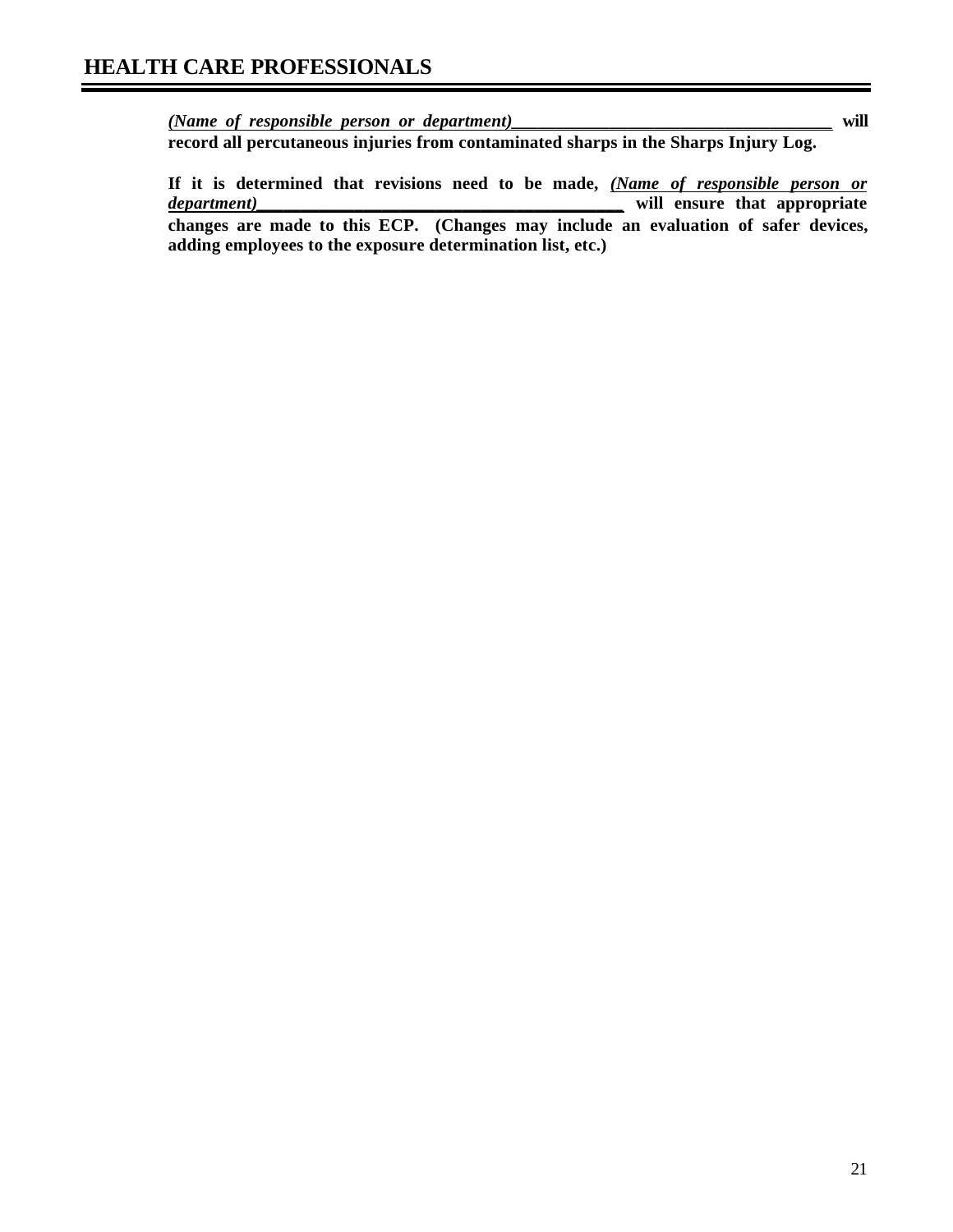#### 9.0 **Housekeeping**

9.1 \_\_\_\_\_\_\_\_\_\_\_\_\_\_\_\_\_\_\_\_\_\_\_\_\_ has developed and implemented a written schedule for cleaning and decontaminating work surfaces as indicated by the standard.

#### **Cleaning Schedule**

| Area | <b>Scheduled Cleaning</b><br>(Day/Time) | <b>Cleaners and</b><br><b>Disinfectants Used</b> | <b>Specific Instructions</b> |
|------|-----------------------------------------|--------------------------------------------------|------------------------------|
|      |                                         |                                                  |                              |
|      |                                         |                                                  |                              |
|      |                                         |                                                  |                              |

**Note to Employer:** Include a housekeeping schedule and method of decontamination above. Include location of cleanup and decontamination supplies. A list of approved sterilants can be obtained from the Environmental Protection Agency (EPA), Antimicrobial Division at:

http://www.epa.gov/oppad001/chemregindex.htm or e-mail: liem.david@epa.gov. A preformatted schedule sheet (Appendix O) is provided in the Appendix Section of this kit if additional space is required.

**Note to Employer:** To further assist employers in developing a written housekeeping schedule, the following procedures are provided as examples. To ensure a complete working document, it is recommended that the written task be as specific as possible.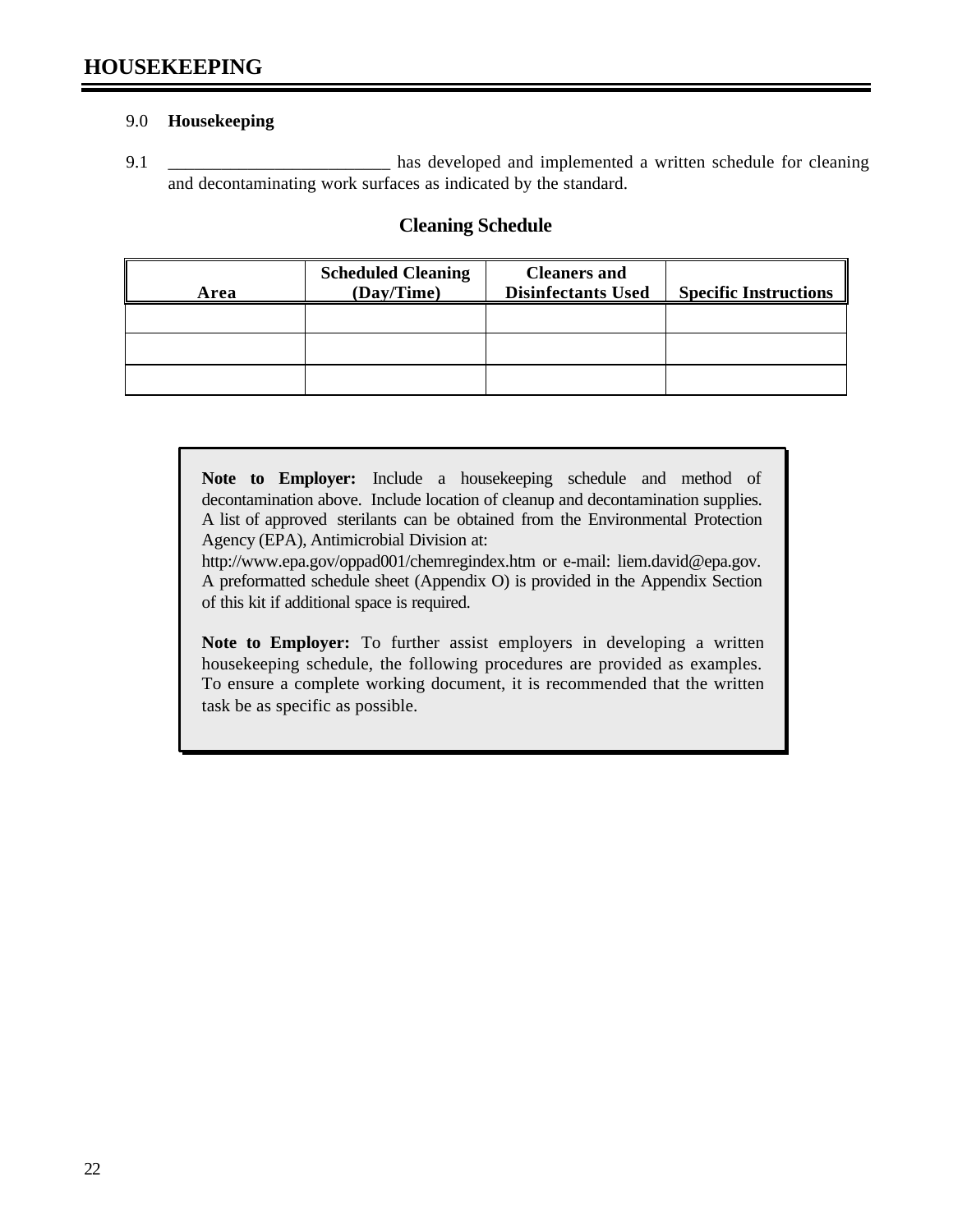- $\Box$  Decontaminate work surfaces with an appropriate disinfectant after completion of procedures, immediately when overtly contaminated, after any spill of blood or other potentially infectious materials, and at the end of the work shift when surfaces have become contaminated since the last cleaning.
- $\Box$  Remove and replace protective coverings such as plastic wrap and aluminum foil when contaminated.
- $\Box$  Inspect and decontaminate, on a regular basis, reusable receptacles such as bins, pails, and cans that have a likelihood for becoming contaminated. When contamination is visible, clean and decontaminate receptacles immediately, or as soon as feasible.
- $\Box$  Always use mechanical means such as tongs, forceps, or a brush and a dust pan to pick up contaminated broken glassware; never pick up with hands even if gloves are worn.
- $\Box$  Store or process reusable sharps in a way that ensures safe handling.
- $\Box$  Place regulated waste in closable and labeled or color-coded containers. When storing, handling, transporting or shipping, place other regulated waste in containers that are constructed to prevent leakage.
- $\Box$  When discarding contaminated sharps (including safer medical devices), place them in containers that are closable, puncture-resistant, appropriately labeled or color-coded, and leak-proof on the sides and bottom.
- $\Box$  Ensure that the sharps containers are easily accessible to personnel and located as close as feasible to the immediate area where sharps are used or can be reasonably anticipated to be found. Sharps containers also must be kept upright throughout use, replaced routinely, closed when moved, and not allowed to overfill.
	- < Never manually open, empty, or clean reusable contaminated sharps disposal containers.
	- < Discard all regulated waste according to federal, state, and local regulations, i.e., liquid or semi-liquid blood or other potentially infectious material; items contaminated with blood or other potentially infectious materials that would release these substances in a liquid or semi-liquid state if compressed; items caked with dried blood or other potentially infectious materials and capable of releasing these materials during handling; contaminated sharps; and pathological and microbiological wastes containing blood or other potentially infectious materials.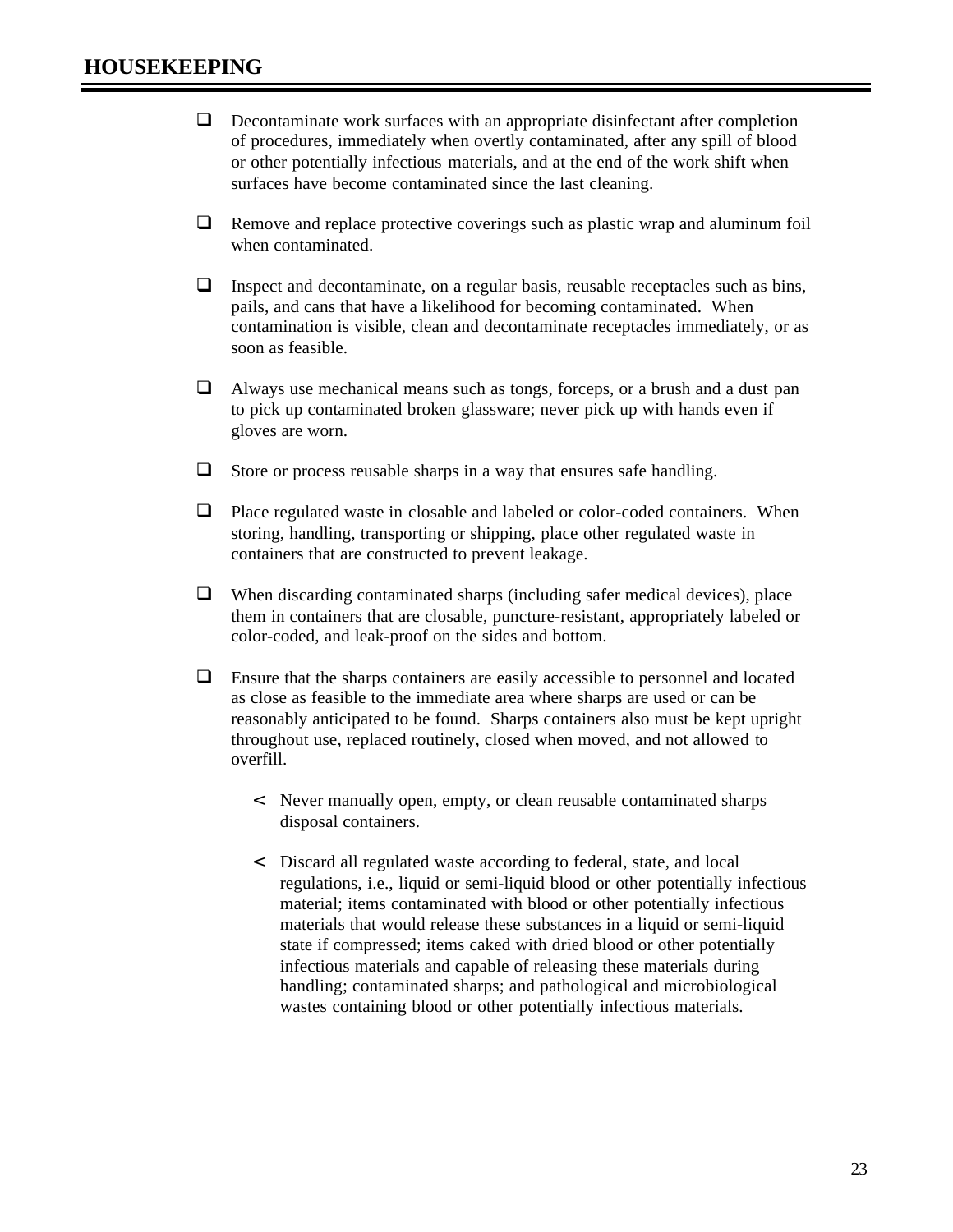#### 9.2 **Laundry**

The following contaminated articles will be laundered:

| at | <u> 1989 - Johann Harry Harry Harry Harry Harry Harry Harry Harry Harry Harry Harry Harry Harry Harry Harry Harry</u> |  |  |
|----|-----------------------------------------------------------------------------------------------------------------------|--|--|

The following requirements must be met, with respect to contaminated laundry:

- < Handle contaminated laundry as little as possible and with a minimum of agitation.
- < Use appropriate personal protective equipment when handling contaminated laundry.
- < Place wet contaminated laundry in leak-proof, labeled or color-coded containers before transporting.
- < Bag contaminated laundry at its location of use.
- < Never sort or rinse contaminated laundry in areas of its use.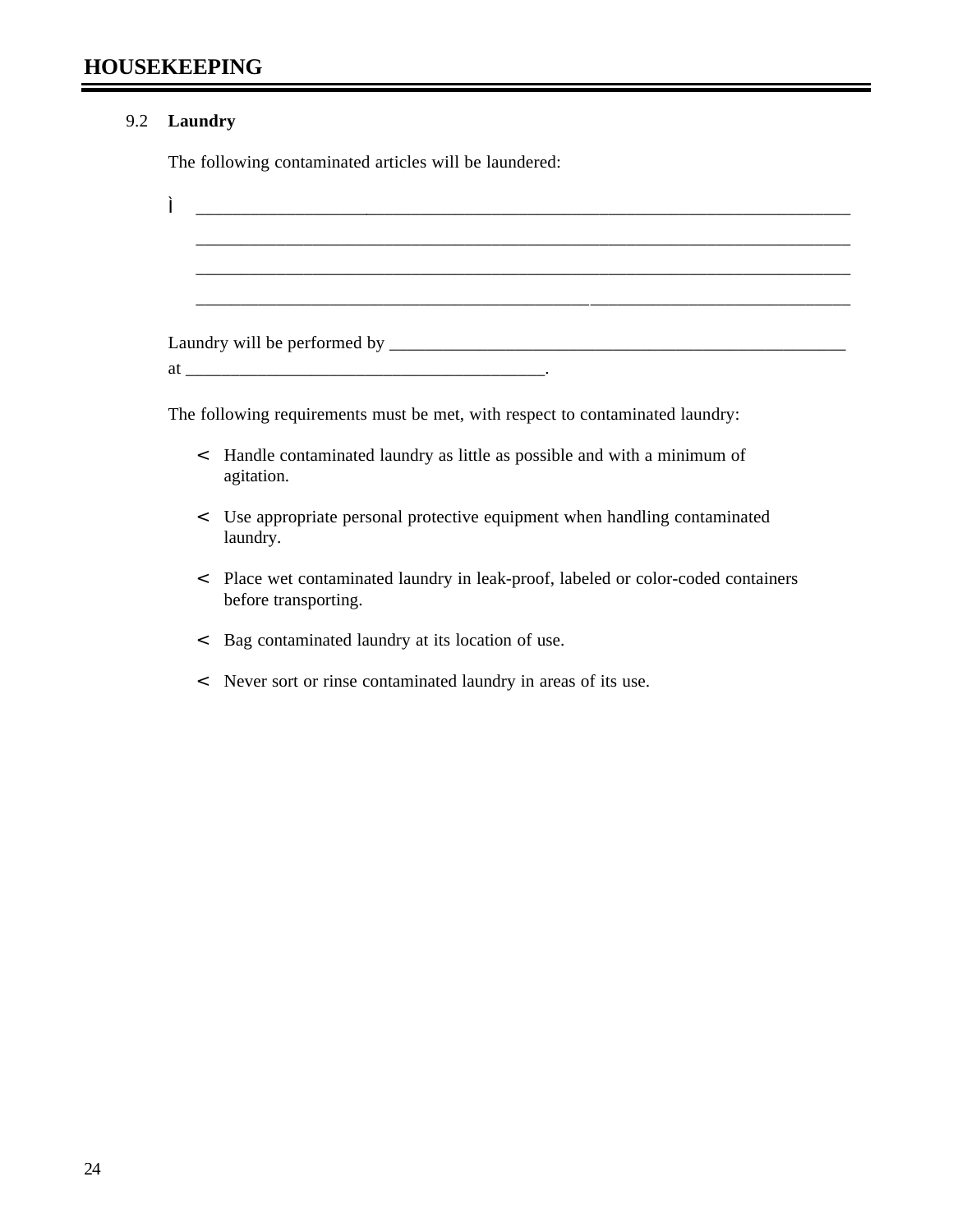- $\Box$  \*Use red laundry bags or those marked with the biohazard symbol unless universal precautions are in use at the facility and all employees recognize the bags as contaminated and have been trained in handling the bags.
- $\Box$  \*All generators of laundry must have determined if the receiving facility uses universal precautions. If universal precautions are not used, then clearly mark laundry sent off-site with orange biohazard labels or use red bags. Leak proof bags must be used when necessary to prevent soak-through or leakage.
- $\Box$  When handling and/or sorting contaminated laundry, utility gloves and other appropriate personal protective equipment (i.e., aprons, mask, eye protection) shall be worn.
- $\Box$  Laundries must have sharps containers readily accessible due to the incidence of needles and sharps being unintentionally mixed with laundry.
- $\Box$  Linen soiled with blood or body fluids should be placed and transported in bags that prevent leakage. If hot water is used, linen should be washed with detergent in water at least  $140^{\circ}$ F -  $160^{\circ}$ F for 25 minutes. If low-temperature (<140 $^{\circ}$ F) laundry cycles are used, chemicals suitable for low-temperature washing at proper use concentration should be used.
- \* **NOTE:** For these items specify below which labeling system, red bags or biohazard labeling, will be used for laundering.

**Note to Employer:** Disposable protective clothing can be used to eliminate or greatly reduce the need for laundering.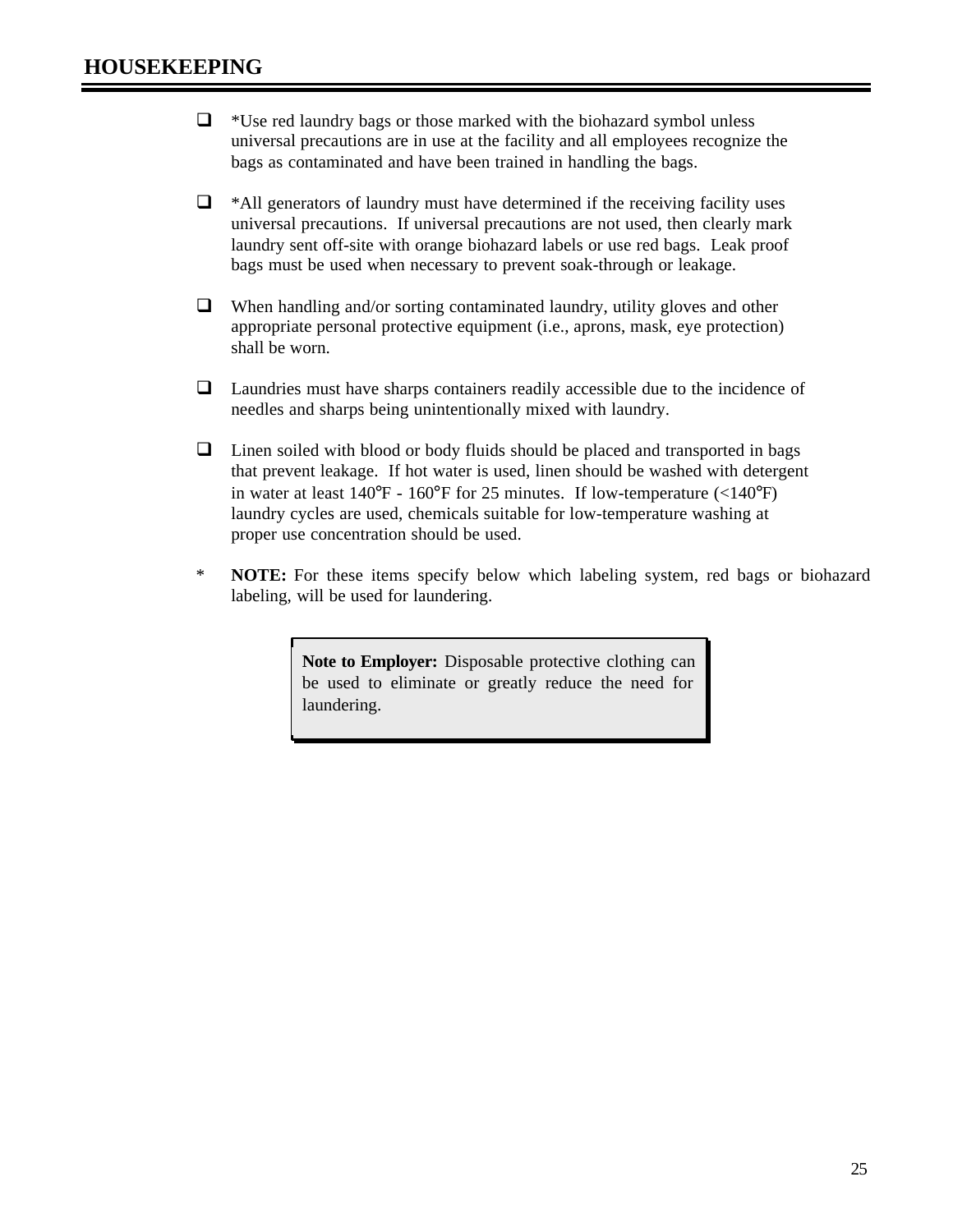#### 10.0 **Laundry**

10.1 The following labeling method(s) will be used at our facility:

í \_\_\_\_\_\_\_\_\_\_\_\_\_\_\_\_\_\_\_\_\_\_\_\_\_\_\_\_\_\_\_\_\_\_\_\_\_\_\_\_\_\_\_\_\_\_\_\_\_\_\_\_\_\_\_\_\_\_\_\_\_\_\_\_\_\_\_\_\_\_\_\_\_

will ensure warning labels are affixed or red bags are used as required. Employees are to notify \_\_\_\_\_\_\_\_\_\_\_\_\_\_\_\_\_\_\_\_\_\_\_ if they discover unlabeled regulated waste containers.

\_\_\_\_\_\_\_\_\_\_\_\_\_\_\_\_\_\_\_\_\_\_\_\_\_\_\_\_\_\_\_\_\_\_\_\_\_\_\_\_\_\_\_\_\_\_\_\_\_\_\_\_\_\_\_\_\_\_\_\_\_\_\_\_\_\_\_\_\_\_\_\_\_

**Note to Employer:** The employer must specify which warning methods are used and communicate this information to all employees. The standard requires that fluorescent orange or orange-red warning labels be attached to: (1) containers of regulated waste; (2) refrigerators and freezers containing blood and other potentially infectious materials; (3) sharps disposal containers; (4) laundry bags and containers; (5} contaminated equipment for repair (portion contaminated); and (6) other containers used to store, transport, or ship blood or other potentially infectious materials. These labels are not required when: (1) red bags or red containers are used; (2) containers of blood, blood components, or blood products are labeled as to their contents and have been released for transfusion or other clinical use; and (3) individual containers of blood or other potentially infectious materials are placed in a labeled container during storage, transport, shipment or disposal. The warning label must be fluorescent orange or orange-red, contain the biohazard symbol and the word "BIOHAZARD" (See Appendix H) in a contrasting color, and be attached to each object by string, wire, adhesive, or other method to prevent loss or unintentional removal of the label.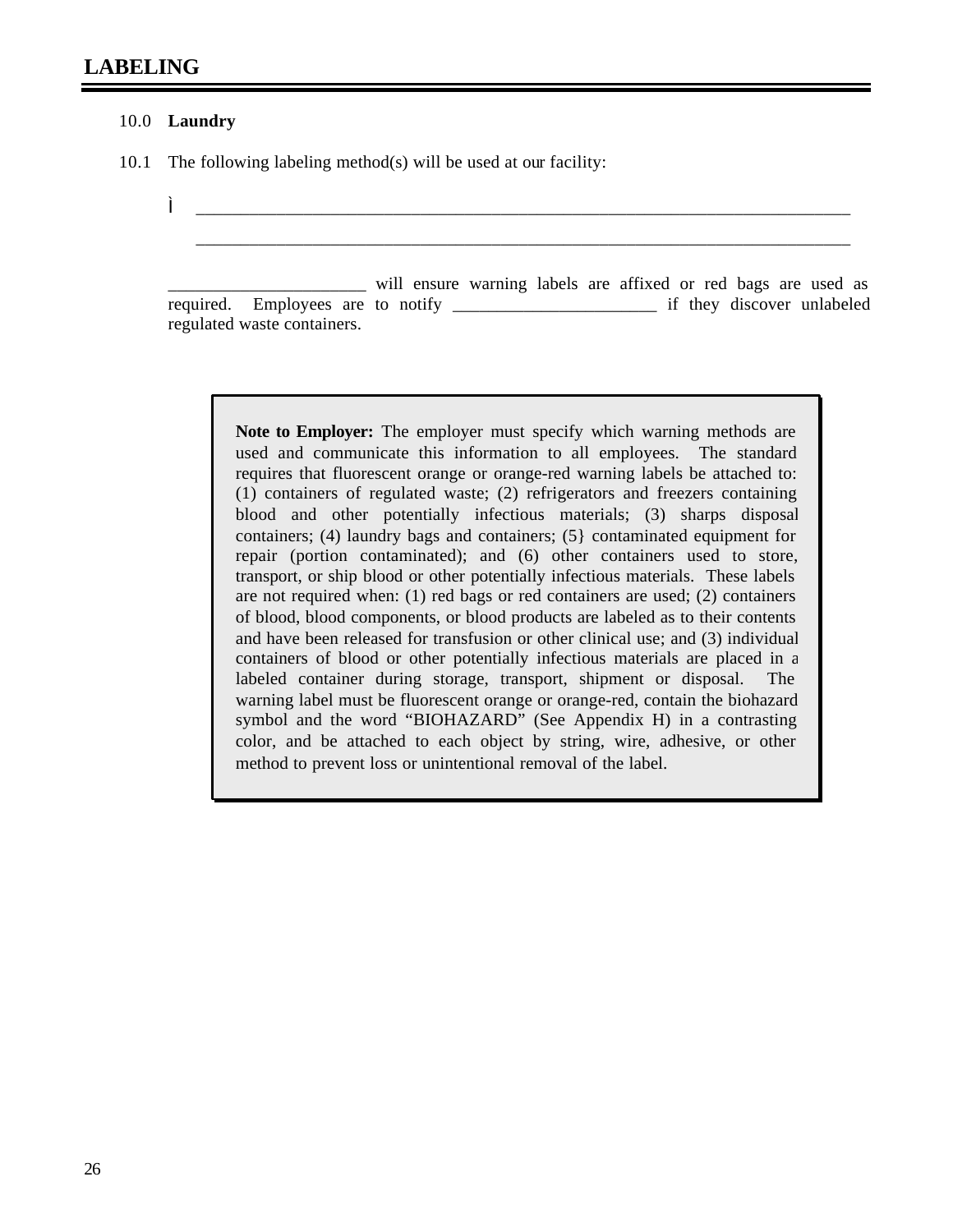#### 11.0 **Recordkeeping**

#### 11.1 Medical Records

Medical records are maintained for each employee with occupational exposure in accordance with 29 CFR 1910.1020, "Access to Employee Exposure and Medical Records".

\_\_\_\_\_\_\_\_\_\_\_\_\_\_\_\_\_\_\_\_\_\_\_\_\_ is responsible for maintenance of the required medical records and they are kept at

**NOTE:** Refer to the Appendix Section for copies of applicable medical record forms.

In addition to the requirements of 29 CFR 1910.1020, the medical record will include:

- $\Box$  The name and social security number of employee;
- $\Box$  A copy of the employee's hepatitis B vaccinations and any medical records relative to the employee's ability to receive vaccination;
- $\Box$  A copy of all results of examinations, medical testing, and follow-up procedures as required by the standard;
- $\Box$  A copy of all healthcare professional's written opinion(s) as required by the standard.

All employee medical records will be kept **confidential** and will not be disclosed or reported without the employee's express written consent to any person within or outside the workplace except as required by the standard or as may be required by law.

Employee medical records shall be confidential and maintained for at least the duration of employment plus 30 years in accordance with 29 CFR 1910.1020.

Employee medical record shall be provided upon request of the employee or to anyone having written consent of the employee within 15 working days.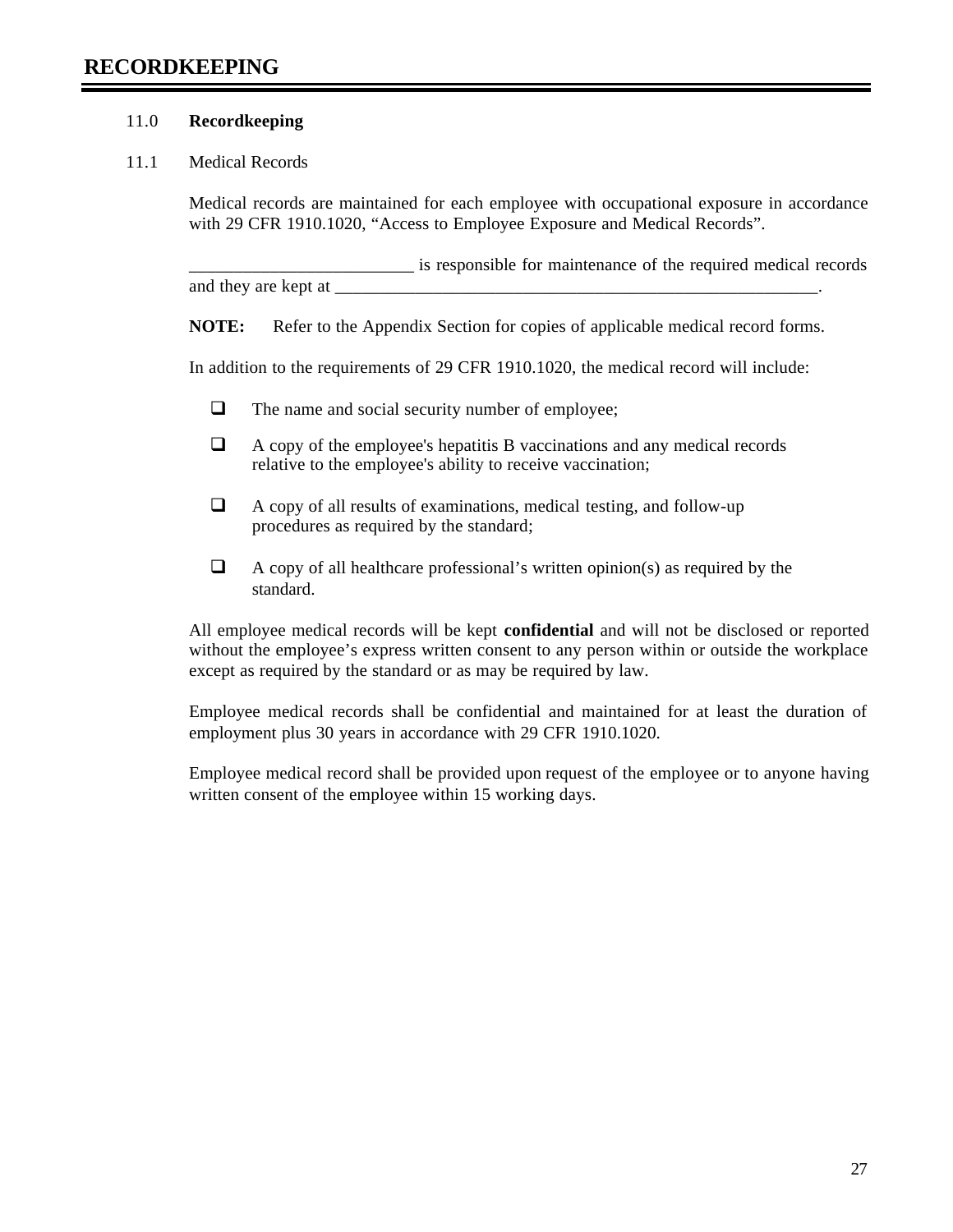#### 11.2 Training Records

Bloodborne pathogen training records will be maintained by \_\_\_\_\_\_\_\_\_\_\_\_\_\_\_\_\_\_\_\_\_\_ at  $(see Appendix B).$ 

The training record shall include:

- $\Box$  the dates of the training sessions;
- $\Box$  the contents or a summary of the training sessions;
- $\Box$  the names and qualifications of persons conducting the training;
- $\Box$  the names and job titles of all persons attending the training sessions.

Training records will be maintained for a minimum of three (3) years from the date on which the training occurred.

Employee training records will be provided upon request to the employee or the employee's authorized representative within 15 working days.

#### 11.3 Transfer of Records

If \_\_\_\_\_\_\_\_\_\_\_\_\_\_\_\_\_\_\_\_\_\_\_\_\_\_\_\_ ceases to do business and there is no successive employer to receive and retain the records for the prescribed period, the employer shall notify the Director of the National Institute for Occupational Safety and Health (NIOSH) at least three (3) months prior to scheduled record disposal and prepare to transmit them to the Director.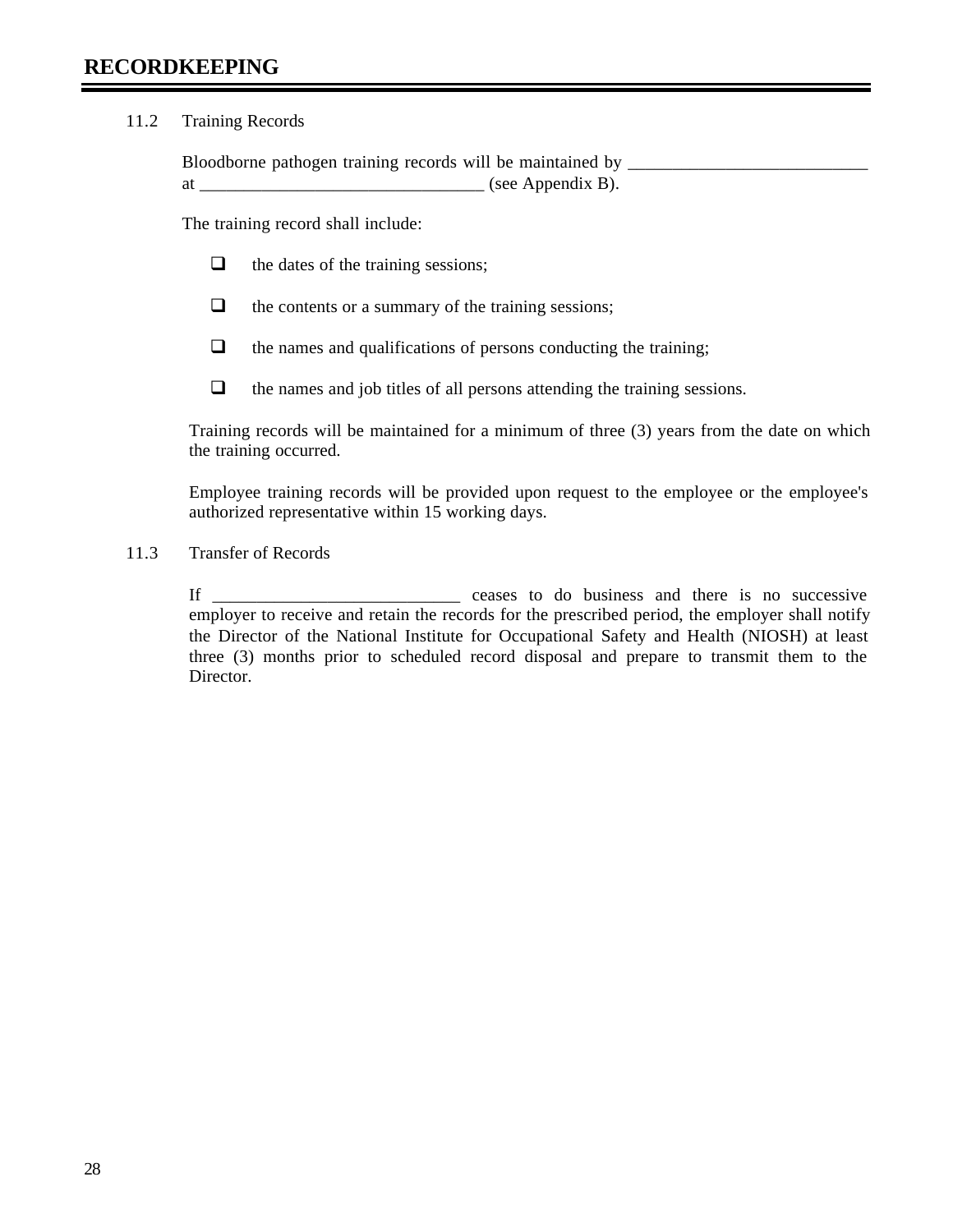## **MEDICAL RECORDS**

## **Highlights of Medical Records**

- g Employee name and social security number
- g Employee hepatitis B vaccination status
- g Medical testing and post-exposure follow-up results
- g Healthcare Professional's written opinion
- g Information provided to the health care professional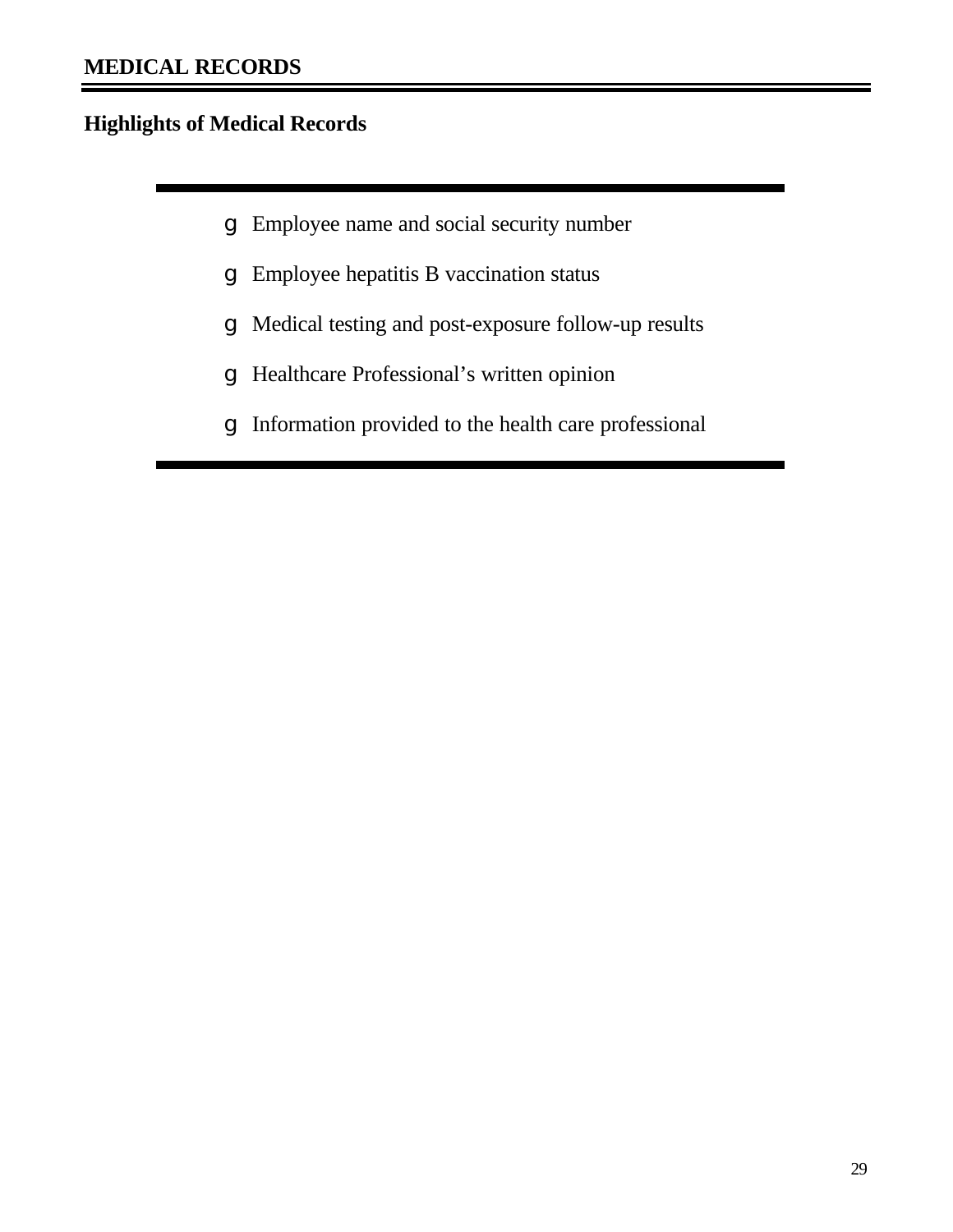## **Highlights of Training Records**

- g Training dates
- g Training session content or summary
- g Names and qualifications of trainers
- g Names and job titles of all trainees

## **PEOSH Recordkeeping**

**An exposure incident is evaluated to determine if the case meets PEOSH's Recordkeeping Requirements (29 CFR 1904). This determination and the recording activities are done by** *(Name of responsible person or department)\_\_\_\_\_\_\_\_\_\_\_\_\_\_\_\_\_\_\_\_\_\_\_\_\_\_\_\_\_\_\_\_\_\_\_\_\_\_\_\_\_\_\_\_\_\_\_\_\_\_\_\_\_*

## **Sharps Injury Log**

**In addition to the 29 CFR 1904 Recordkeeping Requirements, all percutaneous injuries from contaminated sharps are also recorded in the Sharps Injury Log. All incidences must include at least:**

- \$ **the date of the injury**
- \$ **the type and brand of the device involved**

*\_\_\_\_\_\_\_\_\_\_\_\_\_\_\_\_\_\_\_\_\_\_\_\_\_\_\_\_\_\_\_\_\_\_\_\_\_\_\_\_\_\_***.**

- the department or work area where the incident occurred
- \$ **an explanation of how the incident occurred**

**This log is reviewed at least annually as part of the annual evaluation of the program and is maintained for at least five years following the end of the calendar year that they cover. If a copy is requested by anyone, it must have any personal identifiers removed from the report.**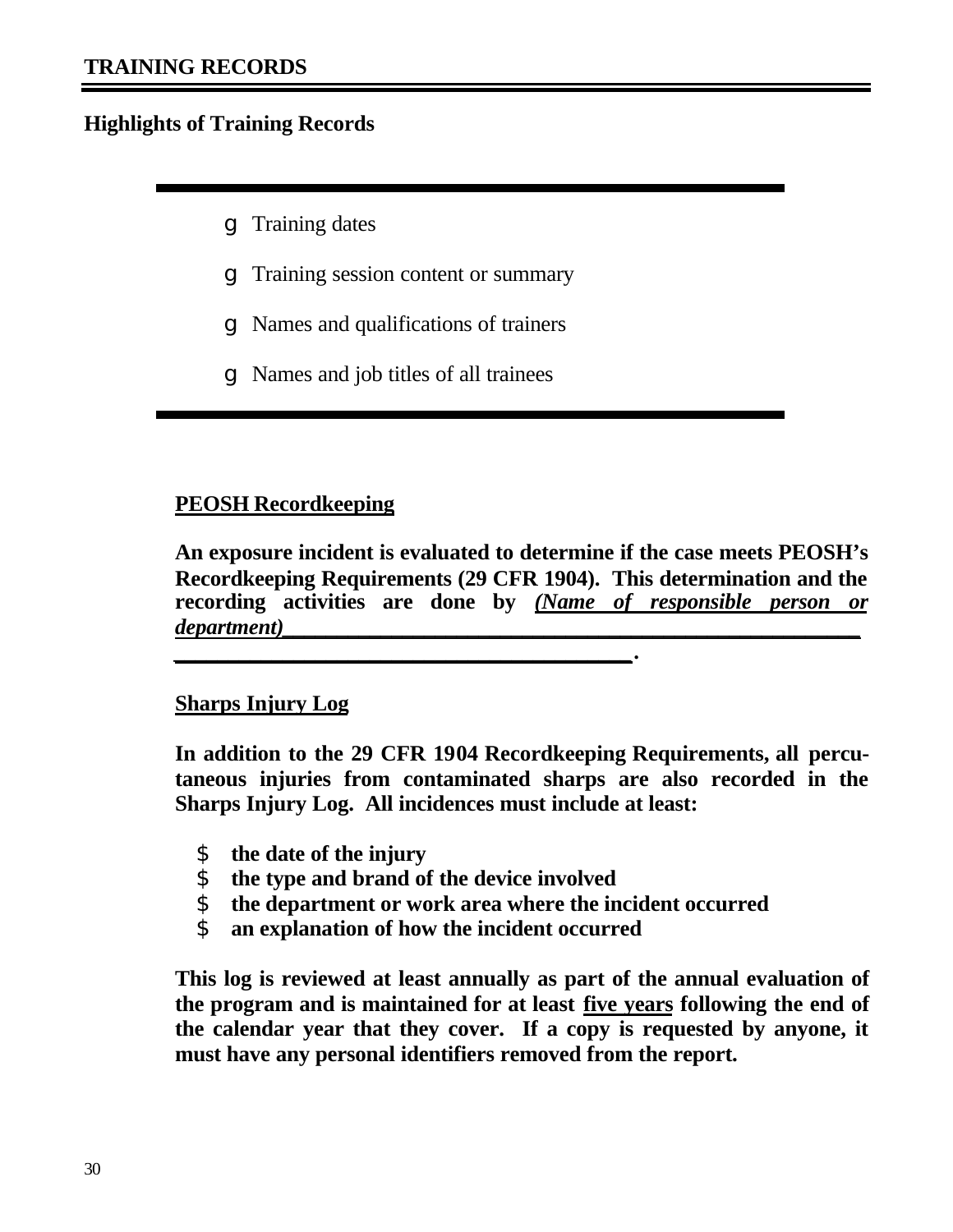This section only applies to employees who are designated to render first aid assistance, but this assistance is not their primary work assignment. First aid providers who are in this collateral duty category at this facility are listed below for easy reference and also in Section B of the Employer Exposure Determination on page five.

\_\_\_\_\_\_\_\_\_\_\_\_\_\_\_\_\_\_\_\_\_\_\_\_\_\_\_\_\_\_\_\_\_\_\_\_\_\_\_\_\_\_\_\_\_\_\_\_\_\_\_\_\_\_\_\_\_\_\_\_\_\_\_\_\_\_\_\_\_\_\_\_\_\_\_\_\_ \_\_\_\_\_\_\_\_\_\_\_\_\_\_\_\_\_\_\_\_\_\_\_\_\_\_\_\_\_\_\_\_\_\_\_\_\_\_\_\_\_\_\_\_\_\_\_\_\_\_\_\_\_\_\_\_\_\_\_\_\_\_\_\_\_\_\_\_\_\_\_\_\_\_\_\_\_ \_\_\_\_\_\_\_\_\_\_\_\_\_\_\_\_\_\_\_\_\_\_\_\_\_\_\_\_\_\_\_\_\_\_\_\_\_\_\_\_\_\_\_\_\_\_\_\_\_\_\_\_\_\_\_\_\_\_\_\_\_\_\_\_\_\_\_\_\_\_\_\_\_\_\_\_\_

Designated First Aid Providers

 $\mathbf i$ 

Our facility has decided to: (check box for facility's specific policy)

 $\Box$  offer hepatitis B vaccination to the first aid provider after a first aid incident

- 
- $\Box$  offer pre-exposure vaccination.

In the event of a first aid incident where blood or other potentially infectious materials (OPIM) are present, the employee(s) providing the first aid assistance is (are) instructed to report to \_\_\_\_\_\_\_\_\_\_\_\_\_\_\_\_\_\_\_\_\_\_\_\_\_\_\_\_\_\_\_\_\_\_ before the end of their workshift.

will maintain a report (Appendix D can be used) which describes name of the first aider, date, time and description of incident.

will ensure that any first aider that desires the vaccine series after an incident involving blood or OPIM will receive it as soon as possible, but no later than twenty four hours after the incident.

will train first aid providers on the specifics of the reporting procedures, in addition to all the training required in Section 5.0 Training.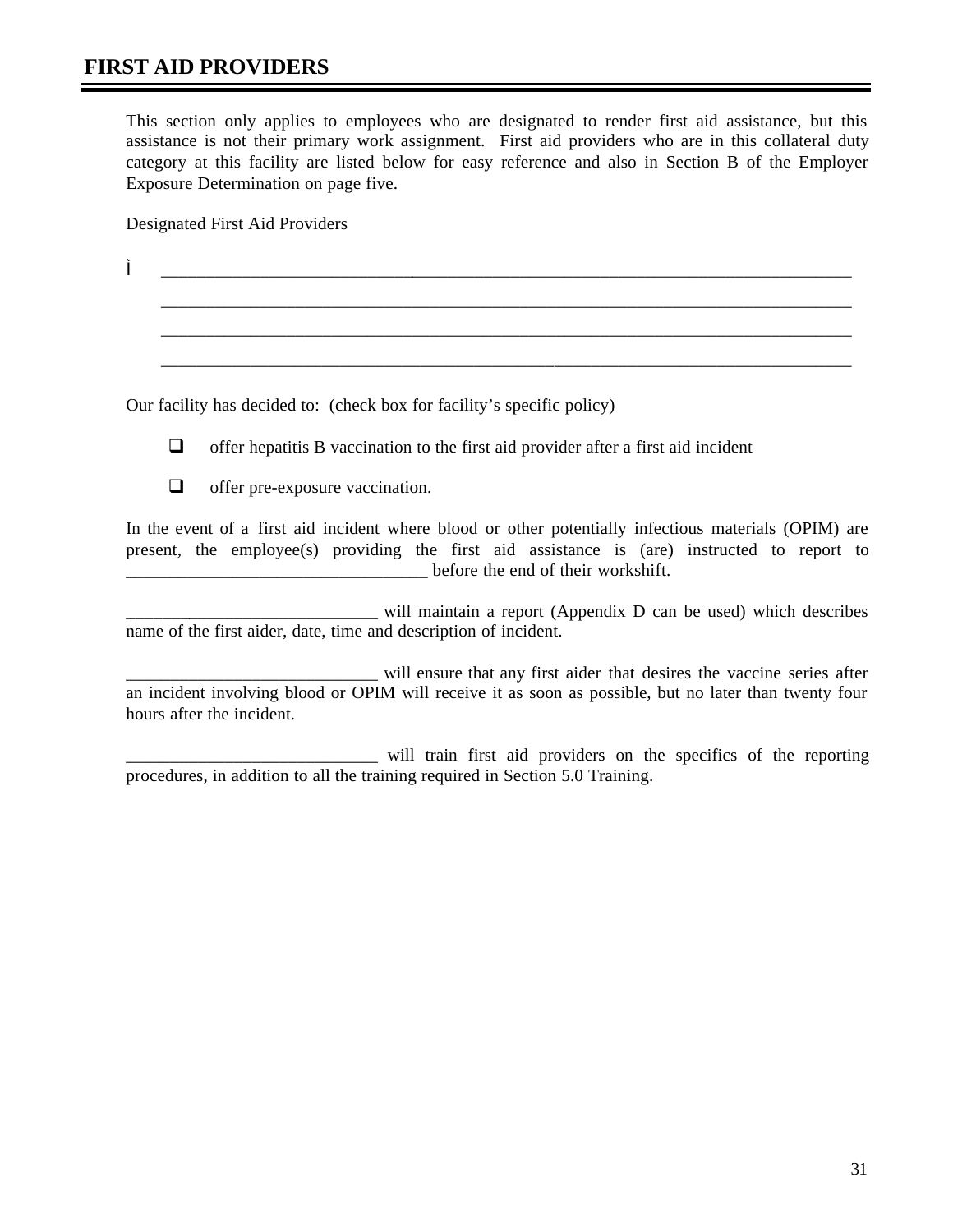**Note to Employer:** Examples of employees who may meet the above criteria include:

**Q** Security Guards, Coaches, Bus Drivers, DPW/DOT, Office Workers, Industrial Plant Personnel, who are designated and trained to perform first aid.

Examples of employees who do not meet the criteria and must be offered the hepatitis B vaccination series include:

 $\Box$  Personnel who provide first aid at a first aid station, clinic, emergency response or public safety personnel, who are expected to render first aid in the normal course of their work (i.e., EMS personnel, police, firefighters).

This is not an all-inclusive list, nor does it imply that every employee in these job titles are covered.

Also, as a reminder, good samaritan acts are still not covered by the Standard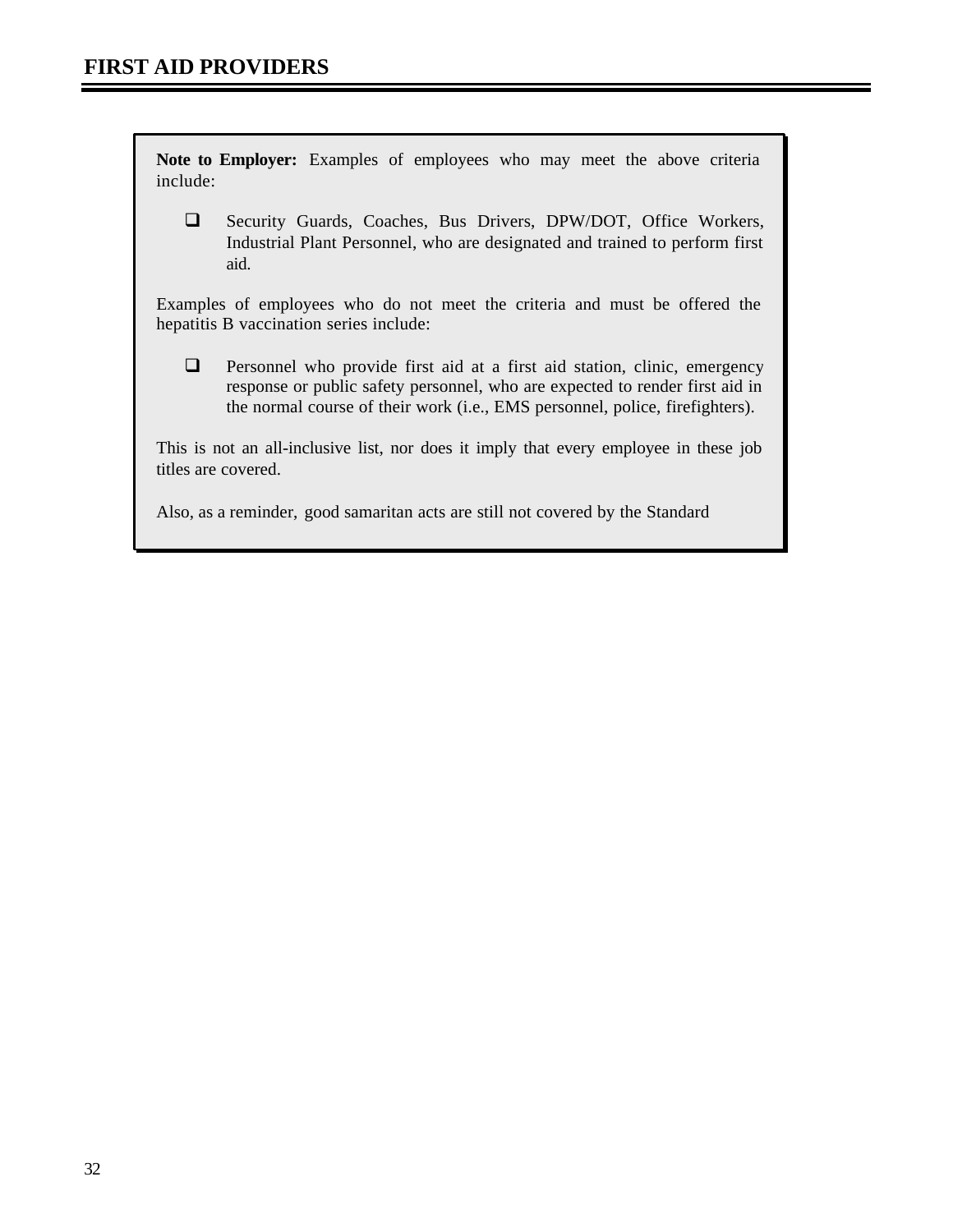## **APPENDIX SECTION**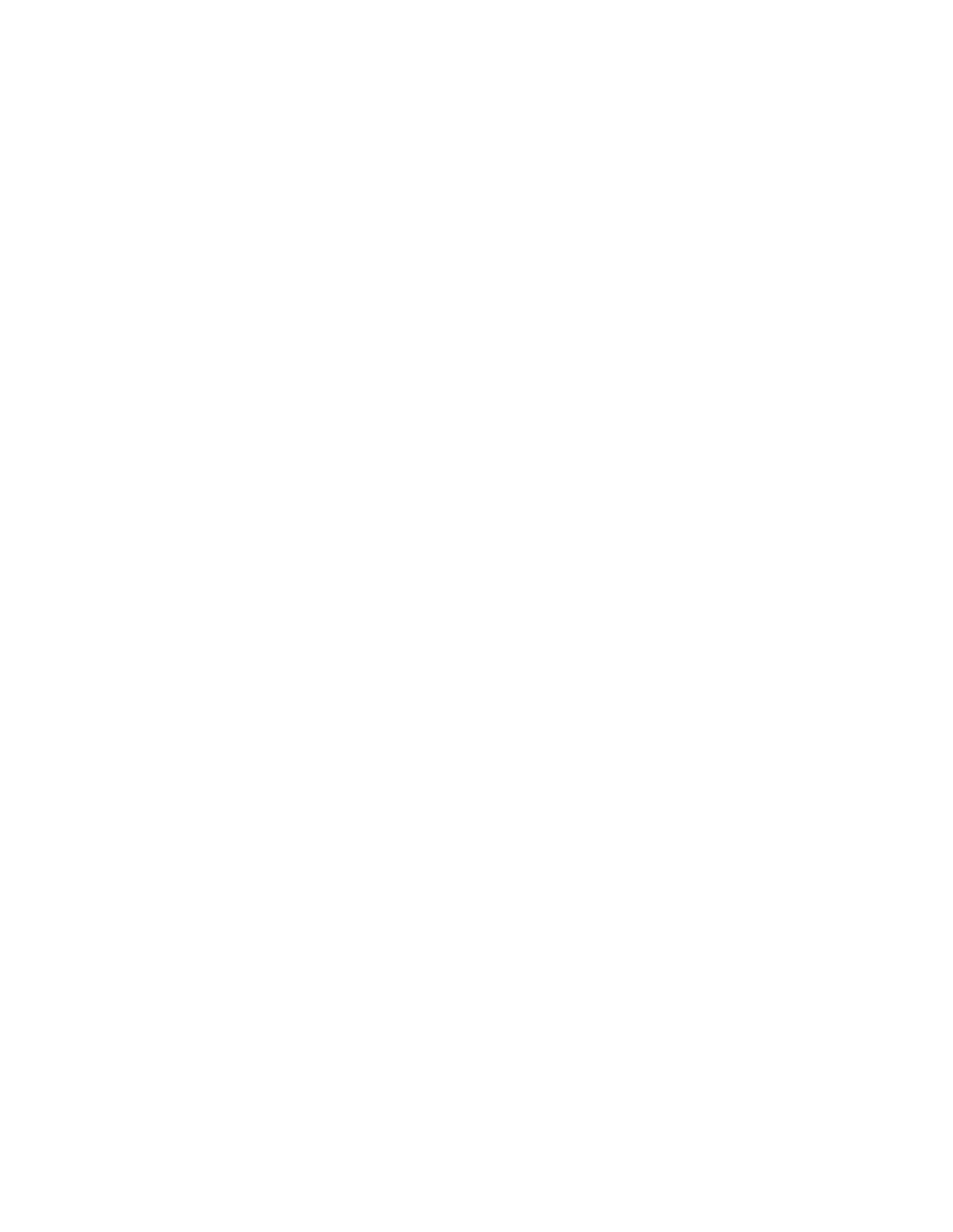## **OCCUPATIONS AT RISK**

Occupations that may involve risk from occupational exposure to blood or other potentially infectious material:

| $\lt$                    | Physician                           | $\lt$                    | Medical Technologist                       |
|--------------------------|-------------------------------------|--------------------------|--------------------------------------------|
| $\lt$                    | <b>Physicians Assistant</b>         | $\lt$                    | <b>Regulated Waste Handler</b>             |
| $\lt$                    | <b>Nurse</b>                        | $\lt$                    | Some laundry and housekeeping employees    |
| $\langle$                | Phlebotomist                        | $\overline{\phantom{a}}$ | <b>Industrial Medical Center Personnel</b> |
| $\langle$                | Medical Examiner                    | $\overline{\phantom{a}}$ | Lab Workers                                |
|                          | < Emergency Medical Technician (EM) | $\overline{a}$           | Life Guards                                |
| $\lt$                    | Supervisor (performing first-aid)   | $\,<\,$                  | Firefighters                               |
| $\overline{\phantom{a}}$ | Dentist                             | $\overline{\phantom{a}}$ | <b>Corrections Officers</b>                |
| $\lt$                    | Dental Hygienist                    | ≺                        | Police                                     |

## **DEFINITIONS**

Before beginning a discussion of the standard there are several definitions that should be explained which specifically apply to this regulation. These definitions are also included in paragraph (b) of the standard.

- A. **Blood** human blood, human blood components, and products made from human blood.
- B. **Bloodborne Pathogens** pathogenic microorganisms that are present in human blood and can infect and cause disease in humans. These pathogens include, but are not limited to, hepatitis B virus (HBV) and human immunodeficiency virus (HIV). (This includes hepatitis C virus.)
- C. **Contaminated** the presence or the reasonably anticipated presence of blood or other potentially infectious materials on an item or surface.
- **D. Engineering Controls means controls (e.g., sharps disposal containers, selfsheathing needles, safer medical devices such as sharps with engineered sharps injury protections and needleless systems) that isolate or remove the bloodborne pathogen hazard from the workplace.**
- E. **Exposure Incident** a specific eye, mouth, other mucous membrane, non-intact skin, or parenteral contact with blood or other potentially infectious materials that results from the performance of an employee's duties.
- F. **Occupational Exposure** reasonably anticipated skin, eye, mucous membrane, or parenteral contact with blood or other potentially infectious materials that may result from the performance of an employee's duties.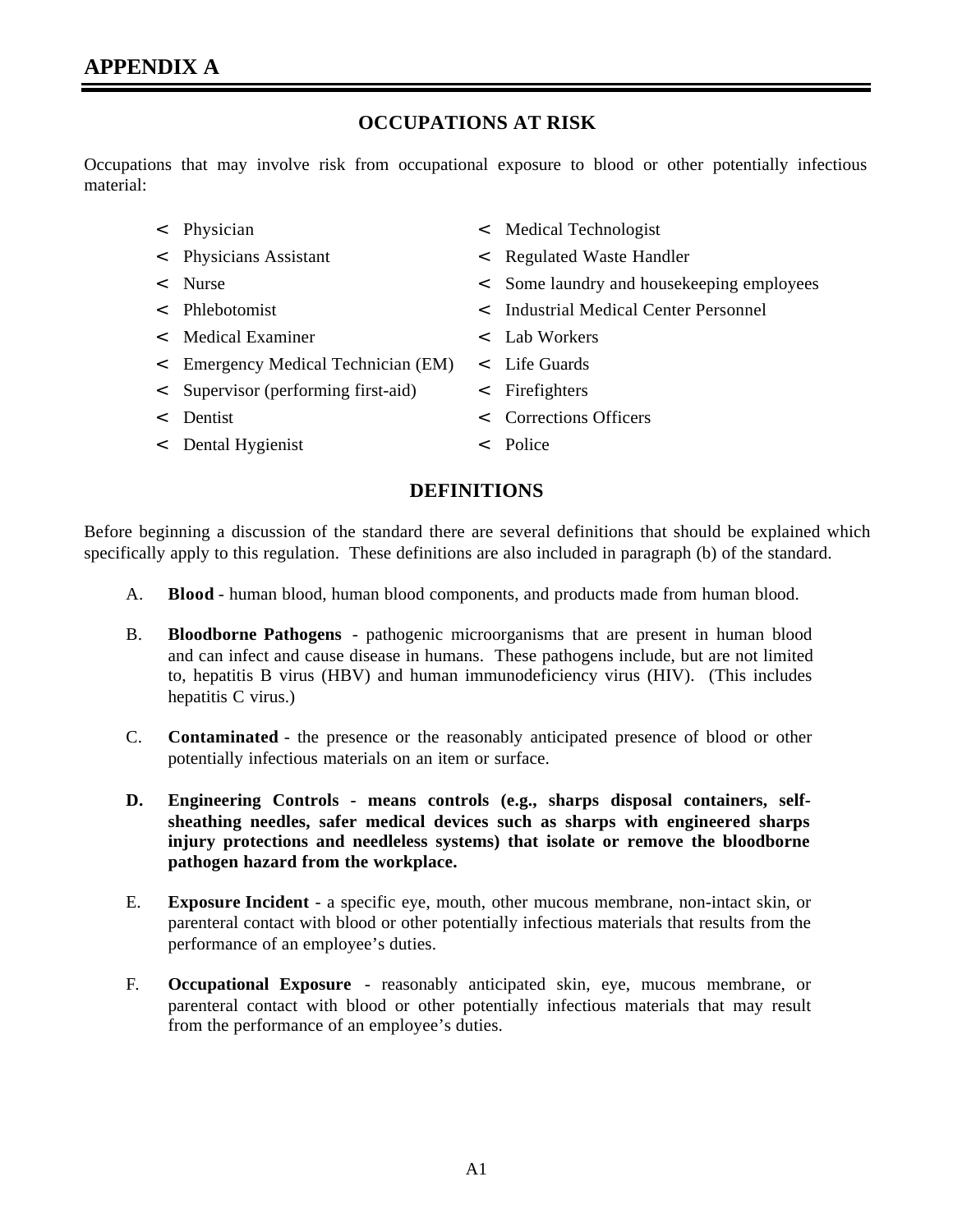## G. **Other Potentially Infectious Materials (OPIM)**

- 1. The following human body fluids:
	-
	-
	-
	- d. synovial fluid with blood
	-
	-
	-
	- a. semen h. amniotic fluid
	- b. vaginal secretions i. Saliva in dental procedures
	- c. cerebrospinal fluid j. any body fluid visibly contaminated
	- e. pleural fluid k. all body fluids in situations where it is f. pericardial fluid difficult or impossible to differentiate g. peritoneal fluid between body fluids;
- 2. Any unfixed tissue or organ (other than intact skin) from a human (living or dead);
- 3. HIV-containing cells or tissue cultures, organ cultures, and HIV or HBV-containing cultures medium or other solutions; and
- 4. Blood, organs, or other tissue from experimental animals infected with HIV or HBV.

## H. **Regulated Waste -**

- 1. Liquid or semi-liquid blood or OPIM;
- 2. Contaminated items that would release blood or OPIM in a liquid or semi-liquid state if compressed;
- 3. Items that are caked with dried blood or OPIM and are capable of releasing these materials during handling;
- 4. Contaminated sharps; and
- 5. Pathological and microbiological wastes containing blood or OPIM.
- I. **Universal Precautions** an approach to infection control whereby all human blood and certain human body fluids are treated as if known to be infectious for HIV, HBV, and other bloodborne pathogens.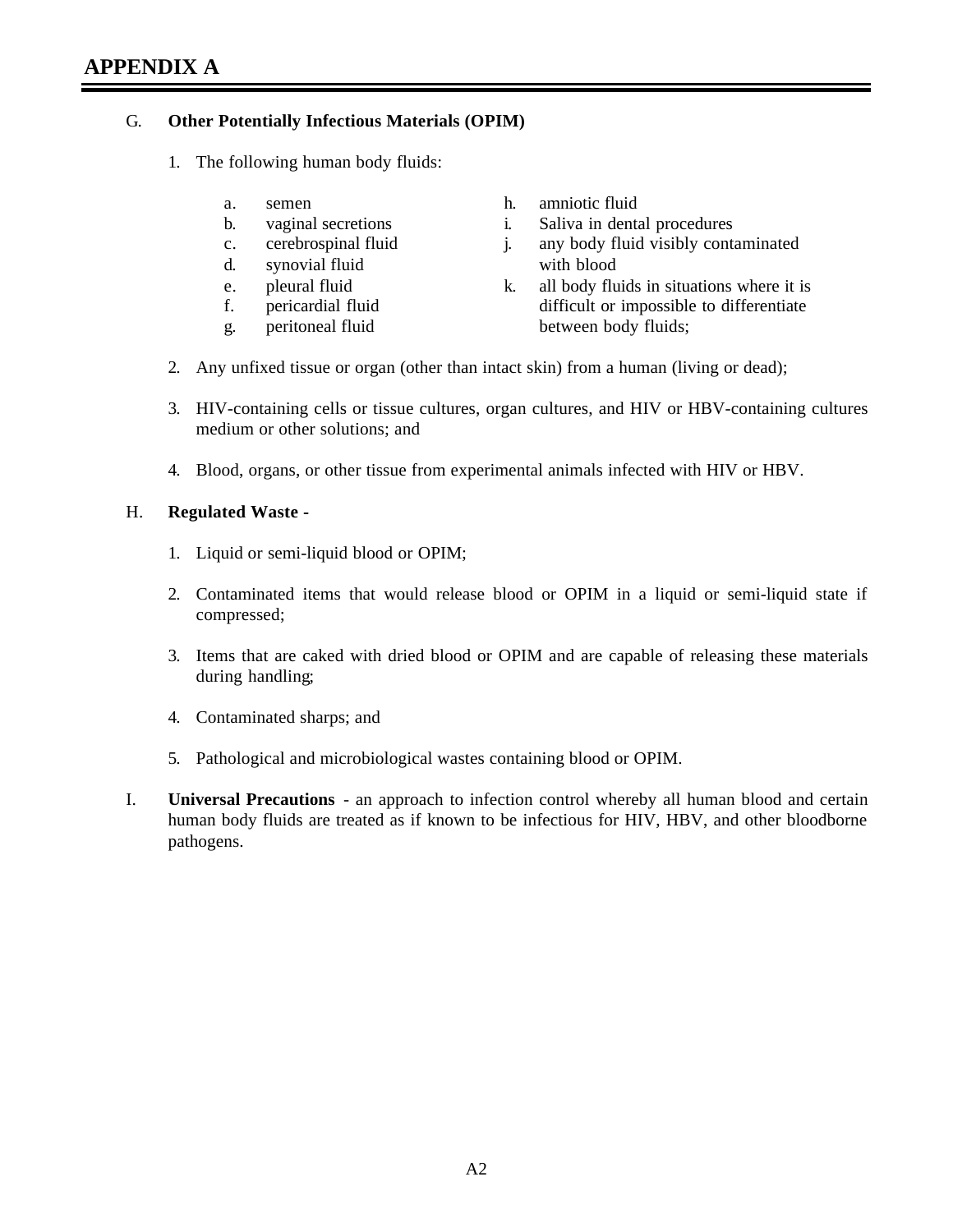# **JOB CLASSIFICATIONS IN WHICH ALL EMPLOYEES HAVE OCCUPATIONAL EXPOSURE TO BLOODBORNE PATHOGENS**

Below are listed the job classifications in our facility where **all** employees will have reasonably anticipated exposure to human blood and other potentially infectious materials:

| <b>Job Title</b> | Department/Location |
|------------------|---------------------|
|                  |                     |
|                  |                     |
|                  |                     |
|                  |                     |
|                  |                     |
|                  |                     |
|                  |                     |
|                  |                     |
|                  |                     |
|                  |                     |
|                  |                     |
|                  |                     |
|                  |                     |
|                  |                     |
|                  |                     |
|                  |                     |
|                  |                     |
|                  |                     |
|                  |                     |
|                  |                     |
|                  |                     |
|                  |                     |
|                  |                     |
|                  |                     |
|                  |                     |
|                  |                     |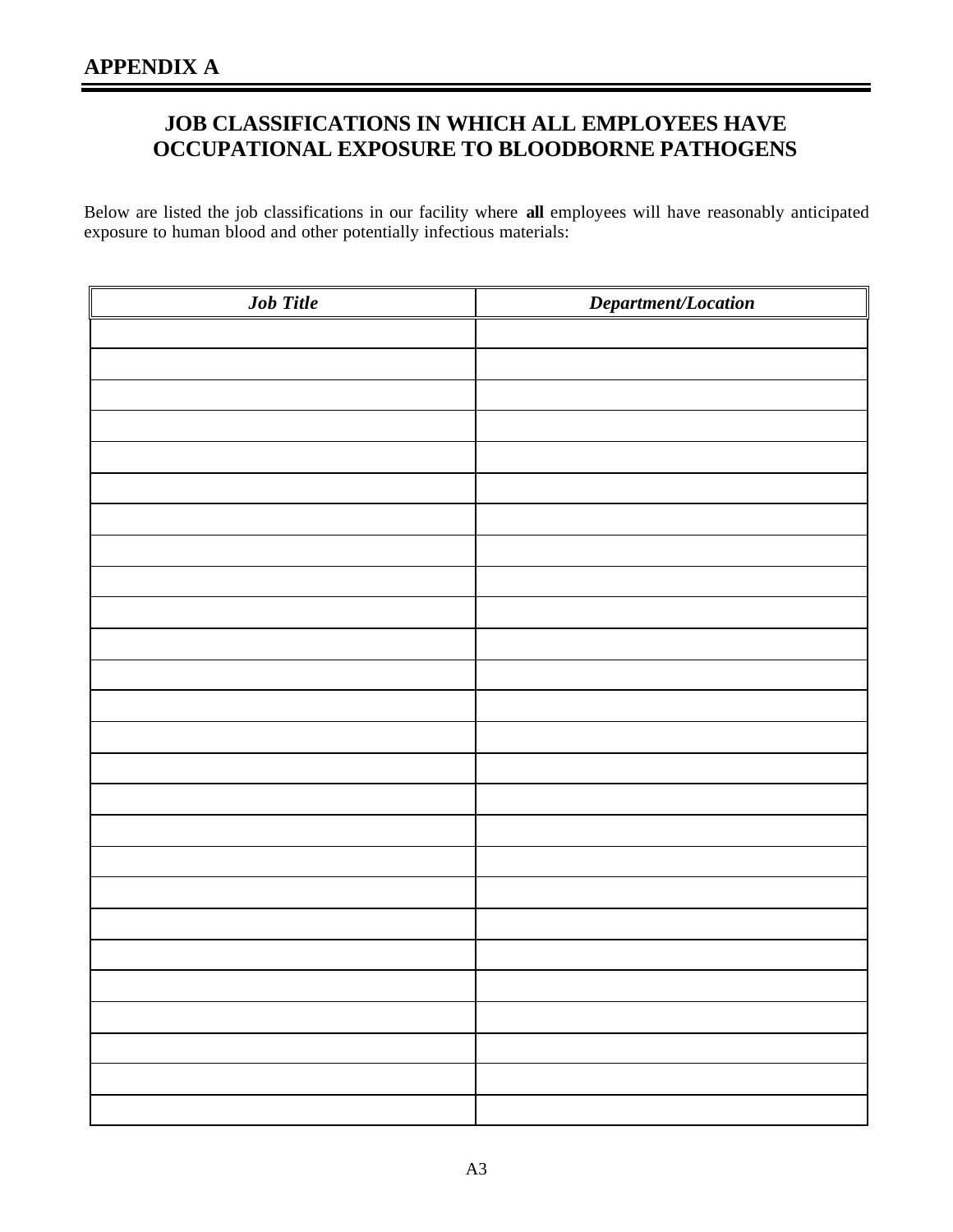# **JOB CLASSIFICATIONS AND WORK ACTIVITIES IN WHICH SOME EMPLOYEES HAVE OCCUPATIONAL EXPOSURE TO BLOODBORNE PATHOGENS**

Below are listed the job classifications and work activities in our facility where **some** employees will have reasonably anticipated exposure to human blood and other potentially infectious materials:

| Job Title | Department/Location | <b>Task Procedure</b> |
|-----------|---------------------|-----------------------|
|           |                     |                       |
|           |                     |                       |
|           |                     |                       |
|           |                     |                       |
|           |                     |                       |
|           |                     |                       |
|           |                     |                       |
|           |                     |                       |
|           |                     |                       |
|           |                     |                       |
|           |                     |                       |
|           |                     |                       |
|           |                     |                       |
|           |                     |                       |
|           |                     |                       |
|           |                     |                       |
|           |                     |                       |
|           |                     |                       |
|           |                     |                       |
|           |                     |                       |
|           |                     |                       |
|           |                     |                       |
|           |                     |                       |
|           |                     |                       |
|           |                     |                       |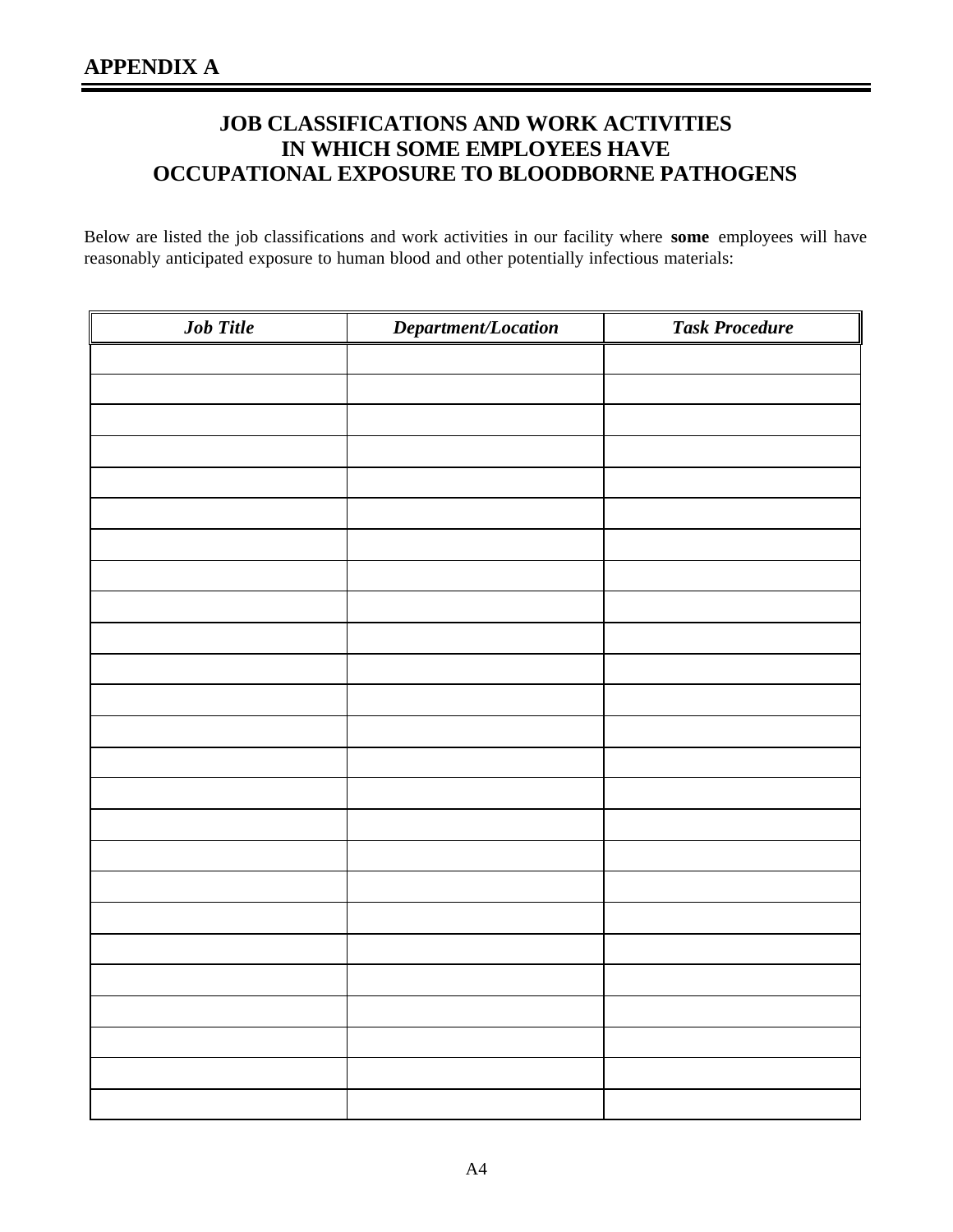# **EMPLOYEE EDUCATION & TRAINING RECORD**

 $\blacksquare$ 

Employee \_\_\_\_\_\_\_\_\_\_\_\_\_\_\_\_\_\_\_\_\_\_\_\_\_\_\_\_\_\_\_\_\_\_\_\_\_\_ Date of Hire \_\_\_\_\_\_\_\_\_\_\_\_\_\_\_\_\_\_\_\_\_\_\_\_\_\_\_\_\_\_

Job Title \_\_\_\_\_\_\_\_\_\_\_\_\_\_\_\_\_\_\_\_\_\_\_\_\_\_\_\_\_\_\_\_\_\_\_\_\_\_\_ Date Assigned \_\_\_\_\_\_\_\_\_\_\_\_\_\_\_\_\_\_\_\_\_\_\_\_\_\_\_\_

| <b>INITIAL TRAINING:</b> |                                                                           |             |                 |                |                           |
|--------------------------|---------------------------------------------------------------------------|-------------|-----------------|----------------|---------------------------|
|                          | <b>SUBJECT</b>                                                            | <b>DATE</b> | <b>LOCATION</b> | <b>TRAINER</b> | <b>EMPLOYEE SIGNATURE</b> |
| a.                       | The Standard                                                              |             |                 |                |                           |
| $\mathbf{b}$ .           | Epidemiology & Symptoms of<br><b>Bloodborne Diseases</b>                  |             |                 |                |                           |
| c.                       | Modes of Transmission                                                     |             |                 |                |                           |
| d.                       | Exposure Control Plan                                                     |             |                 |                |                           |
| e.                       | Recognizing Potential Exposure                                            |             |                 |                |                           |
| f.                       | Use & Limitations of Exposure<br><b>Control Methods</b>                   |             |                 |                |                           |
| g.                       | Personal Protective Equipment<br>(PPE)                                    |             |                 |                |                           |
| h.                       | Selection of PPE                                                          |             |                 |                |                           |
| i.                       | HBV Immunization Program                                                  |             |                 |                |                           |
| J.                       | Emergencies involving Blood or<br><b>Potentially Infectious Materials</b> |             |                 |                |                           |
| k.                       | <b>Exposure Follow-up Procedures</b>                                      |             |                 |                |                           |
| 1.                       | Post Exposure Evaluation and<br>Follow-up                                 |             |                 |                |                           |
| m.                       | Signs & Labels                                                            |             |                 |                |                           |
| n.                       | Opportunity to Ask Questions                                              |             |                 |                |                           |

| <b>ADDITIONAL EDUCATION:</b> |             |                 |         |                           |  |  |
|------------------------------|-------------|-----------------|---------|---------------------------|--|--|
| <b>SUBJECT</b>               | <b>DATE</b> | <b>LOCATION</b> | TRAINER | <b>EMPLOYEE SIGNATURE</b> |  |  |
|                              |             |                 |         |                           |  |  |
|                              |             |                 |         |                           |  |  |

| <b>ANNUAL RETRAINING:</b> |             |                 |                |                           |  |  |
|---------------------------|-------------|-----------------|----------------|---------------------------|--|--|
| <b>SUBJECT</b>            | <b>DATE</b> | <b>LOCATION</b> | <b>TRAINER</b> | <b>EMPLOYEE SIGNATURE</b> |  |  |
|                           |             |                 |                |                           |  |  |
|                           |             |                 |                |                           |  |  |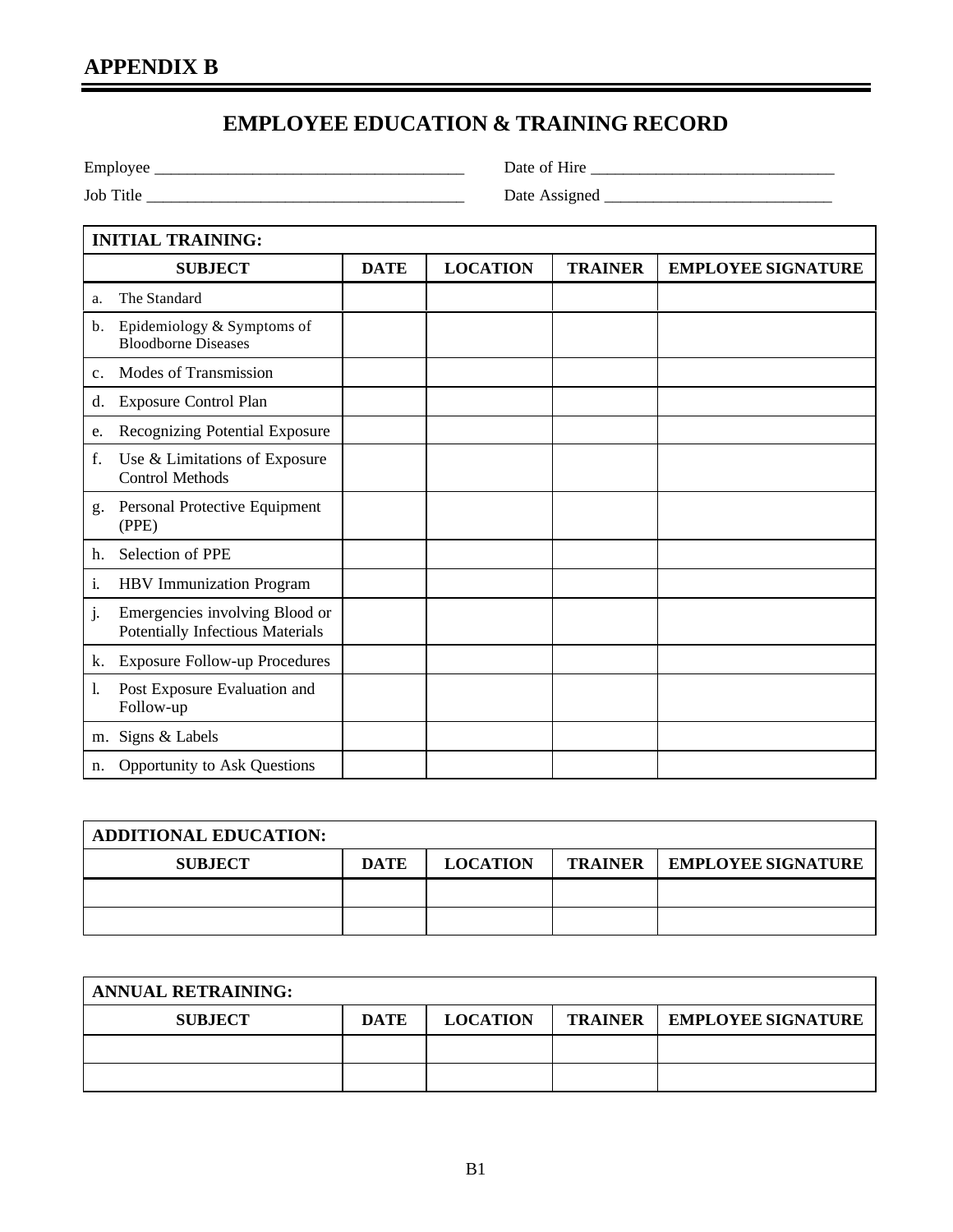| <b>CONFIDENTIAL</b>                     |
|-----------------------------------------|
| HEPATITIS B VACCINE IMMUNICATION RECORD |
|                                         |
| Elected dates:                          |
|                                         |
|                                         |
|                                         |
|                                         |
|                                         |
|                                         |
|                                         |
|                                         |
|                                         |
|                                         |
|                                         |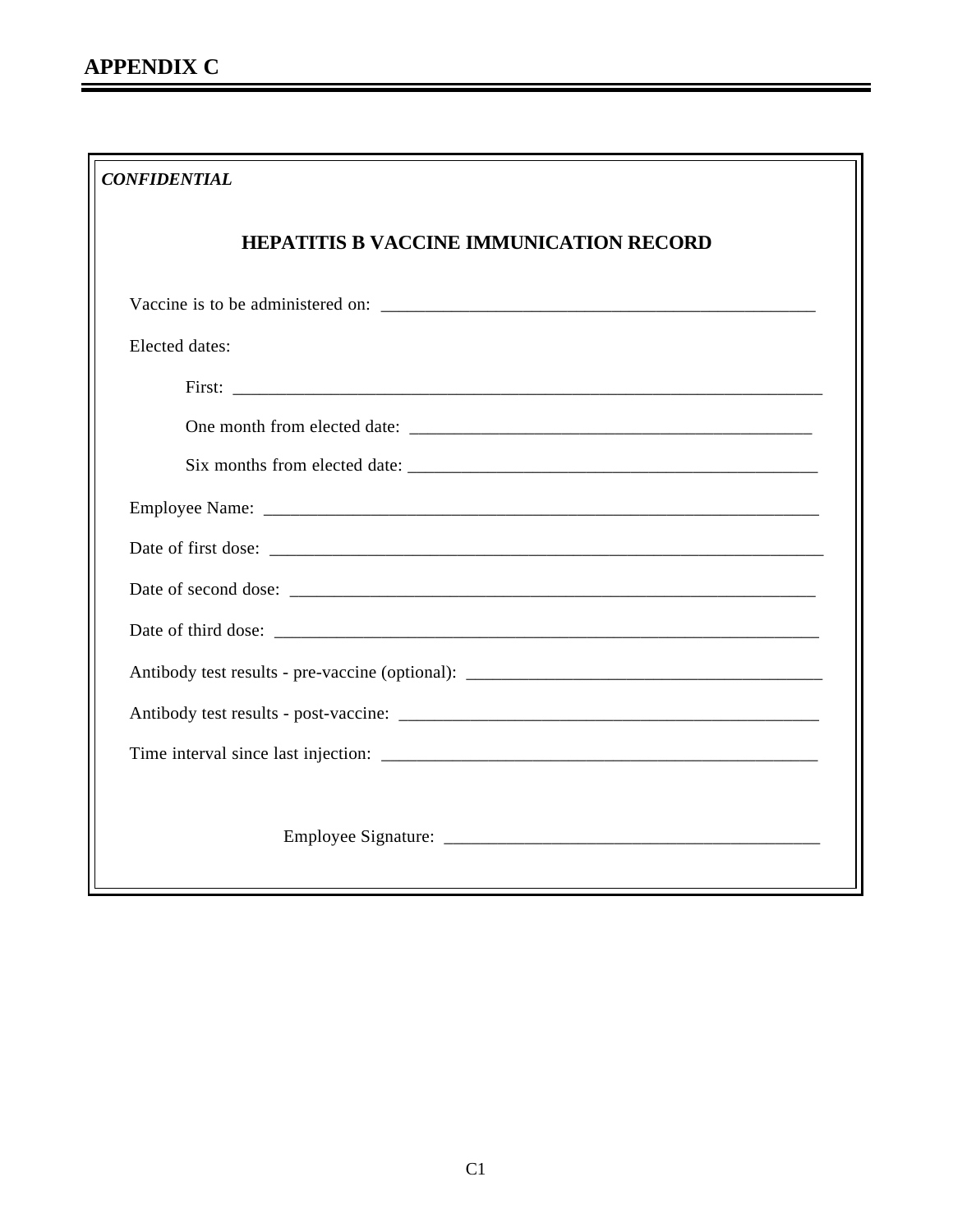# *DECLINATION STATEMENT*

I understand that due to my occupational exposure to blood or other potentially infectious materials, I may be at risk of acquiring hepatitis B virus (HBV) infection. I have been given the opportunity to be vaccinated with hepatitis B vaccine, at no charge to myself. However, I decline hepatitis B vaccination at this time. I understand that by declining this vaccine, I continue to be at risk of acquiring hepatitis B, a serious disease. If in the future I continue to have occupational exposure to blood or other potentially infectious materials and I want to be vaccinated with hepatitis B vaccine, I can receive the vaccination series at no charge to me.

\_\_\_\_\_\_\_\_\_\_\_\_\_\_\_\_\_\_\_\_\_\_\_\_\_\_\_\_\_\_\_ \_\_\_\_\_\_\_\_\_\_\_\_\_\_\_\_\_\_\_\_\_\_\_ Employee Signature Date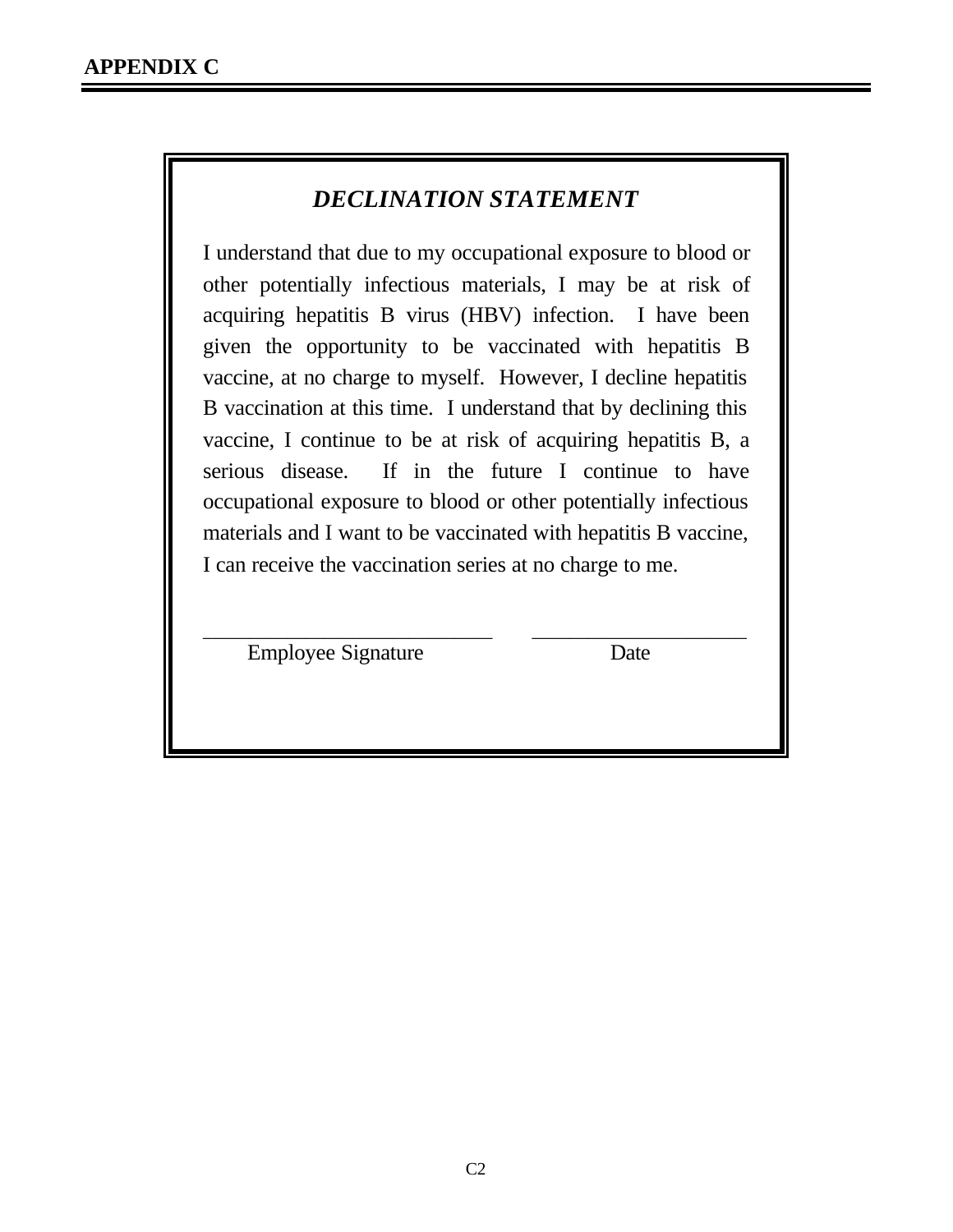Side 1 of 2-sided form

Ξ

| <b>EXPOSURE INCIDENT REPORT</b><br>(Routes and Circumstances of Exposure Incident)<br><b>Please Print</b>                                                                                                                                                                                                                                                                                                                  |                                                                                                                      |
|----------------------------------------------------------------------------------------------------------------------------------------------------------------------------------------------------------------------------------------------------------------------------------------------------------------------------------------------------------------------------------------------------------------------------|----------------------------------------------------------------------------------------------------------------------|
|                                                                                                                                                                                                                                                                                                                                                                                                                            |                                                                                                                      |
|                                                                                                                                                                                                                                                                                                                                                                                                                            |                                                                                                                      |
|                                                                                                                                                                                                                                                                                                                                                                                                                            |                                                                                                                      |
|                                                                                                                                                                                                                                                                                                                                                                                                                            |                                                                                                                      |
|                                                                                                                                                                                                                                                                                                                                                                                                                            |                                                                                                                      |
|                                                                                                                                                                                                                                                                                                                                                                                                                            | $pm \Box$                                                                                                            |
|                                                                                                                                                                                                                                                                                                                                                                                                                            |                                                                                                                      |
| Nature of Incident (Auto Accident, Trauma, Medical Emergency) Be Specific:<br>Describe what task(s) you were performing when the exposure occurred. Be Specific:<br><u> 1989 - Johann John Stone, markin film yn y brening yn y brening yn y brening yn y brening yn y brening yn y b</u><br><u> 1989 - Johann John Stone, mars et al. 1989 - John Stone, mars et al. 1989 - John Stone, mars et al. 1989 - John Stone</u> | <u> 1990 - Johann John Harry, mars ar y brening ar y brening ar y brening ar y brening ar y brening ar y brening</u> |
| Were you wearing personal protective equipment (PPE)?<br>If yes, list                                                                                                                                                                                                                                                                                                                                                      | Yes $\Box$<br>$\rm No$ $\Box$                                                                                        |
| Yes $\Box$<br>$\overline{N_0}$ $\Box$<br>Did the PPE fail?                                                                                                                                                                                                                                                                                                                                                                 |                                                                                                                      |
|                                                                                                                                                                                                                                                                                                                                                                                                                            |                                                                                                                      |
|                                                                                                                                                                                                                                                                                                                                                                                                                            |                                                                                                                      |
| What body fluid(s) were you exposed to (blood or other potentially infectious material)? Be Specific:                                                                                                                                                                                                                                                                                                                      |                                                                                                                      |
|                                                                                                                                                                                                                                                                                                                                                                                                                            | Continued on back                                                                                                    |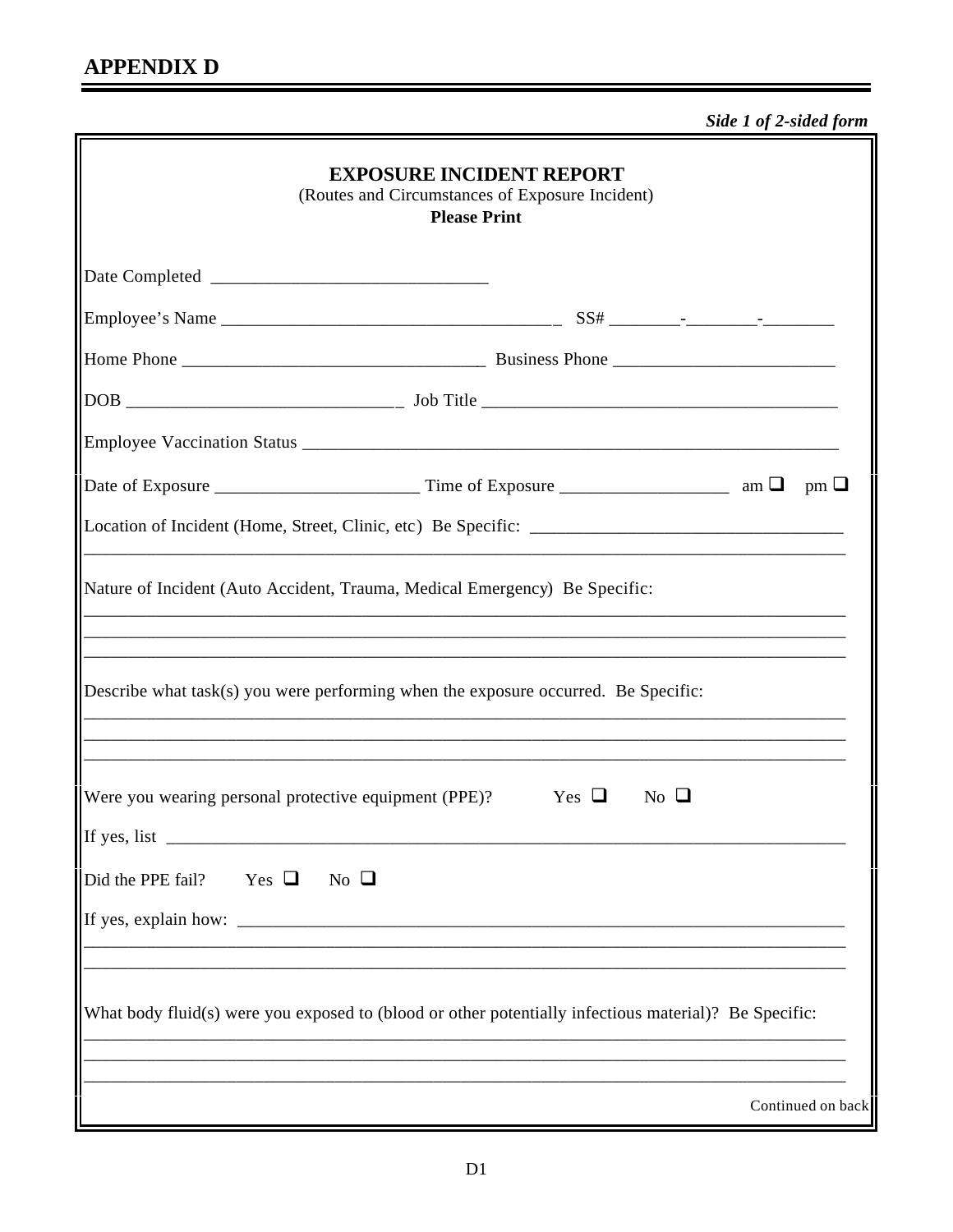# **APPENDIX D**

Side 2 of 2-sided form

Continued from front

| Did a foreign body (needle, nail, auto part, dental wires, etc.) penetrate your body?<br>Yes $\Box$<br>$\overline{N_0}$ $\Box$                                                                                                                                                                                                                                                                 |  |  |  |  |  |
|------------------------------------------------------------------------------------------------------------------------------------------------------------------------------------------------------------------------------------------------------------------------------------------------------------------------------------------------------------------------------------------------|--|--|--|--|--|
|                                                                                                                                                                                                                                                                                                                                                                                                |  |  |  |  |  |
|                                                                                                                                                                                                                                                                                                                                                                                                |  |  |  |  |  |
| Was any fluid injected into your body? Yes $\Box$ No $\Box$                                                                                                                                                                                                                                                                                                                                    |  |  |  |  |  |
| How much? $\frac{1}{\sqrt{1-\frac{1}{2}}}\left\{ \frac{1}{2} + \frac{1}{2} + \frac{1}{2} + \frac{1}{2} + \frac{1}{2} + \frac{1}{2} + \frac{1}{2} + \frac{1}{2} + \frac{1}{2} + \frac{1}{2} + \frac{1}{2} + \frac{1}{2} + \frac{1}{2} + \frac{1}{2} + \frac{1}{2} + \frac{1}{2} + \frac{1}{2} + \frac{1}{2} + \frac{1}{2} + \frac{1}{2} + \frac{1}{2} + \frac{1}{2} + \frac{1}{2} + \frac{1}{2$ |  |  |  |  |  |
| Did you receive medical attention? Yes $\Box$<br>No $\Box$                                                                                                                                                                                                                                                                                                                                     |  |  |  |  |  |
|                                                                                                                                                                                                                                                                                                                                                                                                |  |  |  |  |  |
|                                                                                                                                                                                                                                                                                                                                                                                                |  |  |  |  |  |
|                                                                                                                                                                                                                                                                                                                                                                                                |  |  |  |  |  |
|                                                                                                                                                                                                                                                                                                                                                                                                |  |  |  |  |  |
|                                                                                                                                                                                                                                                                                                                                                                                                |  |  |  |  |  |
| Did you treat the patient directly?<br>Yes $\Box$<br>$\rm No$ $\Box$                                                                                                                                                                                                                                                                                                                           |  |  |  |  |  |
|                                                                                                                                                                                                                                                                                                                                                                                                |  |  |  |  |  |
|                                                                                                                                                                                                                                                                                                                                                                                                |  |  |  |  |  |
|                                                                                                                                                                                                                                                                                                                                                                                                |  |  |  |  |  |
|                                                                                                                                                                                                                                                                                                                                                                                                |  |  |  |  |  |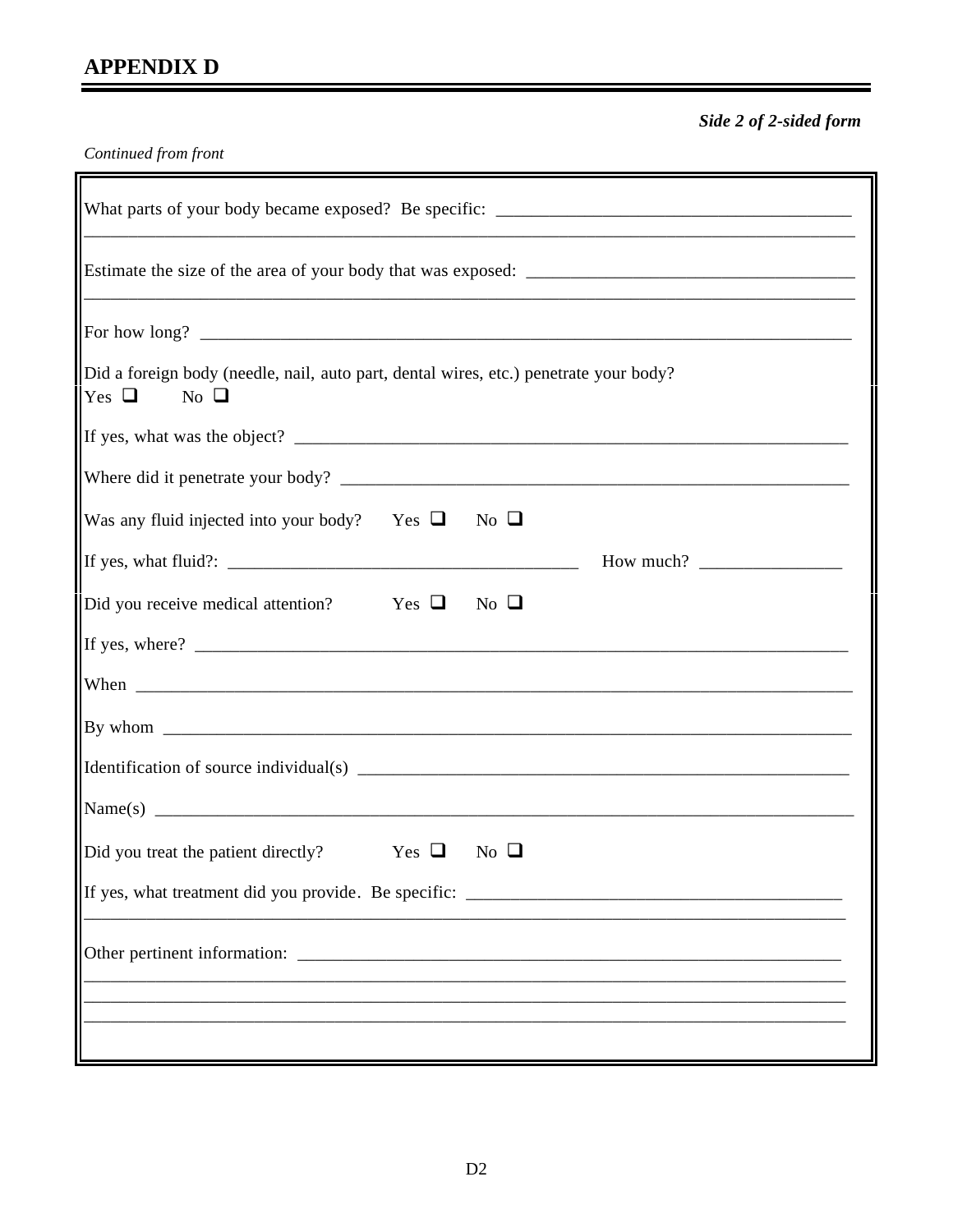## **REQUEST FOR SOURCE INDIVIDUAL EVALUATION**

Dear (Emergency Room Medical Director, Infection Control Practitioner):

During a recent transport of a patient to your facility, one of our prehospital care providers was involved in an event which may have resulted in exposure to a Bloodborne Pathogen.

I am asking you to perform an evaluation of the source individual who was transported to your facility. Given the circumstances surrounding this event, please determine whether our prehospital care worker is at risk for infection and/or requires medical follow-up.

Attached is a "Documentation and Identification of Source Individual" form which was initiated by the exposed worker. Please complete the source individual section and communicate the findings to the designated medical provider.

The evaluation form has been developed to provide confidentially assurances for the patient and the exposed worker concerning the nature of the exposure. Any communication regarding the findings is to be handled at the medical provider level.

We understand that information relative to human immunodeficiency virus (HIV) and AIDS has specific protections under the law and cannot be disclosed or released without the written consent of the patient. It is further understood that disclosure obligates persons who receive such information to hold it confidential.

Thank you for your assistance in this very important matter.

Sincerely,

\_\_\_\_\_\_\_\_\_\_\_\_\_\_\_\_\_\_\_\_\_\_\_\_\_\_\_\_\_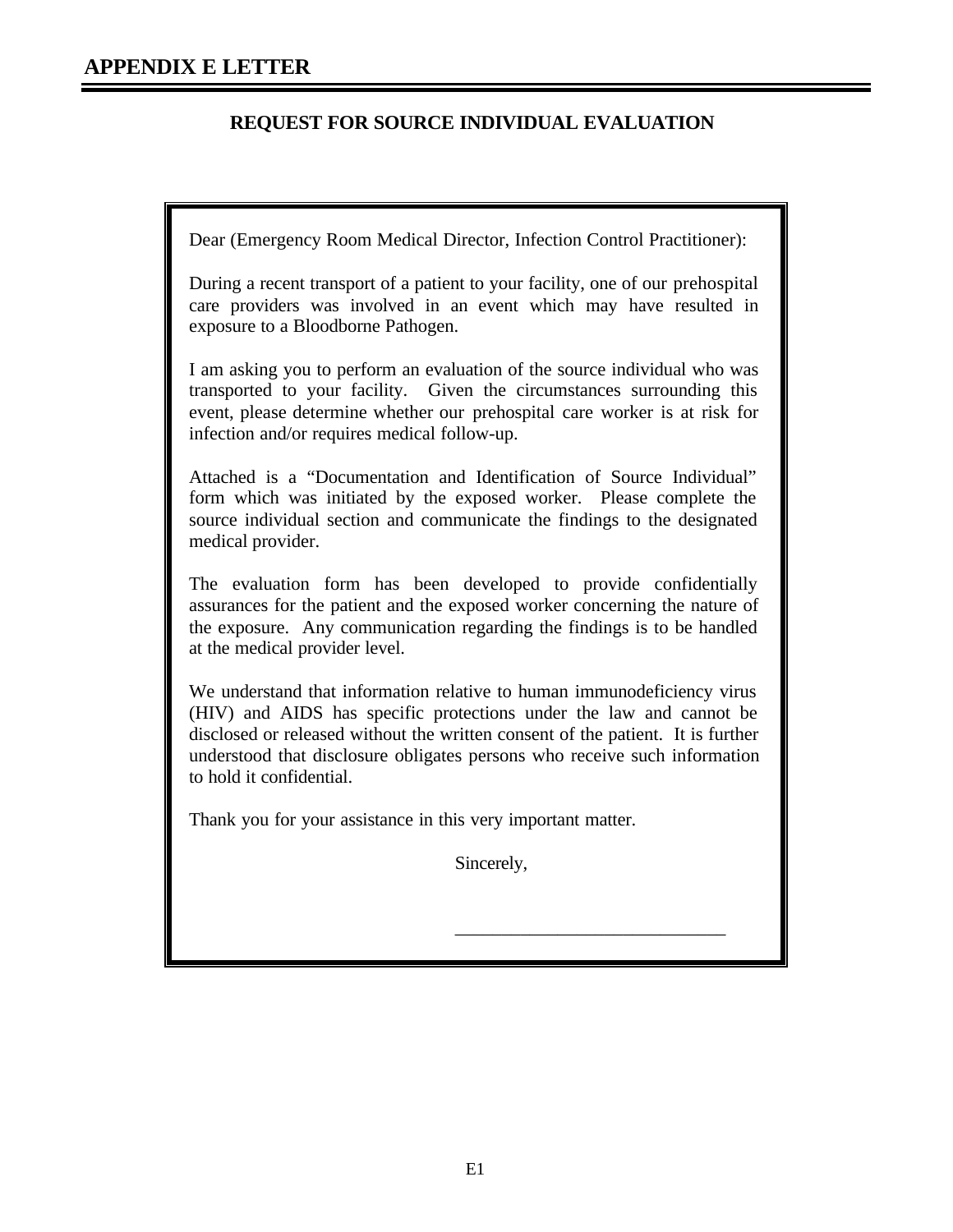| <b>CONFIDENTIAL</b><br>DOCUMENTATION AND IDENTIFICATION<br>OF SOURCE INDIVIDUAL                                                                                                                                                      |  |  |  |  |
|--------------------------------------------------------------------------------------------------------------------------------------------------------------------------------------------------------------------------------------|--|--|--|--|
|                                                                                                                                                                                                                                      |  |  |  |  |
| Name and Phone Number of Medical Provider Who Should be Contacted:                                                                                                                                                                   |  |  |  |  |
| <b>Incident Information</b>                                                                                                                                                                                                          |  |  |  |  |
|                                                                                                                                                                                                                                      |  |  |  |  |
| Name or Medical Record Number of the Individual Who is the Source of the Exposure:                                                                                                                                                   |  |  |  |  |
| <b>Nature of the Incident</b>                                                                                                                                                                                                        |  |  |  |  |
| ❏<br><b>Contaminated Needlestick Injury</b><br>Blood or Bodyfluid Splash Onto Mucous Membrane or Non-Intact Skin<br>ப<br>Other:                                                                                                      |  |  |  |  |
| <b>Report of Source Individual Evaluation</b>                                                                                                                                                                                        |  |  |  |  |
|                                                                                                                                                                                                                                      |  |  |  |  |
|                                                                                                                                                                                                                                      |  |  |  |  |
| Obtained $\Box$<br>Refused $\Box$<br>Consent<br>Testing of Source Individual's Blood                                                                                                                                                 |  |  |  |  |
| <b>Check One:</b>                                                                                                                                                                                                                    |  |  |  |  |
| ⊔<br>Identification of source individual infeasible or prohibited by state or local law. State why is<br>infeasible.                                                                                                                 |  |  |  |  |
| ⊔<br>Evaluation of the source individual reflected to known exposure to Bloodborne Pathogen.<br>❏<br>Evaluation of the source individual reflected possible exposure to Bloodborne Pathogen and<br>medical follow-up is recommended. |  |  |  |  |
| Person Completing Report:                                                                                                                                                                                                            |  |  |  |  |
| <b>Note:</b> Report the results of the source individual's blood test to the medical provider named above who<br>will inform the exposed employee. Do not report blood test findings to the employer.                                |  |  |  |  |
| HIV-related information cannot be released without the written consent of the source individual.                                                                                                                                     |  |  |  |  |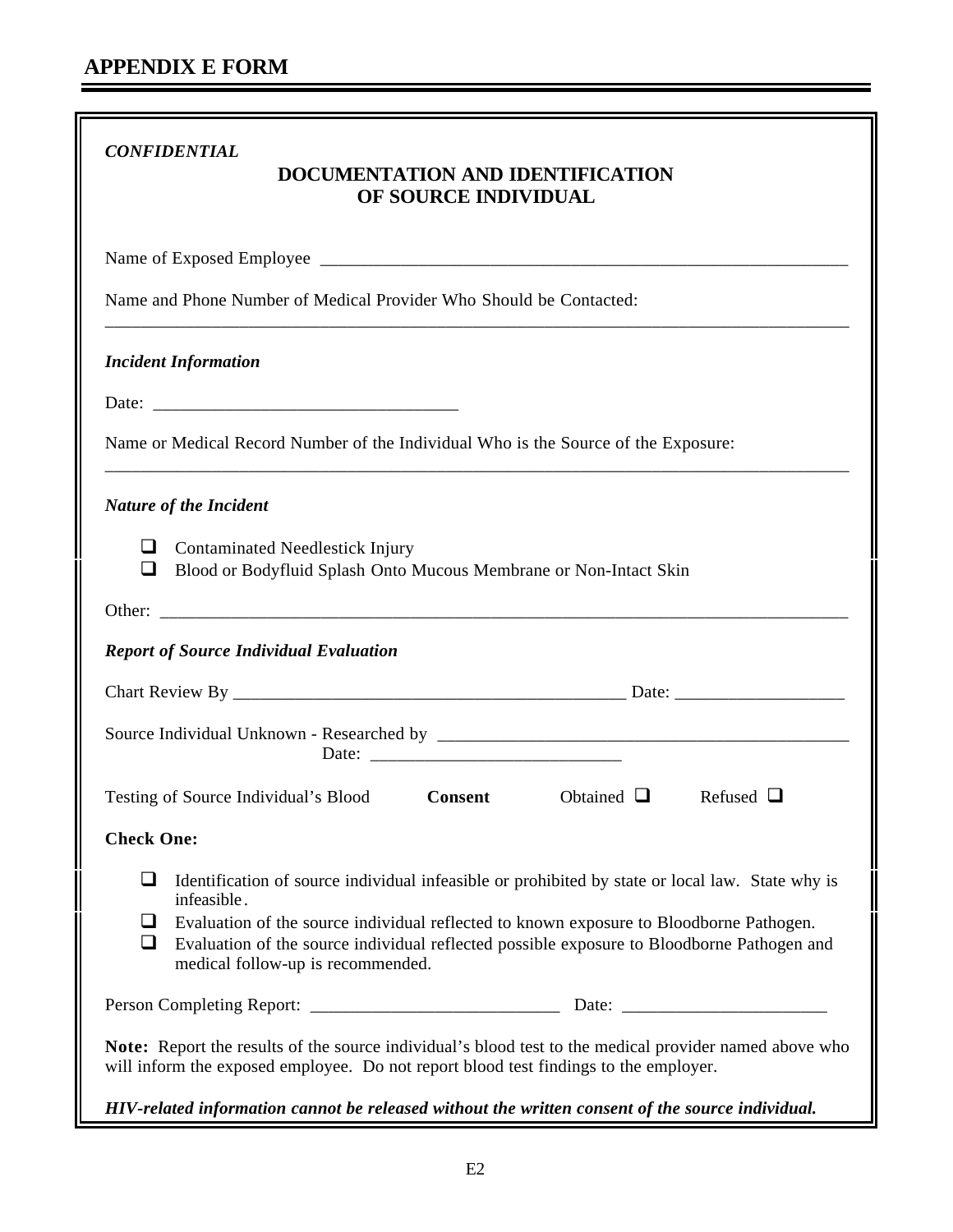# **APPENDIX F**

| <b>CONFIDENTIAL</b>                                                                        |           |  |  |  |  |
|--------------------------------------------------------------------------------------------|-----------|--|--|--|--|
| <b>EMPLOYEE EXPOSURE FOLLOW-UP RECORD</b>                                                  |           |  |  |  |  |
|                                                                                            |           |  |  |  |  |
|                                                                                            |           |  |  |  |  |
| Occurrence Time $\frac{1}{\sqrt{2}}$ am $\Box$ pm $\Box$                                   |           |  |  |  |  |
| <b>SOURCE INDIVIDUAL FOLLOW-UP</b>                                                         |           |  |  |  |  |
|                                                                                            | $pm \Box$ |  |  |  |  |
| <b>EMPLOYEE FOLLOW-UP</b>                                                                  |           |  |  |  |  |
|                                                                                            |           |  |  |  |  |
| Information given on source individual's blood test results Yes $\Box$ Not Obtained $\Box$ |           |  |  |  |  |
| Referred to healthcare professional with required information                              |           |  |  |  |  |
|                                                                                            |           |  |  |  |  |
|                                                                                            |           |  |  |  |  |
| <b>Blood Sampling/Testing Offered</b>                                                      |           |  |  |  |  |
|                                                                                            |           |  |  |  |  |
| <b>Vaccination Offered/Recommended</b>                                                     |           |  |  |  |  |
|                                                                                            |           |  |  |  |  |
| <b>Counseling Offered</b>                                                                  |           |  |  |  |  |
|                                                                                            |           |  |  |  |  |
| Employee Advised of need for further evaluation of medical condition                       |           |  |  |  |  |
|                                                                                            |           |  |  |  |  |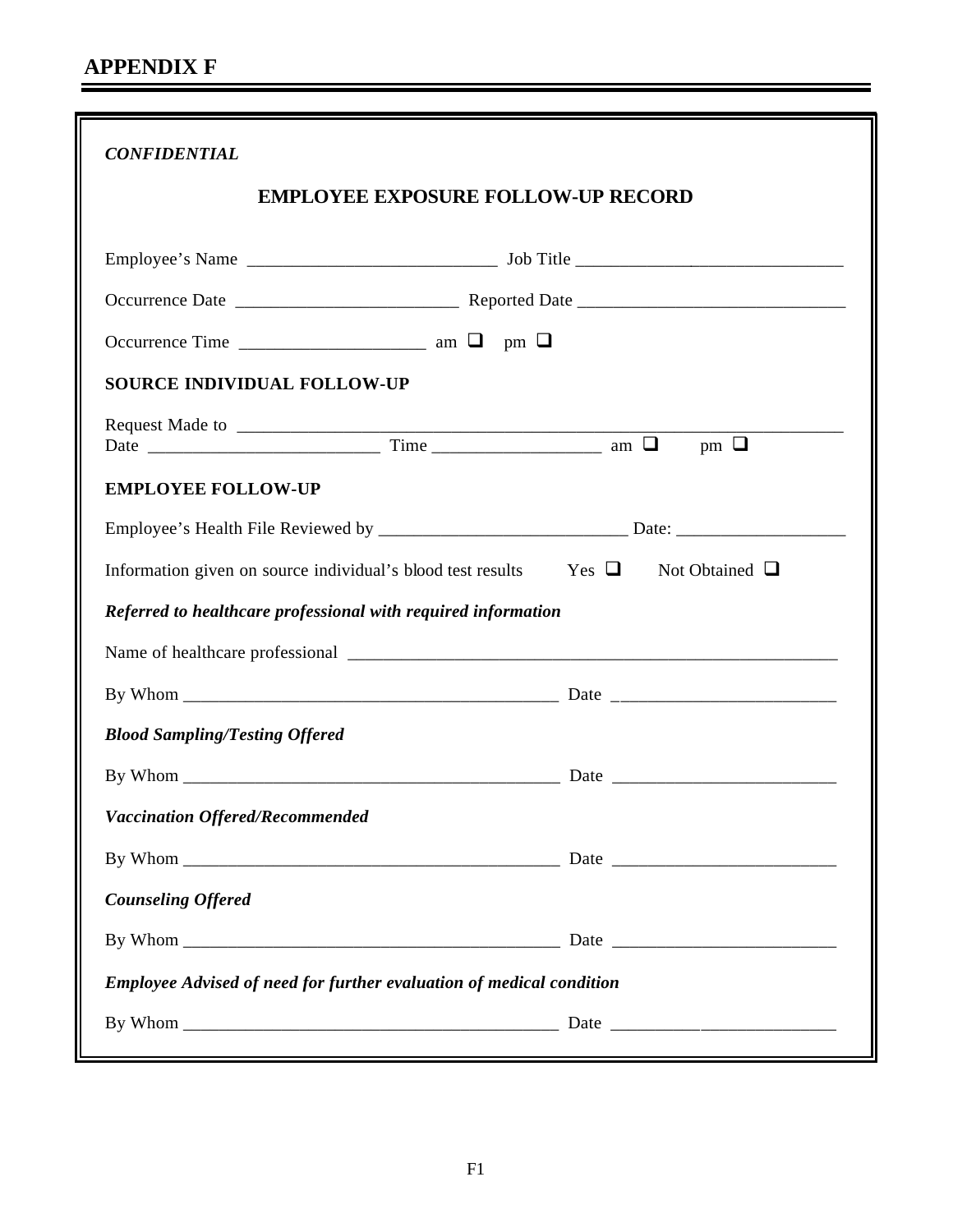# **INFORMATION ON REGULATED MEDICAL WASTE**

The following information is included to assist you in evaluating and contracting for a transport, handling, and disposal company, should you not be equipped to handle your regulated medical waste.

## **Every Prospective Client is Urged to:**

- 1. Request and check references and solicit information on reliability from colleagues who are known clients of vendor(s);
- 2. Obtain a specific detailed contract for services rendered;
- 3. Require accurate documentation on transportation practices and date, method and location of ultimate disposal;
- 4. If at all possible, make a site visit to the vendor's base of operation and disposal facilities; and
- 5. Strictly monitor all aspects of the services provided to you on an ongoing basis.

## **For Additional Information on Regulated Medical Waste, contact:**

New Jersey Department of Environmental Protection Division of Solid Waste Management Bureau of Resource Recovery and Technical Programs PO Box 414 401 East State Street Trenton, NJ 08625-0414 (609) 984-6620

*And/Or*

New Jersey Department of Health and Senior Services Division of Environmental and Occupational Health Services Public Health Sanitation and Safety Program PO Box 369 3635 Quakerbridge Road Trenton, NJ 08625-0369 (609) 588-3124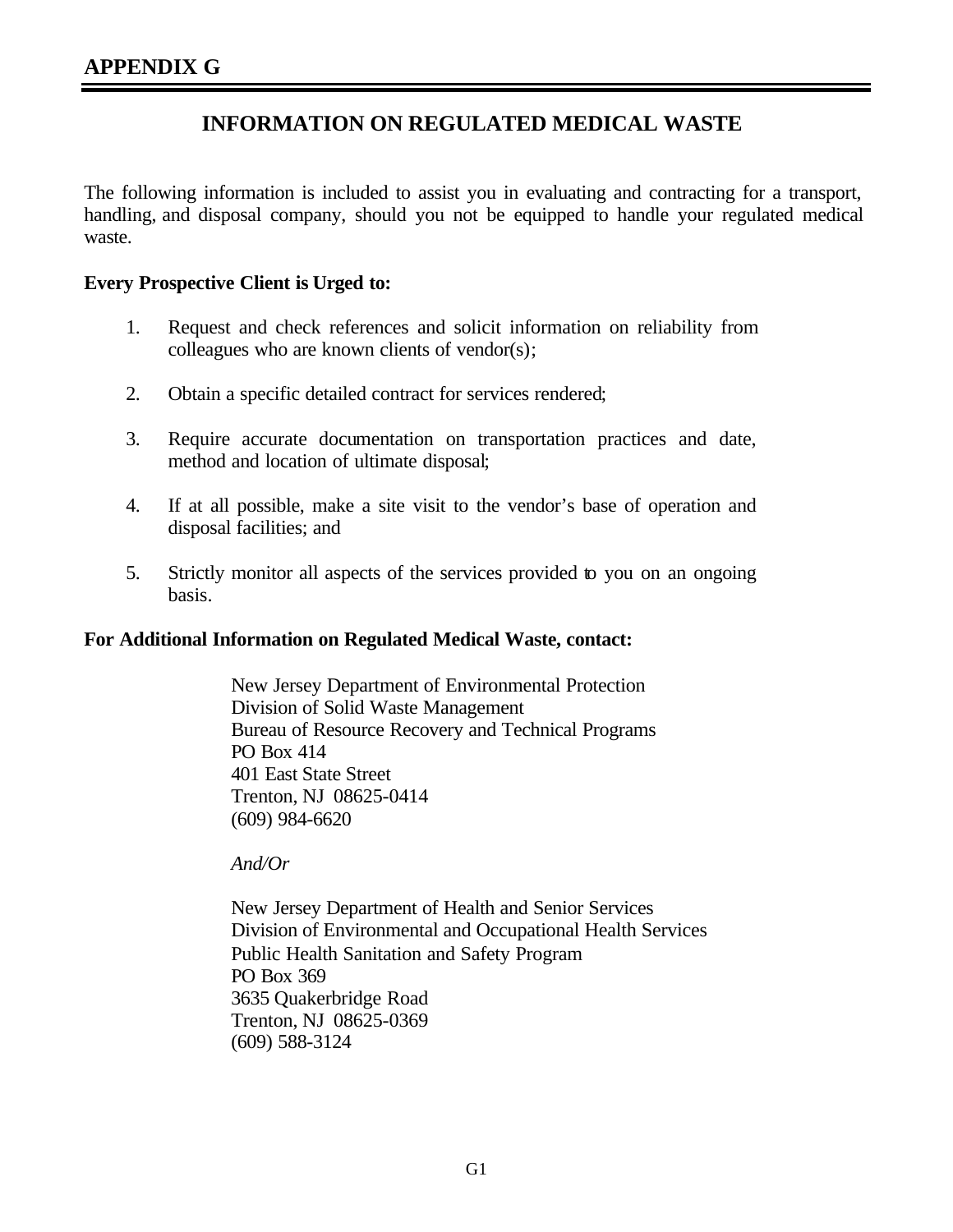

**BIOHAZARD**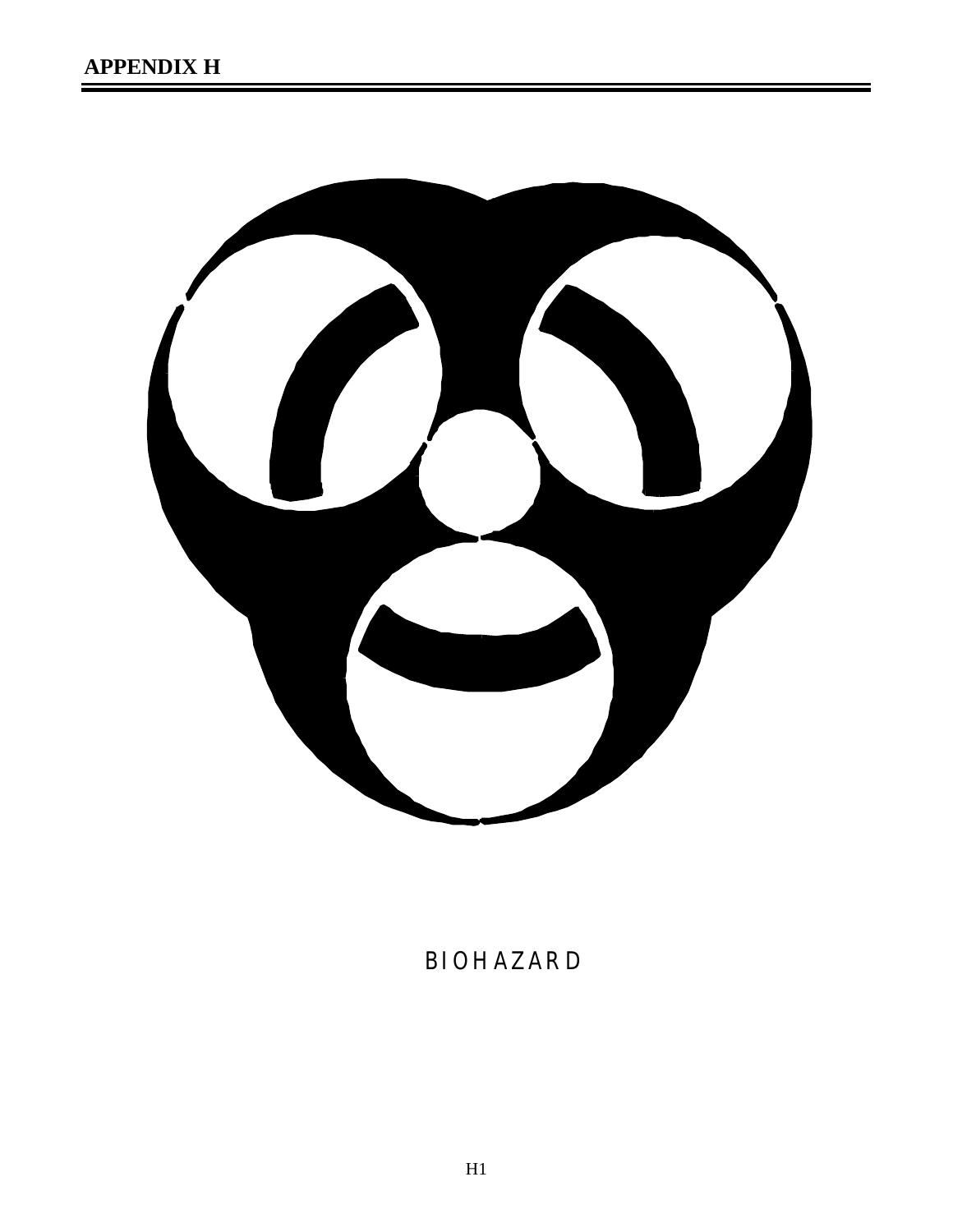

# **Personal Protective Equipment Cuts Risk**

U.S. Department of Labor Occupational Safety and Health Administration

Wearing gloves, gowns, masks, and eye protection can significantly reduce health risks for workers exposed to blood and other potentially infectious materials. The new OSHA standard covering bloodborne disease requires employers to provide appropriate personal protective equipment (PPE) and clothing free of charge to employees.

Workers who have direct exposure to blood and other potentially infectious materials on their jobs run the risk of contracting bloodborne infections from hepatitis B virus (HBV), human immunodeficiency virus (HIV) which causes AIDS, and other pathogens. About 8,700 health care workers each year are infected with HBV, and 200 die from the infection. Although the risk of contracting AIDS through occupational exposure is much lower, wearing proper personal protective equipment can greatly reduce potential exposure to all bloodborne infections.

## **SELECTING PPE**

Person protective clothing and equipment must be suitable. This means the level of protection must fit the expected exposure. For example, gloves would be sufficient for a laboratory technician who is drawing blood, whereas a pathologist conducting an autopsy would need considerably more protective clothing.

PPE may include gloves, gowns, laboratory coats, face shields or masks, eye protection, pocket masks, and other protective gear. The gear must be readily accessible to employees and available in appropriate sizes.

If an employee is expected to have hand contact with blood or other potentially infectious materials or contaminated surfaces, he or she must wear gloves. Single use gloves cannot be washed or decontaminated for reuse. Utility gloves may be decontaminated if they are not compromised. They should be replaced when they show signs of cracking, peeling, tearing, puncturing, or deteriorating. If employees are allergic to standard gloves, the employer must provide hypoallergenic gloves or similar alternatives.

Routine gloving is not required for phlebotomy in voluntary blood donation centers, though it is necessary for all other phlebotomies. In any case, gloves must be available in voluntary blood donation centers for employees who want to use them. Workers in voluntary blood donation centers must use gloves (1) when they have cuts, scratches or other breaks in their skin, (2) while they are in training; and (3) when they believe contamination might occur.

Employees should wear eye and mouth protection such as goggles and masks, glasses with solid side shields, and masks or chin-length face shields when splashes, sprays, splatters, or droplets of potentially infectious materials pose a hazard through the eyes, nose or moth. More extensive coverings such as gowns, aprons, surgical caps and hoods, and shoe covers or boots are needed when gross contamination is expected. This often occurs, for example, during orthopedic surgery or autopsies.

## **AVOIDING CONTAMINATION**

The key is that blood or other infectious materials must not reach an employee's work clothes, street cloths, undergarments, skin, eyes, mouth, or other mucous membranes under normal conditions for the duration of exposure.

Employers must provide the PPE and ensure that their workers wear it. This means that if a lab coat is considered PPE, it must be supplied by the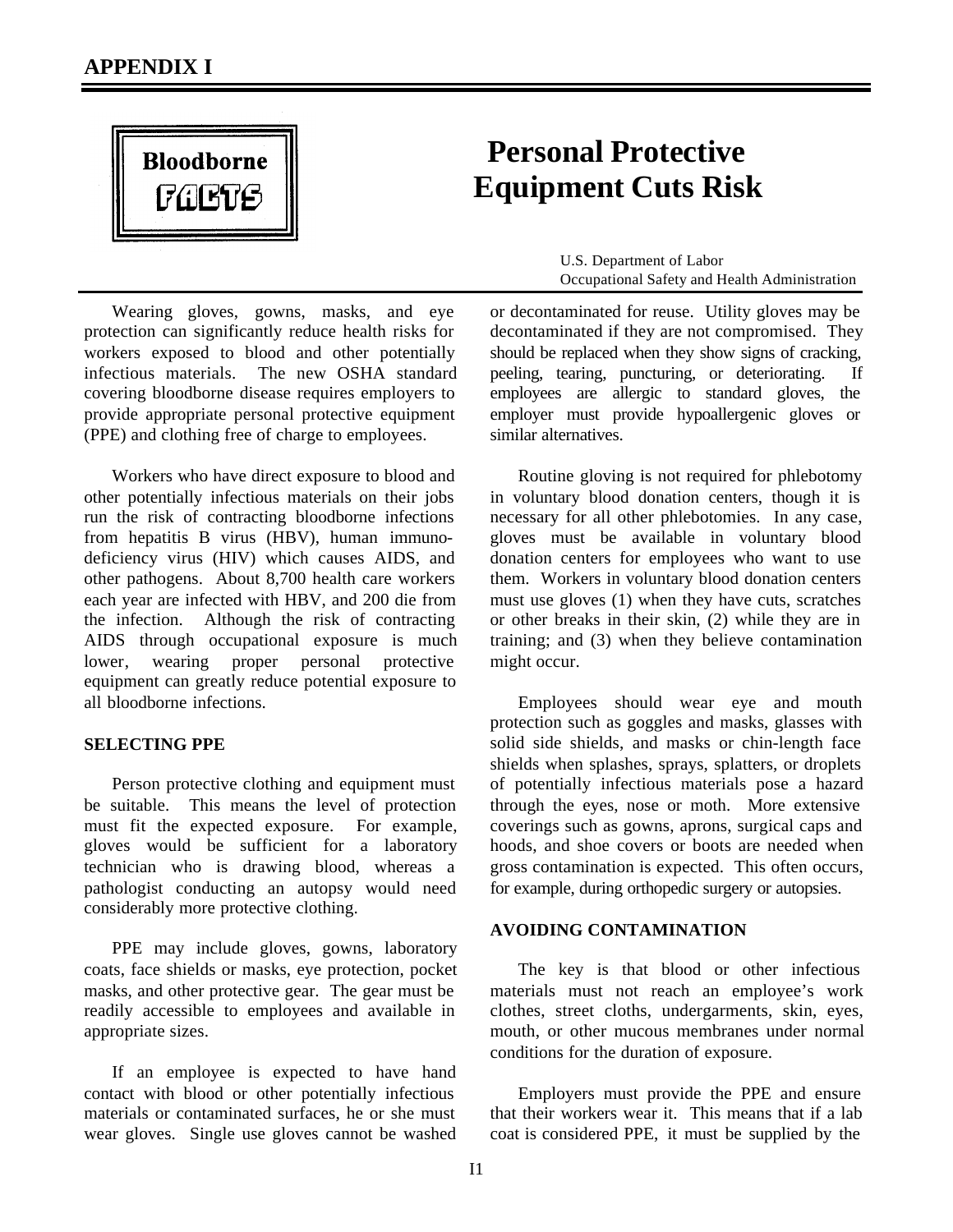employer rather than the employee. The employer also must clean or launder clothing and equipment and repair or replace it as necessary.

Additional protective measures such as using PPE in animal rooms and decontaminating PPE before laundering are essential in facilities that conduct research on HIV or HBV.

## **EXCEPTION**

There is one exception to the requirement for protective gear. An employee may choose, temporarily and briefly, **under rare and extraordinary circumstances**, to forego the equipment. It must be the employee's professional judgment that using the protective equipment would prevent the delivery of health case or public safety services or would pose an increased hazard to the safety of the worker or coworker. When one of those excepted situations occurs, employers are to investigate and document the circumstances to determine if there are ways to avoid it in the future. For example, if a firefighter's resuscitation device is damaged, perhaps another type of device should be used or the device should be carried in a different manner. Exceptions must be limited- -this is not a blanket exemption.

## **DECONTAMINATING AND DISPOSING OF PPE**

Employees must remove personal protective clothing and equipment before leaving the work area or when the PPE becomes contaminated. If a garment is penetrated, workers must remove it immediately or as soon as feasible. Used protective clothing and equipment must be placed in designated containers for storage, decontamination, or disposal.

### **OTHER PROTECTIVE PRACTICES**

If an employee's skin or mucous membranes come into contact with blood, he or she is to wash with soap and water and flush eyes with water as soon as feasible. In addition, workers must wash their hands immediately or as soon as feasible after removing protective equipment. If soap and water are not immediately available, employers may provide other handwashing measures such as moist towelettes. Employees still must wash with soap and water as soon as possible.

Employees must refrain from eating, drinking, smoking, applying cosmetics or lip balm, and handling contact lenses in areas where they may be exposed to blood or other potentially infectious materials.

*This is one of a series of fact sheets that discuss various requirements of the Occupational Safety and Health Administration's standard covering exposure to bloodborne pathogens. Single copies of fact sheets are available from OSHA Publications, Room N-3103, 200 Constitution Avenue, N.W., Washington, D.C. 20210 and from OSHA regional offices.*

*.*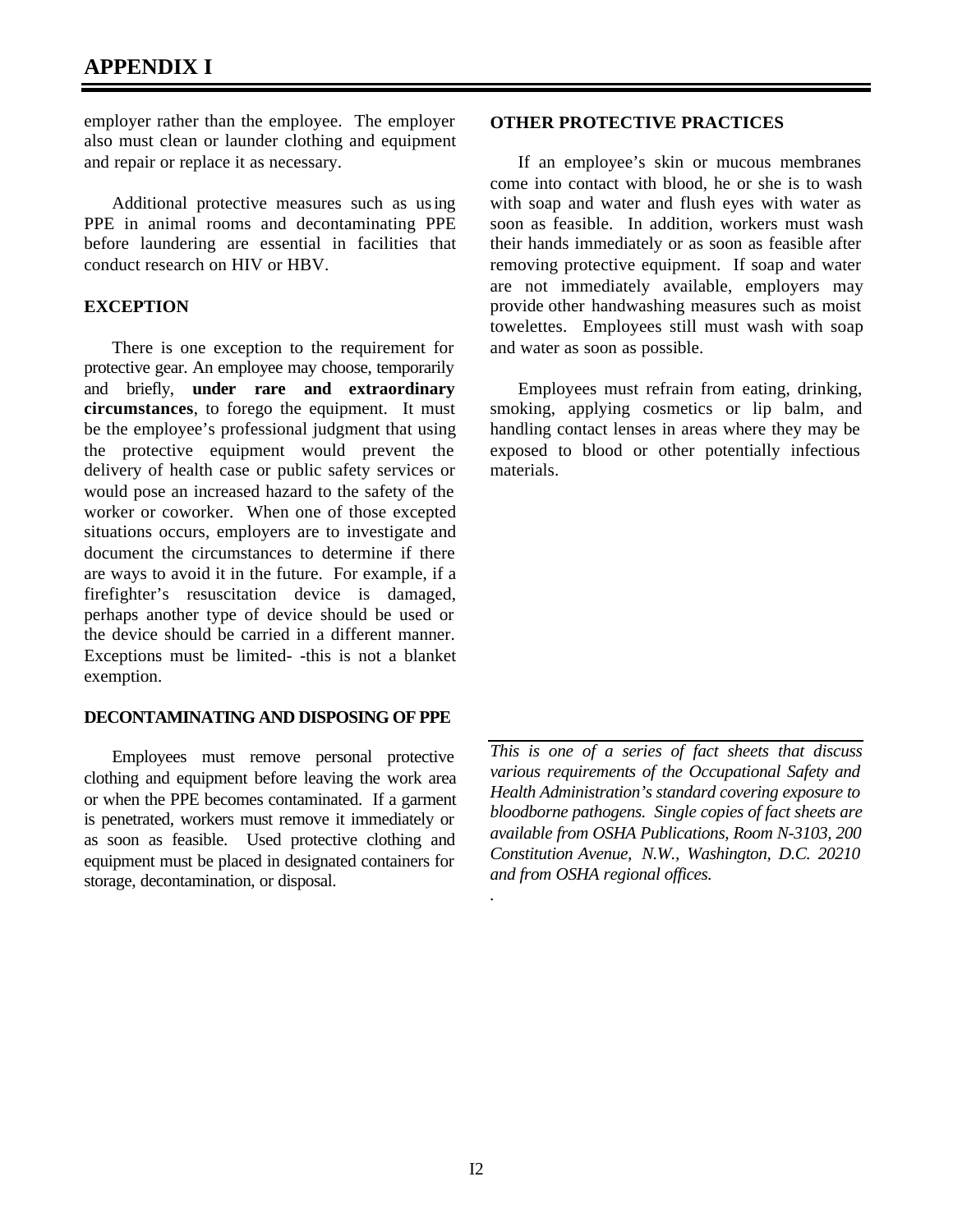

# **Reporting Exposure Incidents**

OSHA's new bloodborne pathogens standard includes provisions for medical follow-up for workers who have an exposure incident. The most obvious exposure incident is a needlestick. But any specific eye, mouth, other mucous membrane, nonintact skin, or parenteral contact with blood or other potentially infectious materials is considered an exposure incident and should be reported to the employer.

Exposure incidents can lead to infection from hepatitis B virus (HBV) or human immunodeficiency virus (HIV) which causes AIDS. Although few cases of AIDS are directly traceable to workplace exposure, every year about 8,700 health care workers contract hepatitis B from occupational exposures. Approximately 200 will die from this bloodborne infection. Some will become carriers, passing the infection on to others.

## **WHY REPORT?**

Reporting an exposure incident right away permits immediate medical follow-up. Early action is crucial. Immediate intervention can forestall the development of hepatitis B or enable the affected worker to track potential HIV infection. Prompt reporting also can help the worker avoid spreading bloodborne infection to others. Further, it enables the employer to evaluate the circumstances surrounding the exposure incident to tray to find ways to prevent such a situation from occurring again.

Reporting is also important because part of the follow-up includes testing the blood of the source individual to determine HBV and HIV infectivity if this is unknown and if permission for testing can be obtained. The exposed employee must be informed of the results of these tests.

U.S. Department of Labor Occupational Safety and Health Administration

Employers must tell the employee what to do if an exposure incident occurs.

### **MEDICAL EVALUATION AND FOLLOW-UP**

Employers must provide free medical evaluation and treatment to employees who experience an exposure incident. They are to refer exposed employees to a licensed health care provider who will counsel the individual about what happened and how to prevent further spread of any potential infection. He or she will prescribe appropriate treatment in line with current U.S. Public Health Service recommendations. The licensed health care provider also will evaluate any reported illness to determine if the symptoms may be related to HIV or HBV development.

The first step is to test the blood of the exposed employee. Any employee who wants to participate in the medical evaluation program must agree to have blood drawn. However, the employee has the option to give the blood sample but refuse permission for HIV testing at that time. The employer must maintain the employee's blood sample for 90 days in case the employee changes his or her mind about testing- -should symptoms develop that might relate to HIV or HBV infection.

The health care provider will counsel the employee based on the test results. If the source individual was HBV positive or in a high risk category, the exposed employee may be given hepatitis B immune globulin and vaccination, as necessary. If there is no information on the source individual or the test is negative, and the employee has not been vaccinated or does not have immunity based on his or her test, he or she may receive the vaccine. Further, the health care provider will discuss any other findings from the tests.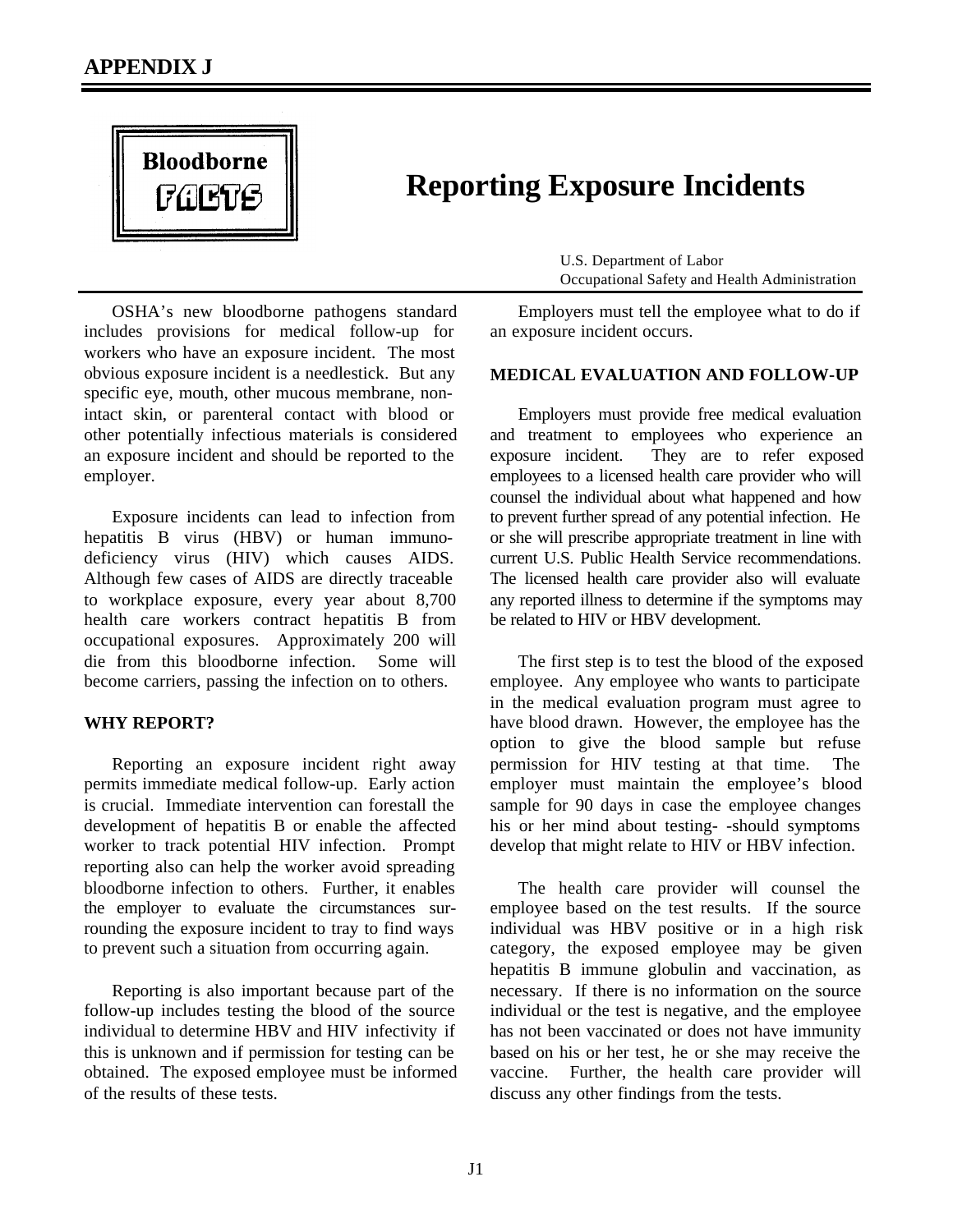The standard requires that the employer make the hepatitis B vaccine available, at no cost to the employee, to all employees who have occupational exposure to blood and other potentially infectious materials. This requirement is in addition to postexposure testing and treatment responsibilities.

### **WRITTEN OPINION**

In addition to counseling the employee, the health care provider will provide a written report to the employer. This report simply identifies whether hepatitis B vaccination was recommended for the exposed employee and whether or not the employee received vaccination. The health care provider also must note that the employee has been informed of the results of the evaluation and told of any medical conditions resulting from exposure to blood which require further evaluation or treatment. Any added findings must be kept confidential.

### **CONFIDENTIALITY**

Medical records must remain confidential. They are not available to the employer. The employee must give specific written consent for anyone to see the records. Records must be maintained for the duration of employment plus 30 years in accordance with OSHA's standard on access to employee exposure and medical records.

*This is one of a series of fact sheets that discuss various requirements of the Occupational Safety and Health Administration's standard covering exposure to bloodborne pathogens. Single copies of fact sheets are available from OSHA Publications, Room N-3103, 200 Constitution Avenue, N.W., Washington, D.C. 20210 and from OSHA regional offices.*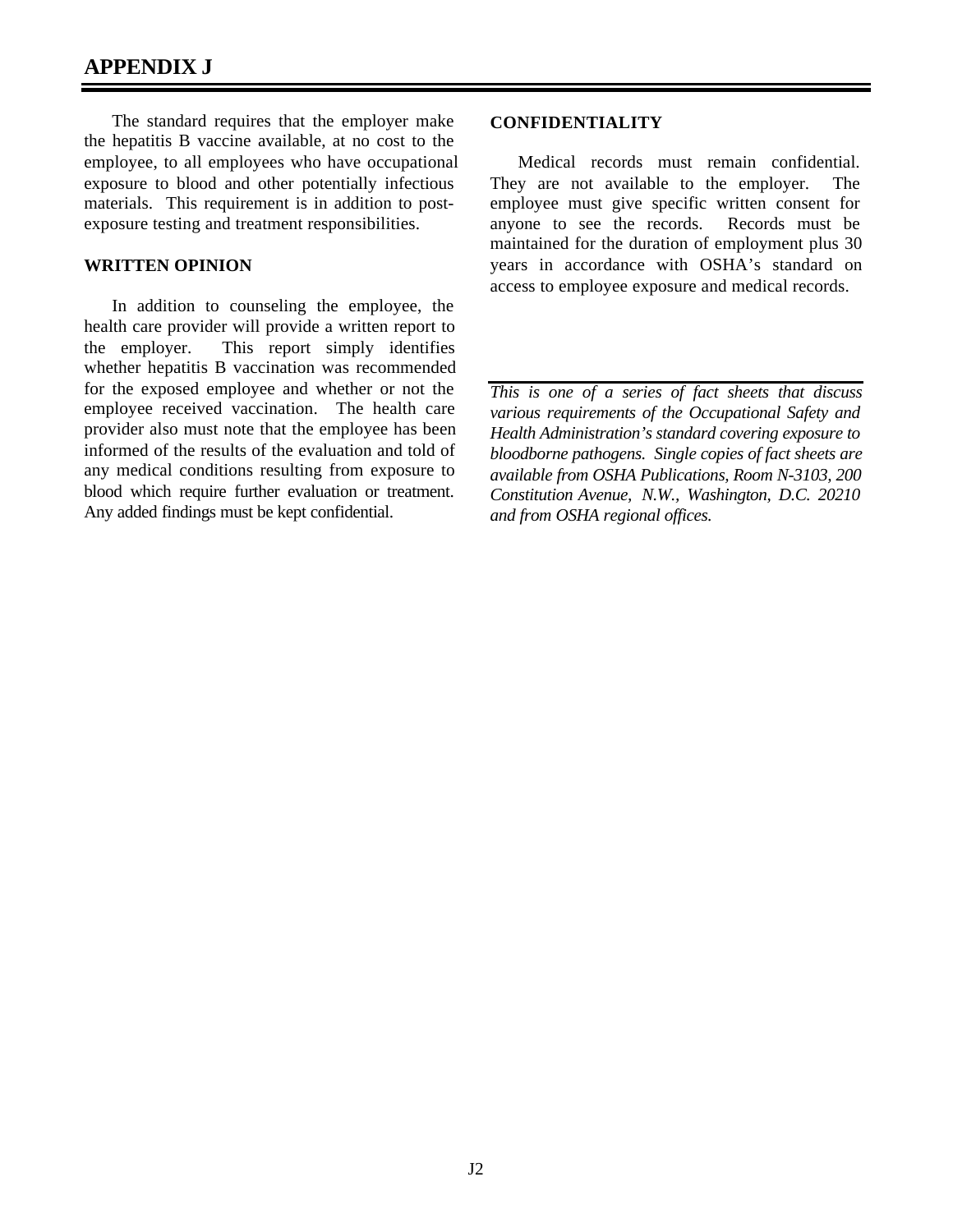

# **Protecting Yourself When Handling Sharps**

A needlestick or a cut from a contaminated scalpel can lead to infection from hepatitis B virus (HBV) or human immunodeficiency virus which causes AIDS. Although few cases of AIDS have been documented from occupational exposure, approximately 8,700 health care workers each year contract hepatitis B. About 200 will die as a result. The new OSHA standard covering bloodborne pathogens specifies measures to reduce these risks of infection.

## **PROMPT DISPOSAL**

The best way to prevent cuts and sticks is to minimize contact with sharps. That means disposing of them immediately after use. Puncture-resistant containers must be available nearby to hold contaminated sharps--either for disposal or, for reusable sharps, later decontaminated for re-use. When reprocessing contaminated reusable sharps, employees must not reach by hand into the holding container. Contaminated sharps must never be sheared or broken.

Recapping, bending, or removing needles is permissible **only** if there is no feasible alternative or if required for a specific medical procedure such as blood gas analysis. If recapping, bending, or removal is necessary, workers must use either a mechanical device or a none-handed technique. If recapping is essential--for example, between multiple injections for the same patient- - the employee must avoid using both hands to recap. Employees must recap with a onehanded "scoop" technique, using the needle itself to pick up the cap, pushing cap and sharp together against a hard surface to ensure a tight fit. Or they might hold the cap with tongs or forceps to place it on the needle.

### **SHARPS CONTAINERS**

Containers for used sharps must be puncture resistant. The sides and the bottom must be leakproof. They must be labeled or color coded red to ensure that everyone knows the contents are hazardous. U.S. Department of Labor Occupational Safety and Health Administration

Containers for disposable sharps must have a lid, and they must be maintained upright to keep liquids and the sharps inside.

Employees must never reach by hand into containers of contaminated sharps. Containers for reusable sharps could be equipped with wire basket liners for easy removal during reprocessing, or employees could use tongs or forceps to withdraw the contents. Reusable sharps disposal containers may not be opened, emptied, or cleaned manually.

Containers need to be located as near to as feasible the area of use. In some cases, they may be placed on carts to prevent access to mentally disturbed or pediatric patients. Containers also should be available wherever sharps may be found, such as in laundries. The containers must be replaced routinely and not be overfilled, which can increase the risk of needlestick or cuts.

## **HANDLING CONTAINERS**

When employees are ready to discard containers, they should first close the lids. If there is a chance of leakage from the primary container, the employees should use a secondary container that is closable, labeled, or color coded and leak resistant.

Careful handing of sharps can prevent injury and reduce the risk of infection. By following these work practices, employees can decrease their chances of contracting bloodborne illness.

*This is one of a series of fact sheets that discuss various requirements of the Occupational Safety and Health Administration's standard covering exposure to bloodborne pathogens. Single copies of fact sheets are available from OSHA Publications, Room N-3103, 200 Constitution Avenue, N.W., Washington, D.C. 20210 and from OSHA regional offices.*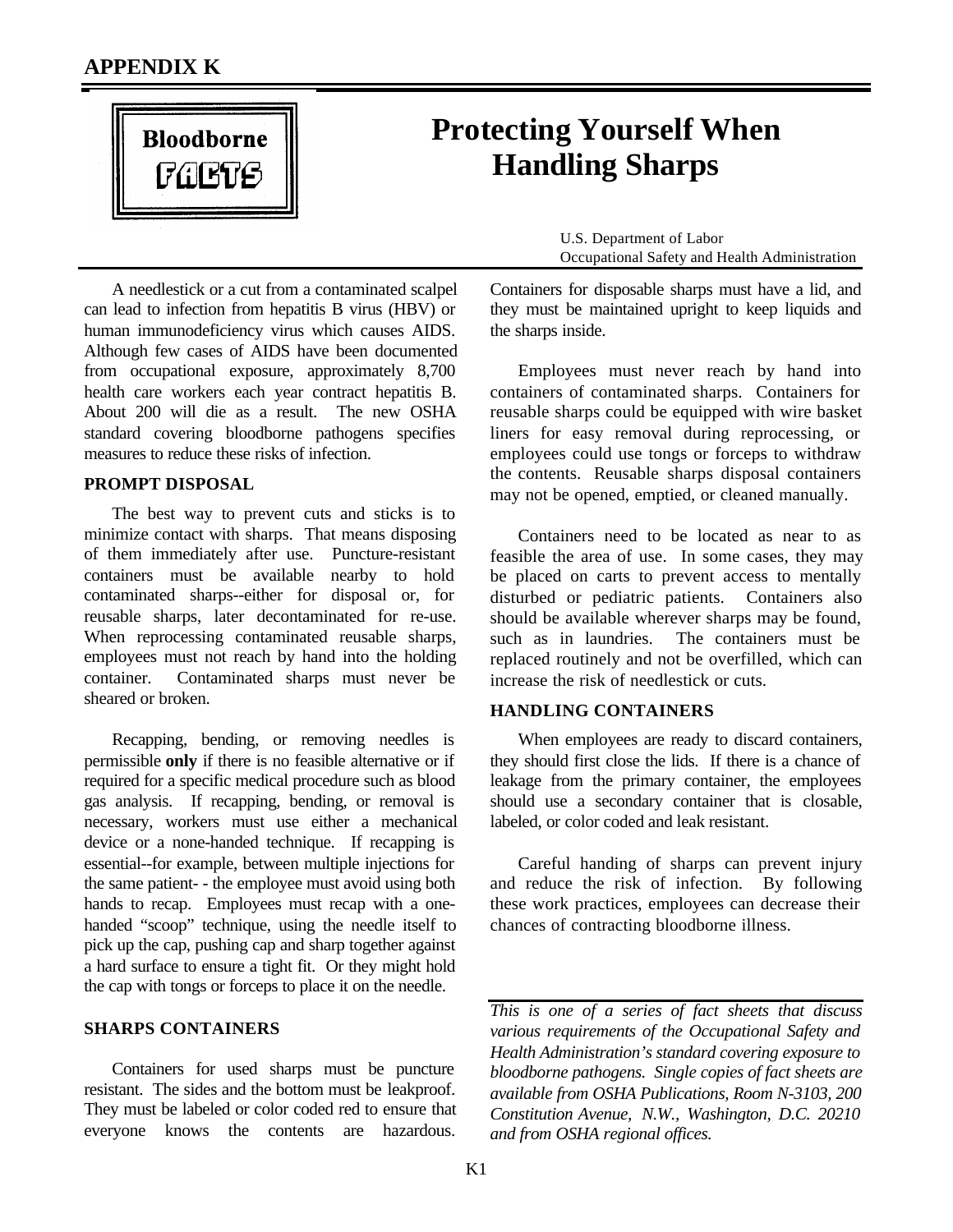

### **WHAT IS HBV?**

Hepatitis B virus (HBV) is a potentially lifethreatening bloodborne pathogen. Centers for Disease Control estimates there are approximately 280,000 HBV infections each year in the U.S.

Approximately 8,700 health care workers each year contract hepatitis B, and about 200 will die as a result. In addition, some who contract HBV will become carriers, passing the disease on to others. Carriers also face a significantly higher risk for other liver ailments which can be fatal including cirrhosis of the liver and primary liver cancer.

HBV infection is transmitted through exposure to blood and other infectious body fluids and tissues. Anyone with occupational exposure to blood is at risk of contracting the infection.

Employers must provide engineering controls; workers must use work practices and protective clothing and equipment to prevent exposure to potentially infectious materials. However, the best defense against hepatitis B is vaccination.

### **WHO NEEDS VACCINATION?**

The new OSHA standard covering bloodborne pathogens requires employers to offer the three injection vaccination series free to all employees who are exposed to blood or other potentially infectious materials as part of their job duties. This includes health care workers, emergency responders, morticians, first aid personnel, law enforcement officers, correctional facilities staff, launders, as well as others.

# **Hepatitis B Vaccination -- Protection For You**

U.S. Department of Labor Occupational Safety and Health Administration

The vaccination must be offered within 10 days of initial assignment to a job where exposure to blood or other potentially infectious materials can be "reasonably anticipated." The requirements for vaccinations of those already on the job take effect July 6, 1992.

### **WHAT DOES VACCINATION INVOLVE?**

The hepatitis B vaccination is a noninfectious, yeast-based vaccine given in three injections in the arm. It is prepared from recombinant yeast cultures, rather than human blood or plasma. Thus, there is no risk of contamination from other bloodborne pathogens nor is there any chance of developing HBV from the vaccine.

The second injection should be given one month after the first, and the third injection six months after the initial dose. More than 90 percent of those vaccinated will develop immunity to the hepatitis B virus. To ensure immunity, it is important for individuals to receive all three injections. At this point it is unclear how long the immunity lasts, so booster shots may be required at some point in the future.

The vaccine causes no harm to those who are already immune or to those who may be HBV carriers. Although employees may opt to have their blood tested for antibodies to determine need for the vaccine, employers may not make such screening a condition of receiving vaccination nor are employers required to provide prescreening.

Each employee should receive counseling from a health care professional when vaccination is offered. This discussion will help an employee determine whether inoculation is necessary.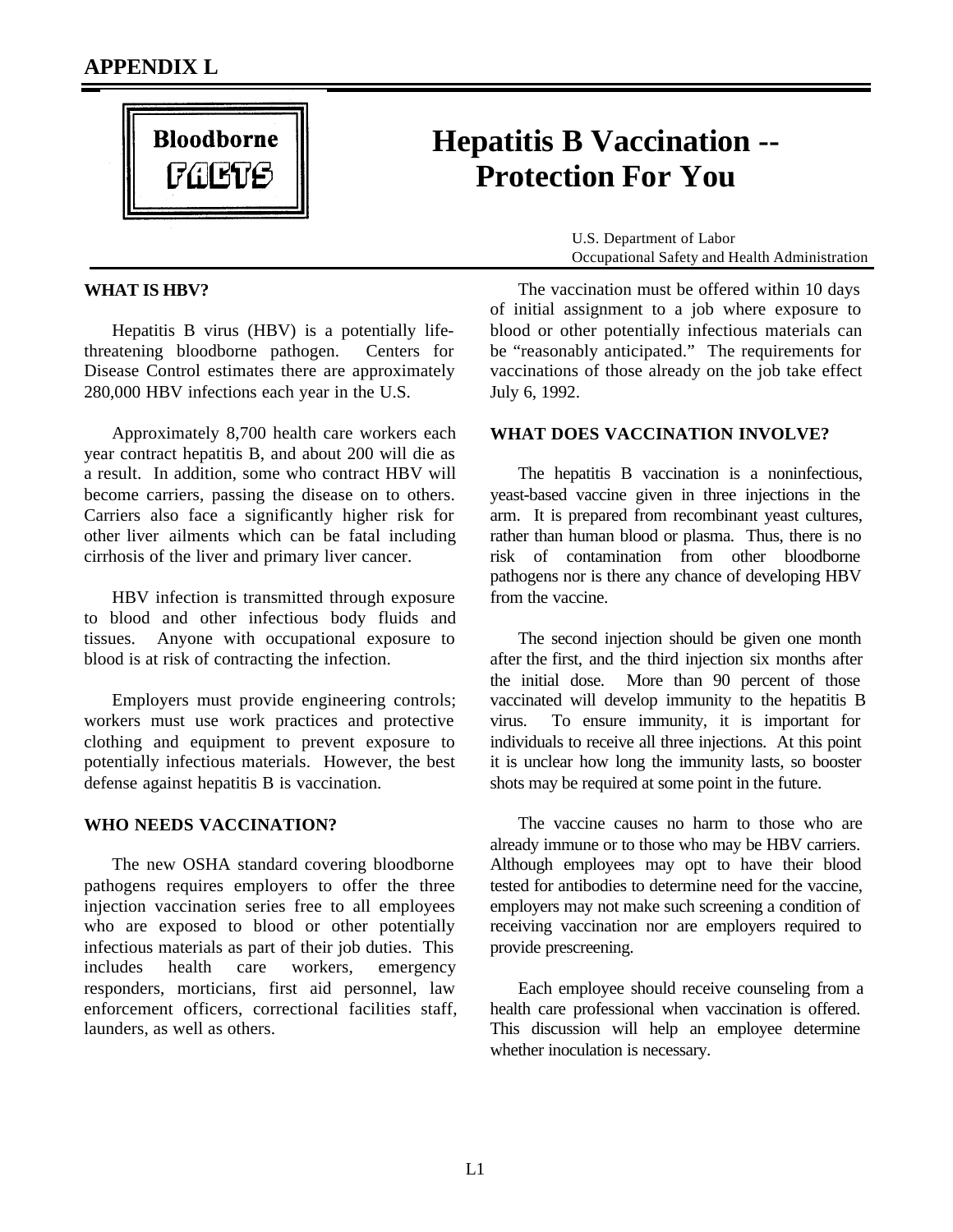### **WHAT IF I DECLINE VACCINATION?**

Workers who decide to decline vaccination must complete a declination form. Employers must keep these forms on file so that they know the vaccination status of everyone who is exposed to blood. At any time after a worker initially declines to receive the vaccine, he or she may opt to take it.

## **WHAT IF I AM EXPOSED BUT HAVE NOT YET BEEN VACCINATED?**

If a worker experiences an exposure incident, such as a needlestick or a blood splash in the eye, he or she must receive confidential medical evaluation from a licensed health care professional with appropriate follow-up. To the extent possible by law, the employer is to determine the source individual for HBV as well as human immunodeficiency virus (HIV) infectivity. The worker's blood will also be screened if he or she agrees.

The health care professional is to follow the guidelines of the U.S. Public Health Service in providing treatment. This would include hepatitis B vaccination. The health care professional must give a written opinion on whether or not vaccination is recommended and whether the employee received it. Only this information is reported to the employer. Employee medical records must remain confidential. HIV or HBV status must NOT be reported to the employer.

*This is one of a series of fact sheets that discuss various requirements of the Occupational Safety and Health Administration's standard covering exposure to bloodborne pathogens. Single copies of fact sheets are available from OSHA Publications, Room N-3103, 200 Constitution Avenue, N.W., Washington, D.C. 20210 and from OSHA regional offices.*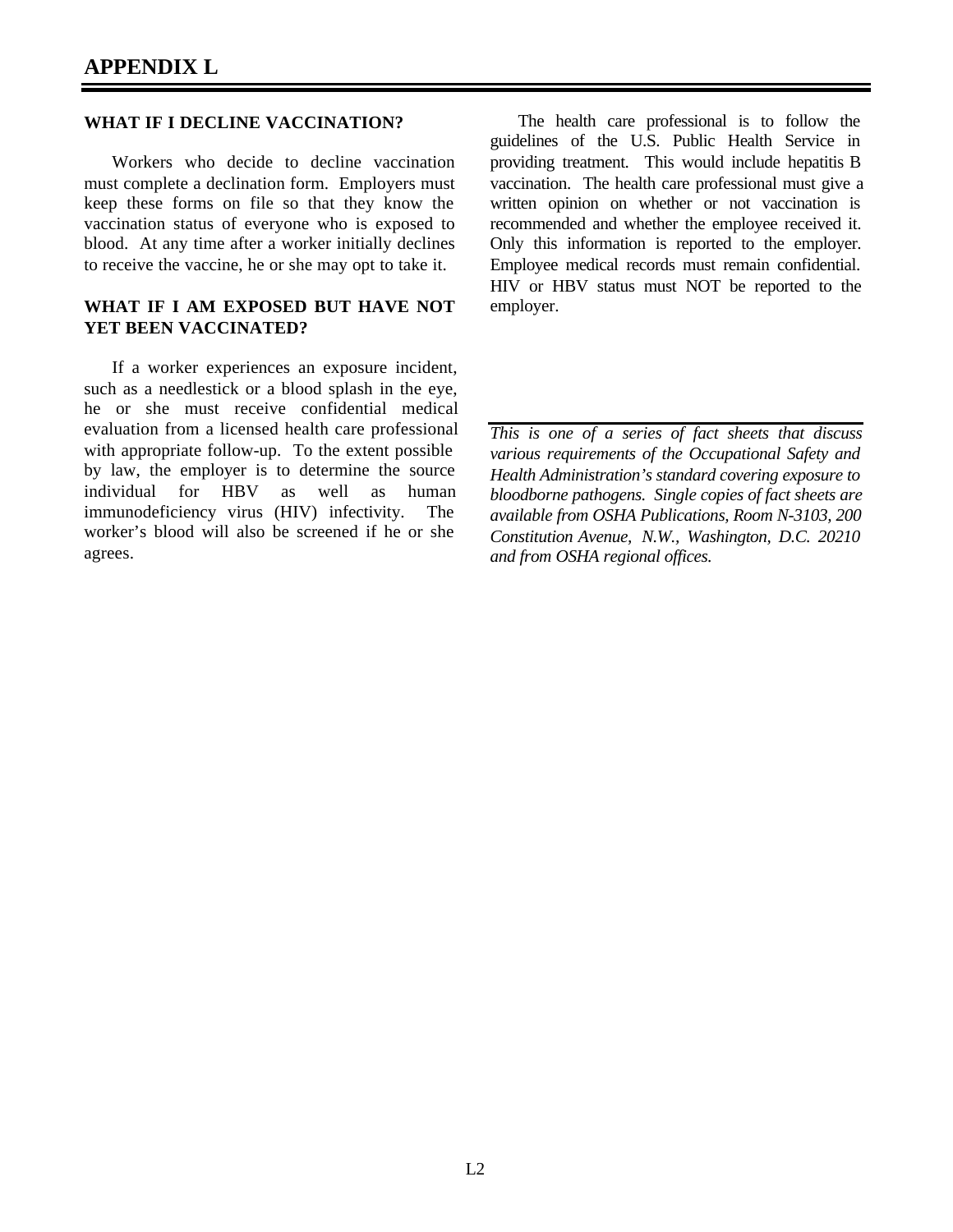

Hepatitis C is a liver disease caused by the hepatitis C virus (HCV) which is found in the blood of persons who have this disease. The infection is spread by contact with the blood of an infected person. Hepatitis C is serious for some persons, but not for others. A small number of persons die of liver failure shortly after getting hepatitis C. Most persons who get hepatitis C carry the virus for the rest of their lives. Most of these persons have some liver damage but many do not feel sick from the disease. Some persons with liver damage due to hepatitis C may develop cirrhosis (scarring) of the liver and liver failure which may take many years to develop.

The hepatitis C virus is involved in most cases of parenterally transmitted non-A, non-B hepatitis in the United States. An estimated 2% to 4% of the HCV infections in the United States occurred among healthcare personnel who were occupationally exposed to blood (needlestick, punctures). There is no vaccine or post-exposure prophylaxis available for HCV, and immune globulin is not recommended after an exposure incident. Blood-testing is now available to test for detection of antibody to HCV (anti-HCV), although screening assays do not distinguish acute, chronic, or resolved infection.

The Bloodborne Pathogens Standard requires that post-exposure evaluations, follow-up, and prophylaxis be provided according to the current recommendations of the U.S. Public Health Service (USPHS). The USPHS, Centers for Disease Control and Prevention (CDC) now recommend testing of the source and exposed individual for the

# **Hepatitis C**

presence of anti-HCV antibody after an exposure incident "Updated U.S. Public Health Service Guidelines for the Management of Occupational Exposure to HBV, HCV and HIV and Recommendations for Post Prophylaxis" (June 29, 20001/50 (RRII); 1-42). The CDC stated that healthcare institutions should consider implementing recommended policies and procedures for follow-up for HCV infection after percutaneous or mucosal exposures to blood. At a minimum, such policies can include:

- (1) baseline testing of the source for anti-HCV;
- (2) baseline and follow-up testing (e.g., 6 months) for anti-HCV and alanine aminotransferase activity of the person exposed to an anti-HCV sero-positive source;
- (3) confirmation by supplemental anti-HCV testing of all anti-HCV results reported as repeatedly active by enzyme immunoassay;
- (4) recommendation against post-exposure prophylaxis with immune globulin or antiviral agents (e.g., interferon); and
- (5) education of healthcare personnel about the risk for the prevention of bloodborne infections, including HCV, in occupational settings, with information routinely updated to ensure accuracy.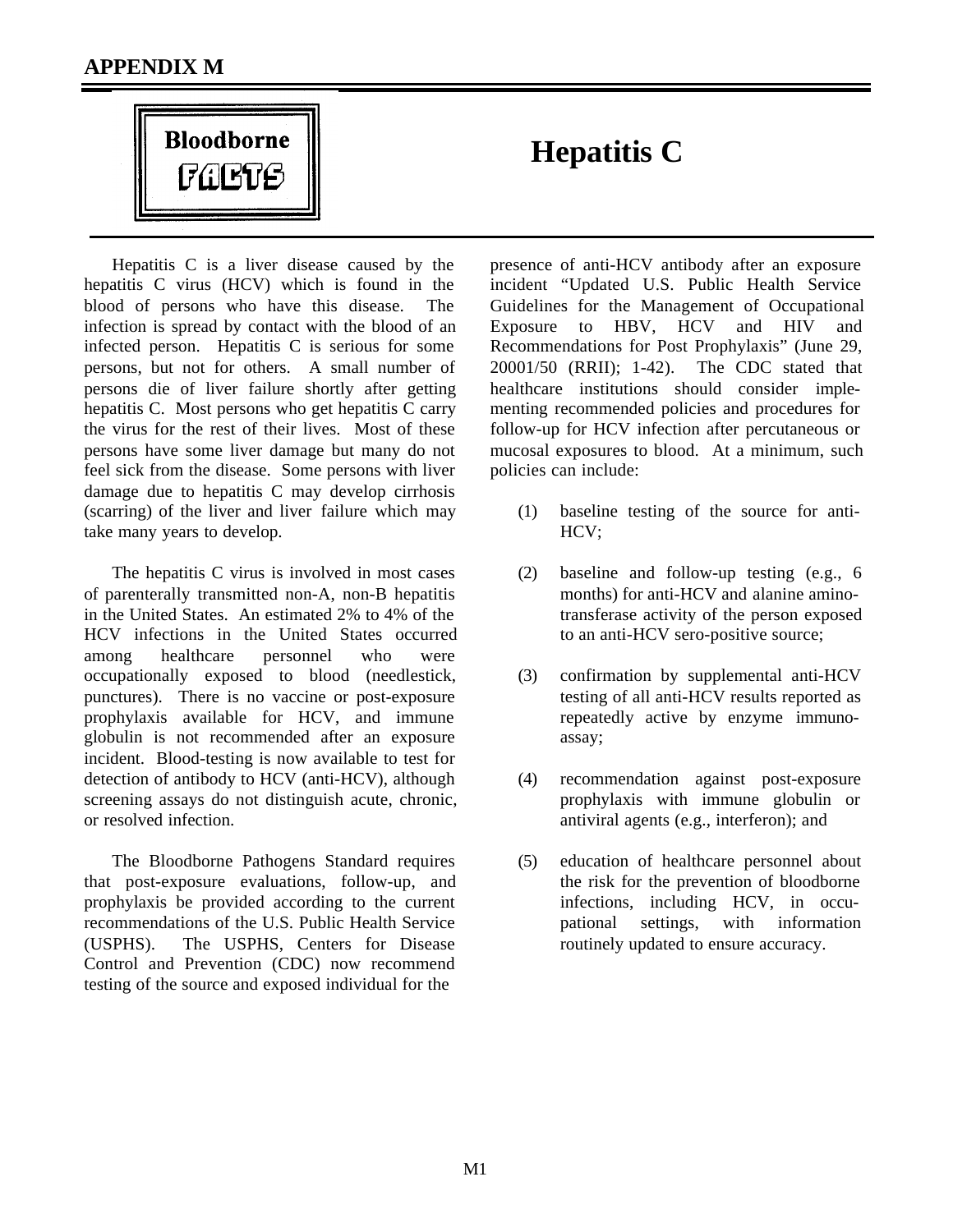# **APPENDIX M**

| Hepatitis C<br><b>Fact Sheet</b>                                                          |                                                                                                                                                                                                                                                                                                                                                                                                                                                                                                                                                                                                                                          |                                                                                                                                         | www.cdc.gov/hepatitis<br>1-888-4HEP-CDC<br>GATEDL LUD PREVENT:                                                                                 |  |  |  |
|-------------------------------------------------------------------------------------------|------------------------------------------------------------------------------------------------------------------------------------------------------------------------------------------------------------------------------------------------------------------------------------------------------------------------------------------------------------------------------------------------------------------------------------------------------------------------------------------------------------------------------------------------------------------------------------------------------------------------------------------|-----------------------------------------------------------------------------------------------------------------------------------------|------------------------------------------------------------------------------------------------------------------------------------------------|--|--|--|
| <b>SIGNS &amp; SYMPTOMS</b>                                                               | jaundice<br>€<br>€<br>fatigue<br>€<br>€<br>€<br>dark urine<br>€<br>80% of persons have no sign or symptoms.                                                                                                                                                                                                                                                                                                                                                                                                                                                                                                                              | abdominal pain<br>loss of appetite<br>nausea                                                                                            |                                                                                                                                                |  |  |  |
| <b>CAUSE</b>                                                                              | Hepatitis C Virus (HCV)                                                                                                                                                                                                                                                                                                                                                                                                                                                                                                                                                                                                                  |                                                                                                                                         |                                                                                                                                                |  |  |  |
| <b>LONG-TERM</b><br><b>EFFECTS</b>                                                        | Chronic infection: 75-85% of infected persons<br>€<br>€<br>Chronic liver disease: 70% of chronically infected persons<br>Deaths from chronic liver disease: < 3<br>€<br>€<br>Leading indication for liver transplant                                                                                                                                                                                                                                                                                                                                                                                                                     |                                                                                                                                         |                                                                                                                                                |  |  |  |
| <b>TRANSMISSION</b>                                                                       | Occurs when blood or body fluids from an infected person enters the body of a person<br>€<br>who is not infected.<br>HCV is spread through sharing needles or "works" when "shooting" drugs, through<br>€<br>needlesticks or sharps exposure on the job, or from an infected mother to her baby<br>during birth.                                                                                                                                                                                                                                                                                                                         |                                                                                                                                         |                                                                                                                                                |  |  |  |
| <b>RECOMMENDATIONS</b><br><b>FOR TESTING BASED</b><br>ON RISK FOR HCV<br><b>INFECTION</b> | Persons at risk for HCV infection might also be at risk for infection with hepatitis B virus<br>(HBV) or HIV.<br>Recommendations for Testing Based on Risk for HCV infection<br>*Anyone who wants to get tested should ask their doctor.<br><b>PERSONS</b><br>Injecting drug users<br>Recipients of clotting factors made before 1987<br>Hemodialysis patients<br>Recipients of blood and/or solid organs before 1998<br>People with undiagnosed liver problems<br>Infants born to infected mothers<br>Healthcare/Public safety workers<br>People having sex with multiple partners<br>People having sex with an infected steady partner | <b>RISK OF</b><br><b>INFECTION</b><br>High<br>High<br>Intermediate<br>Intermediate<br>Intermediate<br>Intermediate<br>Low<br>Low<br>Low | <b>TESTING</b><br>RECOMMENDED?<br>Yes<br>Yes<br>Yes<br>Yes<br>Yes<br>After 12-18 months<br>old<br>Only after known<br>exposure<br>$No*$<br>No* |  |  |  |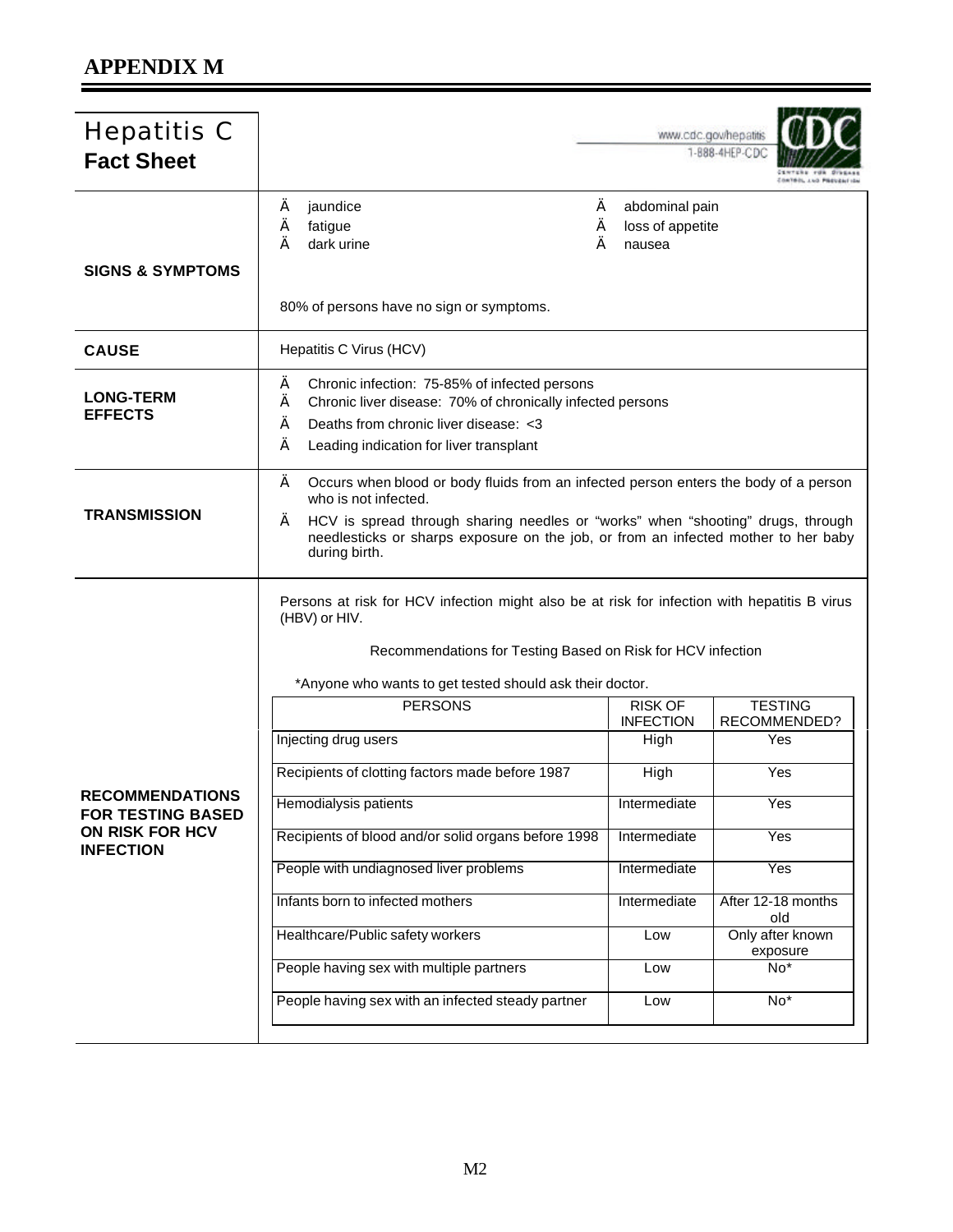# **APPENDIX M**

| Hepatitis C                                                   | www.cdc.gov/hepatitis                                                                                                                                                                                                                                                      |  |  |
|---------------------------------------------------------------|----------------------------------------------------------------------------------------------------------------------------------------------------------------------------------------------------------------------------------------------------------------------------|--|--|
| <b>Fact Sheet</b>                                             | 1-888-4HEP-CDC                                                                                                                                                                                                                                                             |  |  |
| Page 2                                                        | CONTROL LND PREVEN                                                                                                                                                                                                                                                         |  |  |
| <b>PREVENTION</b>                                             | €<br>There is no vaccine to prevent hepatitis C.                                                                                                                                                                                                                           |  |  |
|                                                               | €<br>Do not shoot drugs. If you shoot drugs, stop and get into a treatment program. If you<br>can't stop, never share needles, syringes, water, or "works", and get vaccinated against<br>hepatitis A and B.                                                               |  |  |
|                                                               | Do not share personal care items that might have blood on them (razors, toothbrushes).<br>€                                                                                                                                                                                |  |  |
|                                                               | If you are a healthcare or public safety worker, always follow routine barrier precautions<br>€<br>and safely handle needles and sharps; get vaccinated against hepatitis B.                                                                                               |  |  |
|                                                               | Consider the risks if you are thinking about getting a tattoo or body piercing. You might<br>€<br>get infected if the tools have someone else's blood on them or if the artist or piercer<br>does not follow good health practices.                                        |  |  |
|                                                               | HCV can be spread by sex, but this is very rare. If you are having sex with more than<br>€<br>one steady sex partner, use condoms* correctly and every time to prevent the spread of<br>sexually transmitted diseases. You should also get vaccinated against hepatitis B. |  |  |
|                                                               | If you are HCV positive, do not donate blood, organs, or tissue.<br>€                                                                                                                                                                                                      |  |  |
| <b>TREATMENT &amp;</b><br><b>MEDICAL</b><br><b>MANAGEMENT</b> | HCV positive persons should be evaluated by their doctor for liver disease.<br>€                                                                                                                                                                                           |  |  |
|                                                               | €<br>Interferon and ribavirin are two drugs licensed for the treatment of persons with chronic<br>hepatitis C.                                                                                                                                                             |  |  |
|                                                               | Interferon can be taken alone or in combination with ribavirin. Combination therapy is<br>€<br>currently the treatment of choice.                                                                                                                                          |  |  |
|                                                               | Combination therapy can get rid of the virus in up to 4 out of 10 persons.<br>€                                                                                                                                                                                            |  |  |
|                                                               | €<br>Drinking alcohol can make your liver disease worse.                                                                                                                                                                                                                   |  |  |
| <b>STATISTICS &amp;</b><br><b>TRENDS</b>                      | €<br>Number of new infections per year has declined from an average of 240,000 in the<br>1980s to about 40,000 in 1998.                                                                                                                                                    |  |  |
|                                                               | Most infections are due to illegal injection drug use.<br>€                                                                                                                                                                                                                |  |  |
|                                                               | Transfusion-associated cases occurred prior to blood donor screening; now occurs in<br>€<br>less than one per million transfused unit of blood.                                                                                                                            |  |  |
|                                                               | Estimated 3.9 million (1.8%) Americans have been infected with HCV, of whom 2.7<br>€<br>million are chronically infected.                                                                                                                                                  |  |  |
|                                                               |                                                                                                                                                                                                                                                                            |  |  |

\*The efficacy of latex condoms in preventing infection with HCV is unknown, but their proper use may reduce transmission.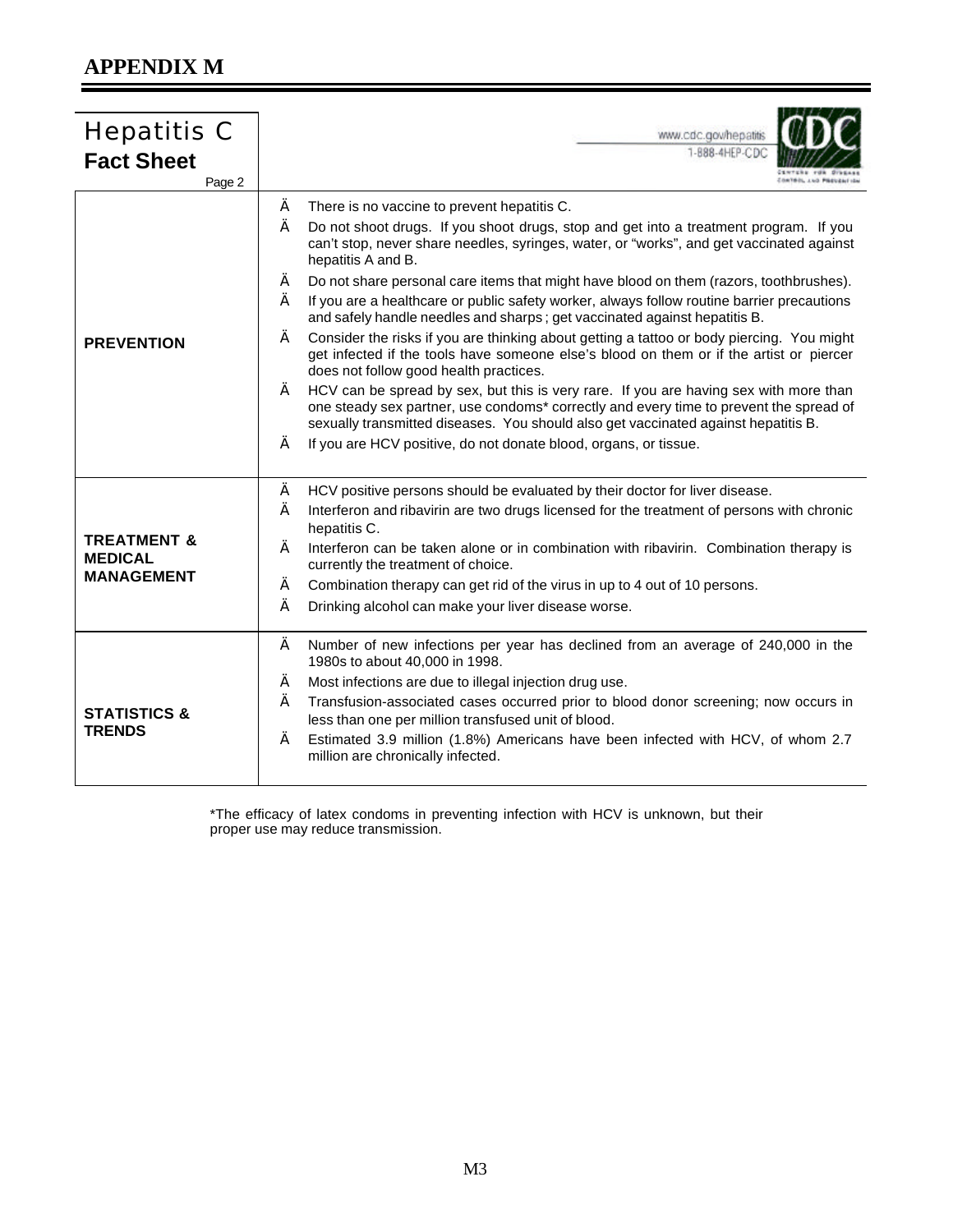

Keeping work areas in a clean and sanitary condition reduces employees' risk of exposure to bloodborne pathogens. Each year about 8,700 health care workers are infected with hepatitis B virus, and 200 die from contracting hepatitis B through their work. The chance of contracting human immunodeficiency virus (HIV), the bloodborne pathogen which causes AIDS, from occupational exposure is small, yet a good housekeeping program can minimize this risk as well.

## **DECONTAMINATION**

Every employer whose employees are exposed to blood or other potentially infectious materials must develop a written schedule for cleaning each area where exposures occur. The methods of decontaminating different surfaces must be specified, determined by the type of surface to be cleaned, the soil present and the tasks or procedures that occur in that area.

For example, different cleaning and decontamination measures would be used for a surgical operatory and a patient room. Similarly, hard surfaced flooring and carpeting require separate cleaning methods. More extensive efforts will be necessary for gross contamination than for minor spattering. Likewise, such varied tasks as laboratory analyses and normal patient care would require different techniques for clean-up.

Employees must decontaminate working surfaces and equipment with an appropriate disinfectant after completing procedures involving exposure to blood. Many laboratory procedures are performed on a continual basis throughout a shift. Except as discussed

# **Holding the Line on Contamination**

U.S. Department of Labor Occupational Safety and Health Administration

below, it is not necessary to clean and decontaminate between procedures. However, if the employee leaves the area for a period of time, for a break or lunch, then contaminated work surfaces must be cleaned.

Employees also must clean (1) when surfaces become obviously contaminated; (2) after any spill of blood or other potentially infectious materials; and (3) at the end of the work shift if contamination might have occurred. Thus, employees need not decontaminate the work area after each patient care procedure, but only after those that actually result in contamination.

If surfaces or equipment are draped with protective coverings such as plastic wrap or aluminum foil, these coverings should be removed or replaced if they become obviously contaminated. Reusable receptacles such as bins, pails and cans that are likely to become contaminated must be inspected and decontaminated on a regular basis. If contamination is visible, workers must clean and decontaminate the item immediately, or as soon as feasible.

Should glassware that may be potentially contaminated break, workers need to use mechanical means such as a brush and dustpan or tongs or forceps to pick up the broken glass - never by hand, even when wearing gloves.

Before any equipment is serviced or shipped for repairing or cleaning, it must be decontaminated to the extent possible. The equipment must be labeled, indicating which portions are still contaminated. This enables employees and those who service the equipment to take appropriate precautions to prevent exposure.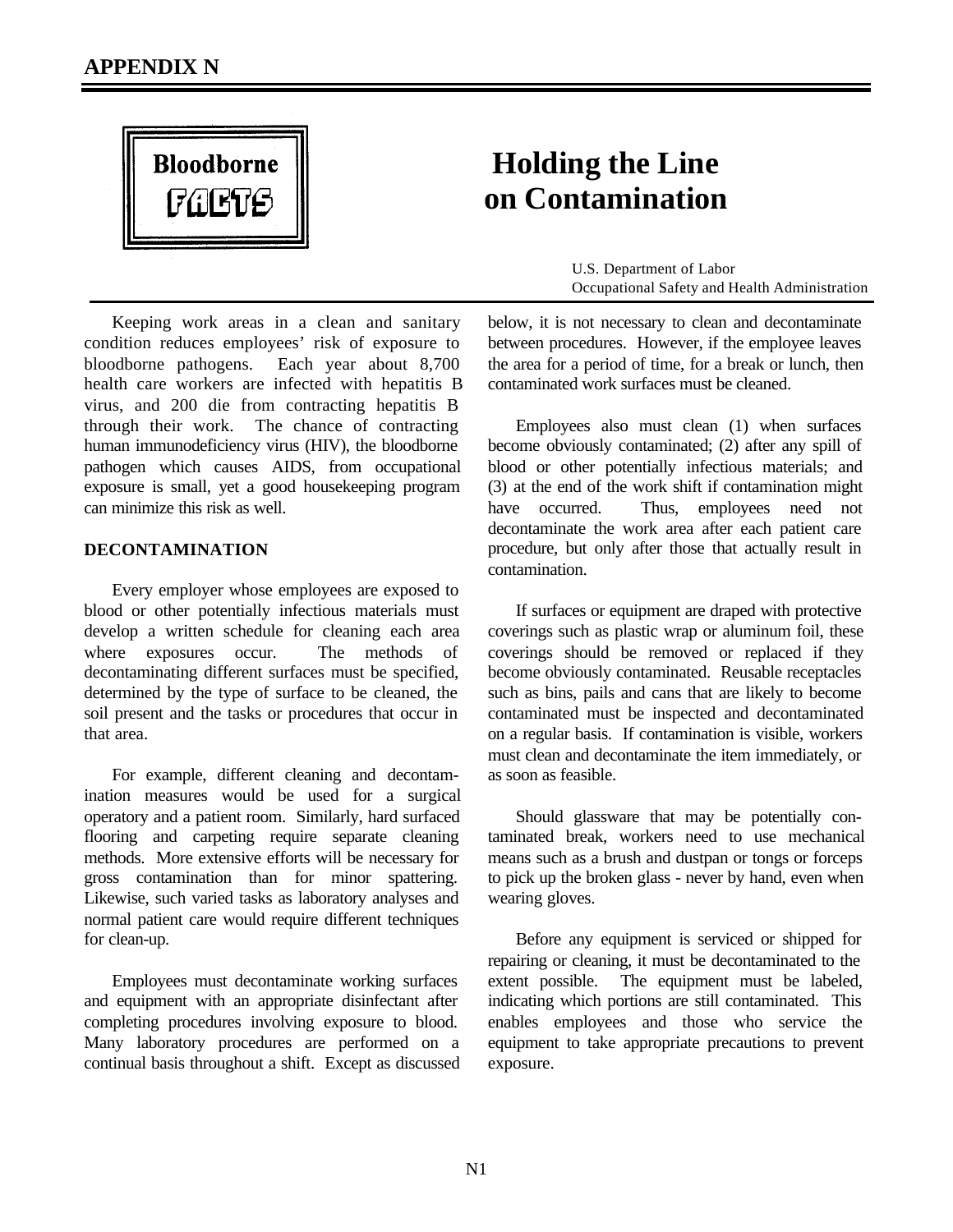### **REGULATED WASTE**

In addition to effective decontamination of work areas, proper handling of regulated waste is essential to prevent unnecessary exposure to blood and other potentially infectious materials. Regulated waste must be handled with great care -- i.e., liquid or semi-liquid blood and other potentially infectious materials, items caked with these materials if compressed, pathological or microbiological wastes containing them and contaminated sharps.

Containers used to store regulated waste must be closable and suitable to contain the contents and prevent leakage of fluids. Containers designed for sharps also must be puncture resistant. They must be labeled or color-coded to ensure that employees are aware of the potential hazards. Such containers must be closed before removal to prevent the contents from spilling. If the outside of a container becomes contaminated, it must be placed within a second suitable container.

Regulated waste must be disposed of in accordance with applicable state and local laws.

## **LAUNDRY**

Laundry workers must wear gloves and handle contaminated laundry as little as possible, with a minimum of agitation. should be bagged or placed in containers at the location where it is used, but not sorted or rinsed there.

Laundry must be transported within the establishment or to outside laundries in labeled or red color-coded bags. If the facility uses Universal Precautions for handling all soiled laundry, then alternate labeling or color-coding that can be recognized by the employees may be used. If laundry is wet and it might soak through laundry bags, then workers must use bags that prevent leakage to transport it.

## **RESEARCH FACILITIES?**

More stringent decontamination requirements apply to research laboratories and production facilities that work with concentrated strains of HIV and HBV.

*This is one of a series of fact sheets that discuss various requirements of the Occupational Safety and Health Administration's standard covering exposure to bloodborne pathogens. Single copies of fact sheets are available from OSHA Publications, Room N-3103, 200 Constitution Avenue, N.W., Washington, D.C. 20210 and from OSHA regional offices.*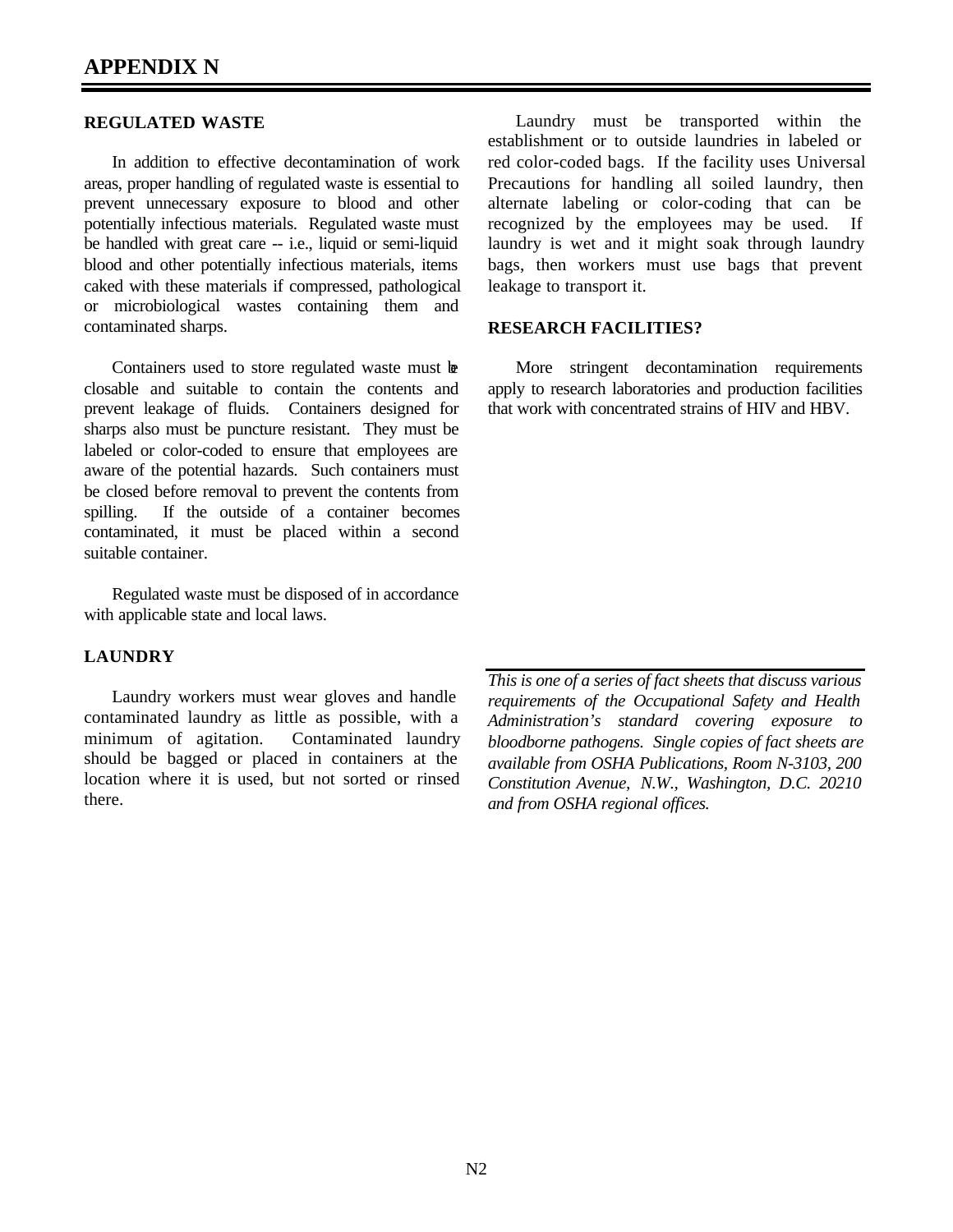# **CLEANING SCHEDULE**

|             | <b>SCHEDULED</b> | <b>CLEANERS &amp;</b> |                     |
|-------------|------------------|-----------------------|---------------------|
|             | <b>CLEANING</b>  | <b>DISINFECTANTS</b>  | <b>SPECIFIC</b>     |
| <b>AREA</b> | (DAY/TIME)       | <b>USED</b>           | <b>INSTRUCTIONS</b> |
|             |                  |                       |                     |
|             |                  |                       |                     |
|             |                  |                       |                     |
|             |                  |                       |                     |
|             |                  |                       |                     |
|             |                  |                       |                     |
|             |                  |                       |                     |
|             |                  |                       |                     |
|             |                  |                       |                     |
|             |                  |                       |                     |
|             |                  |                       |                     |
|             |                  |                       |                     |
|             |                  |                       |                     |
|             |                  |                       |                     |
|             |                  |                       |                     |
|             |                  |                       |                     |
|             |                  |                       |                     |
|             |                  |                       |                     |
|             |                  |                       |                     |
|             |                  |                       |                     |
|             |                  |                       |                     |
|             |                  |                       |                     |
|             |                  |                       |                     |
|             |                  |                       |                     |
|             |                  |                       |                     |
|             |                  |                       |                     |
|             |                  |                       |                     |
|             |                  |                       |                     |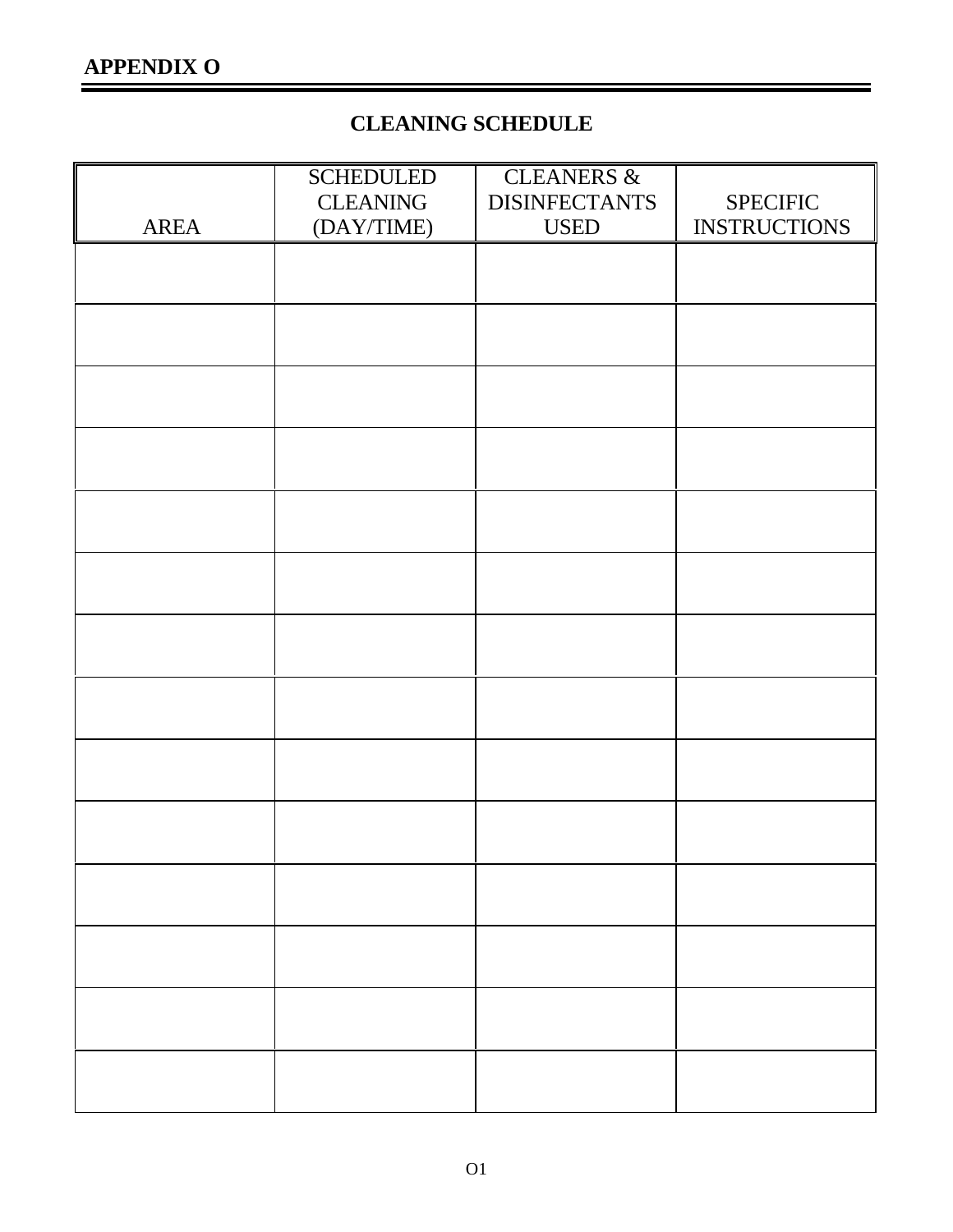

## **RECOMBIVAX HB® HEPATITIS B VACCINE (RECOMBINANT)**

#### **DESCRIPTION**

RECOMBIVAX HB<sup>®</sup> Hepatitis B Vaccine (Recombinant) is a non-infectious subunit viral vaccine derived from hepatitis B surface antigen (HBsAg) produced in yeast cells. A portion of the hepatitis B virus gene, coding for HBsAg, is cloned into yeast, and the vaccine for hepatitis B is produced from cultures of this recombinant yeast strain according to methods developed in the Merck Research Laboratories.

The antigen is harvested and purified from fermentation cultures of a recombinant strain of the yeast *Saccharomyces cerevisiae* containing the gene for the adw subtype of HBsAg. The fermentation process involves growth of *Saccharomyces cerevisiae* on a complex fermentation medium which consists of an extract of yeast, soy peptone, dextrose, amino acids and mineral salts. The HBsAg protein is released from the yeast cells by cell disruption and purified by a series of physical and chemical methods. The purified protein is treated in phosphate buffer with formaldehyde and then coprecipitated with alum (potassium aluminum sulfate) to form bulk vaccine adjuvanted with amorphous aluminum hydroxyphosphate sulfate. The vaccine contains no detectable yeast DNA but may contain not more than 1% yeast protein. The vaccine produced by the Merck method has been shown to be comparable to the plasma-derived vaccine in terms of animal potency (mouse, monkey, and chimpanzee) and protective efficacy (chimpanzee and human).

The vaccine against hepatitis B, prepared from recombinant yeast cultures, is free of association with human blood or blood products.

Each lot of hepatitis B vaccine is tested for safety, in mice and guinea pigs, and for sterility.

RECOMBIVAX HB is a sterile suspension for intramuscular injection. However, for persons at risk of hemorrhage following intramuscular injection, the vaccine may be administered subcutaneously. (See DOSAGE AND ADMINISTRATION.)

RECOMBIVAX HB Hepatitis B Vaccine (Recombinant) is supplied in three formulations. (See HOW SUPPLIED.)

**Pediatric/Adolescent Formulation (With and Without Preservative)**, 10 mcg/mL: each 0.5 mL dose contains 5 mcg of hepatitis B surface antigen.

**Adult Formulation (With and Without Preservative)**, 10 mcg/mL: each 1 mL dose contains 10 mcg of hepatitis B surface antigen.

**Dialysis Formulation**, (With and Without Preservative), 40 mcg/mL: each 1 mL dose contains 40 mcg of hepatitis B surface antigen.

Formulations that contain a preservative include thimersoal, a mercury derivative, at 1:20,000 or 50 mcg/mL. All formulations contain approximately 0.5 mg of aluminum (provided as amorphous aluminum hydroxyphosphate sulfate, previously referred to as aluminum hydroxide) per mL of vaccine. In each formulation, hepatitis B surface antigen is absorbed onto approximately 0.5 mg of aluminum (provided as amorphous aluminum hydroxyphosphate sulfate) per mL of vaccine. The vaccine is of the *adw* subtype. RECOMBIVAX HB is indicated for vaccination of persons at risk of infection from hepatitis B virus including all known subtypes. RECOMBIVAX HB Dialysis Formulation is indicated for vaccination of adult predialysis and dialysis patients against infection caused by all known subtypes of hepatitis B virus.

### **CLINICAL PHARMACOLOGY**

Hepatitis B virus is one of several hepatitis viruses that cause a systemic infection, with a major pathology in the liver. These include hepatitis A virus, hepatitis D virus, and hepatitis C and E viruses, previously referred to as non-A, non-B hepatitis viruses.

Hepatitis B virus is an important cause of viral hepatitis. There is no specific treatment for this disease. The incubation period for hepatitis B is relatively long; six weeks to six months may elapse between exposure and the onset of clinical symptoms. The prognosis following infection with hepatitis B virus is variable and dependent on at least three factors: (1) Age – Infants and younger children usually experience milder initial disease than older persons;<sup>1</sup> (2) Dose of Virus – The higher the dose, the more likely acute icteric hepatitis B will result;<sup>1</sup> and, (3) Severity of associated underlying disease – Underlying malignancy or pre-existing hepatic disease predisposes to increased morbidity and mortality.<sup>1</sup>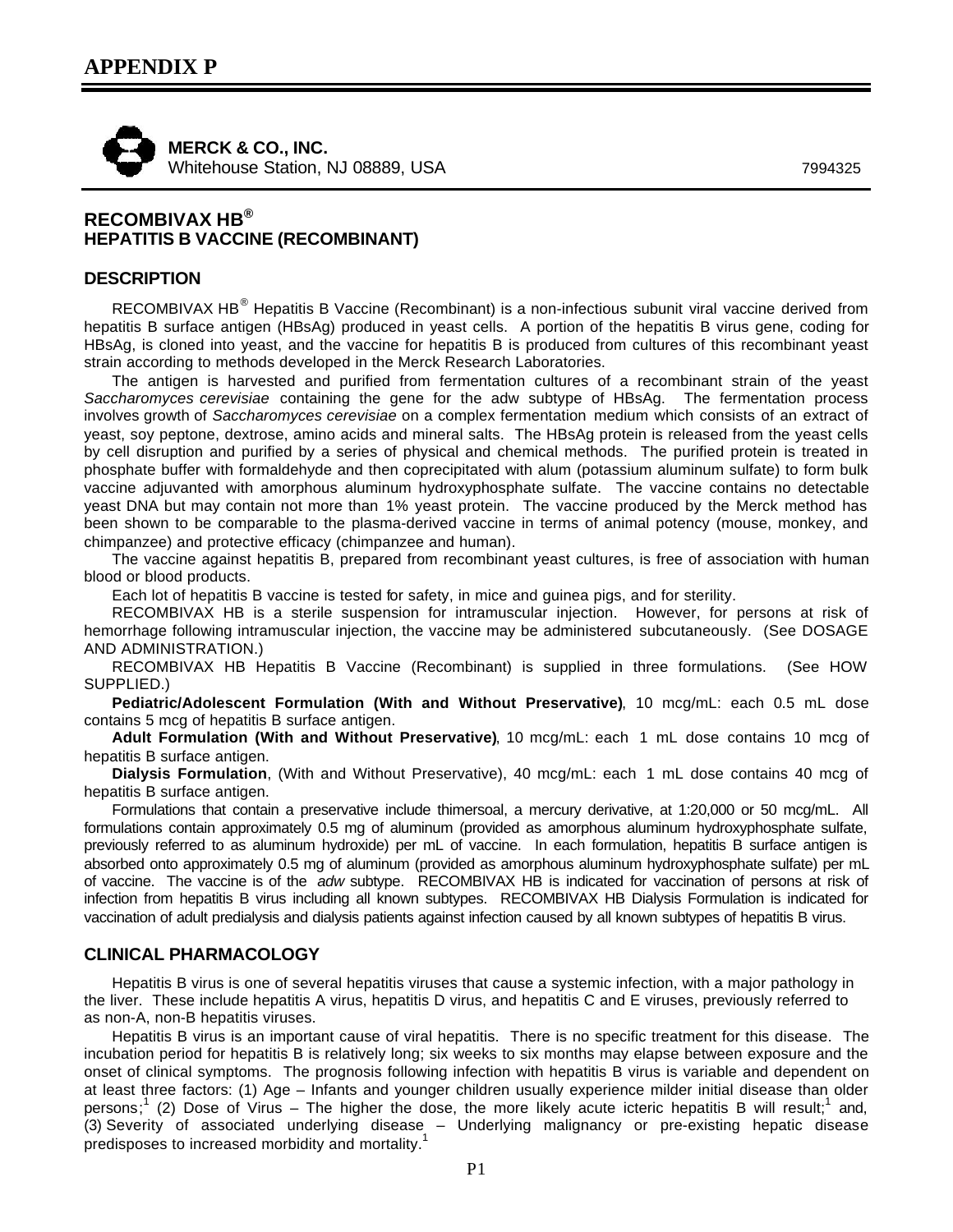Persistence of viral infection (the chronic hepatitis B virus carrier state) occurs in 5-10% of persons following acute hepatitis B, and occurs more frequently after initial anicteric hepatitis B than after initial icteric disease. Consequently, carriers of hepatitis B surface antigen (HBsAg) frequently give no history of having had recognized acute hepatitis. The Centers for Disease Control and Prevention (CDC) estimates that there are more than 300 million chronic carriers worldwide and 1.25 million chronic carriers of hepatitis B virus in the USA. $^{29,30}$  Chronic carriers represent the largest human reservoir of hepatitis B virus.

Serious complications and sequelae of hepatitis B virus infection include massive hepatic necrosis, cirrhosis of the liver, and chronic active hepatitis. More than one million people worldwide die each year of hepatitis B associated acute and chronic liver disease.<sup>34</sup> In the United States, hepatitis B-virus-related acute and chronic liver disease causes approximately 4-5000 deaths annually.<sup>29,30</sup>

#### *Reduced Risk of Hepatocellular Carcinoma*

Hepatocellular carcinoma is another serious complication of hepatitis B virus infection. Studies have demonstrated the link between chronic hepatitis B infection and hepatocellular carcinoma; 80% of primary liver cancers are caused by hepatitis B virus infection. The CDC has recognized hepatitis B vaccine as the first anticancer vaccine because it can prevent primary liver cancer.<sup>35</sup>

There is also evidence that several diseases other than hepatitis have been associated with hepatitis B virus infection through an immunologic mechanism involving antigen-antibody complexes. Such diseases include a syndrome with rash, urticaria, and arthralgia resembling serum sickness; periarteritis nodosa; membranous glomerulonephritis; and infantile papular acrodermatilis.<sup>3,4</sup>

Although the vehicles for transmission of the virus are often blood and blood products, viral antigen has also been found in tears, saliva, breast milk, urine, semen and vaginal secretions. Hepatitis B virus is capable of surviving at least a month<sup>29</sup> on environmental surfaces exposed to infected body fluids containing hepatitis B virus. Infection may occur when hepatitis B virus, transmitted by infected body fluids, is implanted via mucous surfaces or percutaneously introduced through accidental or deliberate breaks in the skin.

Transmission of hepatitis B virus infection is often associated with close interpersonal contact with an infected individual and with crowded living conditions. In such circumstances, transmission by inoculation via routes other than overt percutaneous ones may be quite common.<sup>1</sup> Perinatal transmission of hepatitis B infection from infected mother to child, at or shortly after birth, can occur if the mother is a hepatitis B surface antigen (HBsAg) carrier or if the mother has an acute hepatitis B infection in the third trimester. Infection in infancy by the hepatitis B virus usually leads to the chronic carrier state. Without prophylaxis, infants born to women whose sera are positive for both the hepatitis B surface antigen and the e antigen have an 85-90% likelihood of being infected and becoming a chronic carrier.<sup>5,6</sup> Well-controlled studies have shown that administration of three 0.5 mL doses of Hepatitis B Immune Globulin (Human) – HBIG starting at birth is 75% effective in preventing establishment of the chronic carrier state in these infants during the first year of life.<sup>6</sup> However, the protective effect of HBIG is transient.

Hepatitis B is endemic throughout the world and is a serious medical problem in population groups at increased risk. Because vaccination limited to high-risk individuals has failed to substantially lower the overall incidence of hepatitis B infection, both the Advisory Committee on Immunization Practices (ACIP) and the Committee on Infectious Diseases of the American Academy of Pediatrics (AAP) have also endorsed universal infant immunization as part of a comprehensive strategy for the control of hepatitis B infection.<sup>7,8</sup> In addition, the ACIP also recommends hepatitis B vaccination for all infants and children born after November 21, 1991 and catch-up vaccination of children at high risk of infection (children <11 years of age in households of Pacific Islander ethnicity or of first generation immigrants/refugees from countries with an intermediate or high endemicity of infection).<sup>30</sup> These advisory groups further recommend broad-based vaccination of adolescents. The ACIP recommends that all individuals not previously vaccinated with hepatitis B vaccine be vaccinated at 11-12 years of age with the age-appropriate dose of vaccine and that the vaccination schedule take into account the feasibility of delivering three doses of vaccine to this age group. In addition, older unvaccinated adolescents with identified risk factors for hepatitis B virus infection should also be vaccinated.<sup>30</sup> Similarly, the AAP recommends that universal immunization of all adolescents should be implemented when resources permit with emphasis on those individuals in high-risk settings.<sup>8</sup> A National Institutes of Health Consensus Development Conference Panel on the management of hepatitis C recommends the immunization of all hepatitis C virus (HCV) positive individuals with hepatitis B vaccine.<sup>36</sup> (Refer to INDICATIONS AND USAGE).

Numerous epidemiological studies have shown that persons who develop anti-HBs following active infection with the hepatitis B virus are protected against the disease on re-exposure to the virus.<sup>8</sup>

Clinical studies have shown that RECOMBIVAX HB when injected into the deltoid muscle induced protective levels of antibody in 96% of 1,213 health adults who received the recommended 3-dose regimen. Antibody responses varied with age; a protective level of antibody was induced in 98% of 787 young adults 20-29 years of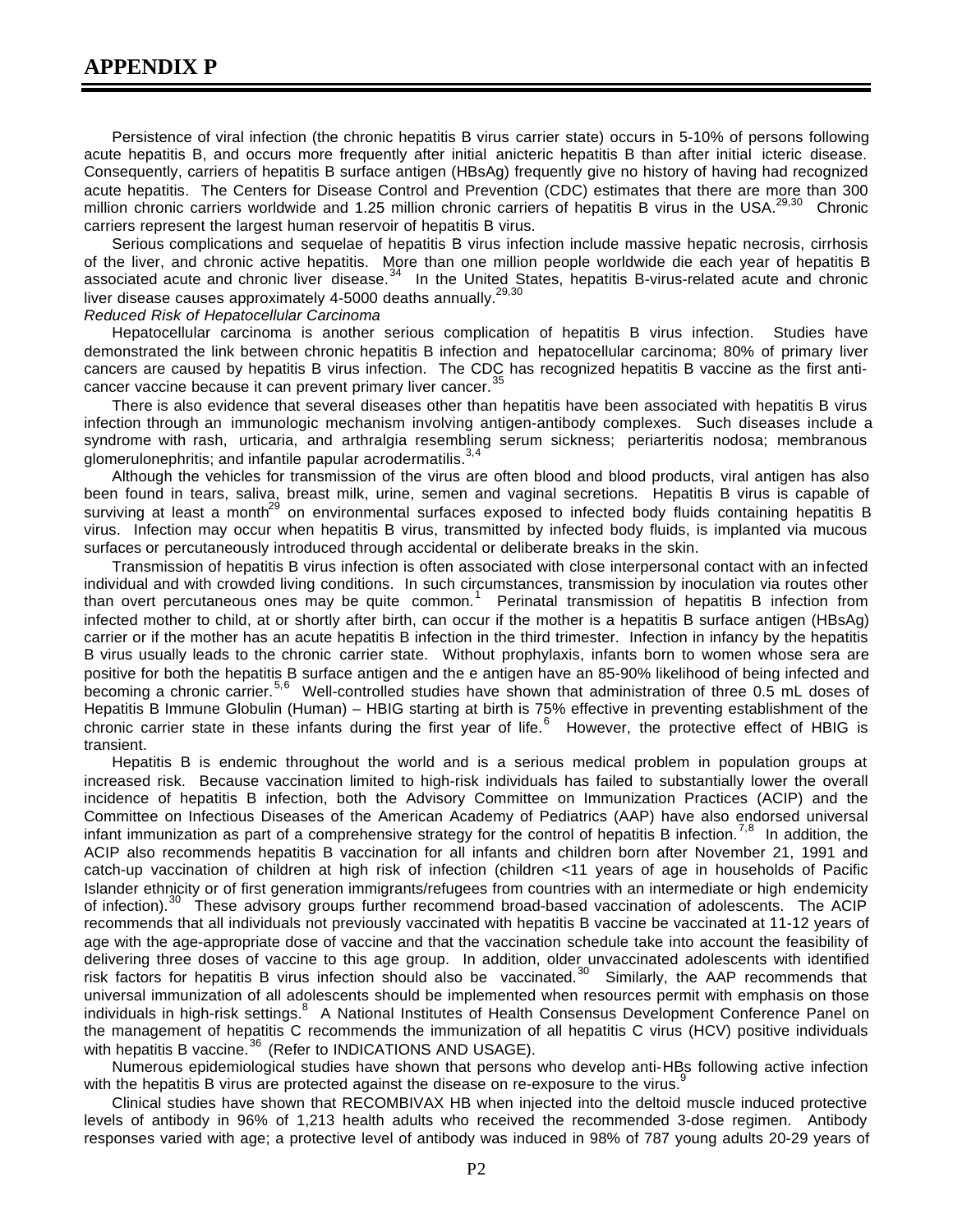age, 94% of 249 adults 30-39 years of age and in 89% of 177 adults <u>></u>40 years of  $a$ ge.<sup>10</sup> Studies with hepatitis B vaccine derived from plasma have shown that a lower response rate (81%) to vaccine may be obtained if the vaccine is administered as a buttock injection.<sup>11</sup> Seroconversion rates and geometric mean antibody titers were measured 1 to 2 months after the third dose. Multiple clinical studies have defined a protective antibody (anti-HBs) level as 1) 10 or more sample ratio units (SRU) as determined by radioimmunoassay or 2) a positive result as determined by enzyme immunoassay.<sup>2</sup> Note: 10 SRU is comparable to 10 mIU/mL of antibody.<sup>12,13,14,15</sup>

RECOMBIVAX HB was shown to be highly immunogenic in clinical studies involving infants, children and adolescents. Three 5 mcg doses of vaccine induced a protective level of antibody in 100% of 92 infants, 99% of 129 children, and in 99% of 112 adolescents<sup>10</sup> (see DOSAGE AND ADMINISTRATION).

The protective efficacy of three 5 mcg doses of RECOMBIVAX HB has been demonstrated in neonates born of mothers positive for both HBsAg and HBeAg (a core-associated antigenic complex which correlates with high infectivity). In a clinical study of infants who received one dose of HBIG at birth followed by the recommended three-dose regimen of RECOMBIVAX HB, chronic infection had not occurred in 96% of 130 infants after nine months of follow-up.<sup>16</sup> The estimated efficacy in prevention of chronic hepatitis B infection was 95% as compared to the infection rate in untreated historical controls.<sup>17</sup> Significantly fewer neonates became chronically infected when given one dose of HBIG at birth followed by the recommended three-dose regimen of RECOMBIVAX HB when compared to historical controls who received only a single dose of HBIG.<sup>8</sup> Testing for HBsAg and anti-HBs is recommended at 12-15 months of age. If HBsAg is not detectable, and anti-HBs is present, the child has been protected.

As demonstrated in the above study, HBIG, when administered simultaneously with RECOMBIVAX HB at separate body sites, did not interfere with the induction of protective antibodies against hepatitis B virus elicited by the vaccine.

For adolescents (11 through 15 years of age), the immunogenicity of a two-dose regimen (10 mcg at 0 and 4- 6 months) was compared with that of the standard three-dose regimen (5 mcg at 0.1, and 6 months) in an open, randomized, multicenter study. The proportion of adolescents receiving the two-dose regimen who developed a protective level of antibody one month after the last dose (99% of 255 subjects) appears similar to that among adolescents who received the three-dose regimen (98% of 121 subjects). After adolescents (11 through 15 years of age) received the first 10-mcg dose of the two-dose regimen, the proportion who developed a protective level of antibody was approximately 72%.<sup>10</sup>

In one published study, the seroprotection rates in individuals with chronic HCV infection given the standard regimen of RECOMBIVAC HB was approximately 70%.<sup>37</sup> In a second published study of intravenous drug users given an accelerated schedule of RECOMBIVAX HB, infection with HCV did not affect the response to RECOMBIVAX HB.

As with other hepatitis B vaccines, the duration of the protective effect of RECOMBIVAX HB in healthy vaccines is unknown at present, and the need for booster doses is not yet defined. However, long-term follow-up (5 to 9 years) of approximately 3,000 high-risk vaccines (infants of carrier mothers, male homosexuals, Alaskan Natives) who developed an anti-HBs titer of  $\geq$ 10 mIU/mL when given a similar plasma-derived vaccine at intervals of 0, 1, and 6 months showed that no subjects developed clinically apparent hepatitis B infection and that 5 subjects developed antigenemia, even though up to half of the subjects failed to maintain a titer at this level.<sup>18-21</sup> Persistence of vaccine-induced immunologic memory among healthy vaccines who responded to a primary

course of plasma-derived or recombinant hepatitis B vaccine has been demonstrated by an anamnestic antibody response to a booster dose of RECOMBIVAX HB given 5-12 years later.<sup>22</sup>

*Predialysis and Dialysis Patients*

Predialysis and dialysis adult patients respond less well to hepatitis B vaccines than do healthy individuals; however, vaccination of adult patients early in the course of their renal disease produces higher seroconversion rates than vaccination after dialysis has been initiated. $30$  In addition, the responses to these vaccines may be lower if the vaccine is administered as a buttock injection. When 40 mcg of Hepatitis B Vaccine (Recombinant), was administered in the deltoid muscle, 89% of 28 participants developed anti-HBs with 86% achieving levels >10 mIU/mL. However, when the same dosage of this vaccine was administered inappropriately either in the buttock or a combination of buttock and deltoid, 62% of 47 participants developed anti-HBs with 55% achieving levels of  $>10$  mlU/mL.<sup>1</sup>

A booster dose of revaccination with RECOMBIVAX HB Dialysis Formulation may be considered in predialysis/dialysis patients if the anti-HBs level is less than 10 mIU/mL.

Reports in the literature describe a more virulent form of hepatitis B associated with superinfections or coinfections by delta virus, an incomplete RNA virus. Delta virus can only infect and cause illness in persons infected with hepatitis B virus since the delta agent requires a coat of HBsAg in order to become infectious. Therefore, persons immune to hepatitis B virus infection should also be immune to delta virus infection.<sup>2</sup>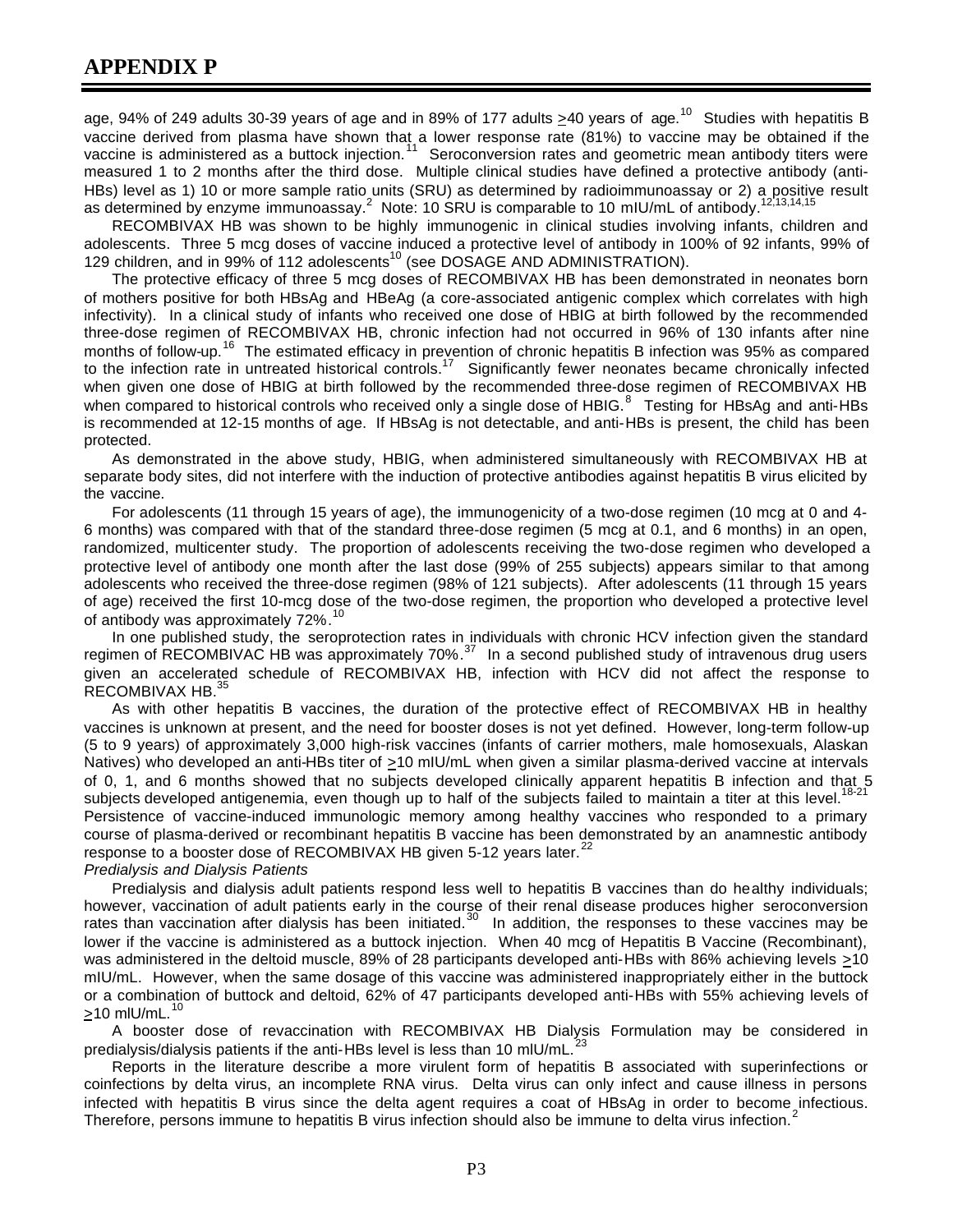*Interchangeability of Plasma-Derived and Recombinant Hepatitis B Vaccines*

Although there have been no clinical studies in which a three-dose vaccine series was initiated with HEPTAVAX-B (Hepatitis B Vaccine) and completed with RECOMBIVAX HB, or vice versa, extensive *in vitro* and *in vivo* studies have demonstrated that these two vaccines are immunologically comparable.<sup>22,24-28</sup>

## **INDICATIONS AND USAGE**

**RECOMBIVAX HB** is indicated for vaccination against infection caused by all known subtypes of hepatitis B virus. **RECOMBIVAX HB Dialysis Formulation** is indicated for vaccination of adult predialysis and dialysis patients against infection caused by all known subtypes of hepatitis B virus.

Vaccination with RECOMBIVAX HB is recomme nded for:

- 1) Infants including those born to HBsAg positive mothers (high-risk infants).
- 2) Children born after November 21, 1991. $\overline{3}$
- 3) Adolescents (see CLINICAL PHARMACOLOGY).
- 4) Other persons of all ages in areas of high prevalence or those who are or may be at increased risk of infection with hepatitis B virus, such as:
- *Health Care Personnel*

Dentists and oral surgeons.

Physicians and surgeons.

Nurses.

Paramedical personnel and custodial staff who may be exposed to the virus via blood or other patient specimens.

Dental hygienists and dental nurses.

Laboratory personnel handling blood, blood products, and other patient specimens.

Dental, medical and nursing students.

• *Selected Patients and patient Contacts*

Staff in hemodialysis units and hematology/oncology units. Hemodialysis patients and patients with early renal failure before they require hemodialysis. Patients requiring frequent and/or large volume blood transfusions or clotting factor concentrates (e.g., persons with hemophilia, thalassemia).

Clients (residents) and staff of institutions for the mentally handicapped.

Classroom contacts of deinstitutionalized mentally handicapped persons who have persistent hepatitis B surface antigenemia and who show aggressive behavior.

Household and other intimate contacts of persons with persistent hepatitis B surface antigenemia.

- *Sub-populations with a known high incidence of the disease, such as:*
	- Alaskan Natives.
	- Pacific Islanders.

Refugees from areas where hepatitis B virus infection is endemic.

Adoptees from countries where hepatitis B virus infection is endemic.

- *International Travelers*
- *Military Personnel Identified as being at increased risk*
- *Morticians and Embalmers*
- *Blood bank and plasma fractionation workers*
- *Persons at Increased Risk of the Disease Due to Their Sexual Practices, such as:*
	- Persons who have heterosexual activity with multiple partners. Persons who repeatedly contract sexually transmitted diseases. Homosexual and bisexual adolescent and adult men. Female Prostitutes.
- *Prisoners*
- *Injection drug users*

Neither dosage strength will prevent hepatitis caused by other agents, such as hepatitis A virus, hepatitis C virus, hepatitis E virus or other viruses known to infect the liver.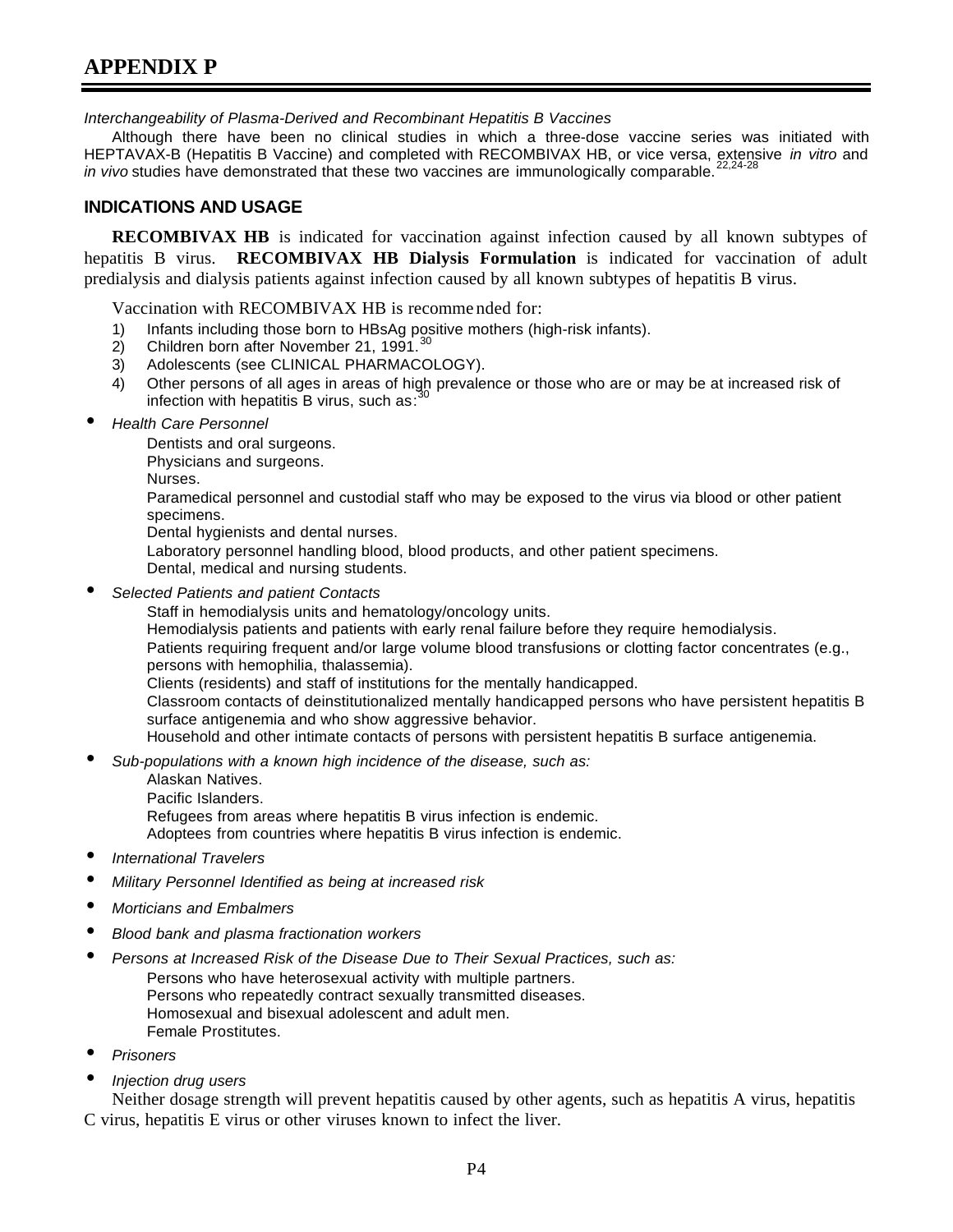### *Revaccination*

See CLINICAL PHARMACOLOGY.

*Use with Other Vaccines*

Results from clinical studies indicate that RECOMBIVAX HB can be administered concomitantly with DTP (Diphtheria, Tetanus and whole cell Pertussis), OPV (oral Poliomyelitis vaccine), M-M-R\* II (Measles, Mumps, and Rubella Virus Vaccine Live), Liquid PedvaxHIB\* [Haemophilus b Conjugate Vaccine (Meningococcal Protein Conjugate)] or a booster dose of DTaP [Diphtheria, Tetanus, acellular Pertussis], using separate sites and syringes for injectable vaccines. No impairment of immune response to individually tested vaccine antigens was demonstrated.

The type, frequency and severity of adverse experiences observed in these studies with RECOMBIVAX HB were similar to those seen when the other vaccines were given alone.

In addition, and HBsAg-containing product, COMVAX Haemophilus b Conjugate Meningococcal Protein Conjugate) and Hepatitis B (Recombinant) Vaccine] was given concomitantly with eIPV (enhanced inactivated Poliovirus vaccine) or VARIVAX [Varicella Virus Vaccine Live (Oka/Merck)], using separate sites and syringes for injectable vaccines. No impairment of immune response to these individually tested vaccine antigens was demonstrated. No serious vaccine-related adverse events were reported.

COMVAX has also been administered concomitantly with the primary series of DTaP to a limited number of infants. No serious vaccine-related adverse events were reported.<sup>1</sup>

Separate sites and syringes should be used for simultaneous administration of injectable viruses.

## **CONTRAINDICATIONS**

Hypersensitivity to yeast or any component of the vaccine.

## **WARNINGS**

Patients who develop symptoms suggestive of hypersensitivity after an injection should not receive further injections of the vaccine (see CONTRAINDICATIONS).

Because of the long incubation period for hepatitis B, it is possible for unrecognized infection to be present at the time the vaccine is given. The vaccine may not prevent hepatitis B in such patients.

## **PRECAUTIONS**

*General*

As with any percutaneous vaccine, epinephrine (1:1000) should be available for immediate use should an anaphyslactoid reaction occur.

Any serious active infection including febrile illness is reason for delaying use of the vaccine except when in the opinion of the physician, withholding the vaccine entails a greater risk.

Caution and appropriate care should be exercised in administering the vaccine to individuals with severely compromised cardiopulmonary status or to others in whom a febrile or systemic reaction could pose a significant risk.

*Instructions to Healthcare Provider*

The healthcare provider should determine the current health status and previous vaccination history of the vaccinee.

The healthcare provider should question the patient, parent or guardian about reactions to a previous dose of RECOMBIVAX HB or other hepatitis B vaccines.

The healthcare provider must record in the patient's permanent record: the manufacturer, lot number, date of administration, and the name and address of the person administering the vaccine.

Injection of a blood vessel should be avoided.

*Information for Vaccine Recipients and Parents/Guardians*

The healthcare provider should provide the vaccine information required to be given with each vaccination to the patient, parent or guardian.

The healthcare provider should inform the patient, parent or guardian of the benefits and risks associated with vaccination, as well as the importance of completing the immunization series. For risks associated with vaccination, see WARNINGS, PRECAUTIONS, and ADVERSE REACTIONS.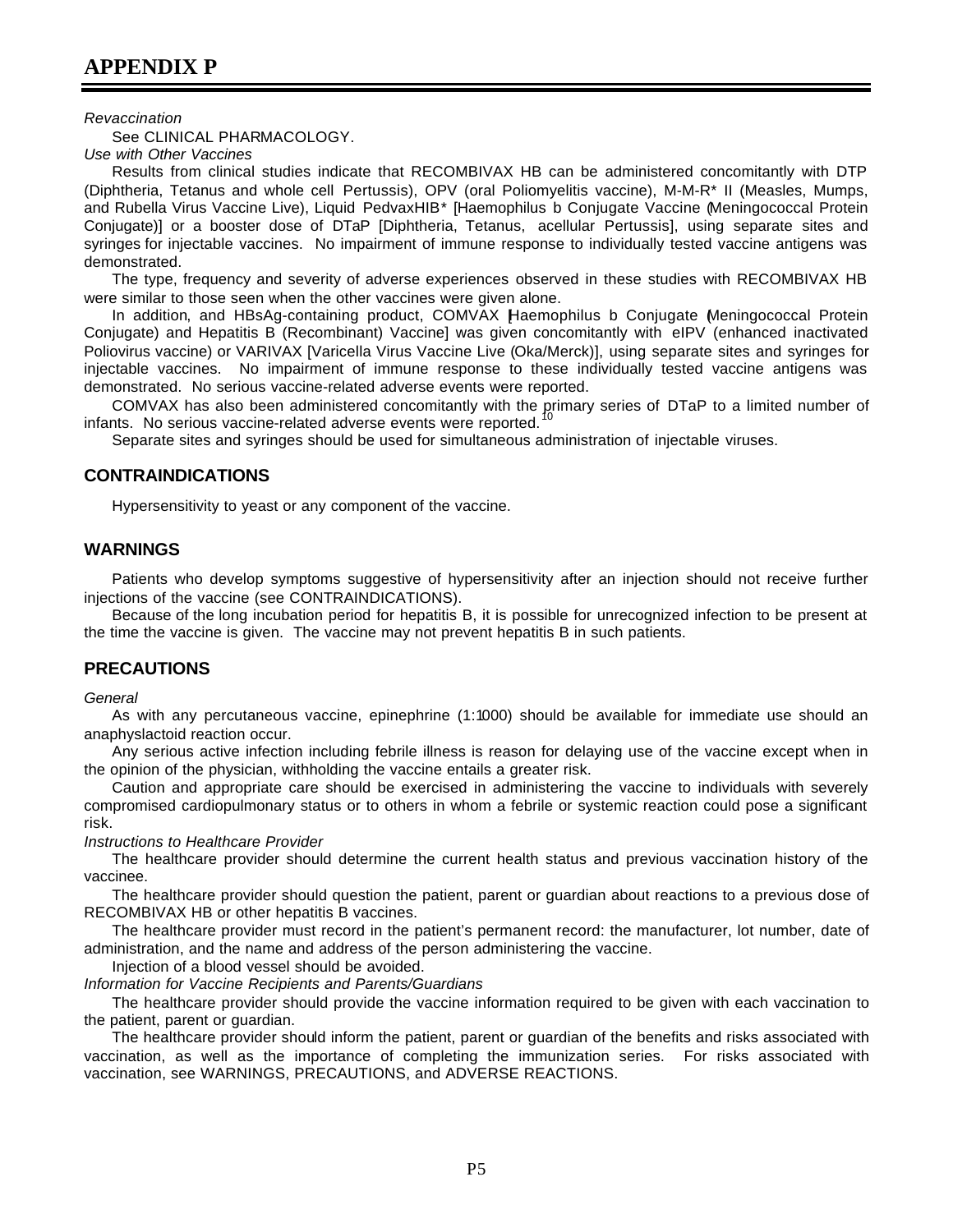## **APPENDIX P**

Patients, parents and guardians should be instructed to report any serious adverse reactions to their healthcare provider, who in turn should report such events to the U.S. Department of Health and Human Services through the Vaccine Adverse Event Reporting System (VAERS), 1-800-822-7967.<sup>32</sup> The healthcare provider should inform the parent or guardian of the National Vaccine Injury Compensation Program (NVICP), 1-888-338- 2382 or http://www.hrsa.dhhs.gov/bhpr/vicp.

#### *Drug Interactions*

There are no known drug interactions. (See INDICATIONS AND USAGE, *Use with Other Vaccines*.) *Carcinogenesis, Mutagenesis, Impairment of Fertility*

RECOMBIVAX HB has not been evaluated for its carcinogenic or mutagenic potential, or its potential to impair fertility.

#### *Pregnancy*

*Pregnancy Category C*: Animal reproduction studies have not been conducted with the vaccine. It is also not known whether the vaccine can cause fetal harm with administered to a pregnant woman or can affect reproduction capacity. The vaccine should be given to a pregnant woman only if clearly needed. *Nursing Mothers*

It is not known whether the vaccine is excreted in human milk. Because many drugs are excreted in human milk, caution should be exercised when the vaccine is administered to a nursing woman.

### *Pediatric use*

RECOMBIVAX HB has been shown to be usually well-tolerated and highly immunogenic in infants and children of all ages. Newborns also respond well; maternally transferred antibodies do not interfere with the active immune response to the vaccine. See DOSAGE AND ADMINISTRATION for recommended pediatric dosage and for recommended dosage for infants born to HBsAg positive mothers.

The safety and effectiveness of RECOMBIVAX HB Dialysis Formulation in children have not been established.

### *Geriatric Use*

Clinical studies of RECOMBIVAX HB did not include sufficient numbers of subjects aged 65 and over to determine whether they respond differently from younger subjects. Other reports from the clinical literature indicate that hepatitis B vaccines are less immunogenic in adults aged 65 years or older than in younger individuals.<sup>33</sup> No overall differences in safety were observed between these subjects and younger subjects.

### **ADVERSE REACTIONS**

RECOMBIVAX HB and RECOMBIVAX HB Dialysis Formulation are generally well-tolerated. No serious adverse reactions attributable to the vaccine have been reported during the course of clinical trials. No adverse experiences were reported during clinical trials which could be related to changes in the titers of antibodies to yeast. As with any vaccine, there is the possibility that broad use of the vaccine could reveal adverse reactions not observed in clinical trials.

In three clinical studies, 434 doses of REOMBIVAX HB, 5 mcg, were administered to 147 healthy infants and children (up to 10 years of age) who were monitored for 5 days after each dose. Injection site reactions and systemic complaints were reported following 0.2% and 10.4% of the injections, respectively. The most frequently reported systemic adverse reaction (>1% injections), in decreasing order of frequency, were irritability, fever (>101<sup>o</sup>F oral equivalent), diarrhea, fatigue/weakness, diminished appetite, and rhinitis.<sup>10</sup>

In a study that compared the three-dose regimen (5 mcg) with the two-dose regimen (10 mcg) of RECOMBIVAX HB in adolescents, the overall frequency of adverse reactions was generally similar.

In a group of studies, 3,258 doses of RECOMBIVAX HB, 10 mcg, were administered to 1,252 healthy adults who were monitored for 5 days after each dose. Injection site reactions and systemic complaints were reported following 17% and 15% of the injections, respectively. The following adverse reactions were reported:

*Incidence Equal To or Greater Than 1% of Injections*

#### *LOCAL REACTION (INJECTION SITE)*

Injection site reactions consisting principally of soreness, and including pain, tenderness, pruritus, erythema, ecchymosis, swelling, warmth, and nodule formation. *BODY AS A WHOLE* The most frequent systemic complaints include fatigue/weakness; headache; fever  $( \geq 100^\circ \text{F})$ ; and malaise. *DIGESTIVE SYSTEM* Nausea and diarrhea *RESPIRATORY SYSTEM* Pharyngitis and upper respiratory infection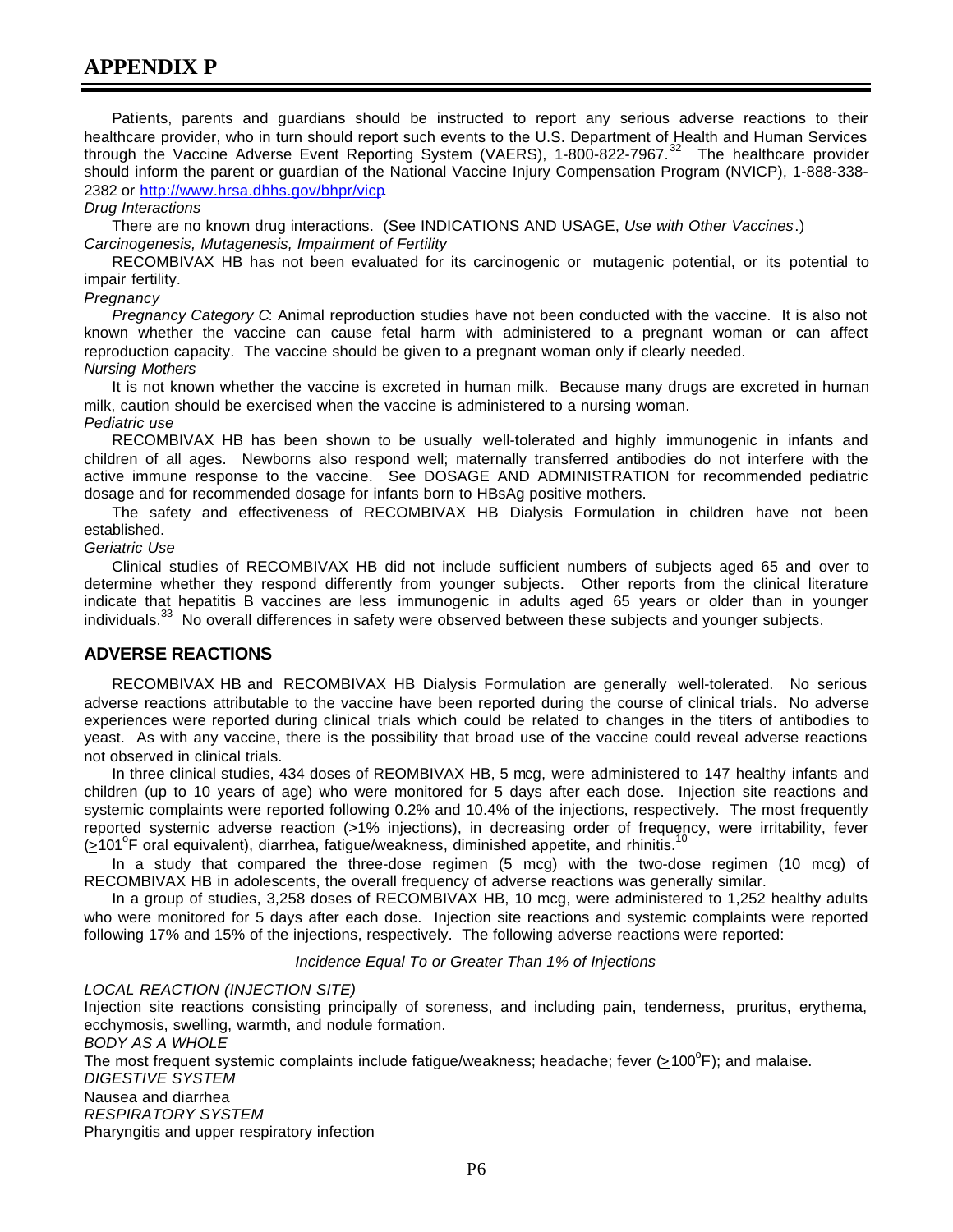# **APPENDIX P**

### *Incidence Less Than 1% of Injections*

*BODY AS A WHOLE* Sweating; achiness; sensation of warmth; lightheadedness; chills; and flushing *DIGESTIVE SYSTEM* Vomiting; abnormal pains/cramps; dyspepsia; and diminished appetite *RESPIRATORY SYSTEM* Rhinitis; influenza; and cough *NERVOUS SYSTEM* Vertigo/dizziness; and paresthesia *INTEGUMENTARY SYSTEM* Pruritus; rash (non-specified); angioedema; and urticaria *MUSCULOSKELETAL SYSTEM* Arthralgia including monoarticular; myalgia; back pain; neck pain; shoulder pain; and neck stiffness *HEMICILYMPHATIC SYSTEM* Lymphadenopathy *PSYCHIATRIC/BEHAVIORAL* Insomnia/disturbed sleep *SPECIAL SENSES* Earache *UROGENITAL SYSTEM* Dysuria *CARDIOVASCULAR SYSTEM* Hypotension

#### *Marketed Experience*

The following additional adverse reactions have been reported with use of the marketed vaccine. In many instances, the relationship to the vaccine was unclear.

#### *Hypersensitivity*

Anaphylaxis and symptoms of immediate hypersensitivity reactions including rash, pruritus, urticaria, edema, angioedema, dyspnea, chest discomfort, bronchial spasm, palpitation or symptoms consistent with a hypotensive episode have been reported within the first few hours after vaccination. An apparent hypersensitivity syndrome (serum-sickness-like) of delayed onset have been reported days to weeks after vaccination, including: arthralgia/arthritis (usually transient), fever, and dermatologic reactions such as urticaria, erythema multiforme, ecchymoses and erythema nodosum (see WARNINGS and PRECAUTIONS).

### *Digestive System*

Elevation of liver enzymes; constipation

*Nervous System*

Guillain-Barre Syndrome; multiple sclerosis; exacerbation of multiple sclerosis; myelitis including transverse myelitis; seizure; febrile seizure; peripheral neuropathy including Bell's Palsy; radiculopathy; herpes zoster; migraine; muscle weakness; hypesthesia; encephalitis

*Integumentary System*

Stevens-Johnson Syndrome; alopecia; petechiae

*Musculoskeletal System*

**Arthritis** 

*Hematologic*

Increased erythrocytes sedimentation rate; thrombocytopenia

*Immune System*

Systemic lupus erythematosus (SLE); lupus-like syndrome; vasculitis

*Psychiatric/Behavioral* Irritability; agitation; somnolence

*Special Senses*

Optic neuritis; tinnitus; conjunctivitis; visual disturbances

*Cardiovascular System*

Syncope; tachycardia

The following adverse reaction has been reported with another Hepatitis B Vaccine (Recombinant) but not with RECOMBIVAX HB; keratitis.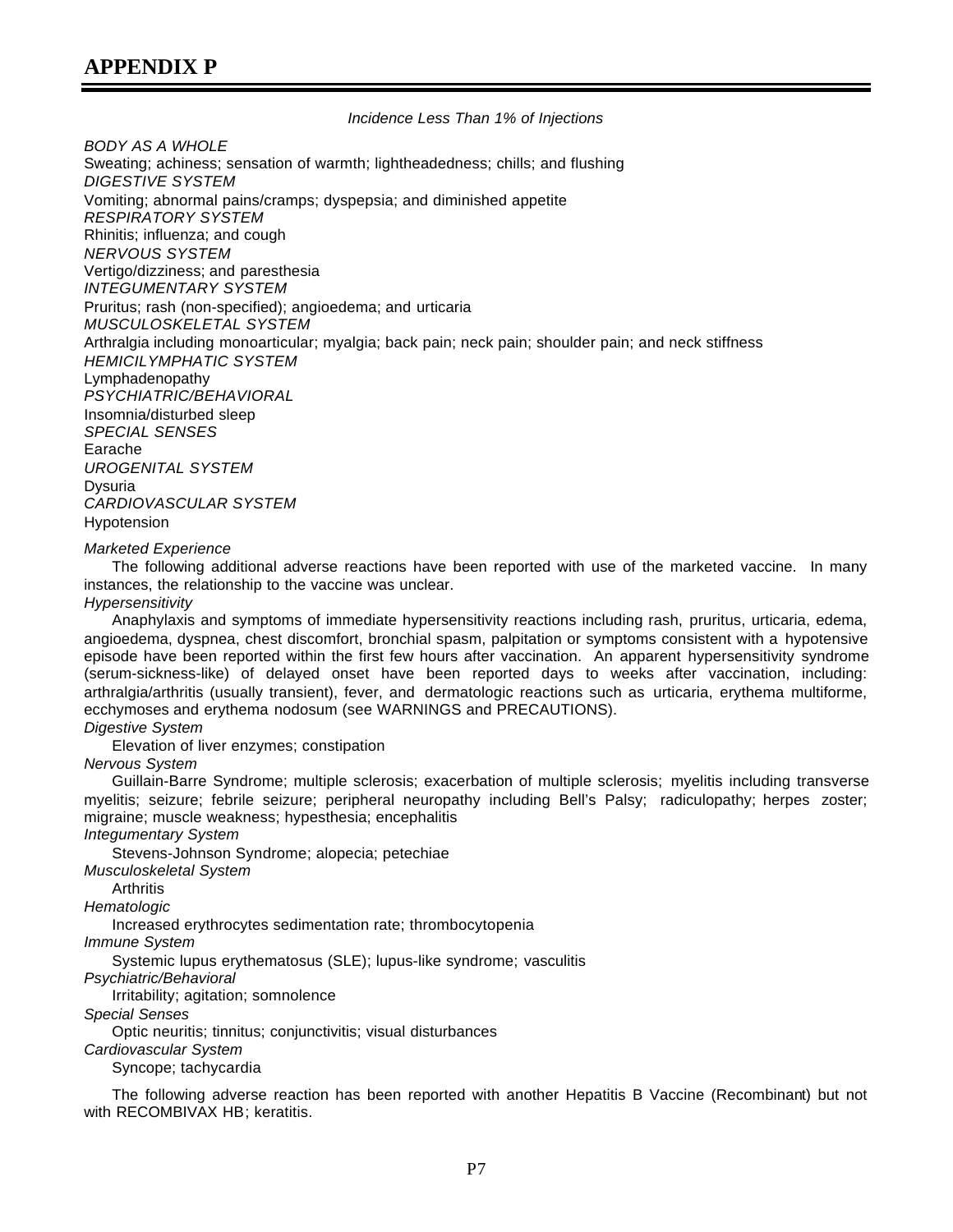## **APPENDIX P**

Patients, parents and guardians should be instructed to report any serious adverse reactions to their healthcare provider, who in turn should report such events to the U.S. Department of Health and Human Services through the Vaccine Adverse Event Reporting System (VAERS), 1-800-822-7967.<sup>32</sup>

## **DOSAGE AND ADMINISTRATION**

*Do not inject intravenously or intradermally*.

*RECOMBIVAX HB Hepatitis B Vaccine (Recombinant) DIALYSIS FORMULATION [(40 mcg/mL) (WITH AND WITHOUT PRESERVATIVE)] IS INTENDED ONLY FOR ADULT PREDIALYSIS/DIALYSIS PATIENTS.*

*RECOMBIVAX HB Hepatitis B Vaccine (Recombinant) PEDIATRIC/ADOLESCENT (WITH AND WITHOUT PRESERVATIVE) and ADULT FORMULATIONS (WITH AND WITHOUT PRESERVATIVE) ARE NOT INTENDED FOR USE IN PREDIALYSIS/DIALSYSIS PATIENTS.*

*RECOMBIVAX HB Hepatitis B Vaccine (Recombinant) PEDIATRIC/ADOLESCENT FORMULATION (WITHOUT PRESERVATIVE) IS AVAILABLE FOR USE IN INDIVIDUALS FOR WHOM A THIMEROSAL-FREE VACCINE MAY BE DESIRED.*<sup>3</sup>

*Three-Dose Regimen*

The vaccination regimen for each population consists of 3 doses of vaccine given according to the following schedule:

First dose: at elected date

Second dose: 1 month later

Third dose: 6 months after the first dose

For infants born of mothers who are HBsAg positive or mothers of unknown HBsAg status, treatment recommendations are described in the subsection titled: *Guidelines For Treatment of Infants Born of HBsAG Positive Mothers or Mothers of Unknown HBsAG Status.*

*Two-Dose Regimen – Adolescents (11 through 15 years of age)*

An alternate two-dose regimen is available for routine vaccination of adolescents (11 through 15 years of age). The regimen consists of two doses of vaccine (10 mcg) given according to the following schedule:

First injection: at elected date

Second injection: 4-6 months later

Table 1 summarizes the dose and formulation of RECOMBIVAX HB for specific populations, regardless of the risk of infection with hepatitis B virus.

|                                                        | Table 1                                              |                          |             |
|--------------------------------------------------------|------------------------------------------------------|--------------------------|-------------|
| Group                                                  | Dose/Regimen**                                       | Formulation              | Color Code  |
| Infants, Children and Adolescents<br>0-18 years of age | $5 \text{ mcg} (0.5 \text{ mL})$<br>$3 \times 5$ mcg | Pediatric/<br>Adolescent | Yellow      |
| Adolescents*<br>11 through 15 years of age             | 10 mcg $(1.0$ mL)<br>$2 \times 10$ mcg               | Adult                    | Green       |
| <b>Adults</b><br>>20 years of age                      | 10 mcg (1.0 mL)<br>$3 \times 10$ mcg                 | Adult                    | Green       |
| Predialysis and<br>Dialysis Patients <sup>+</sup>      | 40 mcg (1.0 mL)<br>$3x40$ mcg                        | <b>Dialysis</b>          | <b>Blue</b> |

\*\* If the suggested formulation is not available, the appropriate dosage can be achieved from another formulation provided that the total volume of vaccine administered does not exceed 1 mL (see text above regarding use of the formulation without preservative). However, the Dialysis Formulation may be used only for adult predialysis/dialysis patients.

Adolescents (11 through 15 years of age) may receive either regimen, the 3 x 5 mcg (Pediatric/Adolescent Formulation) or the 2 x 10 mcg (Adult Formulation).

 $\hat{A}$  See also recommendations for revaccination of predialysis and dialysis patients in DOSAGE AND ADMINISTRATION, Revaccination.

RECOMBIVAX HB is for intramuscular injection. The *deltoid muscle* is the preferred site for intramuscular injection in adults. Data suggest that injections given in the buttocks frequently are given into fatty tissue instead of into muscle. Such injections have resulted in a lower seroconversion rate than was expected. The *anterolateral thigh* is the recommended site for intramuscular injection in infants and young children.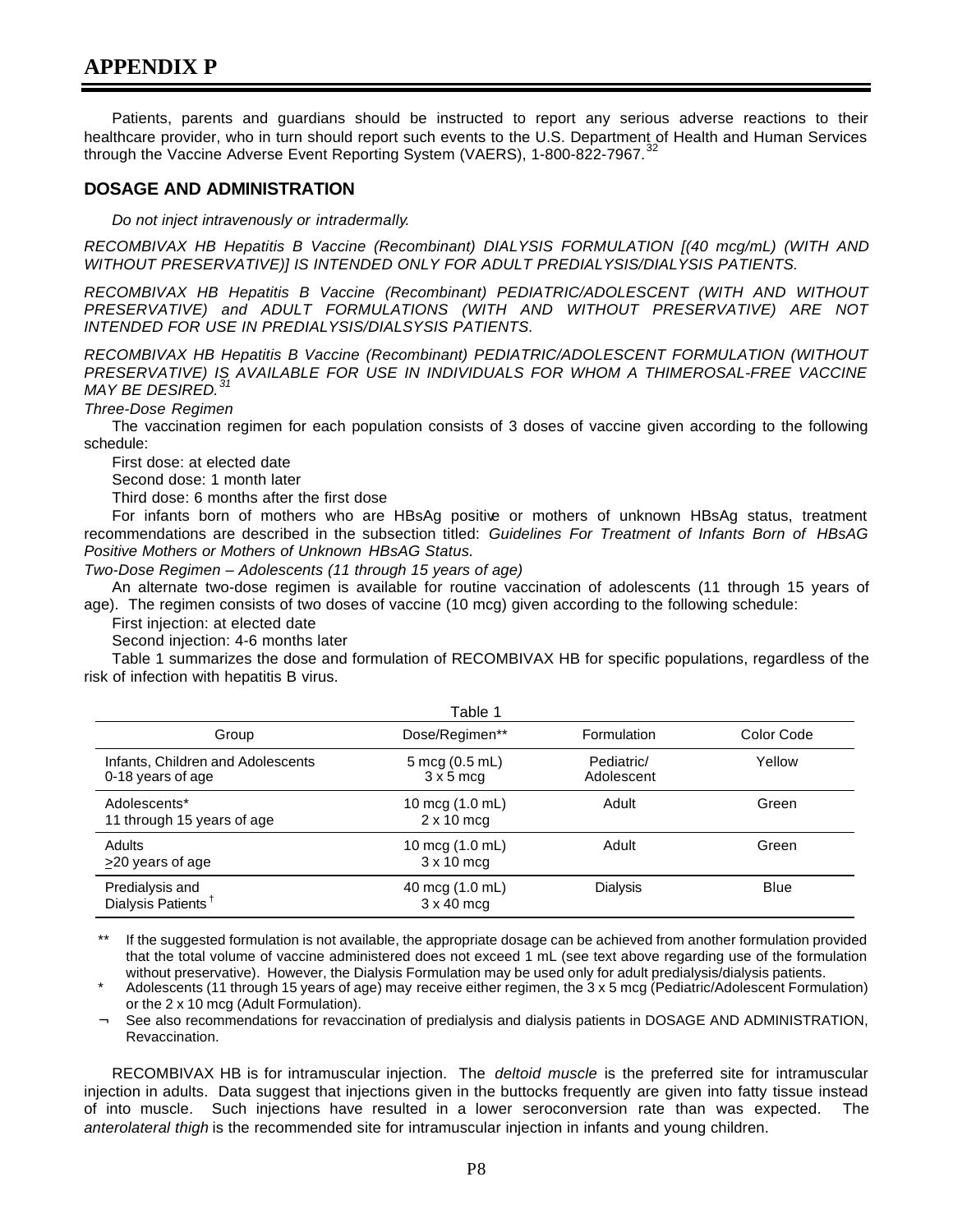# **APPENDIX P**

For persons at risk of hemorrhage following intramuscular injection, RECOMBIVAX HB may be administered subcutaneously. However, when other aluminum-absorbed vaccines have been administered subcutaneously, an increased incidence of local reactions including subcutaneous nodules has been observed. Therefore, subcutaneous administration should be used only in persons (e.g. hemophiliacs) who are at risk of hemorrhage following intramuscular injections.

The vaccine should be used as supplied; no dilution or reconstitution is necessary. The full recommended dose of the vaccine should be used.

*For All Formulations Without Preservative*: Once the single-dose vial has been penetrated, the withdrawn vaccine should be used promptly, and the vial must be discarded.

*For All Formulations With and Without Preservative*: Shake well before use. Thorough agitation at the time of administration is necessary to maintain suspension of the vaccine.

Parenteral drug products should be inspected visually for particulate matter and discoloration prior to administration. After thorough agitation, the vaccine is a slightly opaque, white suspension.

*For Vials With and Without Preservative*: Withdraw the recommended dose from the vial using a sterile needle and syringe free of preservatives, antiseptics, and detergents.

It is important to use a separate sterile syringe and needle for each individual patient to prevent transmission of hepatitis and other infectious agents from one person to another. Needles should be disposed of properly and should not be recapped.

Injection must be accomplished with a needle long enough to ensure intramuscular deposition of the vaccine. *Guidelines For Treatment of Infants Born of HBsAg Positive Mothers or Mothers of Unknown HBsAg Status*

Each infant should receive three 5 mcg doses of RECOMBIVAX HB irrespective of the mother's HBsAg status (see Table 1). The ACIP recommends that if the mother is determined to be HBsAg positive within 7 days of delivery, the infant also should be given a dose of HBIG (0.5 mL) immediately. The first dose of RECOMBIVAX HB may be given at the same time as HBIG, but it should be administered in the opposite anterolateral thigh. *Revaccination*

The duration of the protective effect of RECOMBIVAX HB in healthy vaccines is unknown at present and the need for booster doses is not yet defined (see CLINICAL PHARMACOLOGY).

A booster dose or revaccination with RECOMBIVAX HB Dialysis Formulation (blue color code) may be considered in predialysis/dialysis patients if the anti-HBs level is less than 10 mlU/mL 1 to 2 months after the third dose.<sup>23</sup> The ACIP recommends that the need for booster doses of vaccine should be assessed by annual antibody testing and a booster dose given when antibody levels decline to  $<10$  mlU/mL.

#### *Known or Presumed Exposure to HBsAg*

There are no prospective studies directly testing the efficacy of a combination of HBIG and RECOMBIVAX HB in preventing clinical hepatitis B following percutaneous, ocular or mucous membrane exposure to hepatitis B virus. However, since most persons with such exposures (e.g., health-care workers) are candidates for RECOMBIVAX HB and since combined HBIG plus vaccine is more efficacious than HBIG alone in perinatal exposures, the following guidelines are recommended for persons who have been exposed to hepatitis B virus such as through (1) percutaneous (needlestick), ocular, mucous membrane exposure to blood known or presumed to contain HBsAg, (2) human bites by known presumed HBsAg carriers, that penetrate the skin, or (3) following intimate sexual contact with known or presumed HBsAg carriers.

HBIG (0.06 mL/kg) should be given intramuscularly as soon as possible after exposure and within 24 hours if possible. RECOMBIVAX HB (see dosage recommendation) should be given intramuscularly at a separate site within 7 days of exposure and second and third doses given one and six months, respectively, after the first dose.

#### **HOW SUPPLIED**

#### PEDIATRIC/ADOLESCENT FORMULATION (PRESERVATIVE-FREE)

No. 4980 – RECOMBIVAX HB for use in infants, children, and adolescents is supplied as 5 mcg/0.5 mL of HBsAg in a 0.5 mL single-dose vial, color coded with a yellow cap and stripe on the vial labels and cartons and an orange banner on the vial labels and cartons stating "Preservative Free", NDC 0006-4980-00.

No. 4981 – RECOMBIVAX HB for use in infants, children and adolescents is supplied as 5 mcg/0.5 mL of HBsAg in a 0.5 mL single-dose vial, in a box of 10 single-dose vials, color coded with a yellow cap and stripe on the vials labels and cartons and an orange banner on the vial labels and cartons stating "Preservative Free". NDC 0006-4981-00.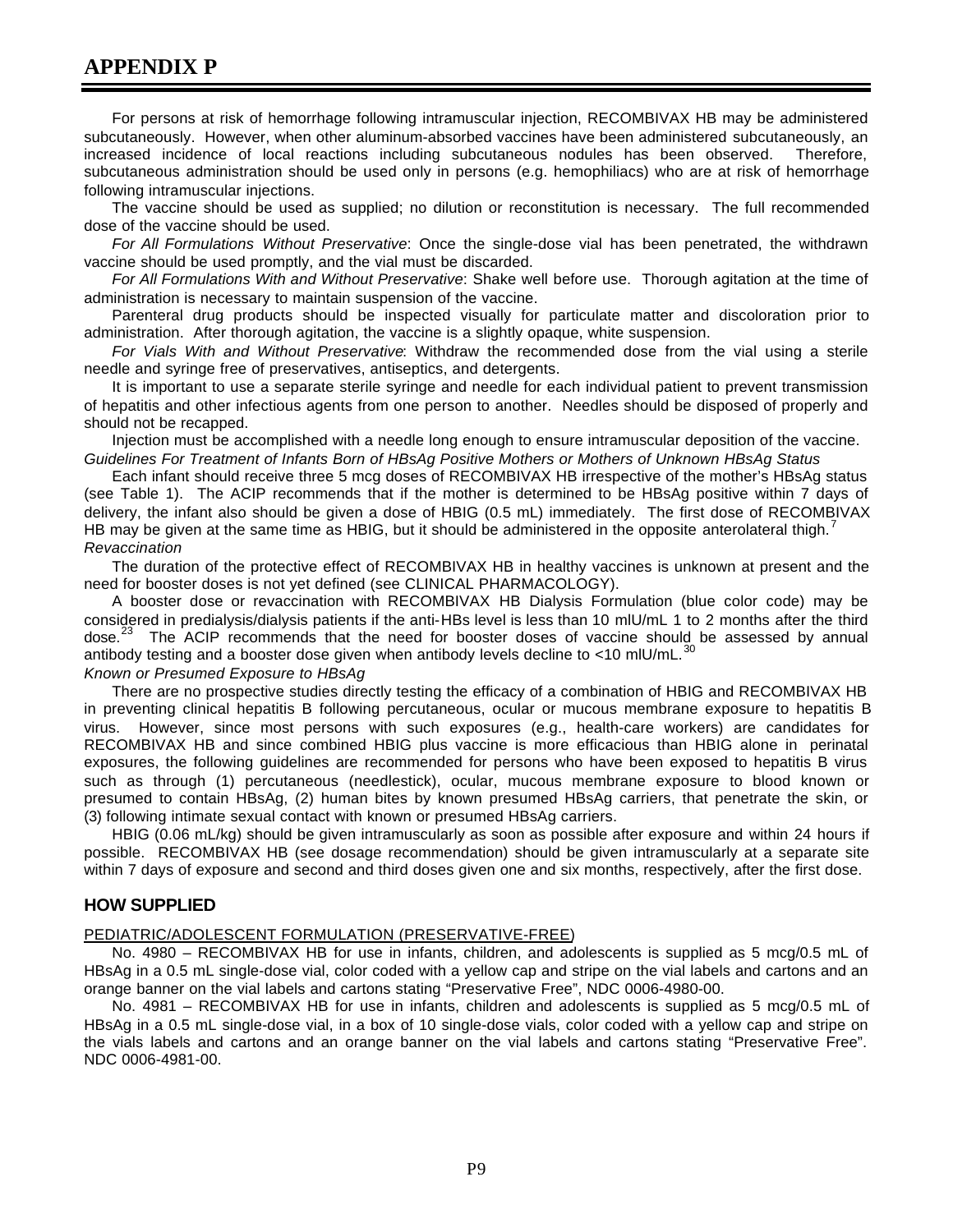No. 4994 – RECOMBIVAX HB for use in infants, children, and adolescents is supplied as 5 mcg/0.5 mL of HBsAg in a 0.5 mL pre-filled single-dose Luer-Lok<sup>\*\*</sup> syringe in a box of 10 pre-filled single-dose syringes, color coded with a yellow plunger rod and stripe on the syringe labels and cartons and an orange banner on the syringe labels and cartons stating "Preservative Free", NDC 0006-4994-41.

#### PEDIATRIC/ADOLESCENT FORMULATION

No. 4769 – RECOMBIVAX HB for use in infants, children, and adolescents is supplied as 5 mcg/0.5 mL of HBsAg in a 0.5 mL single-dose vial, color coded with a yellow cap and stripe on the vial labels and cartons, NDC 0006-4769-00.

No. 4876 – RECOMBIVAX HB for use in infants, children, and adolescents is supplied as 5 mcg/0.5 mL of HBsAg in a 0.5 mL single-dose vial, in a box of 10 single-dose vials, color coded with a yellow cap and stripe on the vial labels and cartons, NDC 0006-4876-00.

#### ADULT FORMULATION (PRESERVATIVE FREE)

No. 4995 – RECOMBIVAX HB for use in adults and adolescents (11 through 15 years of age) is supplied as 10 mcg/mL of HBsAg in a 1 mL single-dose vial, color coded with a green cap and stripe on the vial labels and cartons and an orange banner on the vial labels and cartons stating "Preservative Free", NDC 0006-4995-00.

No. 4995 – RECOMBIVAX HB for use in adults and adolescents (11 through 15 years of age) is supplied as 10 mcg/mL of HBsAg in a 1 mL single-dose vial, in a box of 10 single-dose vials, color coded with a green cap and stripe on the vial labels and cartons and an orange banner on the vial labels and cartons stating "Preservative Free", NCD 0006-4995-41.

#### ADULT FORMULATION

No. 4775 – RECOMBIVAX HB for use in adults and adolescents (11 through 15 years of age) is supplied as 10 mcg/mL of HBsAg in a 1 mL single-dose vial, color coded with a green cap and stripe on the vial labels and cartons, NDC 0006-4775-00.

No. 4773 – RECOMBIVAX HB for use in adults and adolescents (11 through 15 years of age) is supplied as 10 mcg/mL of HBsAg in a 3 mL multiple-dose vial, color coded with a green cap and stripe on the vial labels and cartons, NDC 0006-4773-00.

No. 4872 – RECOMBIVAX HB for use in adults and adolescents (11 through 15 years of age) is supplied as 10 mcg/mL of HBsAg in a 1 mL single-dose vial, in a box of 10 single-dose vials, color coded with a green cap and stripe on the vial labels and cartons, NDC 0006-4872-00.

No. 4873 – RECOMBIVAX HB for use in adults and adolescents (11 through 15 years of age) is supplied as 10 mcg/mL of HBsAg in a 3 mL multiple-dose vial, in a box of 10 multi-dose vials, color coded with a green cap and stripe on the vial labels and cartons, NDC 0006-4873-00.

#### DIALYSIS FORMULATION (PRESERVATIVE FREE)

No. 4992 – RECOMBIVAX HB Dialysis Formulation is supplied as 40 mcg/mL of HBsAg in a 1 mL singledose vial, color coded with a blue cap and stripe on the vial labels and cartons and an orange banner on the vial labels and cartons stating "Preservative Free", NDC 0006-4992-00.

#### DIALYSIS FORMULATION

No. 4776 – RECOMBIVAX HB Dialysis Formulation is supplied as 40 mcg/mL of HBsAg in a 1 mL singledose vial, color coded with a blue cap and stripe on the vial labels and cartons, NDC 0006-4776-00. *Storage*

Store vials and syringes at 2-8 $^{\circ}$ C (36-46 $^{\circ}$ F). Storage above or below the recommended temperature may reduce potency.

*Do not freeze since freezing destroys potency.*

#### **REFERENCES**

l

- 1. Robinson, W.S.: Hepatitis B Virus and the Delta Virus, in "Principles and Practice of Infectious Diseases," G.L. Mandell; R.G. Douglas; J.E. Bennett (eds), vol. 2, New York, John Wiley & Sons, 1985, pp. 1002-1029.
- 2. Recommendation of the Immunization Practices Advisory Committee (ACIP): Protection against viral hepatitis, MMWR 39(RR-2): 5-22, Feb. 9, 1990.
- 3. Balisteri, W.F.: Viral Hepatitis, Unique aspects of infection during childhood, Consultant 24(4): 131-153 passlm, April 1984.
- 4. Robinson, W.S.: Hepatitis B Virus and Hepatitis Delta Virus in "Principles and Practice of Infectious Diseases," G.L. Mandell, R.G. Douglas, and J.E. Bennett (eds), Churchill Livingstone, 1204-1231, 1990.

<sup>\*\*</sup> Luer-Lok is a trademark of Becton Dickinson & Company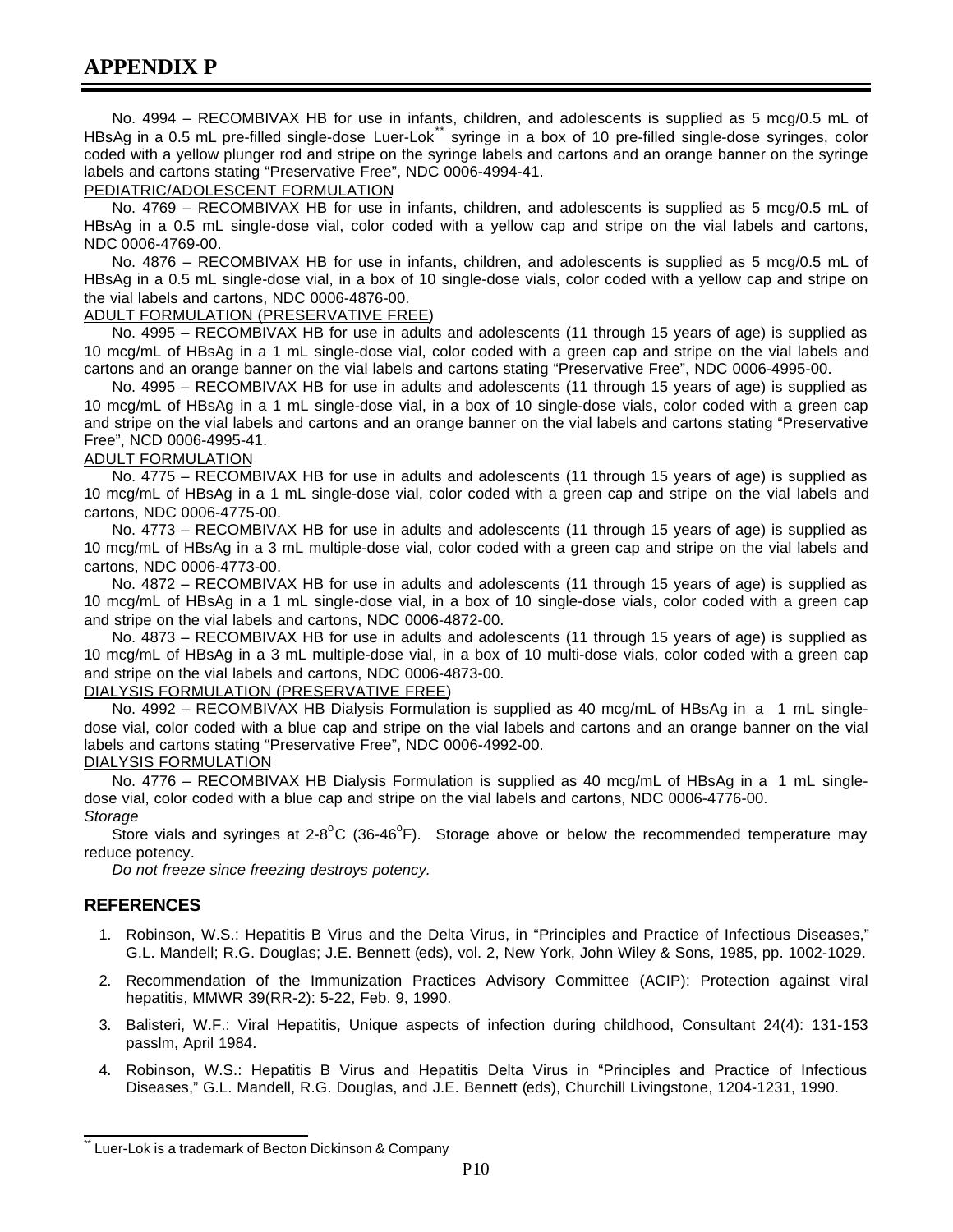# **APPENDIX P**

- 5. Stevens, C.E.; Toy, P.T.; Tong, M.J.; Taylor, P.E.; Vyas, G.N.; Nair, P.V.; Gudavalli, M.; Krugman, S.: Perinatal hepatitis B virus transmission in the United States, JAMA 253(12): 1740-1745, 1985.
- 6. Beasley, R.P.; Hwang, L.; Stevens, C.E.; Lin, C.; Hsieh, F.; Wang, K.; Sun, T.; Szmuness, W.; Efficacy of Hepatitis B Immune Globulin for prevention of Perinatal Transmission of the Hepatitis B Virus Carrier State: Final Report of a Randomized Double-Blind, Placebo-Controlled Trail, Hepatology 3: 135-141, 1983.
- 7. Recommendations of the Immunization Practices Advisory Committee (ACIP): Hepatitis B Virus: A Comprehensive Strategy for Eliminating Transmission in the United States Through Universal Childhood Vaccination, MMWR 40(RR-13): 1-25, November 22, 1991
- 8. Universal Hepatitis B Immunization, Committee on Infectious Diseases, Pediatrics 89(4): 795-800, 1992.
- 9. Melnick, J.L.: Historical aspects of hepatitis B vaccine in "Hepatitis B Vaccine Inserm Symposium No. 18," P. Maupas and P. Guesry (eds), Elsevier/North-Holland Biomedical Press, p. 23-31, 1981.
- 10. Data on file at Merck Research Laboratories.
- 11. Centers for Disease Control, Suboptimal response to hepatitis B vaccine given by injection in to the buttock. MMWR 34(8): 105-113, March 1, 1985.
- 12. Hadler, S.C., et al.: Long-term Immunogenicity and Efficacy of Hepatitis B Vaccine in Homosexual Men, NEJM 315(4): 209-214 (1986).
- 13. Szmuness, W.; Stevens, C.E.; Horley, H.J., et al.: Hepatitis B Vaccine, Demonstration of efficacy in a controlled clinical trial in a high-risk population in the United States, NEJM 303: 833-841, 1980.
- 14. Francis, D.P.; Hadler, S.C.; Thompson, S.E., et al.: The prevention of hepatitis B with vaccine. Report of the Centers for Disease Control Multi-center Efficacy Trial among Homosexual Men. Ann. Int. Med. 97: 362-366, 1982.
- 15. Szmuness, W.; Stevens, C.E.; Horley, H.J., et al.: Hepatitis B vaccine in medical staff of hemodialysis units. Efficacy and subtype cross-protection, NEJM 307: 1481-1486, 1982.
- 16. Stevens, C.E.; Taylor, P.E.; Tong, M.J., et al.: Prevention of perinatal hepatitis B virus infection with hepatitis B immune globulin and hepatitis B vaccine. *IN:* Zuckerman, A.J. (ed*.), Viral Hepatitis and Liver Diseases*, Alan R. Liss, 1988, pp. 982-983.
- 17. Stevens, C.E.; Taylor, P.E.; Tong, M.J., et al.; Yeast-Recombinant Hepatitis B Vaccine, Efficacy with hepatitis B immune globulin in prevention of perinatal hepatitis B virus transmission, JAMA 257(19): 2612- 2616, 1987.
- 18. Wainwright, R.B.; McMahon, B.J.; Bulkow, L.R., et al.: Duration of Immunogenicity and efficacy of hepatitis B vaccine in a Yupik Eskimo population, Preliminary Results of an 8-Year Study in "Viral Hepatitis and Liver Disease," F.B. Hollinger, S.M. Lemon, and H. Margolis (eds), Williams & Wilkins, 762-766 1990.
- 19. Hadler, S.C.; Coleman, P.J.; O'Malley, P., et al.: Evaluation of Long-Term Protection by Hepatitis B Vaccine for Seven to Nine Years in Homosexual Men in "Viral Hepatitis and Liver Disease," F.B. Hollinger, S.M. Lemon, and H. Margolis (eds), Williams & Wilkins, 766-768, 1990.
- 20. Tong, M.J.; Stevens, C.E.; Taylor, P.E., et al.: Prevention of hepatitis B infection in infants born to HBsAg positive HBsAg carrier mothers in the United States. "An Update, 1989, Progress in Hepatitis B Immunization," P. Coursaget and M.J. Tong (eds), Colloque INSERM/John Libbey Eurotext Ltd., Vol. 194, 339-345, 1990.
- 21. Hwang, L-Y.; Lee, C-Y.; and Beasley, R.P.: Five-Year Follow-up of HBV Vaccination with Plasma-derived Vaccine in Neonates: Evaluation of Immunogenicity and Efficacy Against Perinatal Transmission in "Viral Hepatitis and Liver Disease," F.B. Hollinger, S.M. Lemon, and H. Margolis (eds), Williams & Wilkins, 759- 761, 1980.
- 22. West, D.J.; Calandra, G.B.: Vaccine induced immunologic memory for hepatitis B surface antigen; implications for policy on booster vaccination, Vaccine, 14(11):1019-1027, 1996.
- 23. Recommendations of the Immunization Practices Advisory Committee (ACIP): Update on Hepatitis B Prevention. MMWR 36(23): 353-366, June 19, 1987.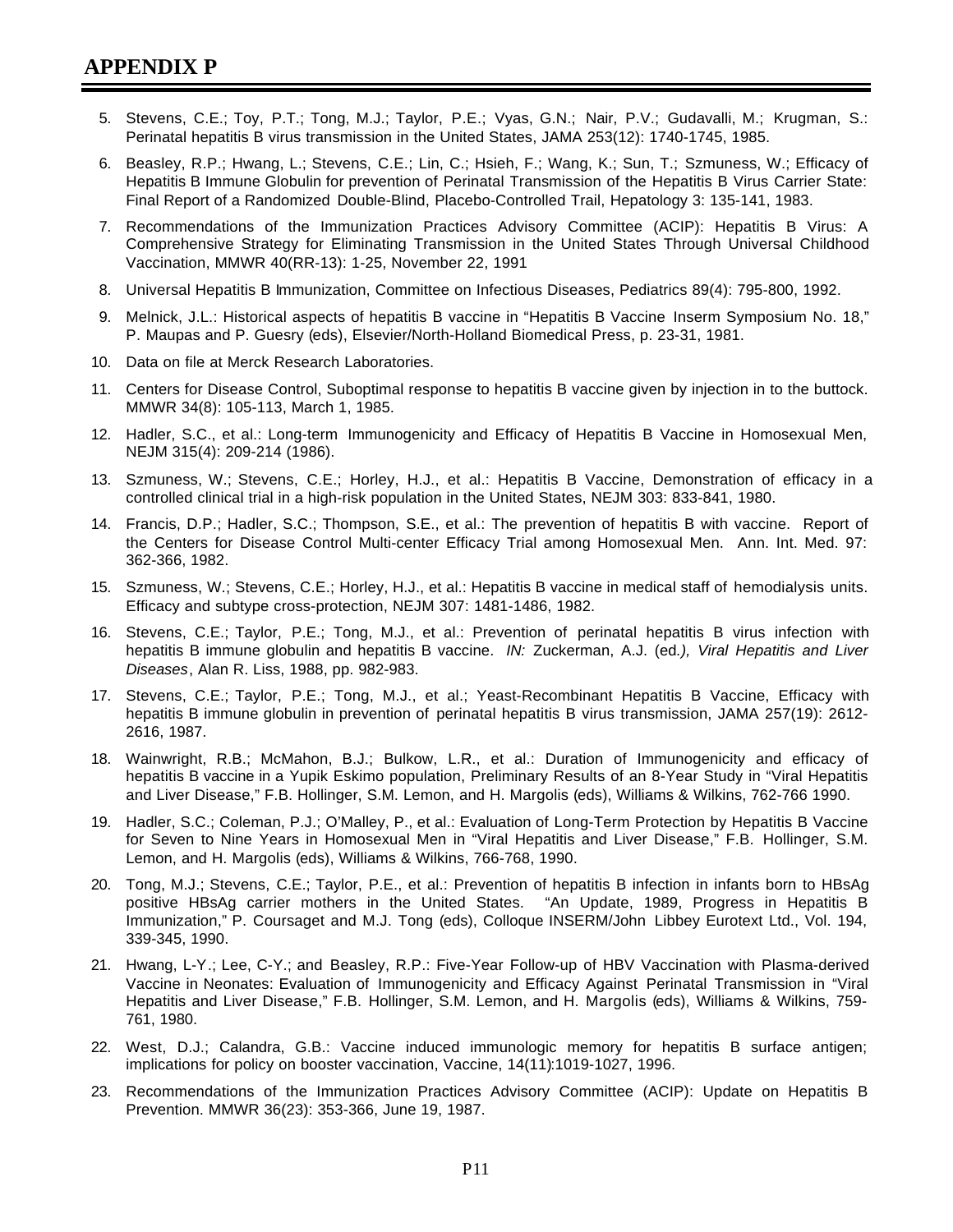# **APPENDIX P**

- 24. Emini, E.A.; Ellis, R.W.; Miller, W.J.; McAleer, W.J.; Scolnick, E.M. and Gerety, R.J.: Production and immunological analysis of recombinant hepatitis B vaccine, J. of Infection, 13(Sup. A): 3-9, 1986.
- 25. Brown, S.E.; Stanley, C.; Howard, C.R.; Zuckerman, A.J.; Steward, M.W.: Antibody responses to recombinant and plasma derived hepatitis B vaccine, Brit. Med. J., 292:159-161, 1986.
- 26. Yamamoto, S.; Kuroki, T.; Kurai, K.; Lino, S.: Comparison of results for Phase I studies with recombinant and plasma-derived hepatitis B vaccines, and controlled study comparing intramuscular and subcutaneous injections of recombinant hepatitis B vaccine, J. of Infection, 13(Sup. A): 53-60, 1986.
- 27. Jilg, W.; Schmidt, M.; Zoulek, G.; Lorbeer, B.; Wilske, B.; Deinhardt, F.; Clinical evaluation of a recombinant hepatitis B vaccine, Lancet, 1174-1175, Nov. 24, 1984.
- 28. Schalm, S.W.; Heytink, R.A.; Kruining, H.; Bakker-Bendik, M.: Immunogenicity of recombinant yeast hepatitis B vaccine, Neth, J. Med. 29-28, 1986.
- 29. Centers for Disease Control: Epidemiology and prevention of vaccine-preventative diseases, W. Atkinson, L. Furphy, J. Gantt, M. Mayfield, G. Phyne (eds), chapter 9.
- 30. Recommendations of the Advisory Committee on Immunization Practices (ACIP): Hepatitis B virus infection: a comprehensive strategy to eliminate transmission in the United States, 1996 update, MMWR (draft January 13, 1996).
- 31. Thimerosal in Vaccines: A Joint Statement of the American Academy of Pediatrics and the Public Health Service, MMWR 48(26): 563-565, July 09, 1999.
- 32. Vaccine Adverse Event Reporting System United States. MMWR 39(41): 730-733, October 19, 1990.
- 33. Zajac, B. A., West, D. J. McAleer, W. J. and Scolnick, E.M.: Overview of Clinical Studies with Hepatitis B Vaccine Made by Recombinant DNA, J. of Infection, 13 (Sup. A): 39-45, July 1986.
- 34. WHO Bulletin, Expanded Program on Immunization, Hepatitis B Vaccine Making Global Progress. October, 1996.
- 35. Centers for Disease Control and Prevention, Federal Register, February 23, 1999. 64(35): 9044-9045.
- 36. National Institutes of Health, National Institutes of Health Consensus Development Conference Panel Statement: Management of Hepatitis C, Hepatology. 26(Suppl. 1): 2S-10S. 1997.
- 37. Wiedmann, M.; Liebert, U.G.; Oesen. U.; Porst, H.; Wiese, M.; Schroader, S.; Halm, U.; Mossner, J.; Barr, F.; Decreased Immunogencity of recombiant hepatitis B vaccine in chronic hepatitis C, Hepatology, 31: 230-234, 2000.
- 38. Minniti, F.; Baldo, V.; Trivello, R.; Bricolo, R.; Di Furia, L.; Renzulli, G.; Chiaramonie, M.; Response to HBV vaccine in relation to anti-HCV and anti-HBc positivity: a study in intravenous drug addicts. Vaccine, 17: 3083-3085, 1999.



Manuf. and Dist. by: **MERCK & CO., INC.,** Whitehouse Station, NJ 08889, USA

Syringes of RECOMBIVAX HB are also manufactured by: Evans Vaccines Ltd. Gaskill Road, Speke, Liverpool L24 9GR, England

Issued July 2002 Printed in USA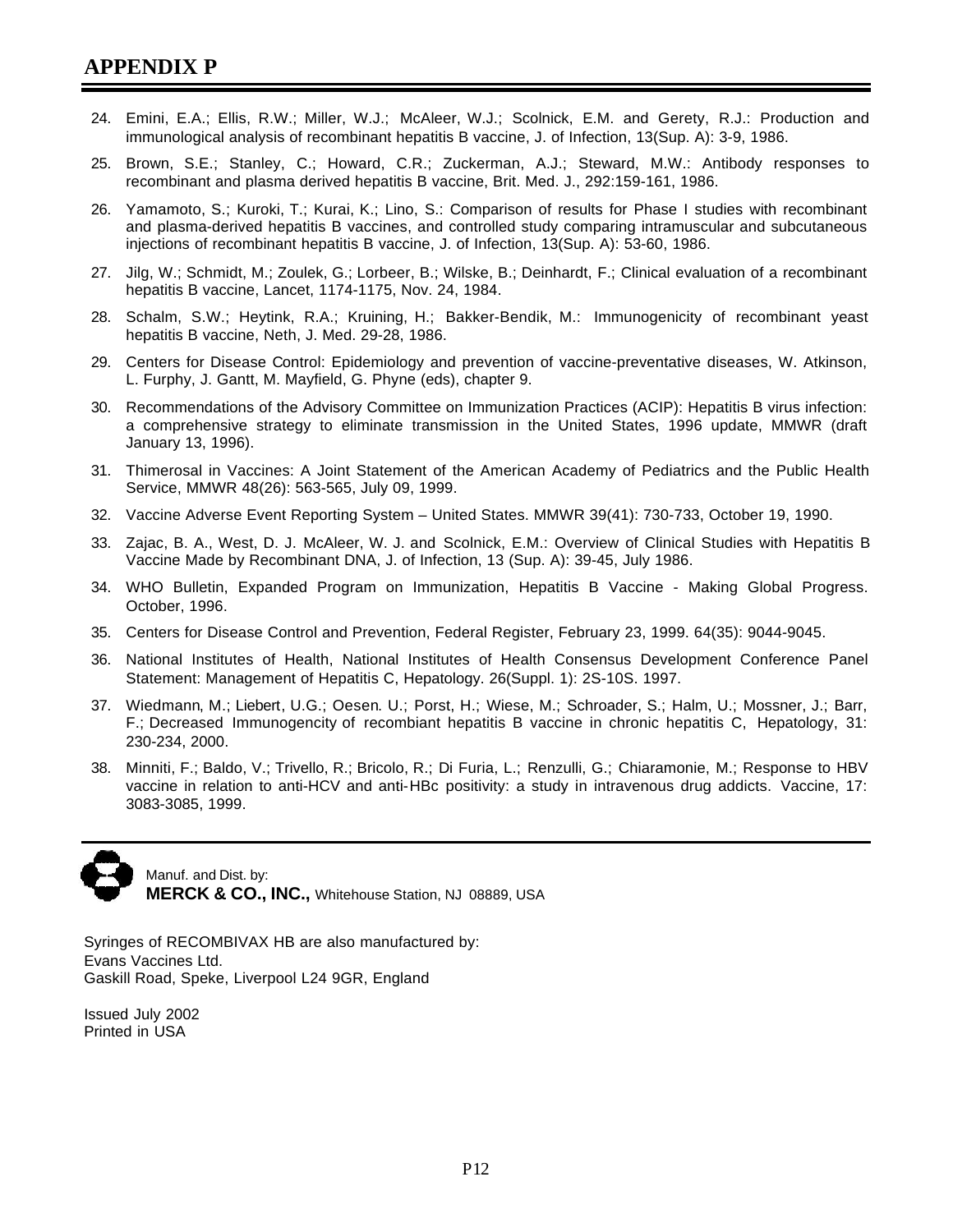#### **PRESCRIBING INFORMATION**

*Engerix-B*® *Hepatitis B Vaccine (Recombinant)*

#### **DESCRIPTION**

Engerix-B [Hepatitis B Vaccine (Recombinant)] is a noninfectious recombinant DNA hepatitis B vaccine developed and manufactured by SmithKline Beecham Biologicals. It contains purified surface antigen of the virus obtained by culturing genetically engineered *Saccharomyces cerevisiae* cells, which carry the surface antigen gene of the hepatitis B virus. The surface antigen expressed in *Saccharomyces cerevisiae* cells is purified by several physicochemical steps and formulated as a suspension of the antigen adsorbed on aluminum hydroxide. The procedures used to manufacture *Engerix-B* result in a product that contains no more than 5% yeast protein. No substances of human origin are used in its manufacture.

*Engerix-B* is supplied as a sterile suspension for intramuscular administration. The vaccine is ready for use without reconstitution; it must be shaken before administration since a fine white deposit with a clear colorless supernatant may form on storage.

#### *Pediatric/Adolescent*

Each 0.5 mL of vaccine consists of 10 mcg of hepatitis B surface antigen adsorbed on 0.25 mg aluminum as aluminum hydroxide. The pediatric/adolescent vaccine is formulated without preservatives. The pediatric formulation contains a trace amount of thimerosal  $(< 0.5$  mcg mercury) from the manufacturing process, sodium chloride (9 mg/mL) and phosphate buffers (disodium phosphate dihydrate, 0.98 mg/mL; sodium dihydrogen phosphate dihydrate, 0.71 mg/mL).

#### *Adult*

Each 1 mL adult dose consists of 20 mcg of hepatitis B surface antigen adsorbed on 0.5 mg aluminum as aluminum hydroxide. The adult vaccine is formulated without preservatives. The adult formulation contains a trace amount of thimerosal (<1.0 mcg mercury) from the manufacturing process, sodium chloride (9 mg/mL) and phosphate buffers (disodium phosphate dihydrate, 0.98 mg/mL; sodium dihydrogen phosphate dihydrate, 0.71 mg/mL).

#### **CLINICAL PHARMACOLOGY**

Several hepatitis viruses are known to cause a systemic infection resulting in major pathologic changes in the liver (e.g., A,B,C,D,E,G). The estimated lifetime risk of HBV infection in the United States varies from almost.100% for the highest-risk groups to less than 20% for the population as a whole.<sup>1</sup> Hepatitis B Infection Can have serious consequences including acute massive hepatic necrosis, chronic active hepatitis and cirrhosis of the liver. Up to 90% of neonates and 6 to 10% of adults who are infected in

the United States will become hepatitis B virus carriers.<sup>1</sup> It has been estimated that 200 to 300 million people in the world today are persistently infected with hepatitis B virus.<sup>1</sup> The Centers for Disease Control (CDC) estimates that there are approximately 1 to 1.25 million chronic carriers of hepatitis B virus in the United States.<sup>1</sup> Those patients who become chronic carriers can infect others and are at increased risk of developing primary hepatocellular carcinoma. Among other factors, infection with hepatitis B may be the single most important factor for development of this carcinoma.<sup>1.2</sup>

*Reduced Risk of Hepatocellular Carcinoma*: According to the CDC, the hepatitis B vaccine is recognized as the first anti-cancer vaccine because it can prevent primary liver cancer. 3

A clear link has been demonstrated between chronic hepatitis B infection and the occurrence of hepatocellular carcinoma. In a Taiwanese study, the institution of universal childhood immunization against hepatitis B virus has been shown to decrease the incidence of hepatocellular carcinoma among children.<sup>4</sup> In a Korean study in adult males, vaccination against hepatitis B virus has been shown to decrease the incidence of, and risk of, developing hepatocellular carcinoma in adults. $5$ 

Considering the serious consequences of infection, immunization should be considered for all persons at potential risk of exposure to the hepatitis B virus. Mothers infected with hepatitis B virus can infect their infants at, or shortly after, birth if they are carriers of the HBsAg antigen or develop an active infection during the third trimester of pregnancy. Infected infants usually become chronic carriers. Therefore, screening of pregnant women for hepatitis B is recommended.<sup>1</sup> Because a vaccination strategy limited to high-risk individuals has failed to substantially lower the overall incidence of hepatitis B infection, the Advisory Committee on Immunization Practices (ACIP) recommends vaccination of all persons from birth to age  $18<sup>6</sup>$ . The Committee on Infectious Diseases of the American Academy of Pediatrics (AAP) has also endorsed universal infant immunization as part of a comprehensive strategy for the control of hepatitis B infection.<sup>7</sup> The AAP, American Academy of Family Physicians (AAFP) and American Medical Association (AMA) also recommend routine vaccination of adolescents 11 to 12 years of age who have not been vaccinated previously.<sup>8</sup> The AAP further recommends that providers administer hepatitis B vaccine to all previously unvaccinated adolescents.<sup>9</sup> (See INDICATIONS AND USAGE.) There is no specific treatment for acute hepatitis B infection. However, those who develop anti-HBs antibodies after active infection are usually protected against subsequent infection. Antibody titers  $\geq 10$  mIU/mL against HBsAg are recognized as conferring protection against hepatitis B.<sup>1</sup> Seroconversion is defined as antibody titers  $\geq$ 1 mIU/mL.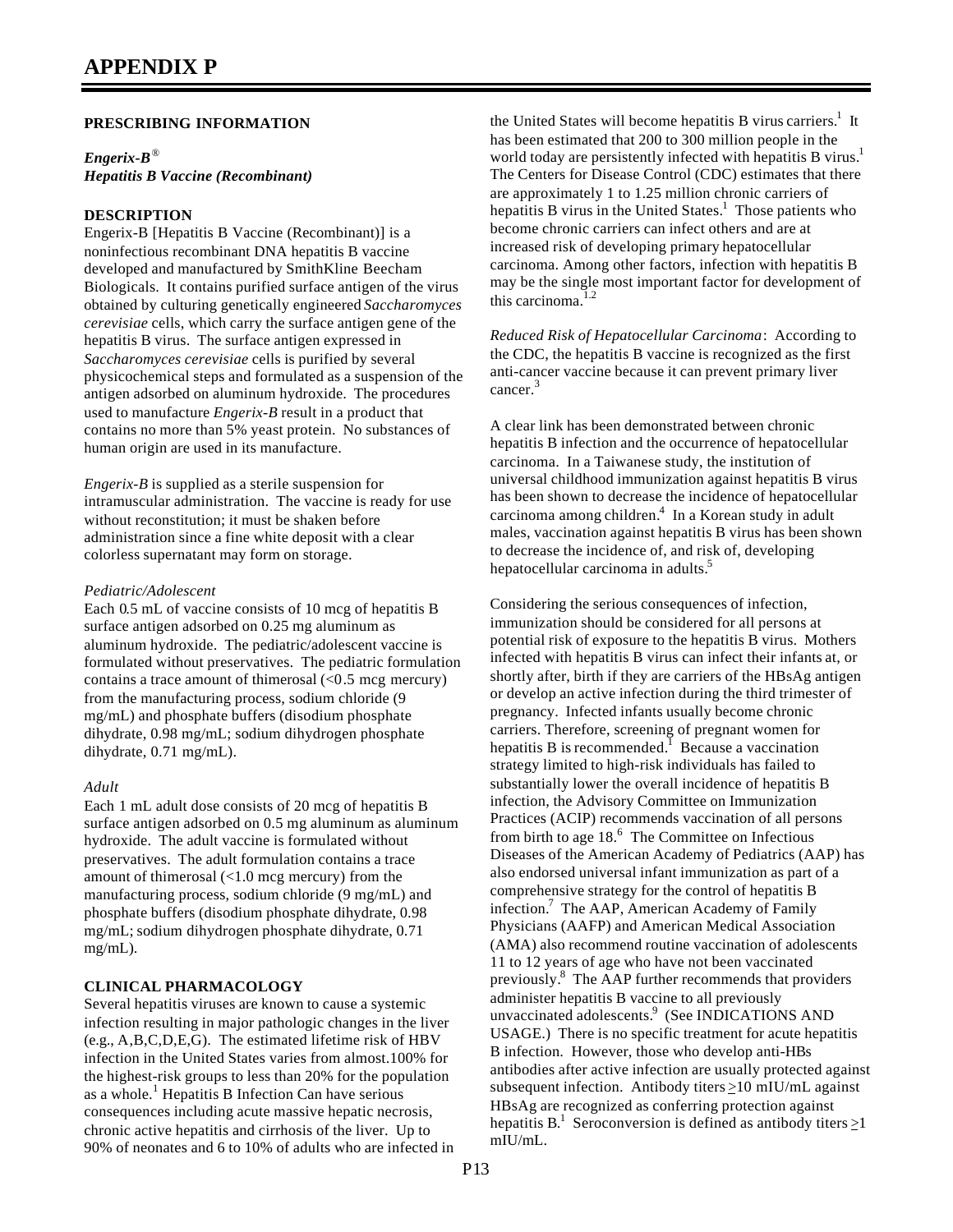*Protective Efficacy*: Protective efficacy with Engerix-B [Hepatitis B Vaccine (Recombinant)] has been demonstrated in a clinical trial in neonates at high risk of hepatitis B infection.<sup>10,11</sup> Fifty-eight neonates born of mothers who were both HBsAg and HBeAg positive were given *Engerix-B* (10 mcg at 0, 1 and 2 months) without concomitant hepatitis B immune globulin. Two infants became chronic carriers in the 12-month follow-up period after initial inoculation. Assuming an expected carrier rate of 70%, the protective efficacy rate against the chronic carrier state, during the first 12 months of life was 95%.

*Immunogenicity in Neonates*: Immunization with 10 mcg at 0, 1 and 6 months of age produced seroconversion in 100% of infants by month 7 with a GMT of 713 mIU/mL (N=52), and the seroprotection rate was 97%.

Clinical trials indicate that administration of hepatitis B immune globulin at birth does not alter the response to Engenx-B [Hepatitis B Vaccine (Reconmbinant)].

Immunization with 10 mcg at 0, 1 and 2 months of age produced a seroprotection rate of 96% in infants by month 4, with a GMT among seroconverters of 210 mIU/mL (N=311); an additional dose at month 12 produced a GMT among seroconverters of 2,941 mIU/mL at month 13 (N=126).

*Immunogenicity in Pediatric Patients*: In clinical trials with 242 children ages 6 months to, and including, 10 years given 10 mcg at months 0, 1 and 6, the seroprotection rate was 98% 1 to 2 months after the third dose; the GMT of seroconverters was 4,023 mIU/mL.

In a separate clinical trial including both children and adolescent aged 5 to 16 years, 10 mcg of *Engerix-B* was administered at 0, 1, and 6 months ( $N=181$ ) or 0, 12, and 24 months (N=161). Immediately before the third dose of vaccine, seroprotection was achieved in 92.3% of subjects vaccinated on the 0, 1, 6-month schedule and 88.8% of subjects on the 0, 12, 24-month schedule (117.9 mIU/mL vs. 162.1 mIU/mL, respectively, *p*=0.18). One month following the third dose, seroprotection was achieved in 99.5% of children vaccinated on the 0, 1, 6-month schedule compared to 98.1% of those on the 0, 12, 24-month schedule. GMTs were higher (*p*=0.02) for children receiving vaccine on the 0, 1, 6-month schedule compared to those on the 0, 12, 24-month schedule (5,687.4 mIU/mL vs. 3,158.7 mIU/mL, respectively). The clinical relevance of this finding is unknown.

*Immunogenicity in Adolescents*: In clinical trials with healthy adolescent subjects 11 through 19 years of age, immunization with 10 mcg using a 0, 1, 6-month schedule produced a seroprotection rate of 97% at month 8 (N=119) with a GMT of 1,989 mIU/mL (N=118, 95% confidence intervals=1,318-3,020). Immunization with 20 mcg using a 0, 1, 6-month schedule produced a seroprotection rate of

99% at month 8 (N=122) with a GMT of 7,672 mIU/mL (N=122, 95% confidence intervals=5,248-10,965).

*Immunogenicity in Healthy Adults and Adolescents*: Clinical trials in healthy adult and adolescent subjects have shown that following a course of three doses of 20 mcg Engerix-B [Hepatitis B Vaccine (Recombinant)] given according to the ACIP recommended schedule of injections at months 0, 1 and 6, the seroprotection (antibody titers  $\geq 10$ mIU/mL) rate for all individuals was 79% at month 6 and 96% at month 7; the geometric mean antibody titer (GMT) for seroconverters at month 7 was 2,204 mIU/mL. On an alternate schedule (injections at months 0, 1 and 2) designed for certain populations (e.g., neonates born of hepatitis B infected mothers, individuals who have or might have been recently exposed to the virus, and certain travelers to highrisk areas. See INDICATIONS AND USAGE.), 99% of all individuals were seroprotected at month 3 and remained protected through month 12. On the alternate schedule, an additional dose at 12 months produced a GMT for seroconverters at month 13 of 9,163 mIU/mL.

*Immunogenicity in Older Subjects*: Among older subjects given 20 mcg at months 0, 1 and 6, the seroprotection rate 1 month after the third dose was 88%. However, as with other hepatitis B. vaccines, in adults over 40 years of age, *Engerix-B* vaccine produced anti-HBs titers that were lower than those in younger adults (GMT among seroconverters 1 month after the third 20 mcg dose with a 0, 1, 6-month schedule: 610 mIU/mL for individuals over 40 years of age, N=50).

*Immunogenicity in Subjects with Chronic Hepatitis C*: In a clinical trial of subjects with chronic hepatitis C, 31 subjects received *Engerix-B* on the usual 0, 1, 6-month schedule. All subjects responded with seroprotective titers. The GMT of anti-HBs was 1,260 mIU/mL (95% CI:709-2237).

*Hemodialysis Patients*: Hemodialysis patients given hepatitis B vaccines respond with lower titers, $12$  which remain at protective levels for shorter durations than in normal subjects. In a study in which patients on chronic hemodialysis (mean time on dialysis was 24 months; N=562) received 40 mcg of the plasma-derived vaccine at months 0, 1 and 6, approximately 50% of patients achieved antibody titers  $\geq$ 10 mIU/mL<sup>12</sup> Since a fourth dose of Engerix-B [Hepatitis B Vaccine (Recombinant)] given to healthy adults at month 12 following the 0, 1, 2-month schedule resulted in a substantial increase in the GMT (see above), a four-dose regimen was studied in hemodialysis patients. In a clinical trial of adults who had been on hemodialysis for a mean of 56 month (N=43), 67% of patients were seroprotected 2 months after the last dose of 40 mcg of *Engerix-B* (two x 20 mcg) given on a 0, 1, 2, 6 month schedule; the GMT among seroconverters was 93 mIU/mL.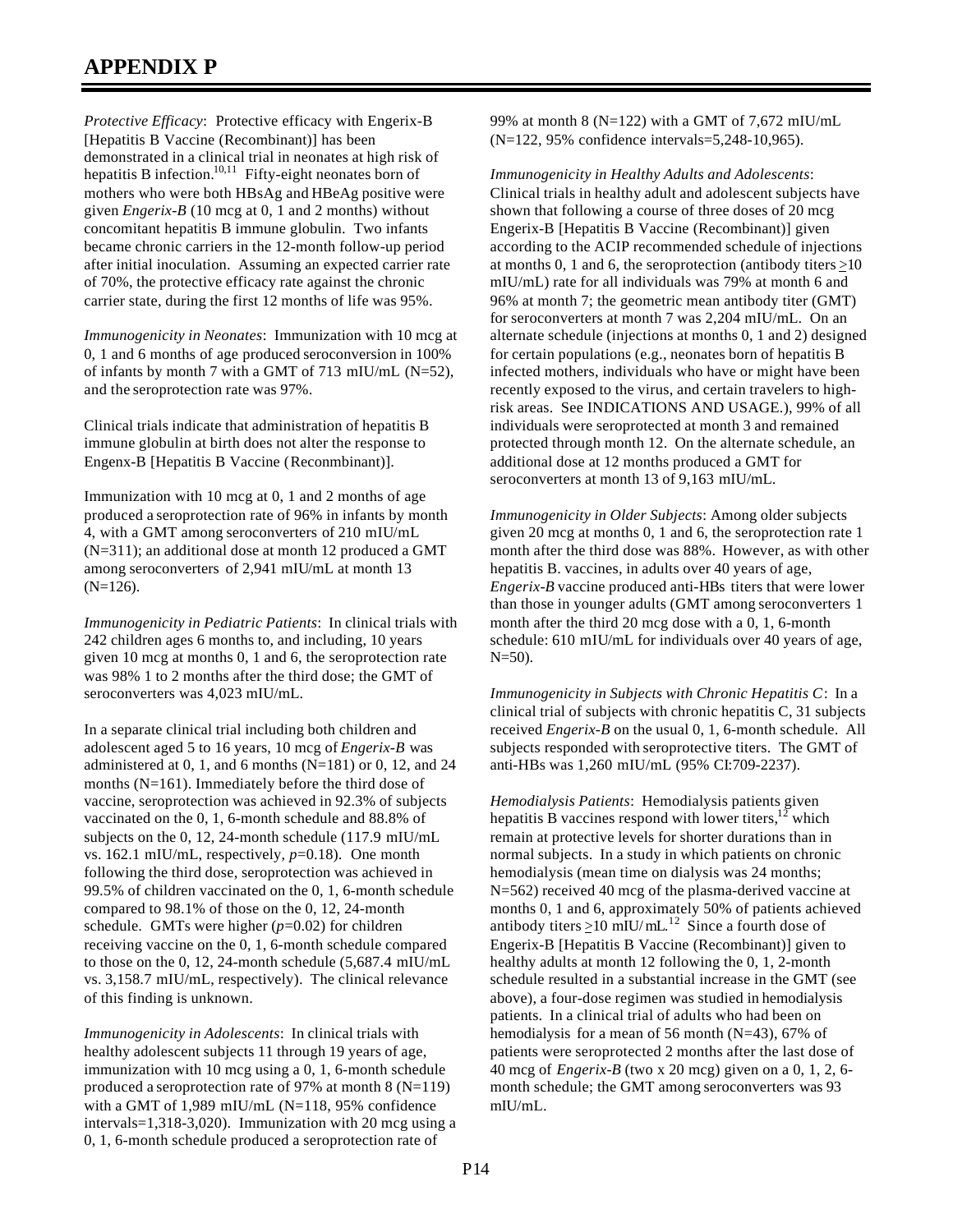*Interchangeability with Other Hepatitis B Vaccines*: Recombinant DNA vaccines are produced in yeast by expression of a hepatitis B virus gene sequence that codes for the hepatitis B surface antigen. Like plasma-derived vaccine, the yeast-derived vaccines are protein particles visible by electron microscopy and have hepatitis B surface antigen epitopes as determined by monoclonal antibody analyses. Yeast-derived vaccines have been shown by *in vitro* analyses to induce antibodies (anti-HBs) which are immunologically comparable by epitope specificity and binding affinity to antibodies induced by plasma-derived vaccine.<sup>13</sup> In cross absorption studies, no differences were detected in the spectra of antibodies induced in man to plasma-derived or to yeast-derived hepatitis B vaccines.<sup>13</sup>

Additionally, patients immunized approximately 3 years previously with plasma-derived vaccine and whose antibody titers were <100 mIU/mL (GMT: 35 mIU/mL; range: 9-94) were given a 20 mcg dose of Engerix-B [Hepatitis B Vaccine (Recombinant)]. All patients, including two who had not responded to the plasma-derived vaccine, showed a response to *Engerix-B* (GMT: 5,069 mIU/mL; range: 624- 15,019). There have been no clinical studies in which a three-dose vaccine series was initiated with a plasmaderived hepatitis B vaccine and completed with *Engerix-B*, or vice versa. However, because *the in vitro* and *in vivo* studies described above indicate the comparability of the antibody produced in response to plasma-derived vaccine and *Engerix-B*, it should be possible to interchange the use of *Engerix-B* and plasma-derived vaccines (but see CONTRAINDICATIONS).

A controlled study (N=48) demonstrated that completion of a course of immunization with one dose of *Engerix-B* (20 mcg, month 6) following two doses of Recombivax  $\text{HB}^{\circledR_*}$ (10 mcg, months 0 and 1) produced a similar GMT (4,077 mIU/mL) to immunization with three doses of Re*combivax HB* (10 mcg, months 0, 1 and 6; 2,654 mIU/mL). Thus, *Engerix-B* can be used to complete a vaccination course initiated with *Recombivax HB*. 14

*Other Clinical Studies*: In one study,<sup>15</sup> four of 244 (1.6%) adults (homosexual men) at high risk of contracting hepatitis B virus became infected during the period prior to completion of three doses of *Engerix-B* (20 mcg at 0, 1, 6 months). No additional patients became infected during the 18-month follow-up period after completion of the immunization course.

#### **INDICATIONS AND USAGE**

*Engerix-B* is indicated for immunization against infection caused by all known subtypes of hepatitis B virus. As hepatitis D (caused by the delta virus) do s not occur in the absence of hepatitis B infection, it can be expected that hepatitis D will also be prevented by *Engerix-B* vaccination. *Engerix-B* will not prevent hepatitis caused by other agents, such as hepatitis A, C and E viruses, or other pathogens known to infect the liver.

Immunization is recommended in persons of all ages, especially those who are, or will be, at increased risk of exposure to hepatitis B virus, 1 for example:

#### *Infants, Including Those Born of HBsAg-Positive Mothers* (See DOSAGE AND ADMINISTRATION.)

#### *Adolescents* (See CLINICAL PHARMACOLOGY.)

*Health Care Personnel*: Dentists and oral surgeons. Dental, medical and nursing students. Physicians, surgeons and podiatrists. Nurses. Paramedical and ambulance personnel and custodial staff who may be exposed to the virus via blood or other patient specimens. Dental hygienists and dental nurses. Laboratory and blood-bank personnel handling blood, blood products, and other patient specimens. Hospital cleaning staff who handle waste.

*Selected Patients and Patient Contacts*: Patients and staff in hemodialysis units and hematology/oncology units. Patients requiring frequent and/or large volume blood transfusions or clotting factor concentrates (e.g., persons with hemophilia, thalassemia, sickle-cell anemia, cirrhosis). Clients (residents) and staff of institutions for the mentally handicapped. Classroom contacts of deinstitutionalized mentally handicapped persons who have persistent hepatitis B surface antigenemia and who show aggressive behavior. Household and other intimate contacts of persons with persistent hepatitis B surface antigenemia.

*Subpopulations with a Known High Incidence of the Disease*, such as: Alaskan Eskimos. Pacific Islanders. Indochinese immigrants. Haitian immigrants. Refugees from other HBV endemic areas. All infants of women born in areas where the infection is highly endemic.

*Individuals with Chronic Hepatitis C*: Risk factors for hepatitis C are similar to those for hepatitis B. Consequently, immunization with hepatitis B vaccine is recommended for individuals with chronic hepatitis C.

*Persons Who May Be Exposed to the Hepatitis B Virus by Travel to High-Risk Areas* (See ACIP Guidelines, 1990.)

*Military Personnel Identified as Being at Increased Risk*

#### *Morticians and Embalmers*

*Persons at Increased Risk of the Disease Due to Their* Sexual Practices,<sup>1,16</sup> such as: Persons with more than one sexual partner in a 6-month period. Persons who have contracted a sexually transmitted disease. Homosexually active males. Female prostitutes.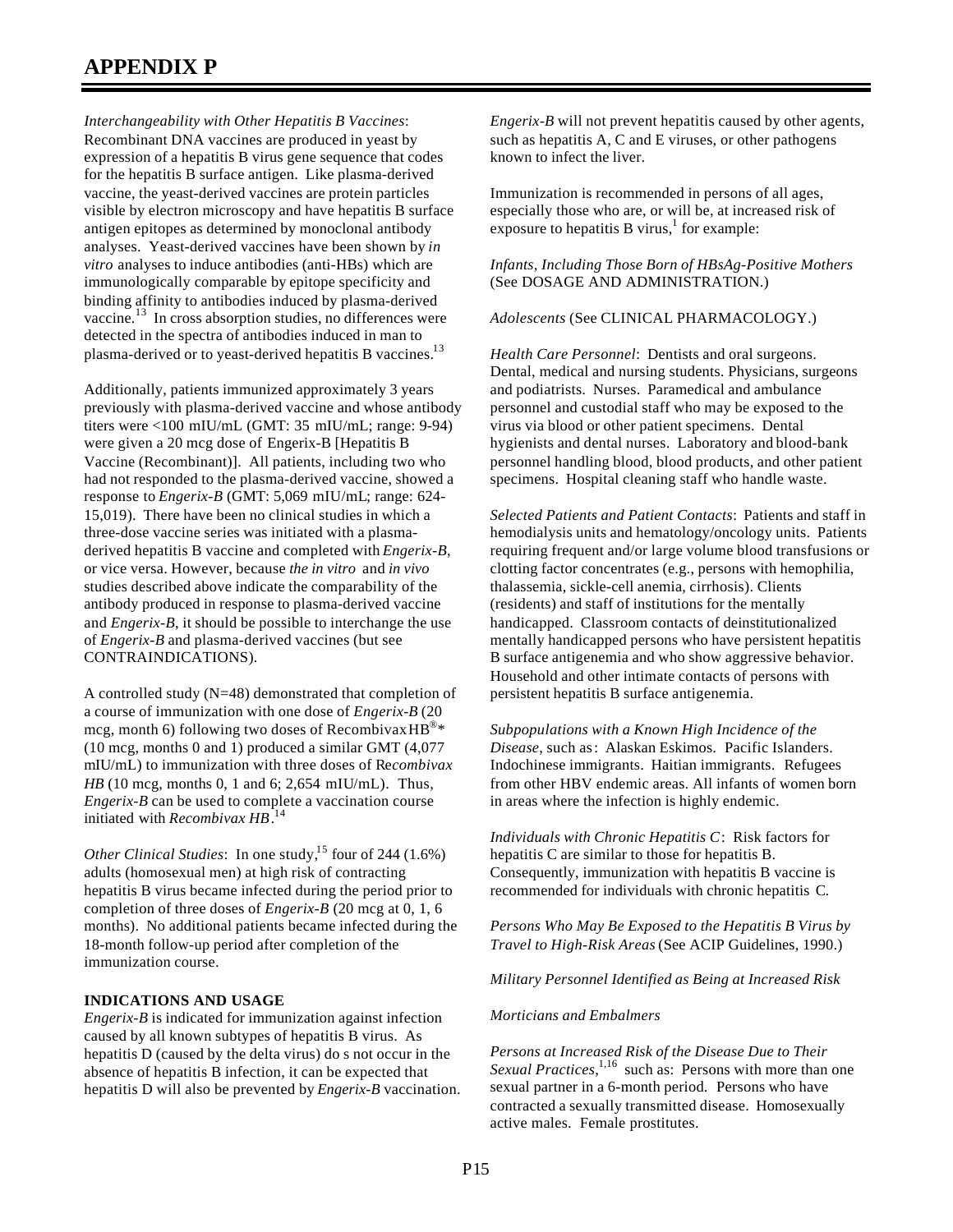#### *Prisoners*

#### *Users of Illicit Injectable Drugs*

*Others*: Police and fire department personnel who render first aid or medical assistance, and any others who, through their work or personal life-style, may be exposed to the hepatitis B virus. Adoptees from countries of high HBV endemicity.

*Use with Other Vaccines*: The Immunization Practices Advisory Committee states that, in general, simultaneous administration of certain live and inactivated pediatric vaccines has not resulted in impaired antibody responses or increased rates of adverse reactions.<sup>17</sup> Separate sites and syringes should be used for simultaneous administration of injectable vaccines.

#### **CONTRAINDICATIONS**

Hypersensitivity to yeast or any other component of the vaccine .is a contraindication for use of the vaccine. Patients experiencing hypersensitivity after Engerix-B [Hepatitis B Vaccine (Recombinant)] injection should not receive further injections of *Engerix-B*.

#### **WARNINGS**

Hepatitis B has a long incubation period. Hepatitis B vaccination may not prevent hepatitis B infection in individuals who had an unrecognized hepatitis B infection at the time of vaccine administration. Additionally, it may not prevent infection in individuals who do not achieve protective antibody titers.

#### **PRECAUTIONS**

**General** As with other vaccines, although a moderate or severe febrile illness is sufficient reason to postpone vaccination, minor illnesses such as mild upper respiratory infections with or without low-grade fever are not contraindications.<sup>17</sup>

Prior to immunization, the patient's medical history should be reviewed. The physician should review the patient's immunization history for possible vaccine sensitivity, previous vaccination-related adverse reactions and occurrence of any adverse-event-related symptoms and/or signs, in order to determine the existence of any contraindication to immunization with *Engerix-B* and to allow at assessment of benefits and risks. Epinephrine injection (1:1000) and other appropriate agents used for the control of immediate allergic reactions must be immediately available should an acute anaphylactic reaction occur.

A separate sterile syringe and needle or a sterile disposable unit should be used for each individual patient to prevent transmission of hepatitis or other infectious agents from one person to another. Needles should be disposed of properly and should not be recapped.

Special care should be taken to prevent injection into a blood vessel.

As with any vaccine administered to immunosuppressed persons or persons receiving immunosuppressive therapy, the expected immune response may not be obtained. For individuals receiving immunosuppressive therapy, deferral of vaccination for at least 3 months after therapy may be  $considered<sup>1</sup>$ 

*Multiple Sclerosis*: Although no causal relationship has been established, rare instances of exacerbation of multiple sclerosis have been reported following administration of hepatitis B vaccines and other vaccines. In persons with multiple sclerosis, the benefit of immunization for prevention of hepatitis B infection and sequelae must be weighed against the risk of exacerbation of the disease.

#### **Information for the Patient**

Patients, parents or guardians should be informed of the potential benefits and risks of the vaccine, and of the importance of completing the immunization series. As with any vaccine, it is important when a subject returns for the next dose in a series that he/she be questioned concerning occurrence of any symptoms and/or signs of an adverse reaction after a previous dose of the same vaccine. Patients, parents or guardians should be told to report severe or unusual adverse reactions to their healthcare provider.

The parent or guardian should be given the Vaccine Information Materials, which are required by the National Childhood Vaccine Injury Act of 1986 to be given prior to immunization.

#### **Drug Interactions**

For information regarding simultaneous administration with, other vaccines, refer to INDICATIONS AND USAGE.

**Carcinogenesis, Mutagenesis, Impairment of Fertility**

Engerix-B [Hepatitis B Vaccine (Recombinant)] has not been evaluated for carcinogenic or mutagenic potential, or for impairment of fertility.

**Pregnancy** Pregnancy Category C: Animal reproduction studies have not been conducted with *Engerix-B*. It is also not known whether *Engerix-B* can cause fetal harm when administered to a pregnant woman or can affect reproduction capacity. *Engerix-B* should be given to a pregnant woman only if clearly needed.

**Nursing Mothers** It is not known whether *Engerix-B* is excreted in human milk. Because many drugs are excreted in human milk, caution should be exercised when *Engerix-B* is administered to a nursing woman.

**Pediatric Use** *Engerix-B* has been shown to be well tolerated and highly immunogenic in infants and children of all ages. Newborns also respond well; maternally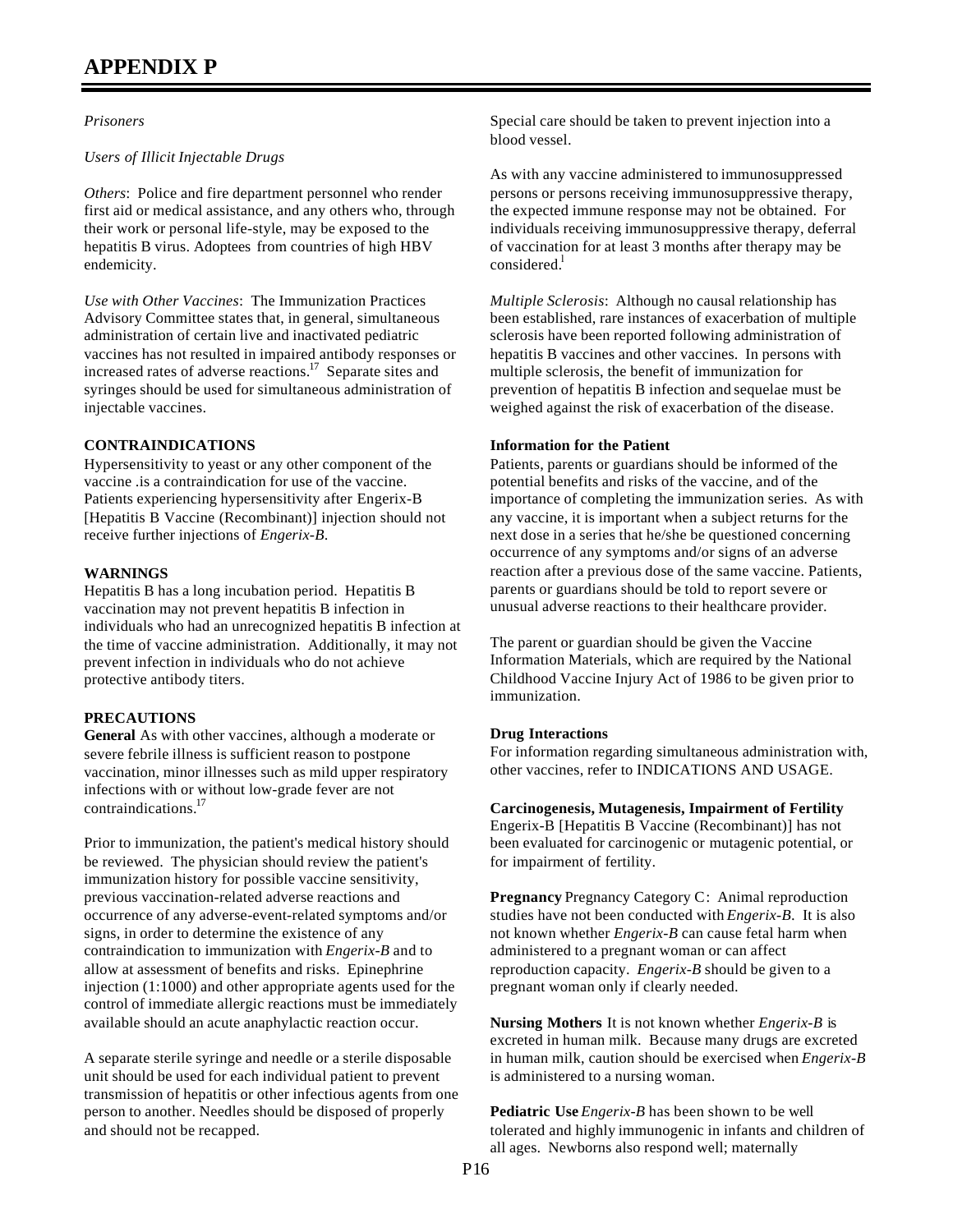transferred antibodies do not interfere with the active immune response to the vaccine. (See CLINICAL PHARMACOLOGY for seroconversion rates and titers in neonates and children. See DOSAGE AND ADMINISTRATION for recommended pediatric dosage and for recommended dosage for infants born of HBsAgpositive mothers.)

#### **ADVERSE REACTIONS**

Engerix-B [Hepatitis B Vaccine (Recombinant)] is generally well tolerated. As with any vaccine, however, it is possible that expanded commercial use of the vaccine could reveal rare adverse reactions.

Ten double-blind studies involving 2,252 subjects showed no significant difference in the frequency or severity of adverse experiences between *Engerix-B* and plasma-derived vaccines. In 36 clinical studies a total of 13,495 doses of *Engerix-B* were administered to 5,071 healthy adults and children who were initially seronegative for hepatitis B markers, and healthy neonates. All subjects were monitored for 4 days post-administration. Frequency of adverse experiences tended to decrease with successive doses of  $\overline{E}$ *ngerix-B*. Using a symptom checklist,<sup>†</sup> the most frequently reported adverse reactions were injection site soreness (22%) and fatigue<sup>†</sup> (14%). Other reactions are listed below.

#### **Incidence 1% to 10% of Injections**

*Local reactions at injection site:* Induration; erythema; swelling.

*Body as a whole:* Fever (>37.5°C).

†

*Nervous system:* Headache† ; dizziness.†

Parent or guardian completed forms for children and neonate. Neonatal checklist did not include headache, fatigue or dizziness.

#### **Incidence <1 % of Injections**

*Local reactions at injection site:* Pain; pruritus; ecchymosis.

*Body as a whole:* Sweating; malaise; chills; weakness; flushing; tingling.

*Cardiovascular system:* Hypotension.

*Respiratory system:* Influenza-like symptoms; upper respiratory tract illnesses.

*Gastrointestinal system:* Nausea; anorexia; abdominal pain/cramps; vomiting; constipation; diarrhea.

*Lymphatic system:* Lymphadenopathy.

*Musculoskeletal system:* Pain/stiffness in arm, shoulder or neck; arthralgia; myalgia; back pain.

*Skin and appendages:* Rash; urticaria; petechiae; pruritus; erythema.

*Nervous system:* Somnolence; insomnia; irritability; agitation.

#### **Additional adverse experiences have been reported with the commercial use of** *Engerix-B***. Those listed below are to serve as alerting information to physicians.**

*Hypersensitivity:* Anaphylaxis; erythema multiforme including Stevens-Johnson syndrome; angioedema; arthritis. An apparent hypersensitivity syndrome (serum-sicknesslike) of delayed onset has been reported days to weeks after vaccination, including: arthralgia/arthritis (usually transient), fever and dermatologic reactions such as urticaria, erythema multiforme, ecchymoses and erythema nodosum (see CONTRAINDICATIONS).

*Cardiovascular system:* Tachycardia/palpitations. *Respiratory system:* Bronchospasm including asthma-like symptoms.

*Gastrointestinal system:* Abnormal liver function tests; dyspepsia.

*Nervous system:* Migraine; syncope; paresis; neuropathy including hypoesthesia, paresthesia, Guillain-Barré syndrome and Bell's palsy, transverse myelitis; optic neuritis; multiple sclerosis; seizures.

*Hematologic:* Thrombocytopenia.

*Skin and appendages:* Eczema; purpura; herpes zoster; erythema nodosum; alopecia.

*Special senses:* Conjunctivitis; keratitis; visual disturbances; vertigo; tinnitus; earache.

#### *Reporting Adverse Events*

The National Childhood Vaccine Injury Act requires that the manufacturer and lot number of the vaccine administered be recorded by the healthcare provider in the vaccine recipient's permanent medical record, along with the date of administration of the vaccine and the name, address and title of the person administering the vaccine.<sup>18</sup> The Act further requires the healthcare provider to report to the U.S. Department of Health and Human Services via VAERS the occurrence following immunization of any event set forth in the Vaccine Injury Table including: anaphylaxis or anaphylactic shock within 4 hours, encephalopathy or encephalitis within 72 hours, or any sequelae thereof  $(including death).<sup>18,19</sup>$  In addition, any event considered a contraindication to further doses should be reported. The VAERS toll-free number is 1-800-822-7967.

#### **DOSAGE AND ADMINISTRATION**

*Injection:* Engerix-B [Hepatitis B Vaccine (Recombinant)] should be administered by intramuscular injection. *Do not inject intravenously or intradermally*. In adults, the injection should be given in the deltoid region but it may be preferable to inject in the anterolateral thigh in neonates and infants, who have smaller deltoid muscles. *Engerix-B* should not be administered in the gluteal region; such injections may result in suboptimal response. The attending physician should determine final selection of the injection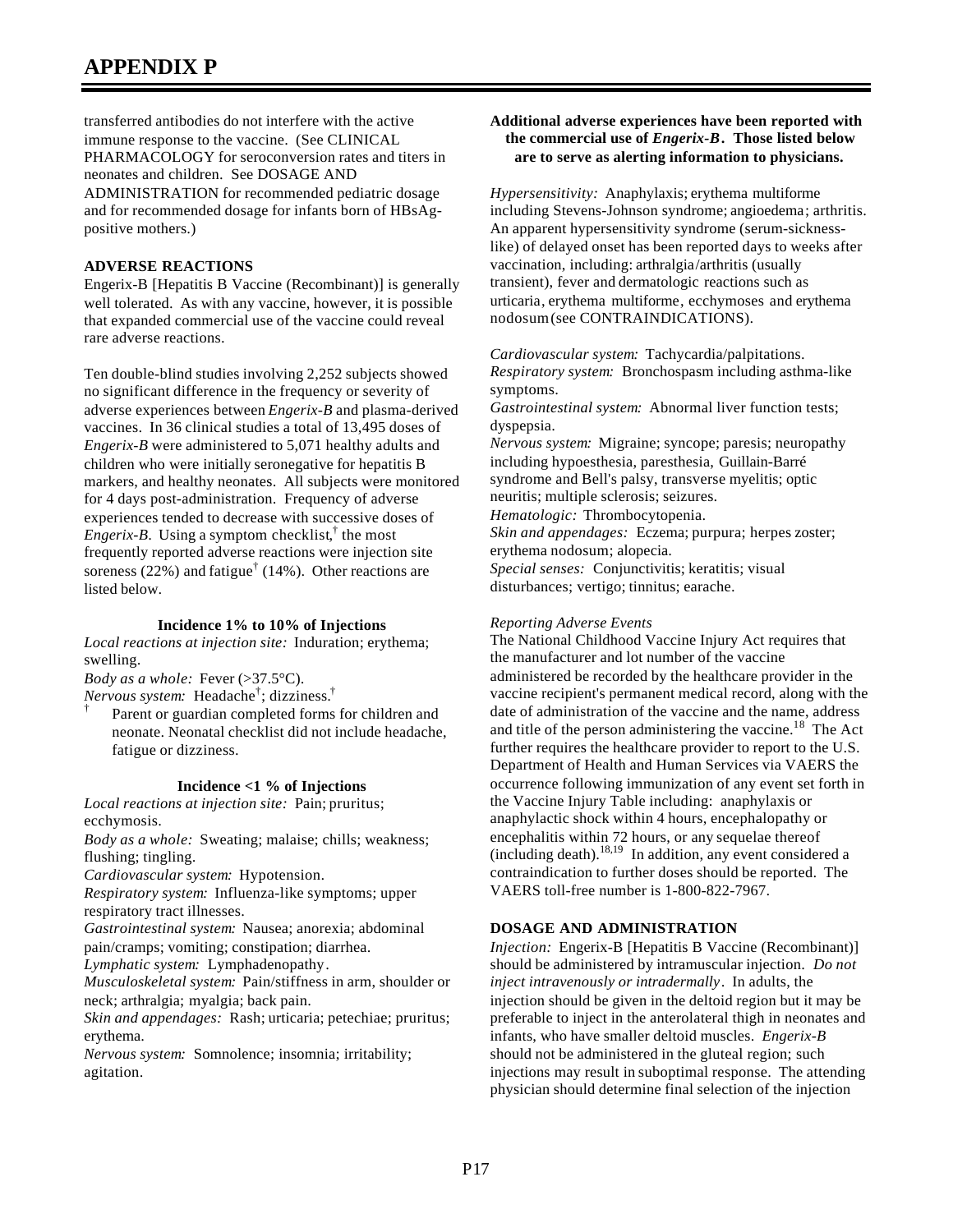site and needle size, depending upon the patient's age and the size of the target muscle. A 1-inch 23-gauge needle is sufficient to penetrate the anterolateral thigh in infants younger than 12 months of age. A 5/8-inch 25-gauge needle may be used to administer the vaccine in the deltoid region of toddlers and children up to, and including, 10 years of age. The 1-inch 23-gauge needle is appropriate for use in older children and adults.<sup>17</sup>

*Engerix-B* may be administered subcutaneously to persons at risk of hemorrhage (e.g., hemophiliacs). However, hepatitis B vaccines administered subcutaneously are known to result in lower GMTs. Additionally, when other aluminum-adsorbed vaccines have been administered subcutaneously, an increased incidence of local reactions including subcutaneous nodules has been observed. Therefore, subcutaneous administration should be used only in persons who are at risk of hemorrhage with intramuscular injections.

*Preparation for Administration: Shake well before withdrawal and use.* Parenteral drug products should be inspected visually for particulate matter or discoloration prior to administration. With thorough agitation, Engerix-B [Hepatitis B Vaccine (Recombinant)] is a slightly turbid white suspension. Discard if it appears otherwise. The vaccine should be used as supplied; no dilution is necessary. The full recommended dose of the vaccine should be used. Any vaccine remaining in a single-dose vial should be discarded.

*Dosage Schedules:* The usual immunization regimen (see Table 1) consists of three doses of vaccine given according to the following schedule: 1st dose: at elected date; 2nd dose: 1 month later; 3<sup>rd</sup> dose: 6 months after first dose.

|  | Table 1. Recommended dosage and administration schedule |  |
|--|---------------------------------------------------------|--|
|  |                                                         |  |

| Group                                                                | Dose                                                               | Schedule                             |
|----------------------------------------------------------------------|--------------------------------------------------------------------|--------------------------------------|
| Infants born of:<br>HBsAg-negative mothers<br>HBsAg-positive mothers | $10 \text{~mcg}/0.5 \text{~mL}$<br>$10 \text{~mcg}/0.5 \text{~mL}$ | $0, 1, 6$ months<br>$0, 1, 6$ months |
| Children:<br>Birth through 10 years of age                           | 10 mcg/0.5 mL                                                      | $0, 1, 6$ months                     |
| Adolescents:<br>11 through 19 years of age                           | $10 \text{~mcg}/0.5 \text{~mL}$                                    | $0, 1, 6$ months                     |
| Adults $(>19$ years)                                                 | $20 \text{~mcg}/1.0 \text{~mL}$                                    | $0, 1, 6$ months                     |
| Adult hemodialysis                                                   | 40 mcg/2.0 mL <sup>a</sup>                                         | $0, 1, 2, 6$ months                  |

<sup>a</sup> Two x 20 mcg in one or two injections.

For hemodialysis patients, in whom vaccine-induced protection is less complete and may persist only as long as antibody levels remain above 10 mIU/mL, the need for booster doses should be assessed by annual antibody testing. 40 mcg (tw x 20 mcg) booster doses with *Engerix-B* should be given when antibody levels decline below 10 mIU/ mL $^{1}$ Data show individuals given a booster with *Engerix-B*

achieve high antibody titers. (See CLINICAL PHARMACOLOGY.)

There are alternate dosing and administration schedules which may be used for specific populations (see Table 2 and accompanying explanations).

|  |  |  | Table 2. Alternate dosage and administration schedules |  |
|--|--|--|--------------------------------------------------------|--|
|--|--|--|--------------------------------------------------------|--|

| Group                                                                                                  | Dose                                                                                                  | Schedule                                                                                 |
|--------------------------------------------------------------------------------------------------------|-------------------------------------------------------------------------------------------------------|------------------------------------------------------------------------------------------|
| Infants born of:<br>HBsAg-positive mothers                                                             | $10 \text{~mcg}/0.5 \text{~mL}$                                                                       | $0, 1, 2, 12$ months <sup>b</sup>                                                        |
| Children:<br>Birth through 10 years of age<br>5 through 10 years of age                                | $10 \text{~mcg}/0.5 \text{~mL}$<br>$10 \text{~mcg}/0.5 \text{~mL}$                                    | $0, 1, 2, 12$ months <sup>b</sup><br>$0, 12, 24$ months <sup>c</sup>                     |
| Adolescents:<br>11 through 16 years of age<br>11 through 19 years of age<br>11 through 16 years of age | $10 \text{~mcg}/0.5 \text{~mL}$<br>$20 \text{~mcg}/1.0 \text{~mL}$<br>$20 \text{~mcg}/1.0 \text{~mL}$ | $0, 12, 24$ months <sup>c</sup><br>$0, 1, 6$ months<br>$0, 1, 2, 12$ months <sup>b</sup> |
| Adults (>19 years)                                                                                     | $20 \text{~mcg}/1.0 \text{~mL}$                                                                       | $0, 1, 2, 12$ months <sup>b</sup>                                                        |

b This schedule is designed for certain populations (e.g., neonates born of hepatitis B infected mothers, others who have or might have been recently exposed to the virus, certain travelers to high-risk areas. See INDICATIONS AN USAGE.). On this alternate schedule, an additional dose at 12 months is recommended for prolonged maintenance of protective titers.

c For children and adolescents for whom an extended administration schedule is acceptable based on risk of exposure.

*booster vaccinations:* Whenever administration of a booster dose is appropriate, the dose of *Engerix-B* is 10 mcg for children 10 years of age and under; 20 mcg for adolescents 11 through 19 years of age and 20 mcg for adults. Studies have demonstrated a substantial increase in antibody titers after Engerix-B [Hepatitis B Vaccine (Recombinant)] booster vaccination following an initial course with both plasma- and yeast-derived vaccines. (See CLINICAL PHARMACOLOGY.)

See previous section for discussion on booster vaccination for adult hemodialysis patients.

**Known or presumed exposure to hepatitis B virus:**

Unprotected individuals with known or presumed exposure to the hepatitis B virus (e.g., neonates born of infected mothers, others experiencing percutaneous or permucosal exposure) should be given hepatitis B immune globulin (HBIG) in addition to Engerix-B [Hepatitis B Vaccine (Recombinant)] in accordance with ACIP recommendations<sup>1</sup> and with the package insert for HBIG. Engerix.-B [Hepatitis B Vaccine (Recombinant)] can be given on either dosing schedule (see above).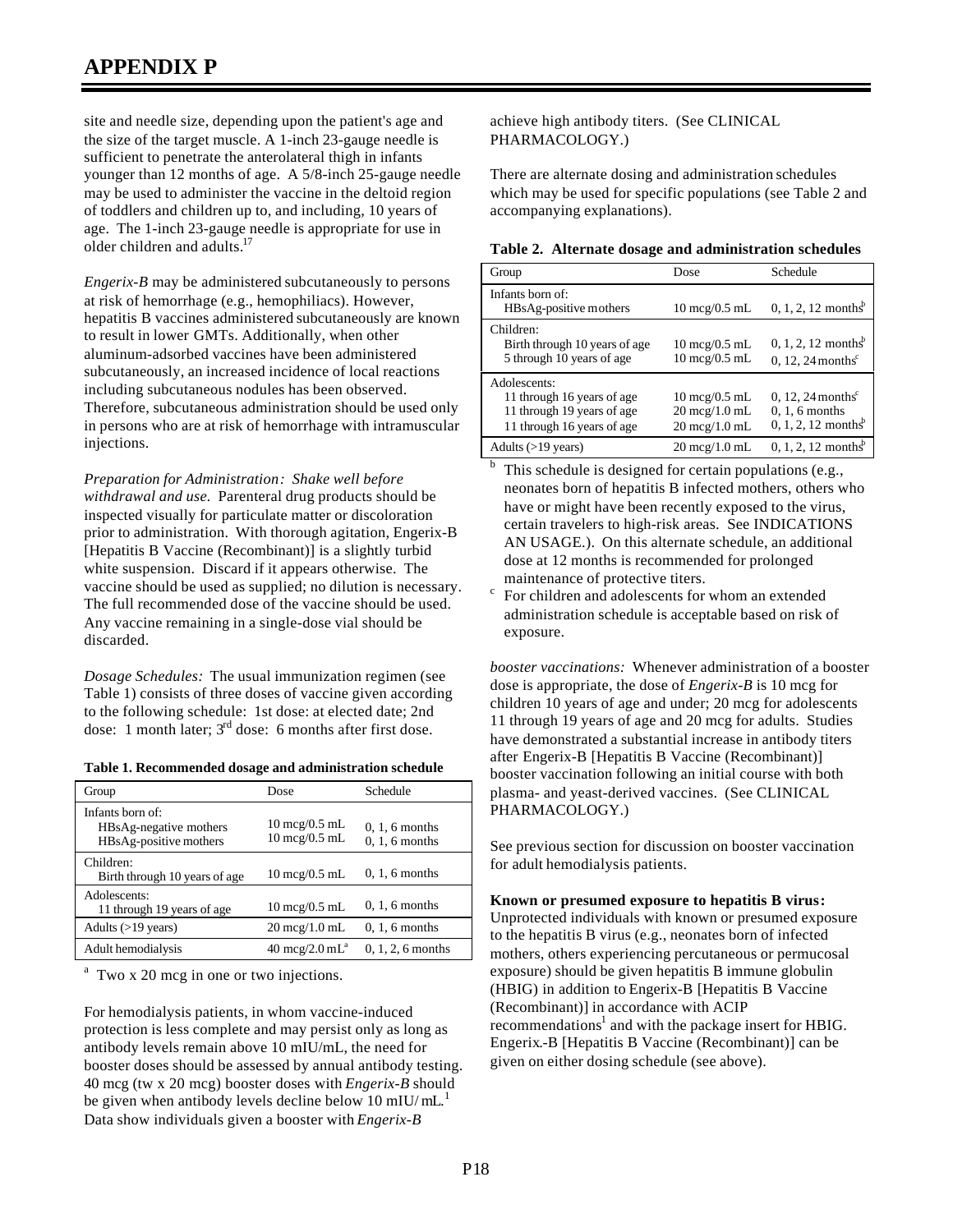#### **STORAGE**

Store refrigerated 2° and 8°C (36° and 46°P). *Do not freeze*; discard if product has been frozen. Do not dilute to administer.

#### **HOW SUPPLIED**

Engerix-B [Hepatitis B Vaccine (Recombinant)] is supplied as a slightly turbid white suspension in vials and prefilled Tip-Lok® syringes.

Adult Dose 20 mcg/mL in Single-Dose Vials in packages of 1 and 25 vials.

NDC 58160-857-01 (package of 1) NDC 58160-857-16 (package of 25)

20 mcg/mL in Single-Dose Prefilled Disposable Tip-Lok® Syringes with 1-inch 23-gauge needles. NDC 58160-857-35 (package of 5) NDC 58160-857-26 (package of 25)

Pediatric/Adolescent Doses 10 mcg/0.5 mL in Single-Dose Vials in packages of 1 and 10 vials.

NDC 58160-856-01 (package of 1) NDC 58160-856-11 (package of 10)

10 mcg/0.5 mL in Single-Dose Prefilled Disposable Tip-Lok<sup>®</sup> Syringes (packaged without needles) NDC 58160-856-46 (package of 5) NDC 58160 856-50 (package of 25)

10 mcg/0.5 mL in Single-Dose Prefilled Disposable Tip-Lok® Syringes with 1-inch 25-gauge SafetyGlide™ needles.

NDC 58160-856-56 (package of 25)

10 mcg/0.5 mL in Single-Dose Prefilled Disposable Tip-Lok<sup>®</sup> Syringes with 1-inch 23-gauge SafetyGlide<sup>TM</sup> needles. NDC 58160-856-58 (package of 25)

10 mcg/0.5 mL in Single-Dose Prefilled Disposable Tip-Lok<sup>®</sup> Syringes with 5/8-inch 25-gauge SafetyGlide<sup>TM</sup> needles.

NDC 58160-856-57 (package of 25)

#### **REFERENCES**

**1.** Centers for Disease Control and Prevention: Epidemiology and prevention of vaccine-preventable diseases. Atkinson, W., et al. (eds). 6th ed. 2000:207-229. **2.** Beasley R.P., et al.: Efficacy of hepatitis B immune globulin for prevention of perinatal transmission of hepatitis B virus carrier state: final report of a randomized doubleblind, placebo-controlled trial. *Hepatology* 3:135-141, 1983. **3.** Centers for Disease Control and Prevention. *Federal Register*, Feb. 23, 1999,64(35):9044-9045. **4.** Chang M.H.,

Chen C.J., LaiM.S. Universal hepatitis B vaccination in Taiwan and the incidence of hepatocellular carcinoma in children. *N.Engl.J:Med.* 1997;336(26):1855-1859. **5.** Lee M.S., Kim D.H., et al. Hepatitis B vaccination and reduced risk of primary liver cancer among male adults: A cohort study in Korea. *Int. J: Epidemiol.* 1998;27:316-319. **6.** Centers for Disease Control and Prevention: Effectiveness of Seventh Grade School Entry Vaccination Requirement--Statewide and Orange County, Florida, 1997- 1998. *MMWR.* 1998;47(34):714. **7.** Committee on Infectious Diseases: Universal hepatitis B immunization. *Pediatrics.* 89(4):795-800, 1992. **8.** Centers for Disease Control: Immunization of adolescents: recommendations of the Advisory Committee on Immunization Practices, the American Academy of Pediatrics, the American Academy of Family Physicians, and the American Medical Association*. MMR*. 45(No. RR-13), 1996. **9.** American Academy of Pediatrics: Immunization of adolescents: recommendations of the Advisory Committee on Immunization Practices, the American Academy of Pediatrics, the American Academy of Family Physicians, and the American Medical Association. *Pediatrics.* 1997;99(No.3):479-488. **10.**Andre F.E., and Safary A.: Clinical experience with a yeast-derived hepatitis B vaccine. In Zuckerman A.J. (ed): *Viral hepatitis and liver disease*, Alan R. Liss, Inc., 1988, pp. 1025-1030. **11.** Poovorawan Y., et al.: Protective efficacy of a recombinant DNA hepatitis B vaccine in neonates of HBe antigen-positive mothers*. JAMA*. 261(22):3278-3281, June 9, 1989. **12.** Stevens C.E., et al.: Hepatitis B vaccine in patients receiving hemodialysis. *N. Engl. J. Med*. 311:496-501, 1984. **13.** Hauser P., et al.: Immunological properties of recombinant HBsAg produced in yeast. *Postgrad. Med. J*: 63 (Suppl. 2):83-91,.1987. **14.** Bush L.M.,Moonsammy G.I., Boscia J.A. Evaluation of initiating. a hepatitis B vaccination schedule with one vaccine and completing it with a other. *Vaccine*. 1991:9(11):807-809. **15.** Goilav C., et al.: Immunization of homosexual men with a recombinant DNA vaccine against hepatitis B: immunogenicity and protection. In Zuckerman, A.J. (ed): *Viral hepatitis and liver disease*, Alan R. Liss, Inc., 1988, pp. 1057-1058. **16.** Centers for Disease Control and Prevention. 1998 Guidelines for treatment of sexually transmitted diseases. *MMWR*. 1998;47(RR-1):102. **17.** Centers for Disease Control and Prevention: General Recommendations on Immunization: Recommendations of the Advisory Committee on Immunization Practices (ACIP). *MMWR*. 1994;43(RR-1):1-38. **18.** Centers for Disease Control. National Childhood Vaccine Injury Act: Requirements for permanent vaccination records and for reporting of selected events after vaccination. *MMWR*. 1988;Vol. 37 (No. 13):197-200. **19.** National Vaccine Injury Compensation Program: Revision of the vaccine injury table. *Federal Register*. Wednesday, February 8, 1995;Vol. 60 (No. 26):7694.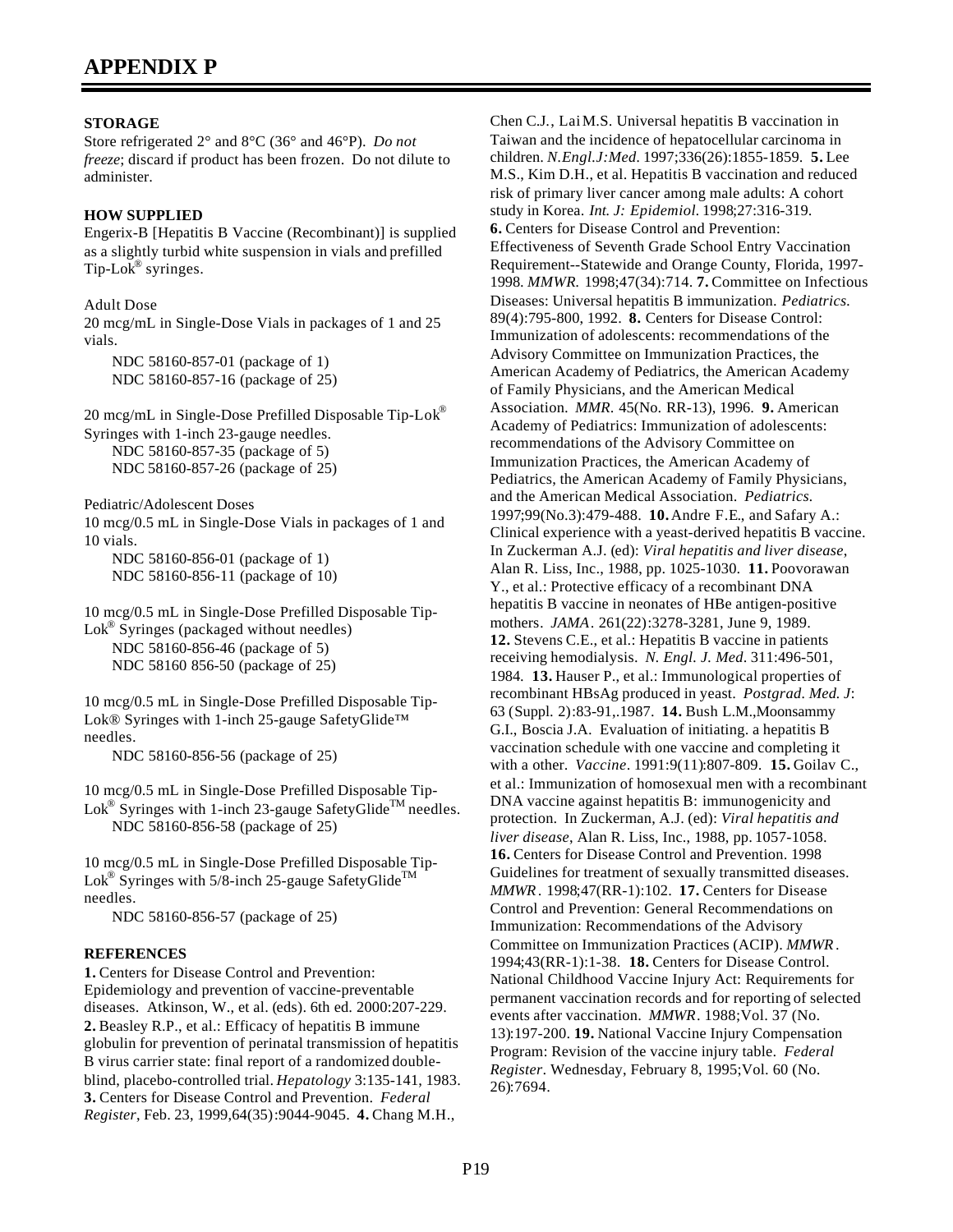\* yeast-derived, Hepatitis B Vaccine, MSD.

U.S. License No. 1090

\_\_\_\_\_\_\_\_\_\_\_\_\_\_\_\_\_\_\_

Manufactured by **SmithKline Beecham Biologicals** Rixensart, Belgium

Distributed by **SmithKline Beecham Pharmaceuticals** Philadelphia, PA 19101

DATE OF ISSUANCE NOV. 2001

©SmithKline Beecham, 2001 Rx Only

*Engerix-B* and *Tip-Lok* are registered trademarks of SmithKline. *SafetyGlide* is a trademark of Becton, Dickinson and Company.

EB:L33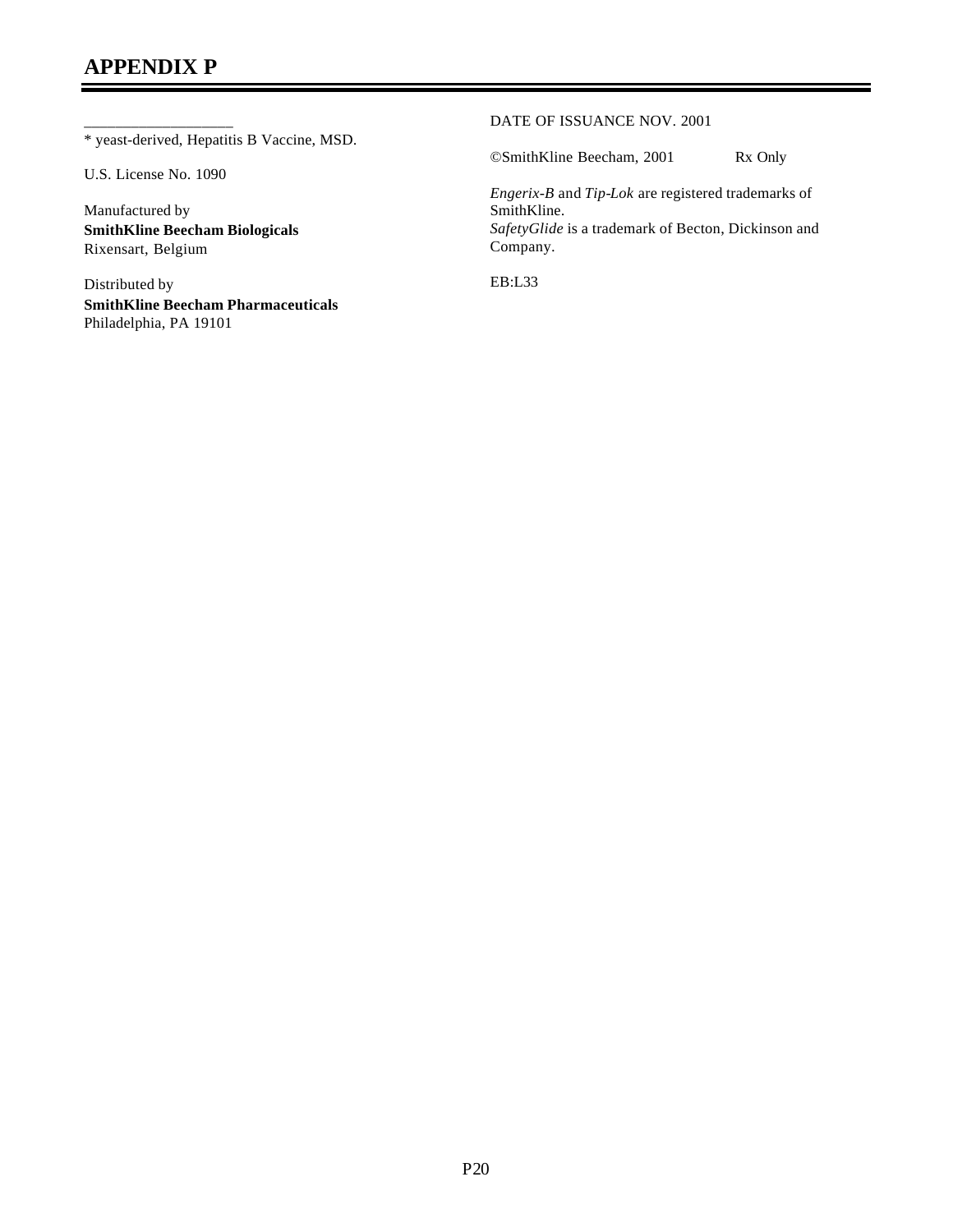# **REGULATED MEDICAL WASTE** *GENERATOR FACT SHEET*

THE NEW JERSEY REGULATED MEDICAL WASTE PROGRAM IS A COMPREHENSIVE MANAGEMENT SYSTEM THAT PROVIDES FOR THE PROPER AND SAFE TRACKING, ON-SITE CONTROL, COLLECTION AND DISPOSAL OF MEDICAL WASTES BY USING A SPECIAL TRACKING FORM TOGETHER WITH SPECIFIC PACKAGING, MARKING, LABELING, REPORTING AND OTHER REQUIREMENTS.

| <b>BACKGROUND</b> | A comprehensive, cradle-to-grave, regulated medical waste (RMW) management program was<br>developed by the New Jersey Department of Environmental Protection (NJDEP) under New Jersey's<br>Comprehensive Regulated Medical Waste Management Act N.J.S.A. 13:1 E-48 et seg.), with the<br>assistance of the Department of Health and Senior Services (DOHSS). Procedures for the proper<br>processing, transportation and ultimate disposal of RMW are listed in the New Jersey Administrative<br>Code, Title 7, Chapter 26, Subchapter 3A, N.J.A.C. 7:26-3A). Guidelines for general procedures in |
|-------------------|----------------------------------------------------------------------------------------------------------------------------------------------------------------------------------------------------------------------------------------------------------------------------------------------------------------------------------------------------------------------------------------------------------------------------------------------------------------------------------------------------------------------------------------------------------------------------------------------------|
|                   | other medical situations may be found in the DOHSS Hospital Licensure Manual, Section 306 and in<br>the Occupational Safety and Health Administration Instruction (CPL 2-2.44).                                                                                                                                                                                                                                                                                                                                                                                                                    |

The Regulated Medical Waste Fact sheets are a publication of the Division of Solid and Hazardous Waste (DSHW), Bureau of Resource Recovery and Technical Programs. These fact sheets are designed only as an information guide, to be read in conjunction with the New Jersey RMW regulations. All persons are responsible for compliance with the RMW Regulations at N.J.A.C. 7:26-3A et seq.

**COPIES OF REGULATIONS & FORMS** Copies of the New Jersey Comprehensive Regulated Medical Waste Management Act E-48.1 et seq.), the New Jersey medical waste regulations  $(N.L.A.C. 7:26-3A)$  are available from the publishing firm West Group, 610 Opperman Drive, PO Box 64526, St. Paul, MN 55164-0526, telephone - 1-800-808-9378, Fax -1-800-562-2329. The RMW regulations are found at pages 26-121 through 26-152. As an alternative to purchasing the regulations from the publishing firm, access to an unofficial version of the regulations is made available from the Department's web site at http://www.state.nj.us/dep/dshw/resource/index.htm#Rules. New Jersey RMW tracking forms, reporting forms and technical assistance with regulatory interpretations may be obtained from the NJDEP, DSHW, Bureau of Resource Recovery and Technical Programs, PO Box 414, Trenton, NJ 08625-0414 or by calling (609) 984-6620 during normal business hours.

| WHAT IS               | RMW is defined as any solid waste, generated in the diagnosis, treatment (e.g., provision of    |
|-----------------------|-------------------------------------------------------------------------------------------------|
| <b>REGULATED</b>      | medical services), or immunization of human beings or animals, in research pertaining thereto   |
| <b>MEDICAL WASTE?</b> | or in the production or testing of biologicals, that is not excluded or exempted under N.J.A.C. |
| (N.J.A.C.7:26-3A.6)   | 7:26-3A.6(b) and that is listed or meets any waste characterization criteria described in the   |
|                       | table at N.J.A.C. 7:26-3A.6(a). Refer to the rule for excluded wastes (N.J.A.C. 7:26-3A.6(b)).  |

"Treated RMW" means RMW that has been treated to substantially reduce or eliminate its potential for causing disease, but has not yet been destroyed (N.J.A.C. 7:26-3A.5).

"Destroyed RMW" means RMW that is no longer generally recognizable as RMW because all components of the waste have been ruined, torn apart, or mutilated to produce unrecognizable and unusable pieces smaller than three-quarters of an inch, except that all sharps must be smaller than one-half inch. It does not mean compaction or encapsulation except through:

- 1. Processes such as thermal treatment or melting, during which treatment and destruction occur;
- 2. Processes such as shredding, grinding, tearing, or breaking, during which only destruction takes place; or
- 3. Processes that melt plastics and fully encapsulate metallic or other sharps and seals waste completely in a container that will not be penetrated by undestroyed sharps.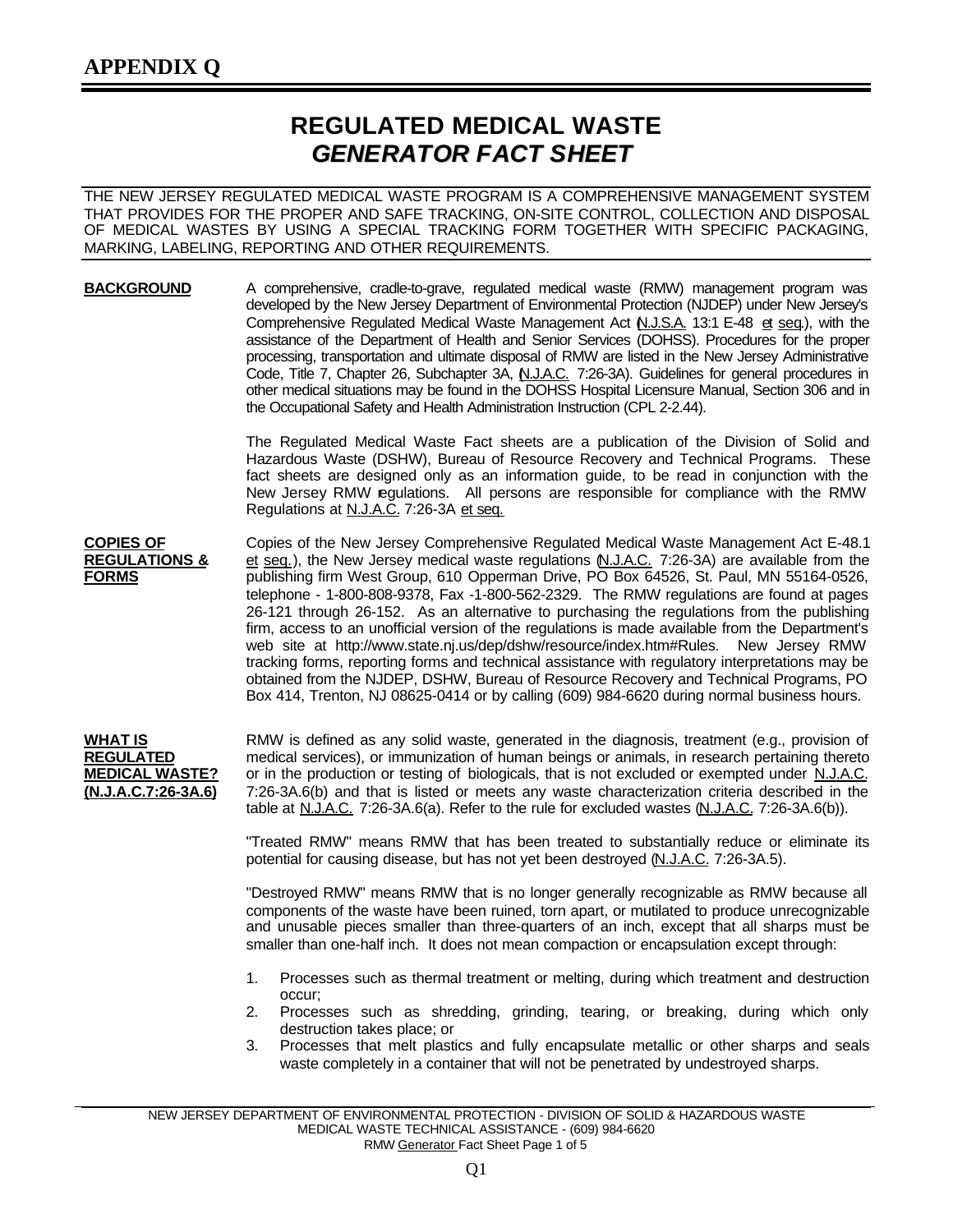#### **REGULATED MEDICAL WASTE TABLE -WASTE CLASS & DESCRIPTION**

- 1. Cultures & Stocks Cultures and stocks of infectious agents and associated biologicals, including: cultures from medical and pathological laboratories; cultures and stocks of infectious agents from research and industrial laboratories; wastes from the production of biologicals; discarded live and attenuated vaccines; and culture dishes and devices used to transfer, inoculate, and mix cultures.
- 2. Pathological Wastes Human pathological wastes, including tissues, organs and body parts and body fluids that are removed during surgery or autopsy, or other medical procedures, and specimens of body fluids and their containers. \*

(\* *Regulated body fluids means liquids emanating or derived from humans and limited to blood; dialysate; amniotic; cerebrospinal, synovial, pleural, peritoneal and pericardial fluids; and semen and vaginal secretions (N.J.A.C. 7:26-3-A.5))*

- 3. Human Blood & Blood Products Liquid waste human blood; blood; items saturated and/or dripping with human blood; or items that were saturated and/or dripping with human blood that are now caked with (dried human blood; including serum, plasma, and other blood components, and their containers, which were used or intended for use in either patient care, testing and laboratory analysis or the development of pharmaceuticals. Intravenous bags, soft plastic pipettes and plastic blood vials are also included in this category.
- 4. Sharps Sharps that were used in animal or human patient care or treatment or in medical research, or industrial laboratories, including sharp or potentially sharp if broken items such as, but not limited to hypodermic needles, all syringes to which a needle can be attached (with or without the attached needle) and their components, including those from manufacturing research, manufacturing and marketing, pasteur pipettes, scalpel blades, blood vials, carpules, needles with attached tubing, and culture dishes (regardless of presence of infectious agents). Also included are other types of broken or unbroken glassware that were in contact with infectious agents, such as used slides and cover slips.
- 5. Animal Waste Contaminated animal carcasses, body parts, and bedding of animals that were known to have been exposed to infectious agents during research (including research in veterinary hospitals), production of biologicals, or testing of pharmaceuticals.
- 6. Isolation Wastes Biological waste and discarded materials contaminated with blood, excretion, exudates, or secretions from humans who are isolated to protect others from certain highly communicable diseases, or isolated animals known to be infected with highly communicable diseases.
- 7. Unused Sharps The following unused, discarded, sharps that were intended to be used: hypodermic needles, suture needles, syringes, and scalpel blades.

N.J.A.C. 7:26-3A.6(b)4 excludes residues from treatment and destruction processes once RMW has been both treated and destroyed. RMW that is treated but not destroyed, or destroyed but not treated, is still considered RMW.

**WHO IS A MEDICAL WASTE GENERATOR? (N.J.A.C. 7:26-3A.5)** "Generator" means any person, by site, whose act or process produces RMW as defined in N.J.A.C. 7:26-3A.6) or whose act first causes a RMW to become subject to regulation. Noncontiguous properties owned or operated by the same person are separate sites and in the case where more than one person (for example, doctors with separate medial practices) are located in the same building and office, each individual business entity is a separate generator for the purposes of this subchapter. However, households utilizing home self-care exclusively are not generators.

**USE OF THE NJDEP RMW TRACKING FORM** The New Jersey medical waste regulations require all medical waste generators, transporters, intermediate handlers and destination facilities to track RMW, no matter how small the amount generated. Each generator shipping RMW off-site is responsible for initiating the New Jersey RMW Tracking Form. Each person in the chain of custody (handling process) of RMW assumes the responsibility for getting the waste to the proper destination facility for treatment, destruction or disposal.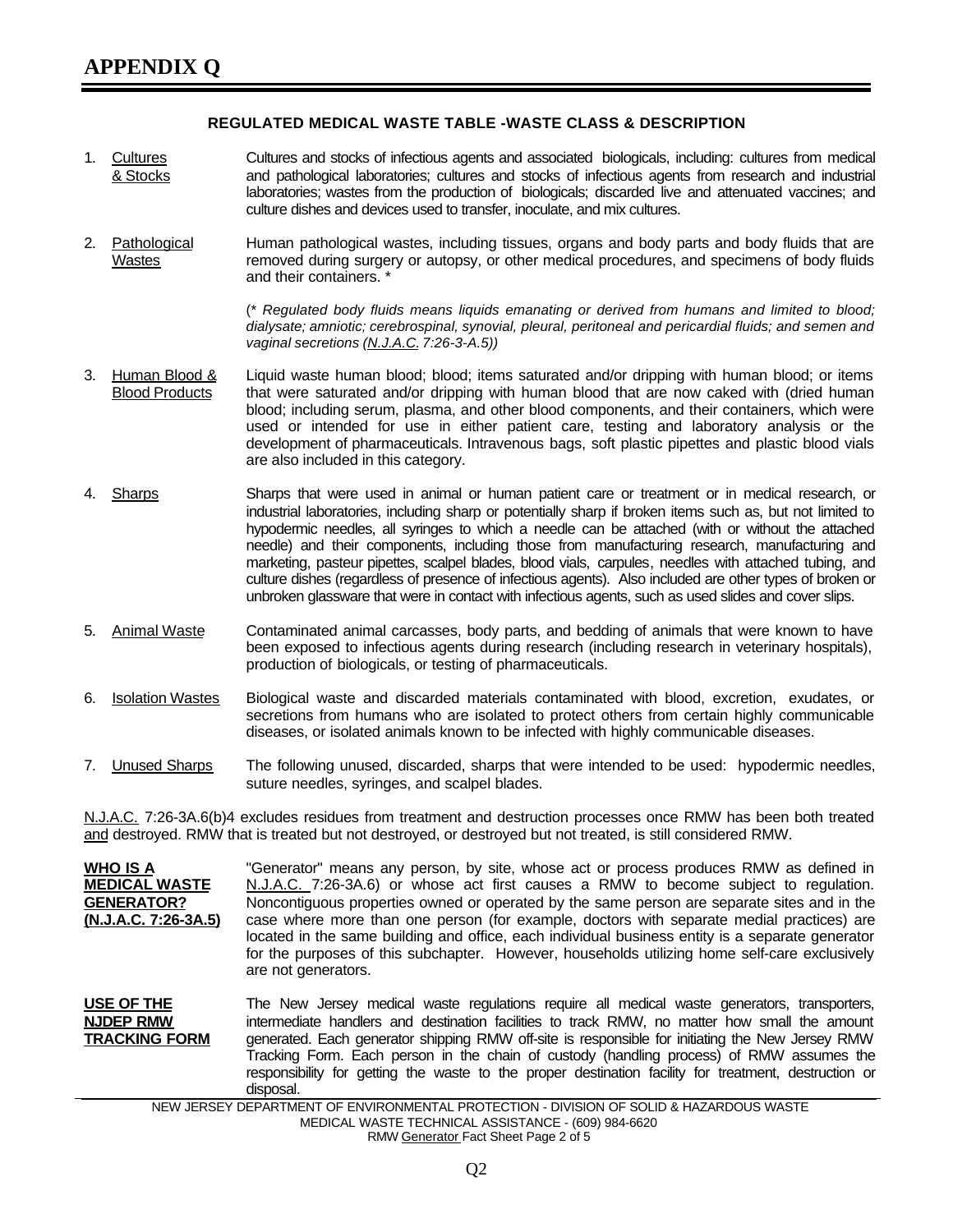**CLASSIFICATION OF WASTE** Portions of the New Jersey RMW Tracking Form must be completed by the RMW generators, transporters, intermediate handlers and by destination or disposal facilities (N.J.A.C. 7:26- 3A.19,3A.31 and 3A.39).

**REGISTRATION AND FEES** In addition, RMW generated in New Jersey but transported for disposal to another state, which prints and requires use of its own tracking form, must also be reported on that state's tracking form (N.J.A.C. 7:26-3A.19(a)).

#### **GENERATOR REQUIREMENTS**

**SEGREGATION OF WASTE (N.J.A.C. 7:26-3A.10)** Assistance with waste classification can be obtained from NJDEP's Bureau of Resource Recovery and Technical Programs at (609) 984-6620 or the DOHSS, Division of Environmental and Occupational Health Services at (609) 588-3124.

> All medical waste generators, no matter how small the amount produced, with the exception of home self-care medical waste, must register with the NJDEP and pay the appropriate fees (N.J.A.C. 7:26- 3A.8(a)). For information on medical waste generator registration call (609) 984-3448.

> Generators must segregate RMW intended for transport off-site, to the extent practicable, prior to placement in containers. \* Generators must segregate RMW into:

- 1. Sharps (Classes 4 and 7 as defined at N.J.A.C. 7:26-3A.6(a)) including sharps containing residual fluids;
- 2. Fluids (quantities greater than 20 cubic centimeters); and
- 3. 0ther RMW.
- \* *If waste other than RMW is placed in the same container(s)* as *RMW then the generator must package, label and mark the container and its entire contents according to the RMW rule requirements at N.J.A.C. 7:26-3A.11, 3A.14 and 3A.15.*

**STORAGE (N.J.A.C. 7:26-3A.12** Any person who stores RMW prior to treatment or disposal on-site or for transport off-site must:

- 1. Store the RMW in a manner and location that maintains the integrity of the packaging and provides protection from the elements;
- 2. Maintain the RMW in a nonputrescent state using refrigeration if necessary;
- 3. Lock any outdoor storage areas containing RMW to prevent unauthorized access;
- 4. Limit access to on-site storage areas only to authorized employees;
- 5. Store the RMW in a manner that provides protection from animals and does not provide a breeding place or a food source for insects and rodents;
- 6. Dispose of RMW immediately if it becomes putrescent; and
- 7. Store RMW for no longer than one year.

**PACKAGING**

**(N.J.A.C. 7:26-3A.11)**

Generators must ensure that all RMW is placed in containers \* that are:

- 1. Rigid;
- 2. Leak-resistant;
- 3. Impervious to moisture;
- 4. Sufficiently strong to prevent tearing or bursting under normal conditions of use and handling;
- 5. Sealed to prevent leakage during transport;
- 6. Puncture resistant for packaging sharps and sharps with residual fluids; and
- 7. Break-resistant and tightly lidded or stoppered for packaging fluids (quantities greater than 20 cubic centimeters).
- 8. Solid waste that is not managed as RMW shall not be packaged for shipment inside a RMW container or in containers attached to, or part of an RMW container.

\* *Oversized RMW need not be placed in containers (N.J.A.C. 7:26-3A.11(d)).*

NEW JERSEY DEPARTMENT OF ENVIRONMENTAL PROTECTION - DIVISION OF SOLID & HAZARDOUS WASTE MEDICAL WASTE TECHNICAL ASSISTANCE - (609) 984-6620 RMW Generator Fact Sheet Page 3 of 5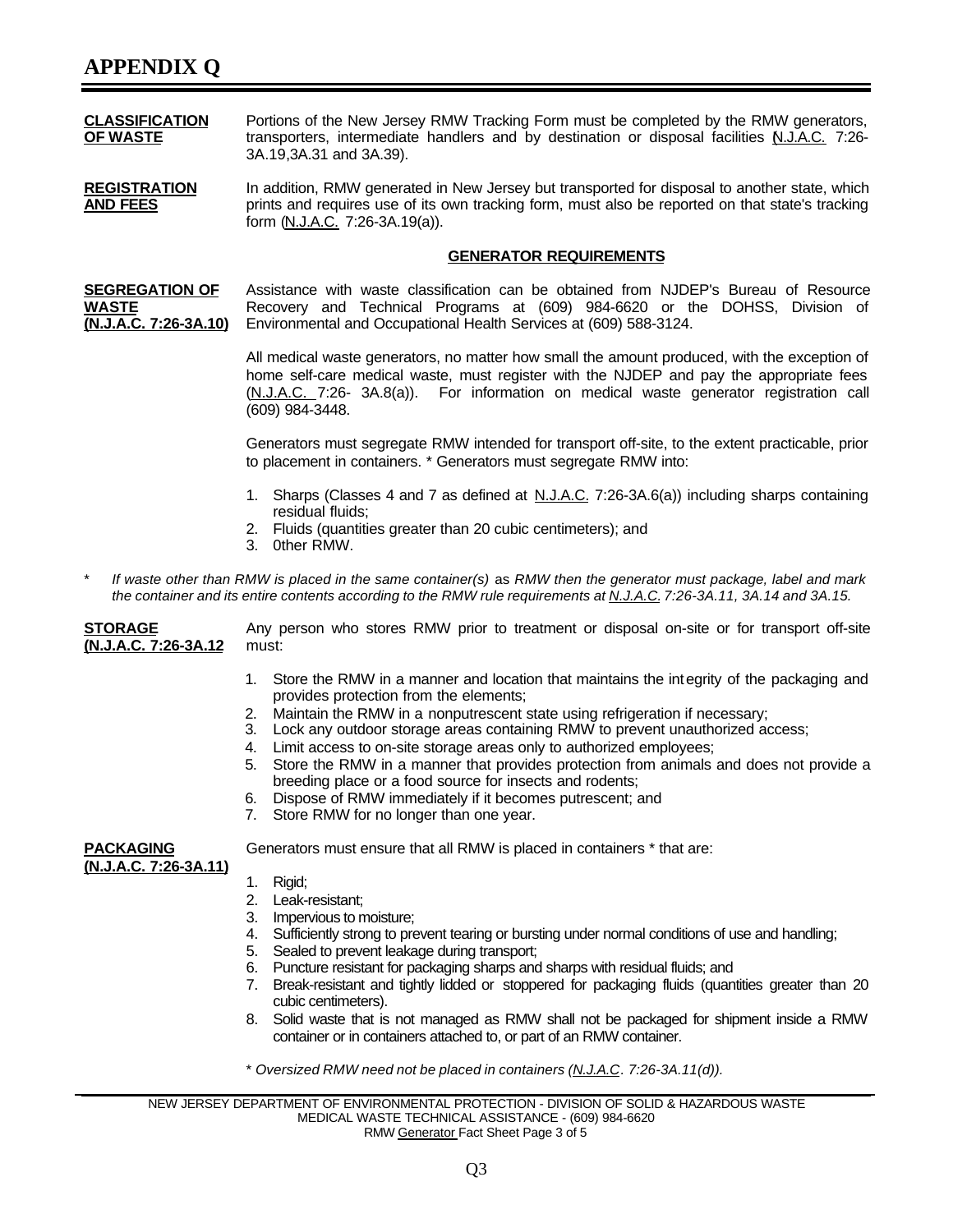| <b>TRANSPORTATION</b><br>OF RMW       | Generators must use only medical waste transporters that are registered with the Division of<br>Solid and Hazardous Waste, NJDEP and who possess a Certificate of Public Convenience and<br>Necessity (N.J.A.C. 7:26-3A.27) from the NJDEP (609) 292-7081 (N.J.A.C. 7:26-3A.16(d)). *                                                                                                                                                                                                                                                                                                                                                                                              |  |  |
|---------------------------------------|------------------------------------------------------------------------------------------------------------------------------------------------------------------------------------------------------------------------------------------------------------------------------------------------------------------------------------------------------------------------------------------------------------------------------------------------------------------------------------------------------------------------------------------------------------------------------------------------------------------------------------------------------------------------------------|--|--|
|                                       | $\star$<br>Exemptions: N.J.A.C. 7:26-3A.17(a): Generators of less than 3 cubic feet (50 pounds) of RMW<br>per month that transport only their own RMW to another generator for storage or disposal are<br>exempt from transporter registration requirements provided: (1) the RMW is transported by the<br>generator or authorized employee in a vehicle with a gross weight of less than 8,000 pounds,<br>owned by the generator or an authorized employee; (2) the original generation point and the<br>storage point or disposal facility are located in New Jersey; and (3) the generator completes a<br>New Jersey Tracking Form in accordance with (N.J.A.C. 7:26-3A.19(e)). |  |  |
| <b>LABELING AND</b><br><b>MARKING</b> | Transporters may not accept any shipment of RMW from a generator unless the outer surface<br>of the container is properly labeled and marked in accordance with N.J.A.C. 7:26-3A.14 and<br>3A.15 (N.J.A.C. 7:26-3A.28(a)).                                                                                                                                                                                                                                                                                                                                                                                                                                                         |  |  |
|                                       | Labeling refers to the designation of the contents as "medical waste" or "infectious waste".<br>Labeling means each generator must, prior to offering for transport off-site, label each<br>container of untreated RMW with a water-resistant label affixed to or printed on the outside of<br>the container. The label shall include the words "Medical Waste", or "Infectious Waste", or<br>display the universal biohazard symbol. Containers of treated medical waste or red plastic<br>bags used as inner packaging are not required to be labeled (N.J.A.C. 7:26-3A.14(a)1).                                                                                                 |  |  |
|                                       | Marking refers to the use of a name and address. Treated RMW is required to be marked<br>(N.J.A.C. 3A.14(a)2). Marking means the generator, including an intermediate handler must<br>mark the outermost surface of the outer container of RMW prepared for shipment with a water-<br>resistant identification tag containing the generator's or intermediate handler's name and<br>address, the transporter's name and NJDEP solid waste registration number, date of shipment,<br>and identification of the contents as RMW (N.J.A.C. 7:26-3A.15(a)1).                                                                                                                           |  |  |
| <b>TRACKING FORM</b>                  | Each New Jersey RMW Tracking Form contains 6 copies to be distributed as follows: N.J.A.C.<br>7:26-3A.19)                                                                                                                                                                                                                                                                                                                                                                                                                                                                                                                                                                          |  |  |
|                                       | Copy 6<br><b>Generator Copy</b><br>retained by generator<br>retained by transporter<br>Copy 3,4 & 5<br><b>Transporter Copy</b><br>Copy 2<br><b>Destination Facility Copy</b><br>retained by destination facility owner/operator<br>$\sim$<br>mailed by destination facility back to generator<br>Copy 1<br><b>Generator Copy</b>                                                                                                                                                                                                                                                                                                                                                   |  |  |
|                                       | The Generator completes items 1 through 15, including signing the certification at Item 15;<br>а.<br>The Transporter verifies the quantity, notes any discrepancies in Item 23, and completes and<br>b.<br>signs item 16:<br>The Generator removes copy 6 and keeps it; and<br>c.<br>The Transporter retains copies 3, 4 and 5 and delivers the waste to the approved destination<br>d.<br>facility.                                                                                                                                                                                                                                                                               |  |  |
| <b>RESPONSIBILITIES</b>               | Generators must complete the generator portion of the tracking form and sign the certification.<br>A licensed medical waste transporter may complete the generator section of the tracking form<br>but it is the generator who is ultimately responsible for ensuring the information is accurate. All<br>RMW that is shipped off the site of generation must be accompanied by a properly completed<br>tracking form. Certification should be completed at the time that the RMW is picked up by the<br>licensed transporter (N.J.A.C. 7:26-3A.19).                                                                                                                               |  |  |
| <b>RECORDKEEPING</b>                  | Retain a copy of each tracking form for at least three years from the date the waste was<br>accepted by the initial transporter unless the Department specifically requires an additional<br>retention period (N.J.A.C. 7:26-3A.21 (a)1).                                                                                                                                                                                                                                                                                                                                                                                                                                          |  |  |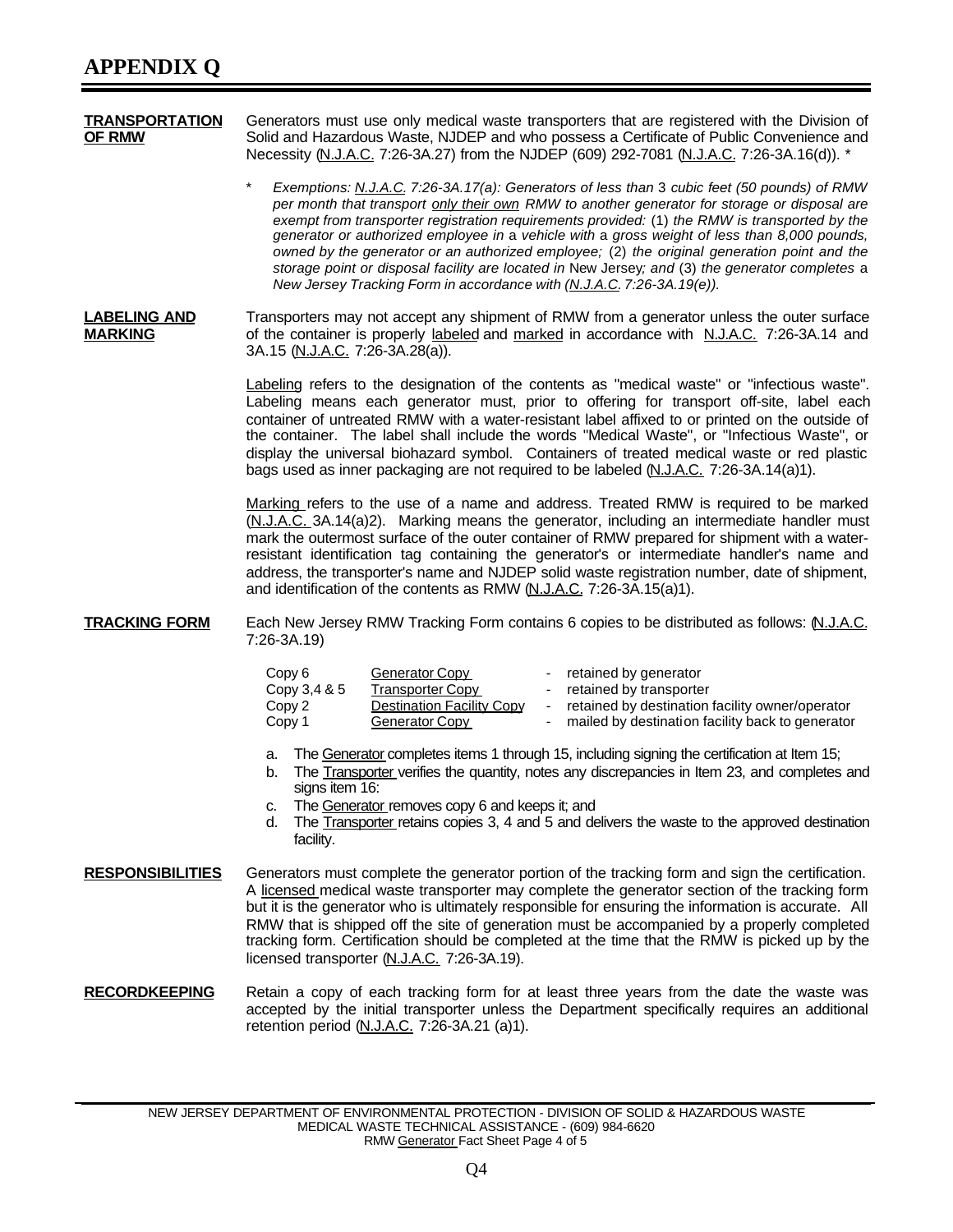| <b>RECEIPT OF</b><br><b>DESTINATION</b>                                                                                            | If a copy of the completed tracking form is not received from the destination facility within 35<br>days of acceptance of waste by the initial transporter, contact the transporter or facility to<br>determine the status of the tracked waste (N.J.A.C. 7:26-3A.22(a)).                                                                                                                                                                              |
|------------------------------------------------------------------------------------------------------------------------------------|--------------------------------------------------------------------------------------------------------------------------------------------------------------------------------------------------------------------------------------------------------------------------------------------------------------------------------------------------------------------------------------------------------------------------------------------------------|
| <b>EXCEPTION</b><br><b>REPORT</b>                                                                                                  | If a signed copy of the tracking form is not received from the destination facility within 45 days<br>of acceptance of the waste by the transporter, the generator must submit a Generator<br>Exception Report (N.J.A.C. 7:26-3A.22(b)) to:                                                                                                                                                                                                            |
|                                                                                                                                    | <b>NJDEP</b><br>Division of Enforcement Field Operations<br>Bureau of Inspections and Investigations<br>PO Box 407<br>Trenton, New Jersey 08625-0407                                                                                                                                                                                                                                                                                                   |
|                                                                                                                                    | The Exception Report must be postmarked on or before the 46th day and include:                                                                                                                                                                                                                                                                                                                                                                         |
|                                                                                                                                    | 1. A legible copy of the original tracking form for which the generator does not have<br>confirmation;<br>2. A cover letter signed by the generator explaining the efforts taken and the results to locate<br>the RMW.                                                                                                                                                                                                                                 |
|                                                                                                                                    | A copy of the Exception Report must be kept for at least 3 years from the date of the report.                                                                                                                                                                                                                                                                                                                                                          |
| <b>ANNUAL REPORTS</b>                                                                                                              | All generators of RMW must complete and submit an Annual Generator Report (forms are<br>provided by the NJDEP) to the Department for the period of June 22 through June 21 of each<br>calendar year by July 21 of each calendar year (N.J.A.C. 7:26-3A.21 (d)) unless the<br>Department specifically changes the reporting or filing date.                                                                                                             |
| <b>GENERATOR WITH</b><br><b>ON-SITE</b><br><b>INCINERATORS</b><br><b>OPERATING LOG</b>                                             | Generators of RMW with on-site incinerators must keep a Generator On-Site Incinerator<br>Operating Log at their facility that includes: date, duration and quantity (in pounds) of the<br>incineration cycle, the quantity of ash generated and transported off site, including dates of<br>transport and identification of the transporter and disposal facility $(N.J.A.C. 7:26-3A.25(a))$ .                                                         |
| <b>OPERATORS WITH</b><br><b>ON-SITE</b><br><b>INCINERATORS</b><br><b>THAT ACCEPT RMW</b><br><b>FROM OTHER</b><br><b>GENERATORS</b> | Generators of RMW with on-site incinerators that accept RMW from other generators must<br>maintain information on: the date of waste acceptance and the origin and quantity of the<br>RMW. Generators must also register with the NJDEP and declare intent to operate on a<br>commercial or non-commercial basis. Additional information on registration as a disposal<br>facility may be obtained by calling (609) 984-6620 (N.J.A.C. 7:26-3A.25(b)). |
| <b>GENERATORS</b><br><b>ON-SITE REPORTS</b><br>(N.J.A.C. 7:26-3A.26)                                                               | Generators of RMW with on-site incinerators must submit annual on-site incinerator reports on<br>or before July 30 of each calendar year covering the period of July 1 through June 30.                                                                                                                                                                                                                                                                |
|                                                                                                                                    | The report shall be submitted to the NJDEP at the following address:                                                                                                                                                                                                                                                                                                                                                                                   |
|                                                                                                                                    | New Jersey Department of Environmental Protection<br>Division of Solid and Hazardous Waste<br>Bureau of Resource Recovery and Technical Programs<br>PO Box 414                                                                                                                                                                                                                                                                                         |

Trenton, NJ 08625-0414 Phone (609) 984-6620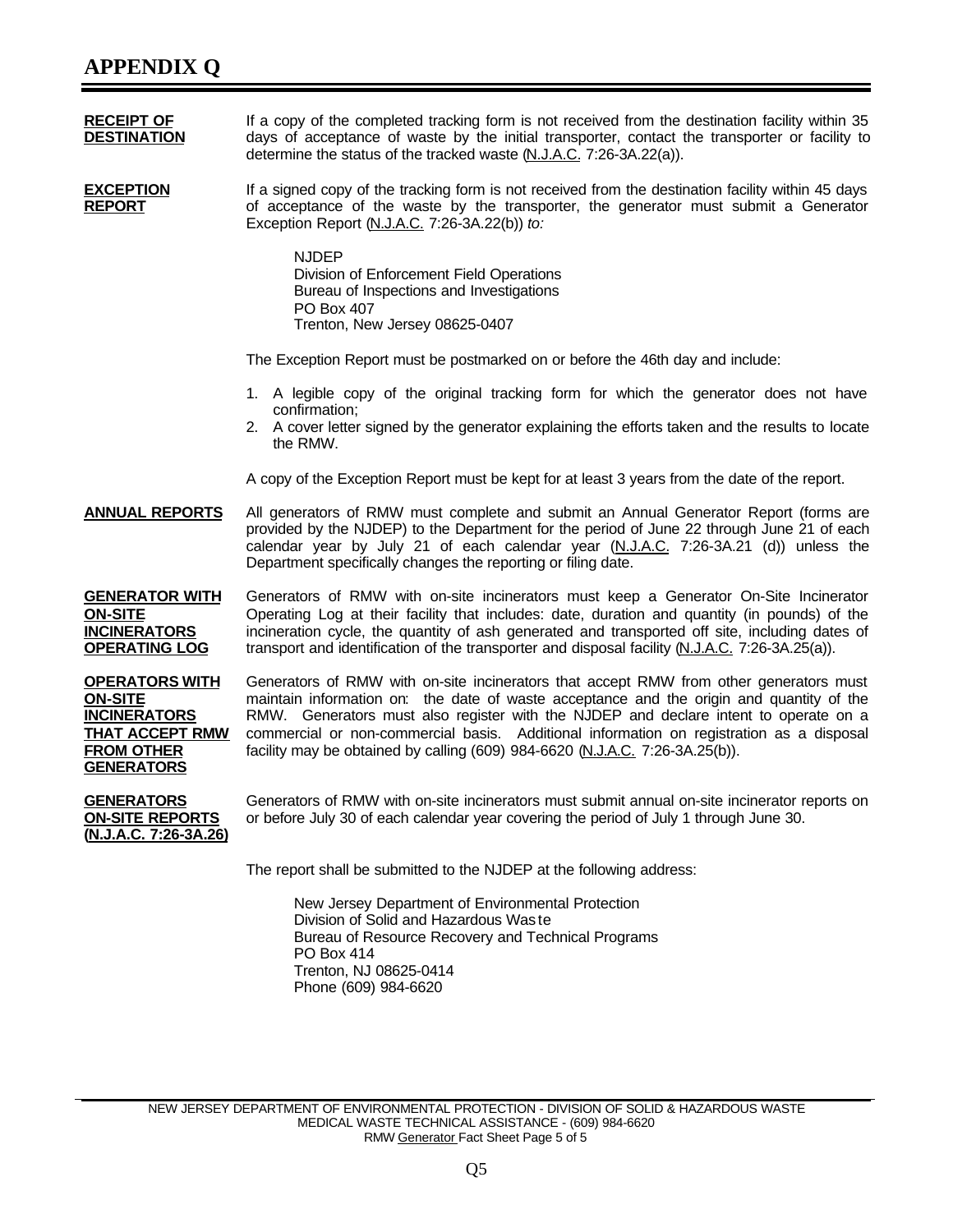# **REGULATED MEDICAL WASTE** *Q & A GENERATOR FACT SHEET*

THE NEW JERSEY REGULATED MEDICAL WASTE PROGRAM IS A COMPREHENSIVE MANAGEMENT SYSTEM THAT PROVIDES FOR THE PROPER AND SAFE TRACKING, ON-SITE CONTROL, COLLECTION AND DISPOSAL OF MEDICAL WASTES BY USING A SPECIAL TRACKING FORM TOGETHER WITH SPECIFIC PACKAGING, MARKING, LABELING, REPORTING AND OTHER REQUIREMENTS. THE REGULATED MEDICAL WASTE FACT SHEETS ARE A PUBLICATION OF THE DIVISION OF SOLID AND HAZARDOUS WASTE (DSHW), BUREAU OF RESOURCE RECOVERY AND TECHNICAL PROGRAMS. THESE FACT SHEETS ARE DESIGNED ONLY AS AN INFORMATION GUIDE, TO BE READ IN CONJUNCTION WITH THE NEW JERSEY RMW REGULATIONS. ALL PERSONS ARE RESPONSIBLE FOR COMPLIANCE WITH THE RMW REGULATIONS AT N.J.A.C. 7:26-2a ET SEQ.

#### **COMMON QUESTIONS AND ANSWERS ABOUT NEW JERSEY'S MEDICAL WASTE REGULATIONS**

Q1. Are regulated medical waste (RMW) generators required to dispose of (have a registered transporter pick up) their waste monthly or at definite time periods?

A. No, the medical waste regulations do not require generators to dispose of their waste monthly or provide specific time frames for the disposal of RMW. However, all RMW must be disposed of at least once per year. (N.J.A.C. 7:26-3A.12.(b))

Q2. Are carpules generated at a dentist's office considered RMW?

A. Yes, carpules are RMW (N.J.A.C. 7:26-3A.6(a)). They are classified as Class 4 - Sharps. They must be handled with the other sharps such as syringes (with or without the attached needle), needles, endo files, burrs, etc. generated at a dentist's office.

#### Q3. What are the regulated body fluids?

A. Regulated body fluids are liquids emanating or derived from humans and are limited to blood, cerebrospinal, synovial, pleural, peritoneal, pericardial fluids, semen, vaginal secretions, dialysate solution and amniotic fluid. Saliva and urine are not regulated body fluids.

Q4. What is isolation waste Class 6? Is waste generated while treating a patient with AIDS (Acquired Immune

Deficiency Syndrome) considered to be isolation waste?

A. Isolation waste is defined as "Any biological waste and discarded materials contaminated with blood, excretion, exudates or secretions from humans who are isolated to protect others from certain highly communicable diseases (such as lassa fever or smallpox, etc.) or animals known to be infected with<br>highly communicable diseases" highly communicable (N.J.A.C. 7:26-3A.6(a)). The infectious agents causing these diseases are listed in Level 4 of the Centers for Disease Control's (CDC's) Document "Classification of Etiologic Agents on the Basis of Hazard". The CDC guidelines do not list the AIDS virus, therefore waste generated while treating a patient with AIDS is not an isolation waste Class 6. A list of infectious agents included in Class 6 is available from the Bureau of Resource Recovery and Technical Programs (Bureau).

Q5. Are intravenous (IV) bags, tubes and needles that had only saline or nutrient medium in them considered regulated medical waste (RMW)?

A. The IV bags and needles are always considered RMW pursuant to N.J.A.C. 3A.6(a). however, if the tubing that had only saline or nutrient medium in it is separated from the IV bag and the needle, then the tubing alone is not considered RMW.

Q6. Are paper towels or latex gloves containing a drop (or a few drops) of blood or other regulated body fluid considered RMW?

A. No, paper towels or gloves that are not saturated with blood or a regulated body fluid and are not either dripping and soaked in or have dried or caked after having been saturated with such fluids are not RMW.

Q7. Are orthodontic wires, brackets and bonding material considered RMW?

A. Orthodontic wires, brackets and bonding material are generally not considered RMW as they do not meet the definition of RMW. These items would only meet the definition for Class 4 RMW and have to be managed as RMW, if they became saturated and/or dripping with blood or regulated body fluids, or were saturated and/or dripping and are now dried and caked with blood or regulated body fluids (N.J.A.C. 7:26- 3A.6(a)). Additionally, in certain very rare circumstances, orthodontic wires or other oral appliances would be regulated as Class 6 - Isolation Wastes, if they were removed for some reason from a patient with any of the serious diseases listed at CDC Level 4.

NEW JERSEY DEPARTMENT OF ENVIRONMENTAL PROTECTION - DIVISION OF SOLID & HAZARDOUS WASTE MEDICAL WASTE TECHNICAL ASSISTANCE - (609) 984-6620 RMW Q & A Generator Fact Sheet Page 1 of 4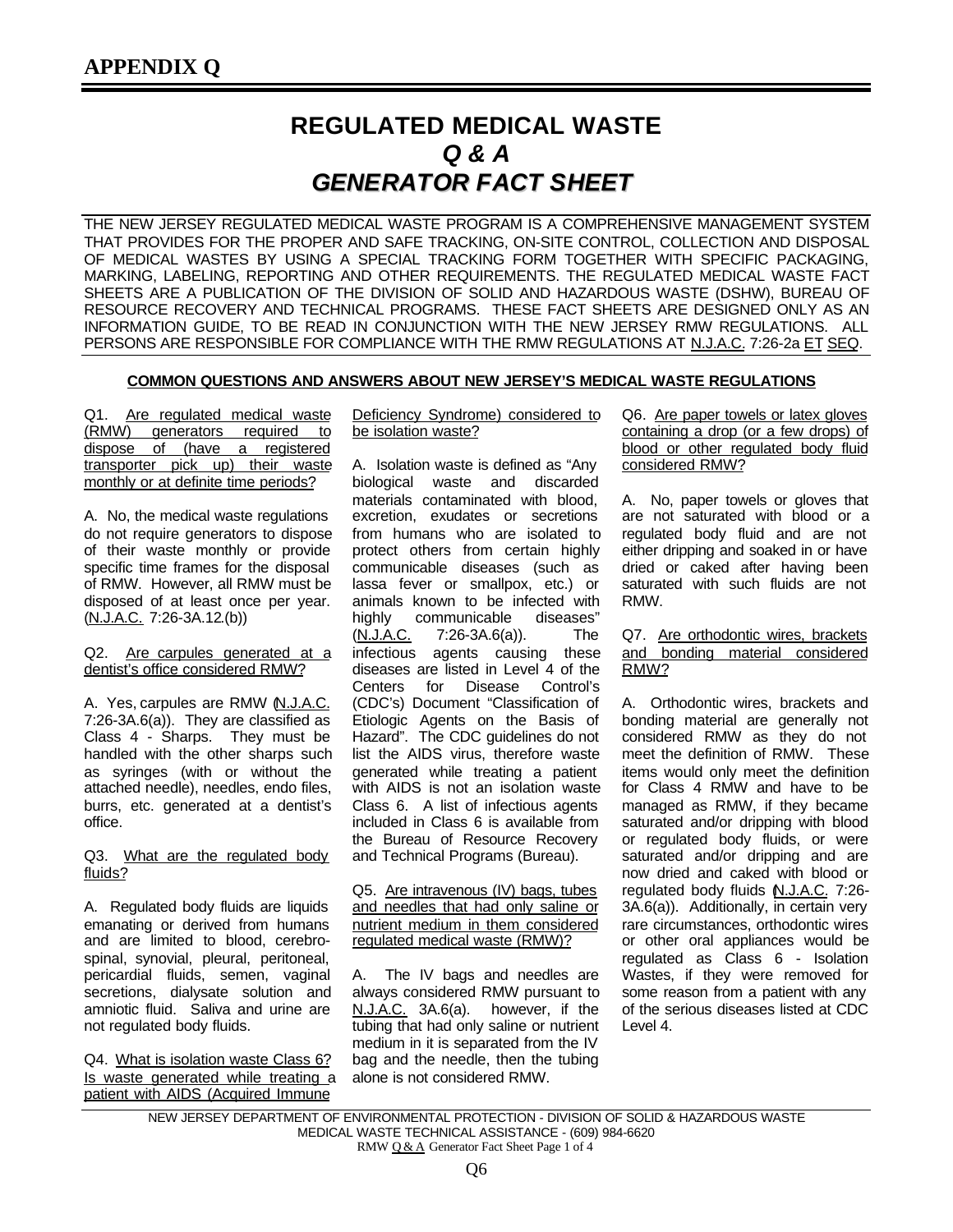Q8. Are strep test cards, discs and slides considered RMW?

A. If strep test cards, discs and slides are medical diagnostic test systems that contain and biologicals, such as animal antibodies or products of their metabolism, they would be considered RMW Class 1 - Cultures and Stocks and would be subject to all RMW regulations (N.J.A.C. 7:26-3A.6(a)). However, if they are medical diagnostic test systems that consist of non-biological reagents, they would not be considered RMW. Swabs that are used to inoculate a culture are considered RMW Class 1 - Cultures and Stocks.

#### Q9. Are animal blood and vaccine vials considered RMW?

A. Blood vials that have been used in animal care are considered RMW Class 4 - Sharps and must be handled as such. Animal vaccine vials that have contained agents that have the potential to cause disease in humans are considered RMW Class 4 - Sharps (N.J.A.C. 7:26- 3A.6(a)). Vaccine vials that have contained agents infectious only to non-humans are not considered RMW.

Q10. Are barium enema bags considered RMW?

A. No barium enema bags are generally not considered RMW, as they do not meet the definition of RMW found at N.J.A.C. 7:26-3A.6. These items would only be considered RMW if they are saturated and/or dripping with blood or are now caked with dried human blood or regulated body fluids. Additionally, in certain very rare circumstances these items would be regulated as Class 6 - Isolation Wastes, if they were generated from a patient with any of the serious diseases listed at CDC Level 4.

Q11. When is my annual generator report (AGR) due? Must I request it be mailed to me?

A. Generators are responsible for submitting a completed annual report to NJDEP by July 21 of each calendar year (N.J.A.C. 7:26-3A.21.d). The AGR form is mailed to all registered generators. However, if you fail to receive a form you may request one by calling (609) 984- 6620.

Q12. If for some reason the NJDEP did not receive an AGR from a generator by the due date and requests the AGR from the generator; however, the generator did submit the report and has documentation to prove that, what should the generator do to respond to such request?

A. The generator should submit a copy of the completed AGR from its records.

Q13. If I have more than one office, must I register each location with the Department?

A. Yes, each location that generates RMW must be registered with the NJDEP (N.J.A.C. 7:26-3A.5) unless a location is a temporary location operating less than 15 days per year (N.J.A.C. 7:26-3A.17(e)). Call (609) 984-3448 for a registration packet.

Q14. If generators treat and destroy their own RMW by methods such as treating with chlorine bleach and grinding, are they considered to be a destination facility? Do they have to be registered as a destination facility?

A. Yes, generators that both treat and destroy their own RMW on site are considered destination facilities and they must be registered as such with the NJDEP. This includes all facilities that accept RMW from other

registered generators for treatment and destruction. Registration forms are available by calling (609) 984- 6620.

Q15. Where can a generator obtain medical waste tracking forms? Is there a fee for them? How many forms can be ordered at one time?

A. A generator/transporter can obtain the medical waste tracking forms, free of charge from the NJDEP, Bureau of Resource Recovery and Technical Programs, PO Box 414, Trenton, NJ 08625- 0414 or by calling (609) 984-6620 during normal business hours.

Q16. Is a generator required to submit copies of tracking forms to the NJDEP?

A. No, generators are not required to submit copies of tracking forms to the NJDEP. The copies of these forms must be retained at the generator's office for at least three years from the date the waste was generated/ accepted by the initial medical waste transporter unless the NJDEP specifically requires an additional retention period. The New Jersey Department of Health and Senior Services (DOHSS) inspectors during their compliance inspections check these records.

A. No, generators, such as hospitals cannot transport another generator's RMW without possessing the permits listed at N.J.A.C. 7:26-3A.27. These requirements include:

- a. Registering as an RMW transporter in accordance with N.J.A.C. 7:26-3A.8;
- b. Registering as a solid waste transporter, and
- c. Obtaining a certificate of public convenience and necessity issued by the Division of Solid and Hazardous Waste.

NEW JERSEY DEPARTMENT OF ENVIRONMENTAL PROTECTION - DIVISION OF SOLID & HAZARDOUS WASTE MEDICAL WASTE TECHNICAL ASSISTANCE - (609) 984-6620 RMW Generator Fact Sheet Page 2 of 4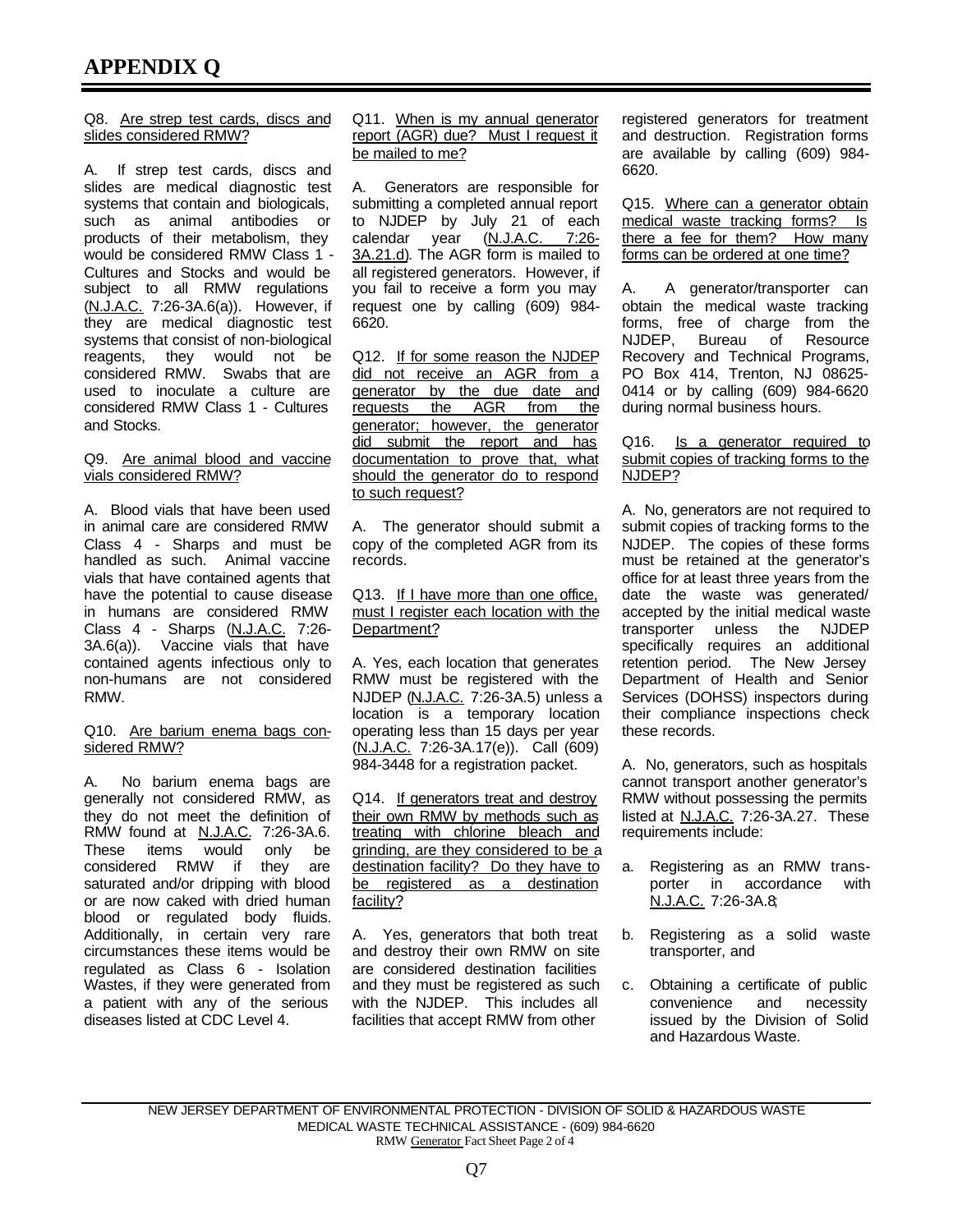Q18. What should I do if I do not receive Copy 1 of the Medical Waste Tracking Form from the destination facility?

A. If you do not receive a completed Copy 1 of the tracking form with a handwritten signature of the owner/ operator within 35 days of initial transport off site, you should contact the destination facility and attempt to determine the status of the tracked waste. If, within 45 days of initial transport off site you still do not receive Copy 1 of the tracking form you must submit an exception report to: NJDEP, Bureau of Solid Waste Compliance and Enforcement, PO Box 407, Trenton, NJ 08525-0407 (N.J.A.C. 7:26-3A.22(b)).

Q19. If I have more than one office, may I take the RMW to one site for storage, consolidation or disposal?

A. Yes, if a generator generates less than 50 lbs. per month and transports its waste in a vehicle weighing less than 8,000 lbs. (N.J.A.C. 7:26-3A.17) but a RMW tracking form must still be used to transport the RMW from one site to another. Please note that generators which accept RMW for storage or consolidation must be registered as a collection facility and generators which accept RMW for disposal must be registered as RMW destination facility.

Q20. May mail services be used to transport RMW?

A. Yes, the U.S. Postal Service can be used to transport RMW Class 4 - Sharps and Class 7 - Unused Sharps for disposal. The RMW must be sent registered for certified mail, return receipt requested. The generator must retain the original receipt and the returned registered or certified mail receipt and attach them to the generator copy of the tracking form.

The generator must sign the certification section of the tracking form by hand; sign the transporter section indicating the transporter is the U.S. Postal Service and note the date the shipment was mailed; and ensure that the tracking form accompanies the RMW while in transit (N.J.A.C. 7:26-3A.17(b)).

Q21. How do I dispose of RMW that is derived from radioactive medical materials?

A. Such waste may be returned to the supplier of the original radioactive medical materials using a registered RMW transporter and completing a RMW form as described in N.J.A.C. 7:26-3A.19(h).

Q22. May I recycle RMW?

A. Yes, certain materials that are reused or recycled in accordance with all applicable Federal, State and local laws and regulations for the handling and managing of such materials, are not considered RMW if the generator first treats the materials and, for sharps, destroys them prior to shipping off site (N.J.A.C. 7;26-3A.6(b)).

Q23. What is the proper way to mark and label packages of RMW?

A. See Figure 1 on page 4 N.J.A.C. 7:26.3A.14 and 15).

Q24. If I am in compliance with the NJDEP's medical waste regulations, can I assume that I am in compliance with OSHA's regulations?

A. No, the Federal Occupational Safety and Health Administration (OSHA) has separate regulations with which you must comply for a broader range of patient contact issues; materials and wastes produced at your business other than RMW. You may contact OSHA at (609) 757-5181.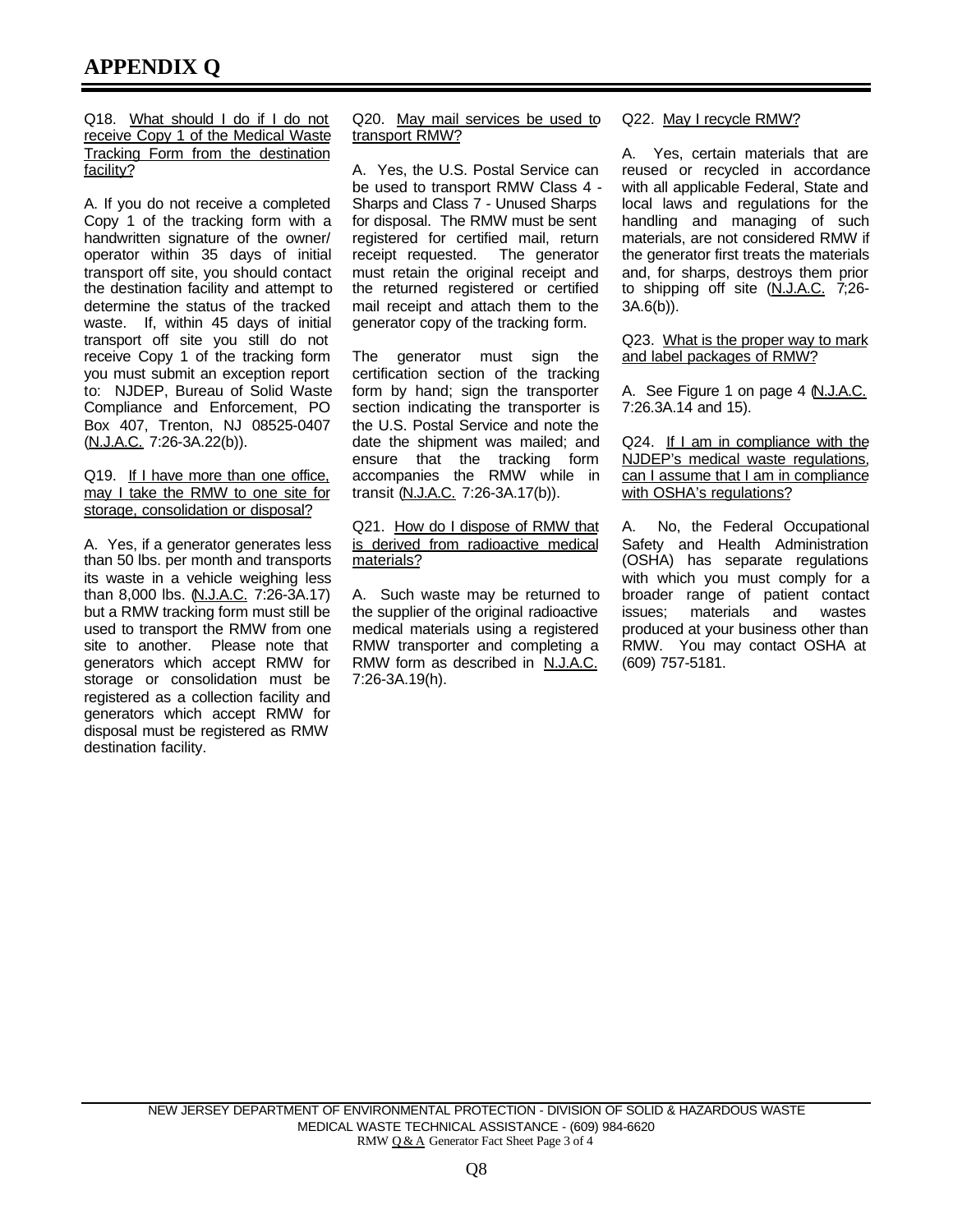| Telephone Numbers for Regulatory and Technical Assistance:                                                                                                                                            |                                                                                                              |                                                                                                                                                                                                                              |  |
|-------------------------------------------------------------------------------------------------------------------------------------------------------------------------------------------------------|--------------------------------------------------------------------------------------------------------------|------------------------------------------------------------------------------------------------------------------------------------------------------------------------------------------------------------------------------|--|
| <b>NJDEP</b><br>Medical Waste Technical Assistance<br>(609) 984-6620<br>Medical Waste Registration:<br>! Generators<br>(609) 984-3448<br>! Transporter Registration<br>(609) 292-7081<br>! Facilities | <b>U.S. Department of Labor</b><br>Occupational Safety and Health<br>Administration (OSHA)<br>(609) 757-5181 | <b>New Jersey Department of Health</b><br><b>And Senior Services</b><br>Division of Environmental and<br>Occupational Health<br>(Consumer and Environmental<br>Health Services)<br>(Generator Inspections)<br>(609) 588-3124 |  |
| (609) 984-6620<br>Bureau of Solid Waste Compliance<br>And Enforcement<br>(Transporters & Facilities)<br>(609) 584-4180                                                                                | Figure 1                                                                                                     |                                                                                                                                                                                                                              |  |

REPORT ALL INCIDENTS CONCERNING RELEASES OF RMW BY CALLING THE NJDEP 24-HOUR EMERGENCY HOTLINE AT **(609) 292-7172**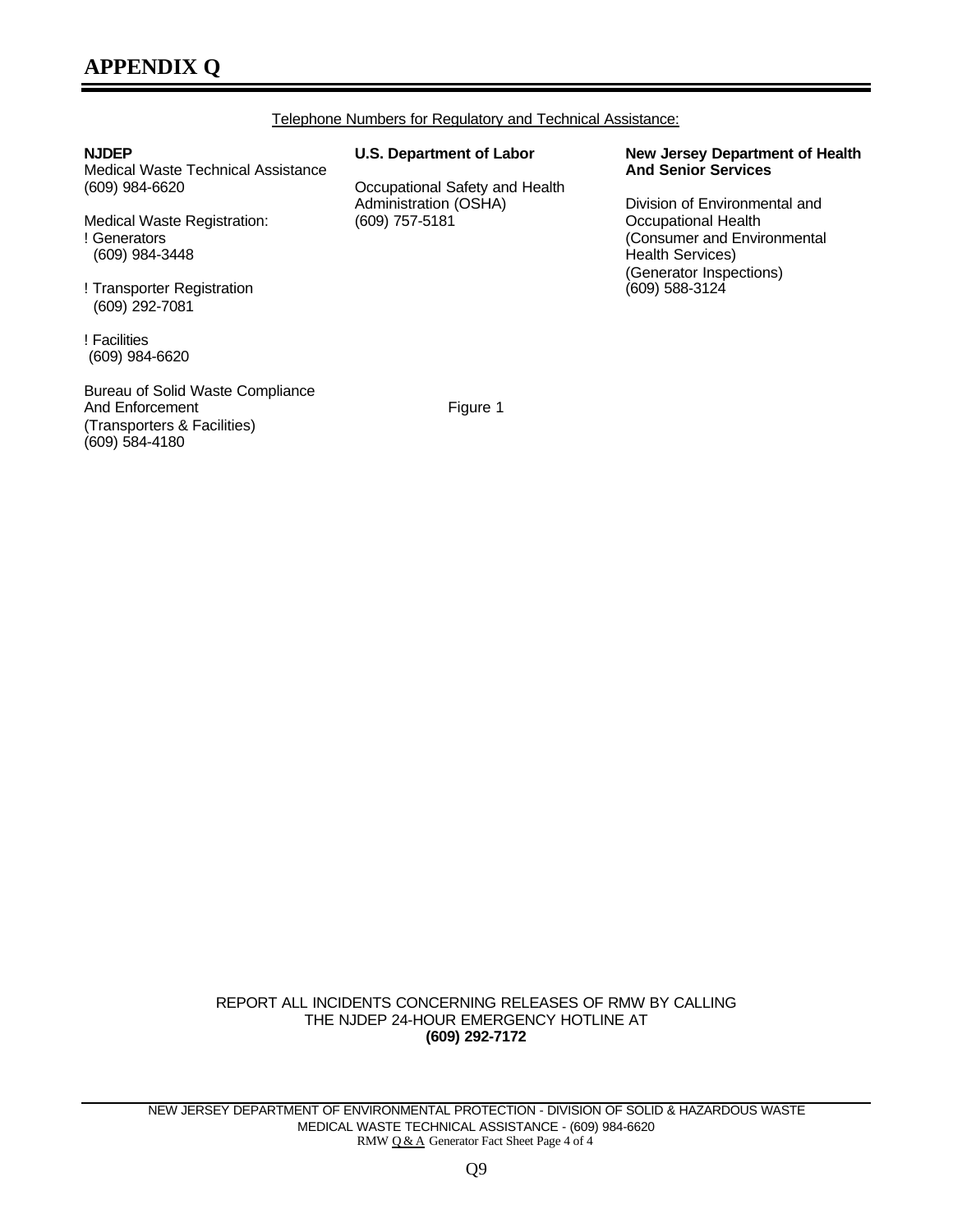

**Occupational Safety & Health Administration U.S. Department of Labor**

# **Regulations (Standards - 29 CFR)**

**Bloodborne pathogens. - 1910.1030**

t OSHA Regulations (Standards - 29 CFR) - Table of Contents

- **Standard Number:** 1910.1030-
- **Standard Title:** Bloodborne pathogens.
- **SubPart Number:** Z
- **SubPart Title:** Toxic and Hazardous Substances

## **Interpretation(s)**

#### **(a)**

**Scope and Application.** This section applies to all occupational exposure to blood or other potentially infectious materials as defined by paragraph (b) of this section.

#### **(b)**

**Definitions.** For purposes of this section, the following shall apply:

*Assistant Secretary* means the Assistant Secretary of Labor for Occupational Safety and Health, or designated representative.

**Blood** means human blood, human blood components, and products made from human blood.

*Bloodborne Pathogens* means pathogenic microorganisms that are present in human blood and can cause disease in humans. These pathogens include, but are not limited to, hepatitis B virus (HBV) and human immunodeficiency virus (HIV).

*Clinical Laboratory* means a workplace where diagnostic or other screening procedures are performed on blood or other potentially infectious materials.

*Contaminated* means the presence or the reasonably anticipated presence of blood or other potentially infectious materials on an item or surface.

*Contaminated Laundry* means laundry which has been soiled with blood or other potentially infectious materials or may contain sharps.

*Contaminated Sharps* means any contaminated object that can penetrate the skin including, but not limited to, needles, scalpels, broken glass, broken capillary tubes, and exposed ends of dental wires.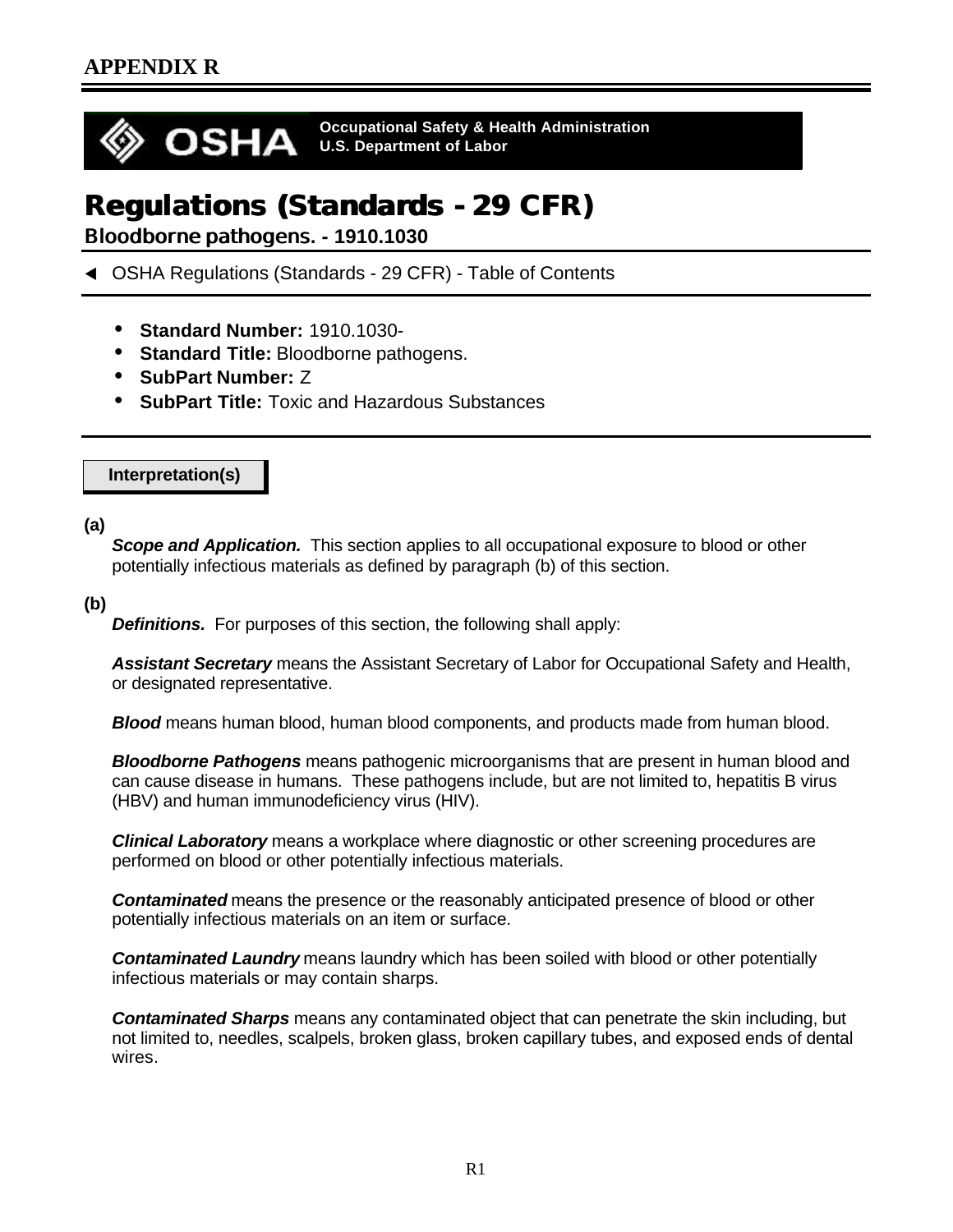# **APPENDIX R**

*Decontamination* means the use of physical or chemical means to remove, inactivate, or destroy bloodborne pathogens on a surface or item to the point where they are no longer capable of transmitting infectious particles and the surface or item is rendered safe for handling, use, or disposal.

*Director* means the Director of the National Institute for Occupational Safety and Health, U.S. Department of Health and Human Services, or designated representative.

*Engineering Controls* means controls (e.g., sharps disposal containers, self-sheathing needles, safer medical devices, such as sharps with engineered sharps injury protections and needleless systems) that isolate or remove the bloodborne pathogens hazard from the workplace.

*Exposure Incident* means a specific eye, mouth, other mucous membrane, non-intact skin, or parenteral contact with blood or other potentially infectious materials that results from the performance of an employee's duties.

*Handwashing Facilities* means a facility providing an adequate supply of running potable water, soap and single use towels or hot air drying machines.

*Licensed Healthcare Professional* is a person whose legally permitted scope of practice allows him or her to independently perform the activities required by paragraph (f) Hepatitis B Vaccination and Post-exposure Evaluation and Follow-up.

**HBV** means hepatitis B virus.

**HIV** means human immunodeficiency virus.

*Needleless systems* means a device that does not use needles for:

(1) The collection of bodily fluids or withdrawal of body fluids after initial venous or arterial access is established; (2) The administration of medication or fluids; or (3) Any other procedure involving the potential for occupational exposure to bloodborne pathogens due to percutaneous injuries from contaminated sharps.

*Occupational Exposure* means reasonably anticipated skin, eye, mucous membrane, or parenteral contact with blood or other potentially infectious materials that may result from the performance of an employee's duties.

**Other Potentially Infectious Materials** means (1) The following human body fluids: semen, vaginal secretions, cerebrospinal fluid, synovial fluid, pleural fluid, pericardial fluid, peritoneal fluid, amniotic fluid, saliva in dental procedures, any body fluid that is visibly contaminated with blood, and all body fluids in situations where it is difficult or impossible to differentiate between body fluids; (2) Any unfixed tissue or organ (other than intact skin) from a human (living or dead); and (3) HIVcontaining cell or tissue cultures, organ cultures, and HIV- or HBV-containing culture medium or other solutions; and blood, organs, or other tissues from experimental animals infected with HIV or HBV.

*Parenteral* means piercing mucous membranes or the skin barrier through such events as needlesticks, human bites, cuts, and abrasions.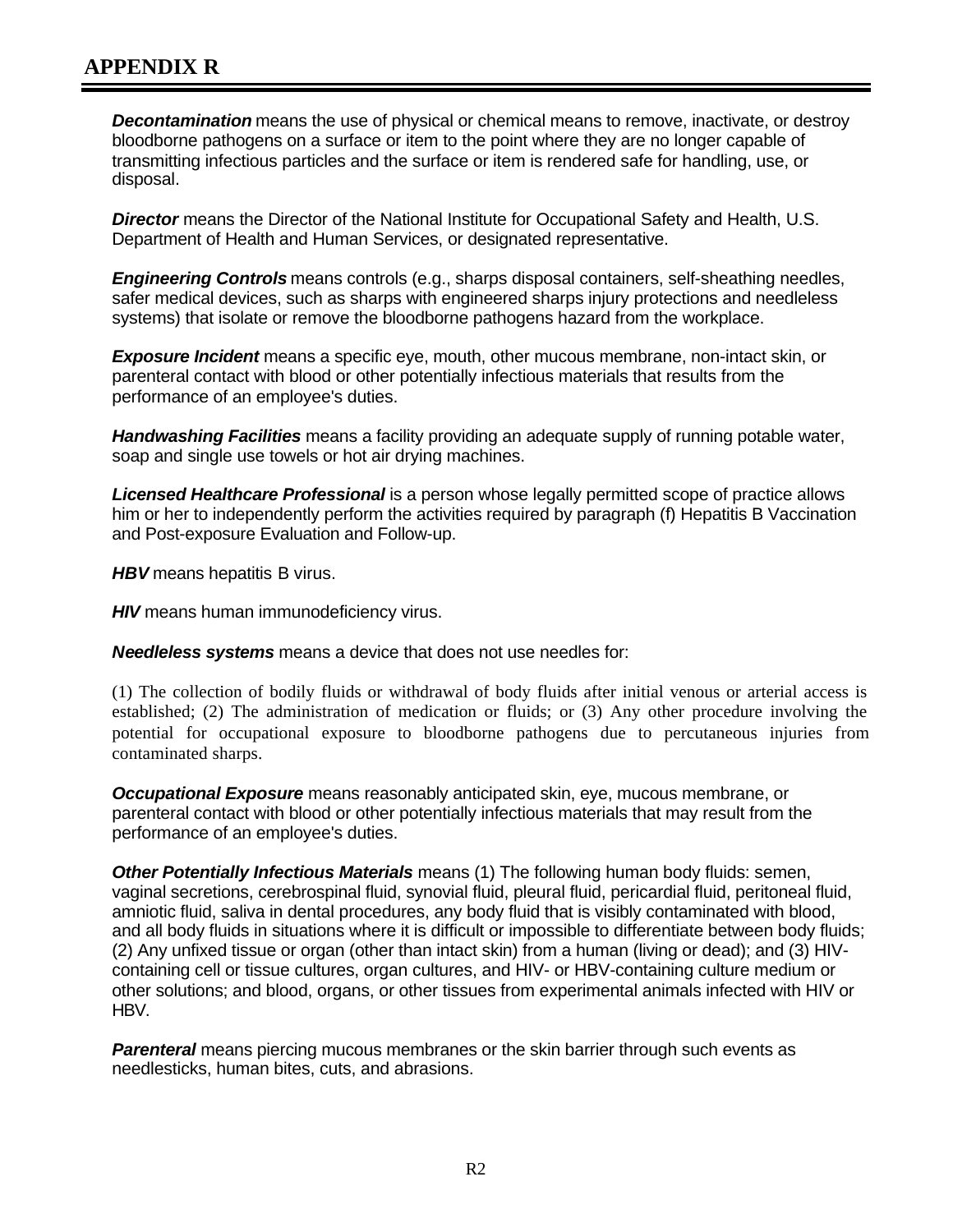*Personal Protective Equipment* is specialized clothing or equipment worn by an employee for protection against a hazard. General work clothes (e.g., uniforms, pants, shirts or blouses) not intended to function as protection against a hazard are not considered to be personal protective equipment.

*Production Facility* means a facility engaged in industrial-scale, large-volume or high concentration production of HIV or HBV.

*Regulated Waste* means liquid or semi-liquid blood or other potentially infectious materials; contaminated items that would release blood or other potentially infectious materials in a liquid or semi-liquid state if compressed; items that are caked with dried blood or other potentially infectious materials and are capable of releasing these materials during handling; contaminated sharps; and pathological and microbiological wastes containing blood or other potentially infectious materials.

*Research Laboratory* means a laboratory producing or using research-Iaboratory-scale amounts of HIV or HBV. Research laboratories may produce high concentrations of HIV or HBV but not in the volume found in production facilities.

**Sharps with engineered sharps injury protections** means a nonneedle sharp or a needle device used for withdrawing body fluids, accessing a vein or artery, or administering medications or other fluids, with a built-in safety feature or mechanism that effectively reduces the risk of an exposure incident.

*Source Individual* means any individual, living or dead, whose blood or other potentially infectious materials may be a source of occupational exposure to the employee. Examples include, but are not limited to, hospital and clinic patients; clients in institutions for the developmentally disabled; trauma victims; clients of drug and alcohol treatment facilities; residents of hospices and nursing homes; human remains; and individuals who donate or sell blood or blood components.

**Sterilize** means the use of a physical or chemical procedure to destroy all microbial life including highly resistant bacterial endospores.

**Universal Precautions** is an approach to infection control. According to the concept of Universal Precautions, all human blood and certain human body fluids are treated as if known to be infectious for HIV, HBV, and other bloodborne pathogens.

*Work Practice Controls* means controls that reduce the likelihood of exposure by altering the manner in which a task is performed (e.g., prohibiting recapping of needles by a two-handed technique).

## **(c)**

*Exposure Control* **--**

# **(c)(1)**

*Exposure Control Plan.*

# **(c)(1)(i)**

Each employer having an employee(s) with occupational exposure as defined by paragraph (b) of this section shall establish a written Exposure Control Plan designed to eliminate or minimize employee exposure.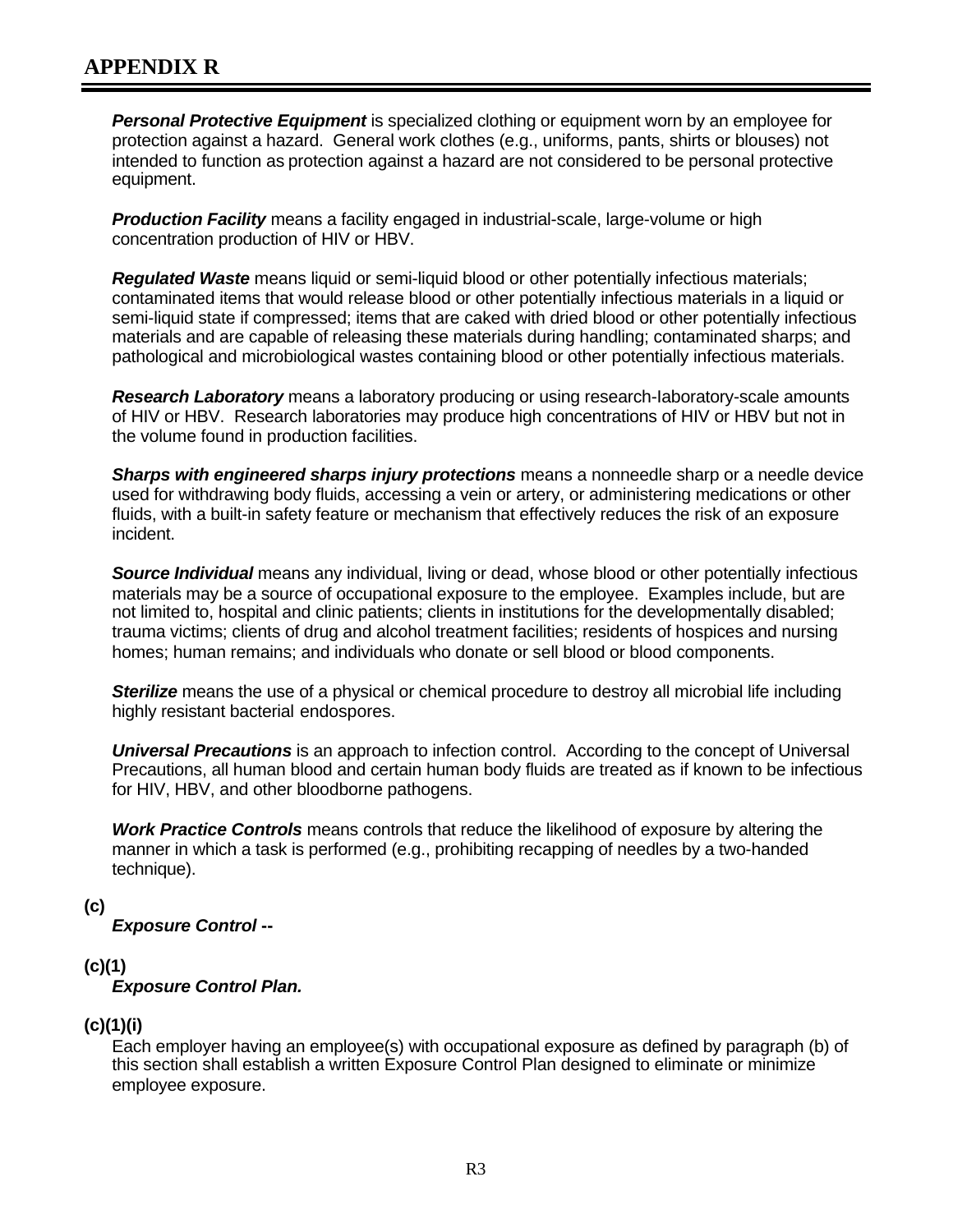# **(c)(1)(ii)**

The Exposure Control Plan shall contain at least the following elements:

# **(c)(1)(ii)(A)**

The exposure determination required by paragraph (c)(2),

# *..1910.1030(c)(1)(ii)(B)*

# **(c)(1)(ii)(B)**

The schedule and method of implementation for paragraphs (d) Methods of Compliance, (e) HIV and HBV Research Laboratories and Production Facilities, (f) Hepatitis B Vaccination and Post-Exposure Evaluation and Follow-up, (g) Communication of Hazards to Employees, and (h) Recordkeeping, of this standard, and

# **(c)(1)(ii)(C)**

The procedure for the evaluation of circumstances surrounding exposure incidents as required by paragraph (f)(3)(i) of this standard.

## **(c)(1)(iii)**

Each employer shall ensure that a copy of the Exposure Control Plan is accessible to employees in accordance with 29 CFR 1910.1020(e).

## **(c)(1)(iv)**

The Exposure Control Plan shall be reviewed and updated at least annually and whenever necessary to reflect new or modified tasks and procedures which affect occupational exposure and to reflect new or revised employee positions with occupational exposure. The review and update of such plans shall also:

# **(c)(1)(iv)(A)**

Reflect changes in technology that eliminate or reduce exposure to bloodborne pathogens; and

# **(c)(1)(iv)(B)**

Document annually consideration and implementation of appropriate commercially available and effective safer medical devices designed to eliminate or minimize occupational exposure.

## **(c)(1)(v)**

An employer, who is required to establish an Exposure Control Plan shall solicit input from nonmanagerial employees responsible for direct patient care who are potentially exposed to injuries from contaminated sharps in the identification, evaluation, and selection of effective engineering and work practice controls and shall document the solicitation in the Exposure Control Plan.

## **(c)(2)**

## *Exposure Determination*.

## **(c)(2)(i)**

Each employer who has an employee(s) with occupational exposure as defined by paragraph (b) of this section shall prepare an exposure determination. This exposure determination shall contain the following:

# **(c)(2)(i)(A)**

A list of all job classifications in which all employees in those job classifications have occupational exposure;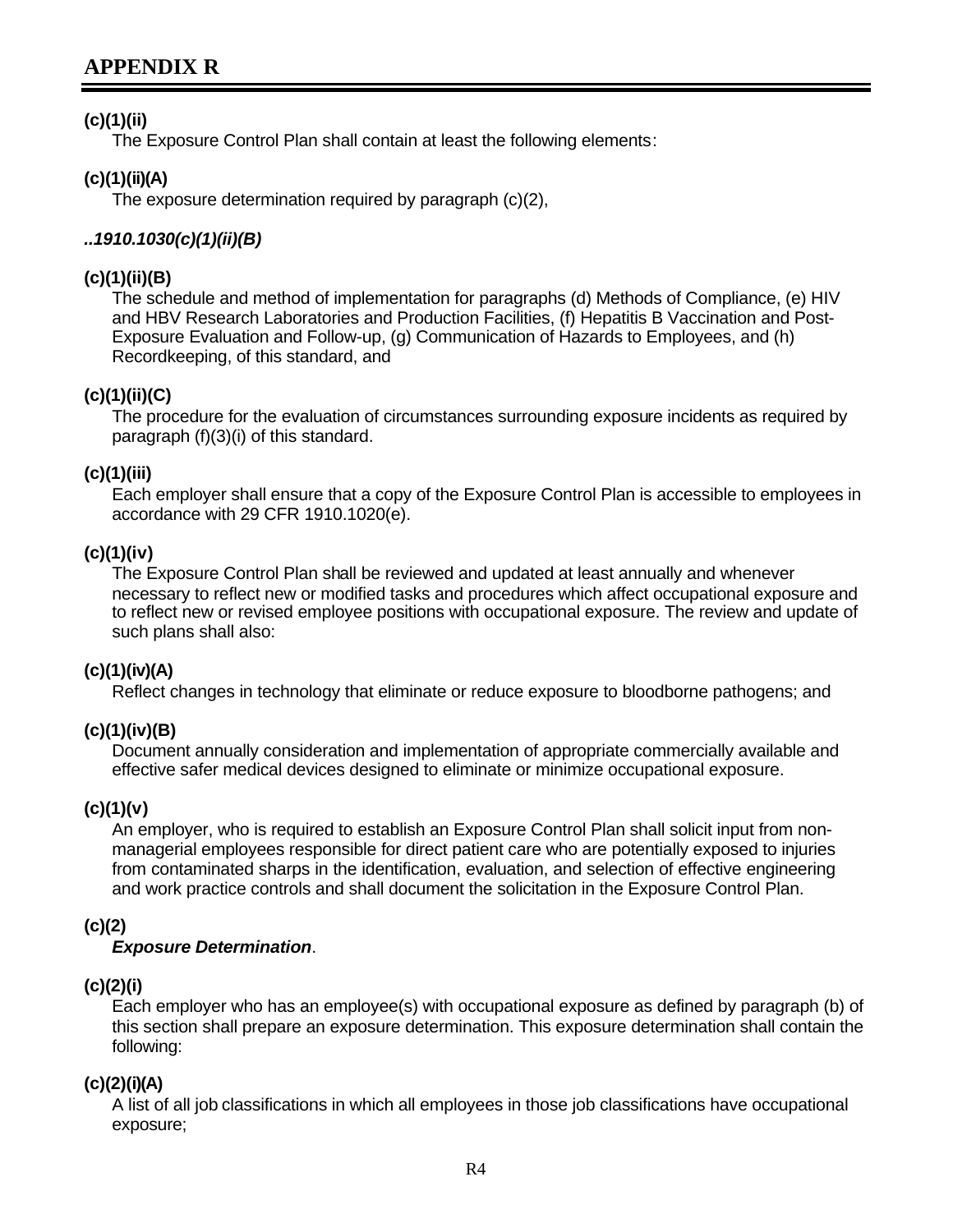# *..1910.1030(c)(2)(i)(B )*

# **(c)(2)(i)(B)**

A list of job classifications in which some employees have occupational exposure, and

# **(c)(2)(i)(C)**

A list of all tasks and procedures or groups of closely related task and procedures in which occupational exposure occurs and that are performed by employees in job classifications listed in accordance with the provisions of paragraph (c)(2)(i)(B) of this standard.

## **(c)(2)(ii)**

This exposure determination shall be made without regard to the use of personal protective equipment.

## **(d)**

## *Methods* **of** *Compliance* **--**

# **(d)(1)**

*General.* Universal precautions shall be observed to prevent contact with blood or other potentially infectious materials. Under circumstances in which differentiation between body fluid types is difficult or impossible, all body fluids shall be considered potentially infectious materials.

## **(d)(2)**

## *Engineering and Work Practice Controls.*

## **(d)(2)(i)**

Engineering and work practice controls shall be used to eliminate or minimize employee exposure. Where occupational exposure remains after institution of these controls, personal protective equipment shall also be used.

## *..1910.1030(d) (2)(ii)*

## **(d)(2)(ii)**

Engineering controls shall be examined and maintained or replaced on a regular schedule to ensure their effectiveness.

# **(d)(2)(iii)**

Employers shall provide handwashing facilities which are readily accessible to employees.

## **(d)(2)(iv)**

When provision of handwashing facilities is not feasible, the employer shall provide either an appropriate antiseptic hand cleanser in conjunction with clean cloth/paper towels or antiseptic towelettes. When antiseptic hand cleansers or towelettes are used, hands shall be washed with soap and running water as soon as feasible.

# **(d)(2)(v)**

Employers shall ensure that employees wash their hands immediately or as soon as feasible after removal of gloves or other personal protective equipment.

# **(d)(2)(vi)**

Employers shall ensure that employees wash hands and any other skin with soap and water, or flush mucous membranes with water immediately or as soon as feasible following contact of such body areas with blood or other potentially infectious materials.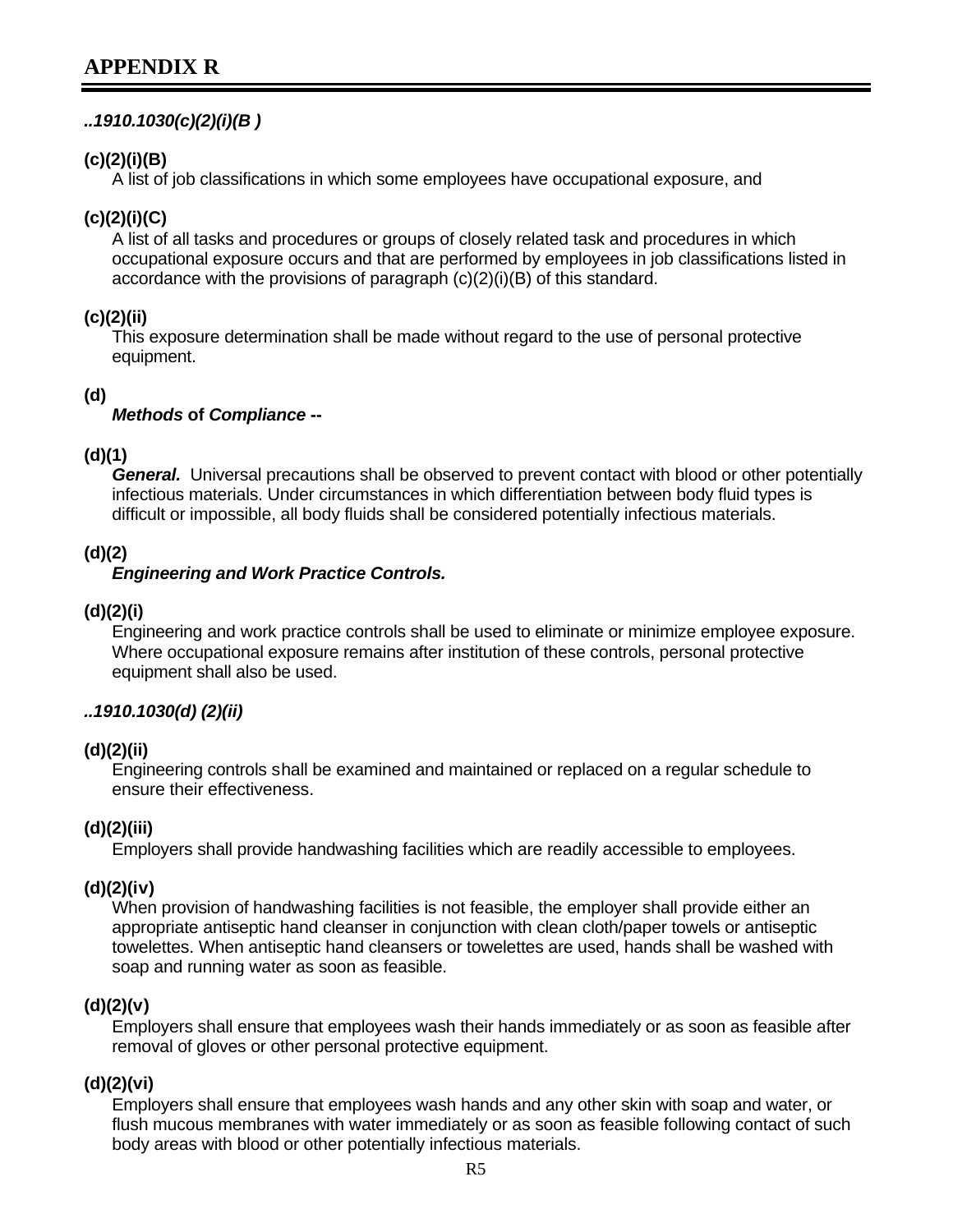# **(d)(2)(vii)**

Contaminated needles and other contaminated sharps shall not be bent, recapped, or removed except as noted in paragraphs (d)(2)(vii)(A) and (d)(2)(vii)(B) below. Shearing or breaking of contaminated needles is prohibited.

## *..1910.1030(d) (2)(vii)(A)*

## **(d)(2)(vii)(A)**

Contaminated needles and other contaminated sharps shall not be bent, recapped or removed unless the employer can demonstrate that no alternative is feasible or that such action is required by a specific medical or dental procedure.

## **(d)(2)(vii)(B)**

Such bending, recapping or needle removal must be accomplished through the use of a mechanical device or a one-handed technique.

## **(d)(2)(viii)**

Immediately or as soon as possible after use, contaminated reusable sharps shall be placed in appropriate containers until properly reprocessed. These containers shall be:

## **(d)(2)(viii)(A)**

Puncture resistant;

## **(d)(2)(viii)(B)**

Labeled or color-coded in accordance with this standard;

## **(d)(2)(viii)(C)**

Leakproof on the sides and bottom; and

## **(d)(2)(viii)(D)**

In accordance with the requirements set forth in paragraph  $(d)(4)(ii)(E)$  for reusable sharps.

## **(d)(2)(ix)**

Eating, drinking, smoking, applying cosmetics or lip balm, and handling contact lenses are prohibited in work areas where there is a reasonable likelihood of occupational exposure.

## **(d)(2)(x)**

Food and drink shall not be kept in refrigerators, freezers, shelves, cabinets or on countertops or benchtops where blood or other potentially infectious materials are present.

## *..1910.1030(d)(2)(xi)*

## **(d)(2)(xi)**

All procedures involving blood or other potentially infectious materials shall be performed in such a manner as to minimize splashing, spraying, spattering, and generation of droplets of these substances.

## **(d)(2)(xii)**

Mouth pipetting/suctioning of blood or other potentially infectious materials is prohibited.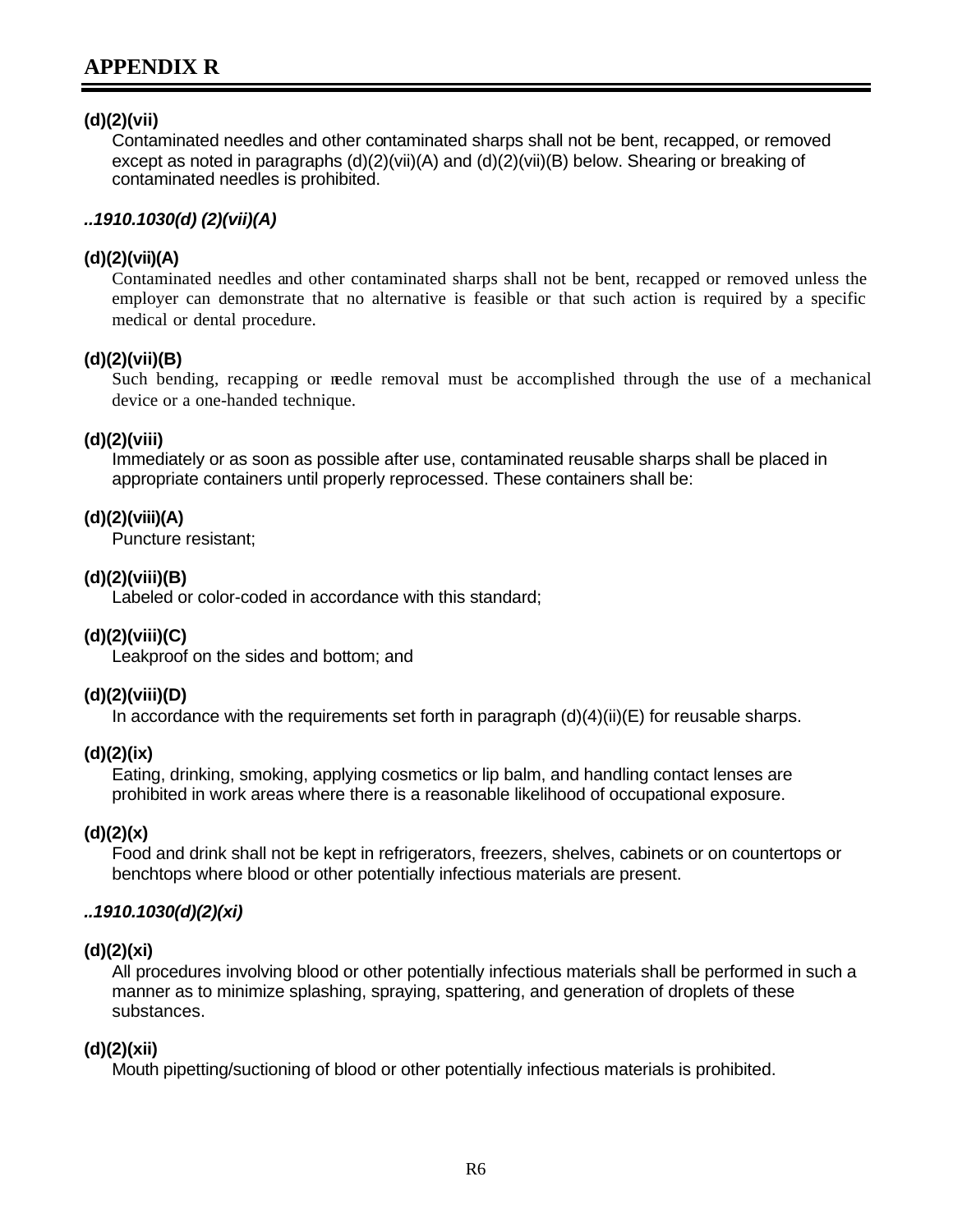# **(d)(2)(xiii)**

Specimens of blood or other potentially infectious materials shall be placed in a container which prevents leakage during collection, handling, processing, storage, transport, or shipping.

# **(d)(2)(xiii)(A)**

The container for storage, transport, or shipping shall be labeled or color-coded according to paragraph (g)(1)(i) and closed prior to being stored, transported, or shipped. When a facility utilizes Universal Precautions in the handling of all specimens, the labeling/color-coding of specimens is not necessary provided containers are recognizable as containing specimens. This exemption only applies while such specimens/containers remain within the facility. Labeling or color-coding in accordance with paragraph (g)(1)(i) is required when such specimens/containers leave the facility.

## **(d)(2)(xiii)(B)**

If outside contamination of the primary container occurs, the primary container shall be placed within a second container which prevents leakage during handling, processing, storage, transport, or shipping and is labeled or color-coded according to the requirements of this standard.

# *..1910.1030(d)(2)(xiii)(C)*

## **(d)(2)(xiii)(C)**

If the specimen could puncture the primary container, the primary container shall be placed within a secondary container which is puncture-resistant in addition to the above characteristics.

## **(d)(2)(xiv)**

Equipment which may become contaminated with blood or other potentially infectious materials shall be examined prior to servicing or shipping and shall be decontaminated as necessary, unless the employer can demonstrate that decontamination of such equipment or portions of such equipment is not feasible.

## **(d)(2)(xiv)(A)**

A readily observable label in accordance with paragraph (g)(1)(i)(H) shall be attached to the equipment stating which portions remain contaminated.

## **(d)(2)(xiv)(B)**

The employer shall ensure that this information is conveyed to all affected employees, the servicing representative, and/or the manufacturer, as appropriate, prior to handling, servicing, or shipping so that appropriate precautions will be taken.

## **(d)(3)**

## *Personal Protective Equipment* -.-

## **{d){3)(i)**

*Provision.* When there is occupational exposure, the employer shall provide, at no cost to the employee, appropriate personal protective equipment such as, but not limited to, gloves, gowns, laboratory coats, face shields or masks and eye protection, and mouthpieces, resuscitation bags, pocket masks, or other ventilation devices. Personal protective equipment will be considered "appropriate" only if it does not permit blood or other potentially infectious materials to pass through to or reach the employee's work clothes, street clothes, undergarments, skin, eyes, mouth, or other mucous membranes under normal conditions of use and for the duration of time which the protective equipment will be used.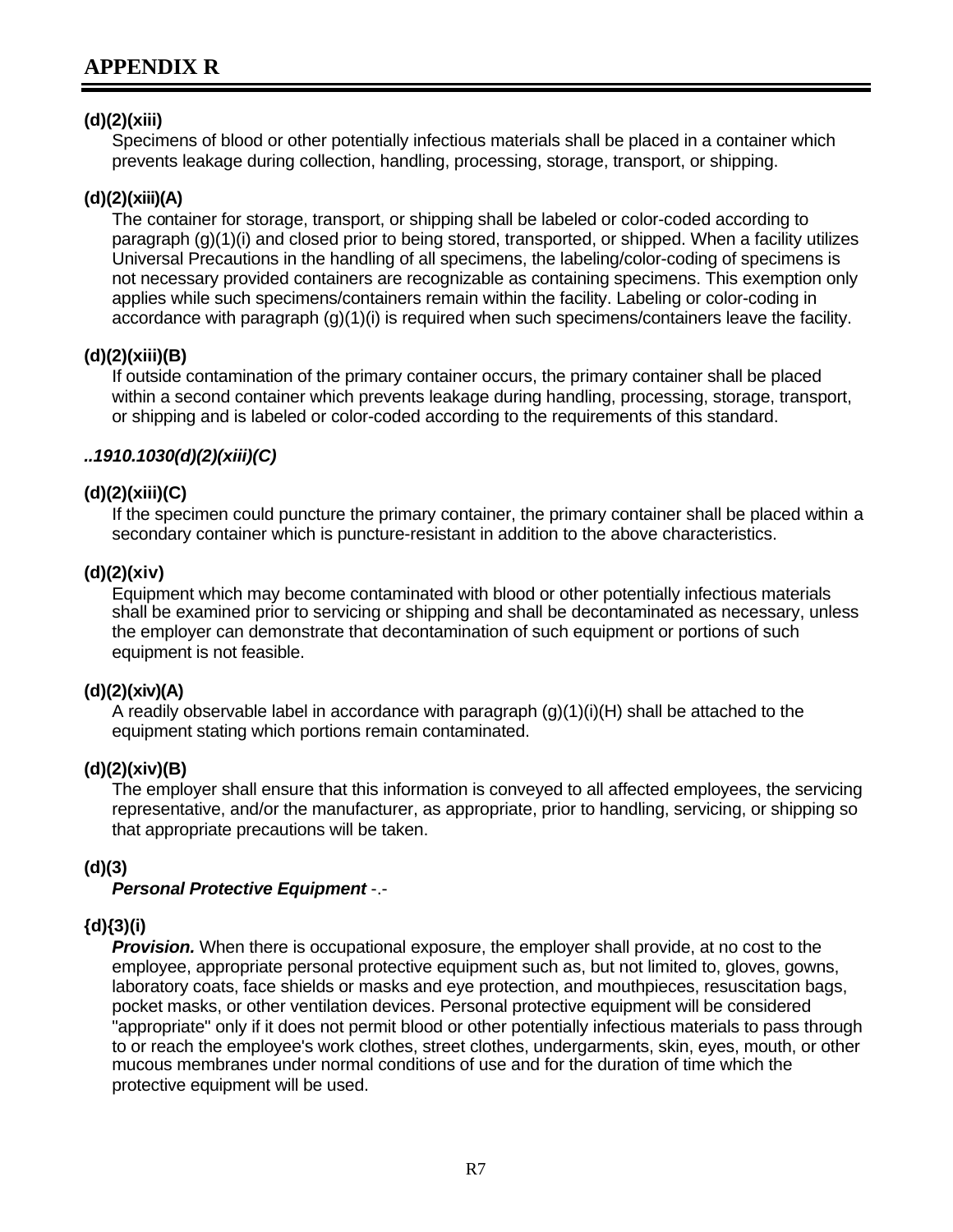# **(d)(3)(ii)**

*Use.* The employer shall ensure that the employee uses appropriate personal protective equipment unless the employer shows that the employee temporarily and briefly declined to use personal protective equipment when, under rare and extraordinary circumstances, it was the employee's professional judgment that in the specific instance its use would have prevented the delivery of health care or public safety services or would have posed an increased hazard to the safety of the worker or co-worker. When the employee makes this judgement, the circumstances shall be investigated and documented in order to determine whether changes can be instituted to prevent such occurrences in the future.

# **(d)(3)(iii)**

*Accessibility.* The employer shall ensure that appropriate personal protective equipment in the appropriate sizes is readily accessible at the worksite or is issued to employees. Hypoallergenic gloves, glove liners, powderless gloves, or other similar alternatives shall be readily accessible to those employees who are allergic to the gloves normally provided.

## **(d)(3)(iv)**

*Cleaning, Laundering, and Disposal.* The employer shall clean, launder, and dispose of: personal protective equipment required by paragraphs (d) and (e) of this standard, at no cost to the employee.

# *..1910.1030(d)(3)(v)*

# **(d)(3)(v)**

*Repair and Replacement.* The employer shall repair or replace personal protective equipment as needed to maintain its effectiveness, at no cost to the employee.

# **(d)(3)(vi)**

If a garment(s) is penetrated by blood or other potentially infectious materials, the garment(s) shall be removed immediately or as soon as feasible.

# **(d)(3)(vii)**

All personal protective equipment shall be removed prior to leaving the work area.

# **(d)(3)(viii)**

When personal protective equipment is removed it shall be placed in an appropriately designated area or container for storage, washing, decontamination or disposal.

# **(d)(3)(ix)**

*Gloves.* Gloves shall be worn when it can be reasonably anticipated that the employee may have hand contact with blood, other potentially infectious materials, mucous membranes, and non-intact skin; when performing vascular access procedures except as specified in paragraph (d)(3)(ix)(D); and when handling or touching contaminated items or surfaces.

## **(d)(3)(ix)(A)**

Disposable (single use) gloves such as surgical or examination gloves, shall be replaced as soon as practical when contaminated or as soon as feasible if they are torn, punctured, or when their ability to function as a barrier is compromised.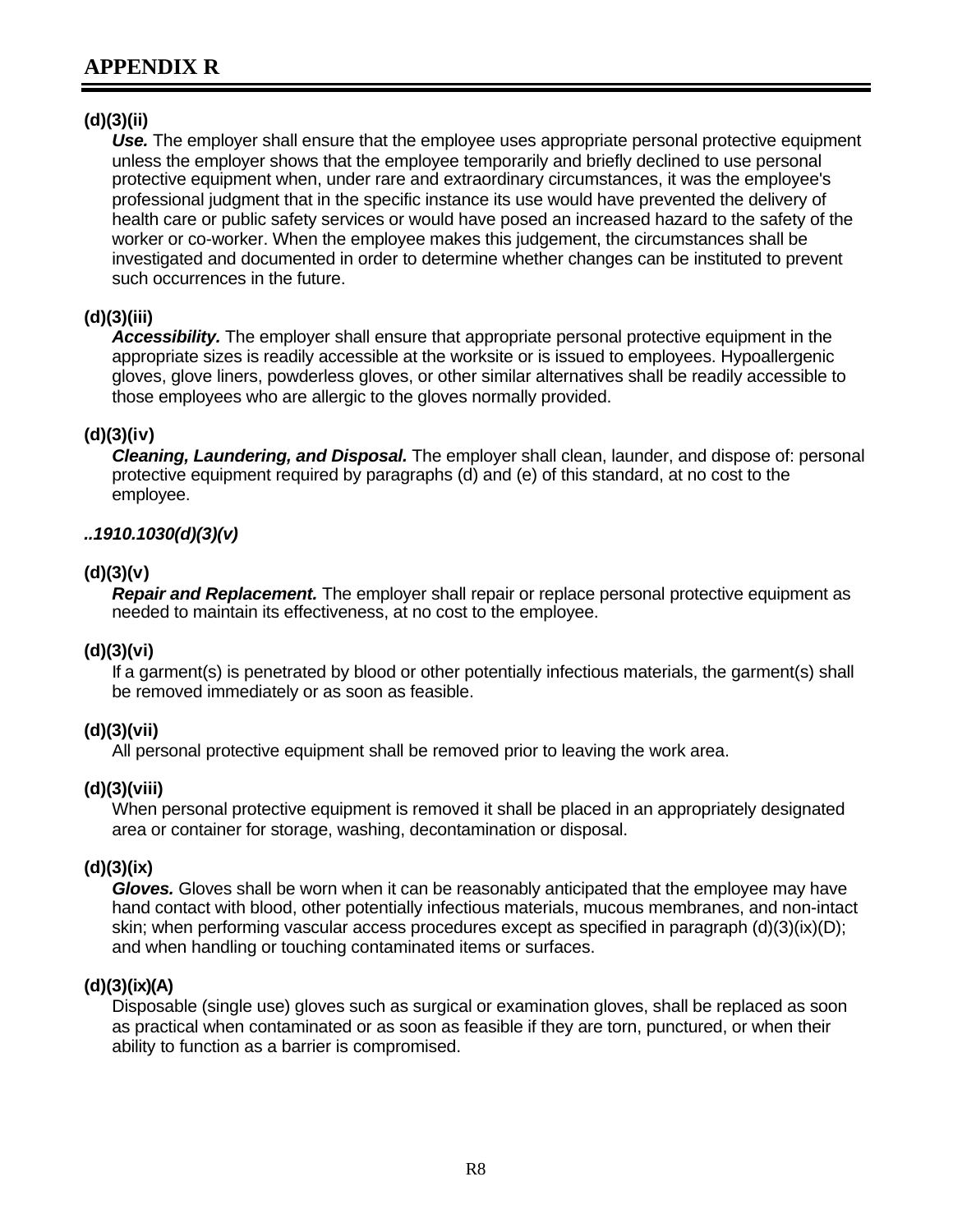# *..1910.1030(d)(3)(ix)(B)*

# **(d)(3)(ix)(B)**

Disposable (single use) gloves shall not be washed or decontaminated for re-use.

# **(d)(3)(ix)(C)**

Utility gloves may be decontaminated for re-use if the integrity of the glove is not compromised. However, they must be discarded if they are cracked, peeling, torn, punctured, or exhibit other signs of deterioration or when their ability to function as a barrier is compromised.

# **(d)(3)(ix)(D)**

If an employer in a volunteer blood donation center judges that routine gloving for all phlebotomies is not necessary then the employer shall:

# **(d)(3)(ix)(D)(***1***)**

Periodically reevaluate this policy;

# **(d)(3)(ix)(D)(***2***)**

Make gloves available to all employees who wish to use them for phlebotomy;

# **(d)(3)(ix)(D)(***3***)**

Not discourage the use of gloves for phlebotomy; and

# **(d)(3)(ix)(D)(***4***)**

Require that gloves be used for phlebotomy in the following circumstances:

# **(d)(3)(ix)(D)(***4)(i)*

When the employee has cuts, scratches, or other breaks in his or her skin;

# **(d)(3)(ix)(D)(***4***)***(ii)*

When the employee judges that hand contamination with blood may occur, for example, when performing phlebotomy on an uncooperative source individual; and

# **(d)(3)(ix)(D)(***4***)***(iii)*

When the employee is receiving training in phlebotomy.

# *..1910.1030(d)(3)(x)*

# **(d)(3)(x)**

*Masks, Eye Protection, and Face Shields.* Masks in combination with eye protection devices, such as goggles or glasses with solid side shields, or chin-Iength face shields, shall be worn whenever splashes, spray, spatter, or droplets of blood or other potentially infectious materials may be generated and eye, nose, or mouth contamination can be reasonably anticipated.

# **(d)(3)(xi)**

*Gowns, Aprons, and Other Protective Body Clothing* . Appropriate protective clothing such as, but not limited to, gowns, aprons, lab coats, clinic jackets, or similar outer garments shall be worn in occupational exposure situations. The type and characteristics will depend upon the task and degree of exposure anticipated.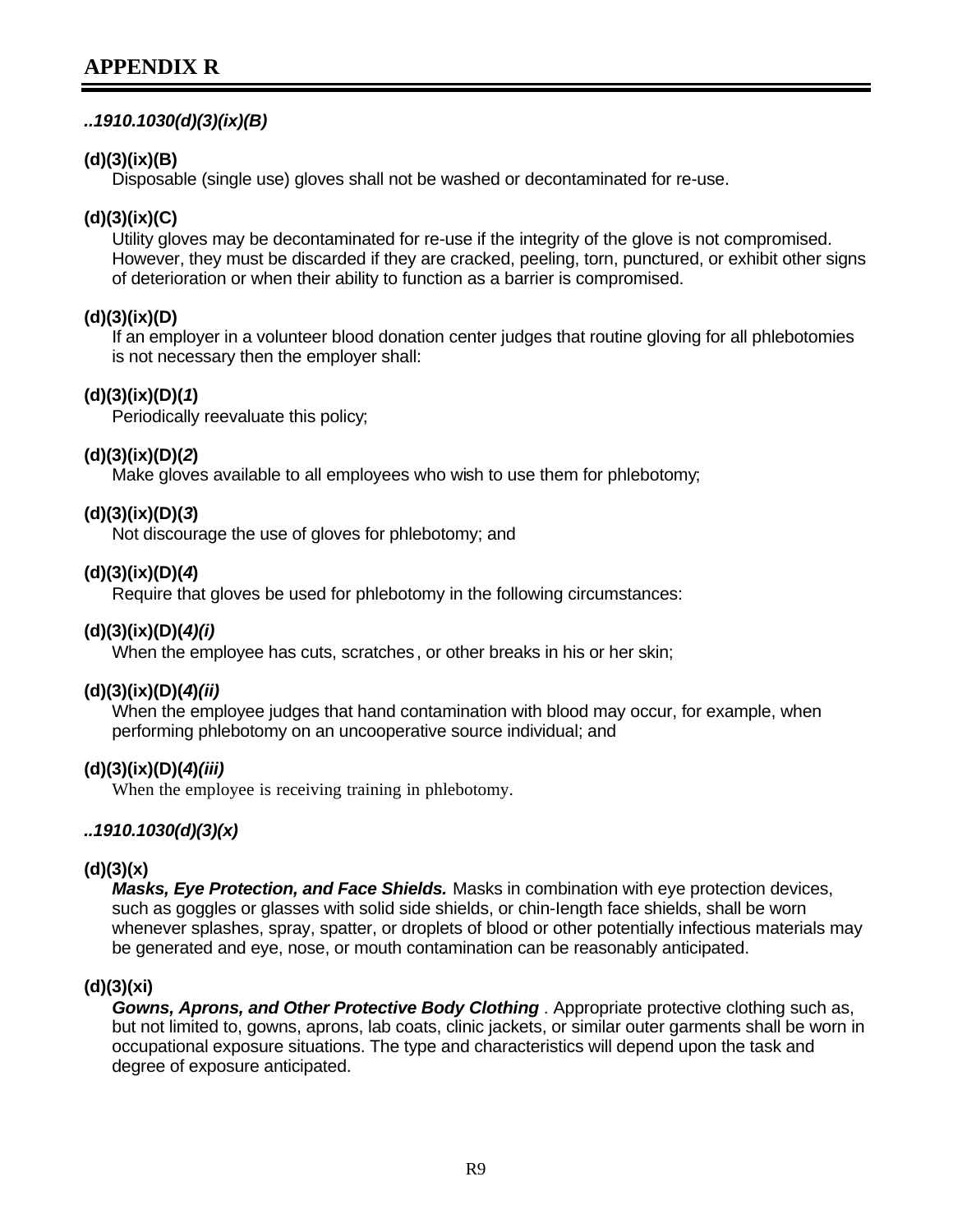# **(d)(3)(xii)**

Surgical caps or hoods and/or shoe covers or boots shall be worn in instances when gross contamination can reasonably be anticipated (e.g., autopsies, orthopedic surgery).

## **(d)(4)**

*Housekeeping* **--**

## **(d)(4)(i)**

*General.* Employers shall ensure that the worksite is maintained in a clean and sanitary condition. The employer shall determine and implement an appropriate written schedule for cleaning and method of decontamination based upon the location within the facility, type of surface to be cleaned, type of soil present, and tasks or procedures being performed in the area.

## **(d)(4)(ii)**

All equipment and environmental and working surfaces shall be cleaned and decontaminated after contact with blood or other potentially infectious materials.

## *..1910.1030(d)(4)(ii)(A)*

## **(d)(4)(ii)(A)**

Contaminated work surfaces shall be decontaminated with an appropriate disinfectant after completion of procedures; immediately or as soon as feasible when surfaces are overtly contaminated or after any spill of blood or other potentially infectious materials; and at the end of the work shift if the surface may have become contaminated since the last cleaning.

#### **(d)(4)(ii)(B)**

Protective coverings, such as plastic wrap, aluminum foil, or imperviously-backed absorbent paper used to cover equipment and environmental surfaces, shall be removed and replaced as soon as feasible when they become overtly contaminated or at the end of the workshift if they may have become contaminated during the shift.

## **(d)(4)(ii)(C)**

All bins, pails, cans, and similar receptacles intended for reuse which have a reasonable likelihood for becoming contaminated with blood or other potentially infectious materials shall be inspected and decontaminated on a regularly scheduled basis and cleaned and decontaminated immediately or as soon as feasible upon visible contamination.

## **(d)(4)(ii)(D)**

Broken glassware which may be contaminated shall not be picked up directly with the hands. It shall be cleaned up using mechanical means, such as a brush and dust pan, tongs, or forceps.

## **(d)(4)(ii)(E)**

Reusable sharps that are contaminated with blood or other potentially infectious materials shall not be stored or processed in a manner that requires employees to reach by hand into the containers where these sharps have been placed.

**(d)(4)(iii)**

*Regulated Waste* **--**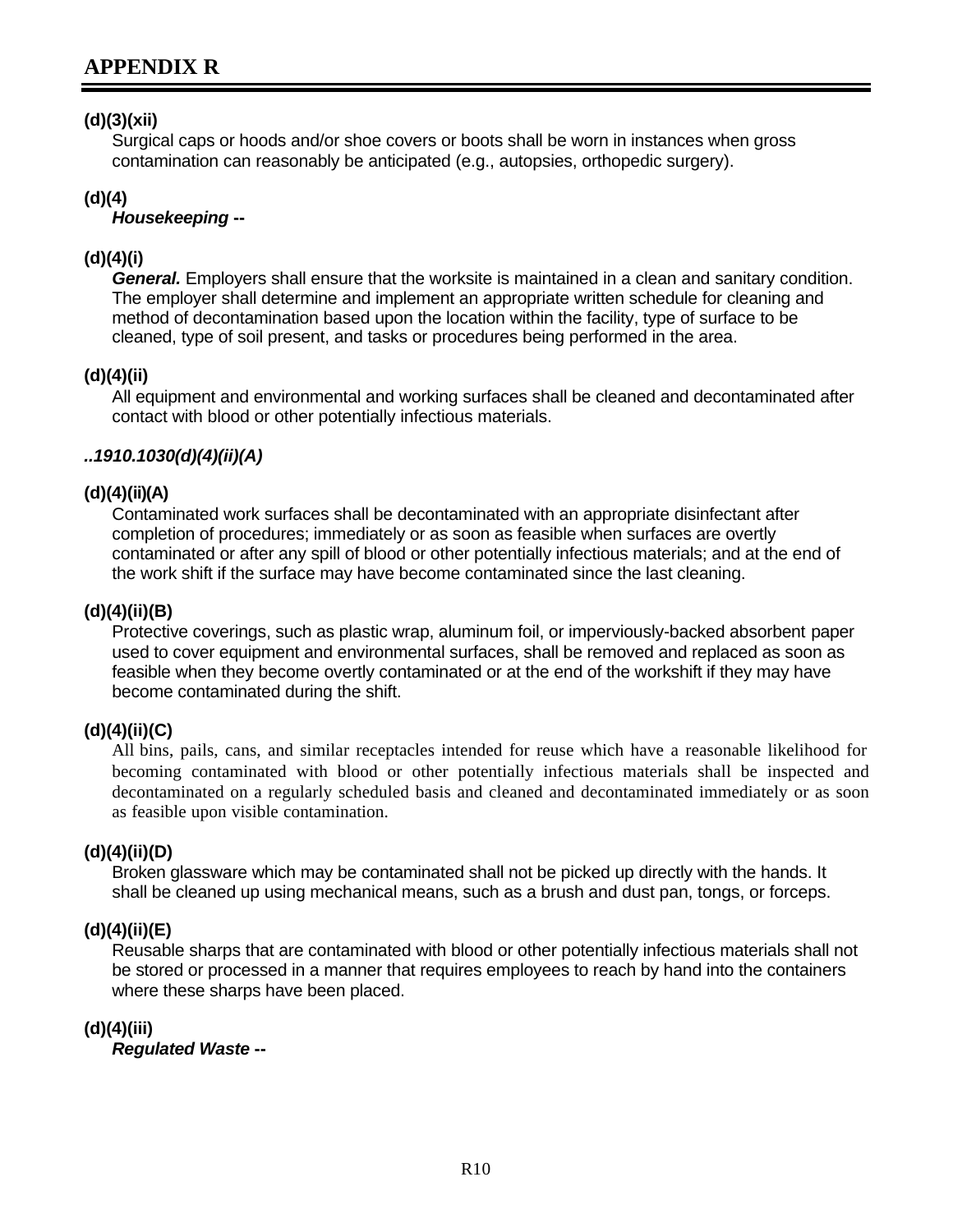# **APPENDIX R**

## *..1910.1030(d)(4)(iii)(A)*

#### **(d)(4)(iii)(A)**

*Contaminated Sharp's Discarding and Containment.*

#### **(d)(4)(iii)(A)(***1***)**

Contaminated sharps shall be discarded immediately or as soon as feasible in containers that are:

#### **(d)(4)(iii)(A)(***1***)(***i***)**

Closable;

#### **(d)(4)(iii)(A)(***1***)(***ii***)**

Puncture resistant;

#### **(d)(4)(iii)(A)(***1***)(***iii***)**

Leakproof on sides and bottom; and

#### $(d)(4)(iii)(A)(I)(iv)$

Labeled or color-coded in accordance with paragraph (g)(1)(i) of this standard.

#### **(d)(4)(iii)(A)(***2***)**

During use, containers for contaminated sharps shall be:

#### **(d)(4)(iii)(A)(***2***)(***i***)**

Easily accessible to personnel and located as close as is feasible to the immediate area where sharps are used or can be reasonably anticipated to be found (e.g., laundries);

#### **(d)(4)(iii)(A)(***2***)(***ii***)**

Maintained upright throughout use; and

#### **(d)(4)(iii)(A)(***2***)(***iii***)**

Replaced routinely and not be allowed to overfill.

#### **(d)(4)(iii)(A)(***3***)**

When moving containers of contaminated sharps from the area of use, the containers shall be:

#### $(d)(4)(iii)(A)(3)(i)$

Closed immediately prior to removal or replacement to prevent spillage or protrusion .of contents during handling, storage, transport, or shipping;

#### **(d)(4)(iii)(A)(***3***)(***ii***)**

Placed in a secondary container if leakage is possible. The second container shall be:

#### **(d)(4)(iii)(A)(***3***)(***ii***)(***A***)**

Closable;

#### **(d)(4)(iii)(A)(***3***)(***ii***)(***B***)**

Constructed to contain all contents and prevent leakage during handling, storage, transport, or shipping; and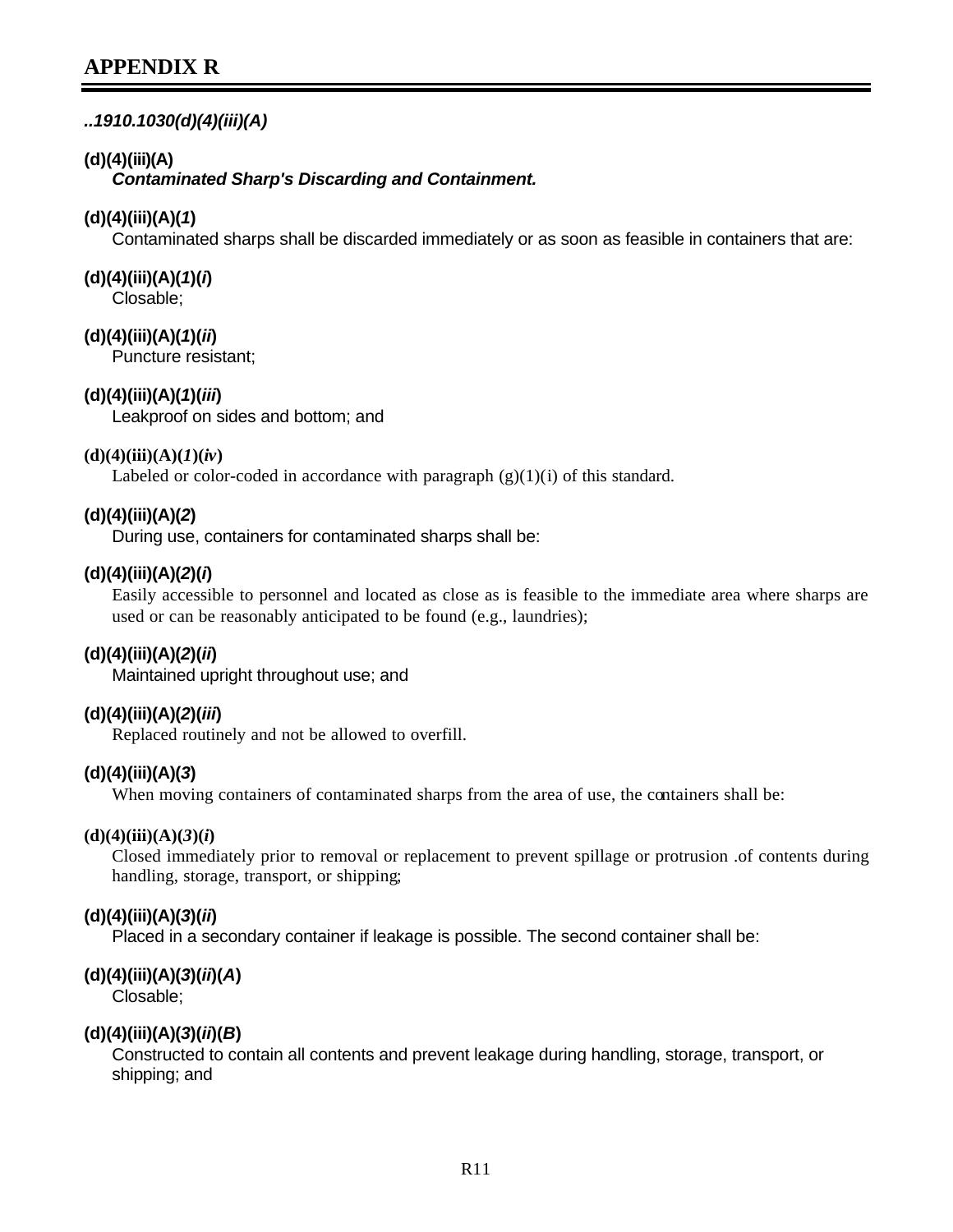## **(d)(4)(iii)(A)(***3***)(***ii***)(***C***)**

Labeled or color-coded according to paragraph (g)(1)(i) of this standard.

## **(d)(4)(iii)(A)(***4***)**

Reusable containers shall not be opened, emptied, or cleaned manually or in any other manner which would expose employees to the risk of percutaneous injury.

## **(d)(4)(iii)(B)**

#### *Other Regulated Waste Containment* **--**

## **(d)(4)(iii)(B)(J)**

Regulated waste shall be placed in containers which are:

## **(d)(4)(iii)(B)(***1***)(***i***)**

Closable;

## **(d)(4)(iii)(B)(***1***)(***ii***)**

Constructed to contain all contents and prevent leakage of fluids during handling, storage, transport or shipping;

## **(d)(4)(iii)(B)(***1***)(***iii***)**

Labeled or color-coded in accordance with paragraph  $(q)(1)(i)$  this standard; and

#### **(d)(4)(iii)(B)(***1***)(***iv***)**

Closed prior to removal to prevent spillage or protrusion of contents during handling, storage, transport, or shipping.

## **(d)(4)(iii)(B)(***2***)**

If outside contamination of the regulated waste container occurs, it shall be placed in a second container. The second container shall be:

## **(d)(4)(iii)(B)(***2***)(***i***)**

Closable;

## **(d)(4)(iii)(B)(***2***)(***ii***)**

Constructed to contain all contents and prevent leakage of fluids during handling, storage, transport or shipping;

## **(d)(4)(iii)(B)(***2***)(***iii***)**

Labeled or color-coded in accordance with paragraph (g)(1)(i) of this standard; and

## **(d)(4)(iii)(B)(***2***)(***iv***)**

Closed prior to removal to prevent spillage or protrusion of contents during handling, storage, transport, or shipping.

## **(d)(4)(iii)(C)**

Disposal of all regulated waste shall be in accordance with applicable regulations of the United States, States and Territories, and political subdivisions of States and Territories.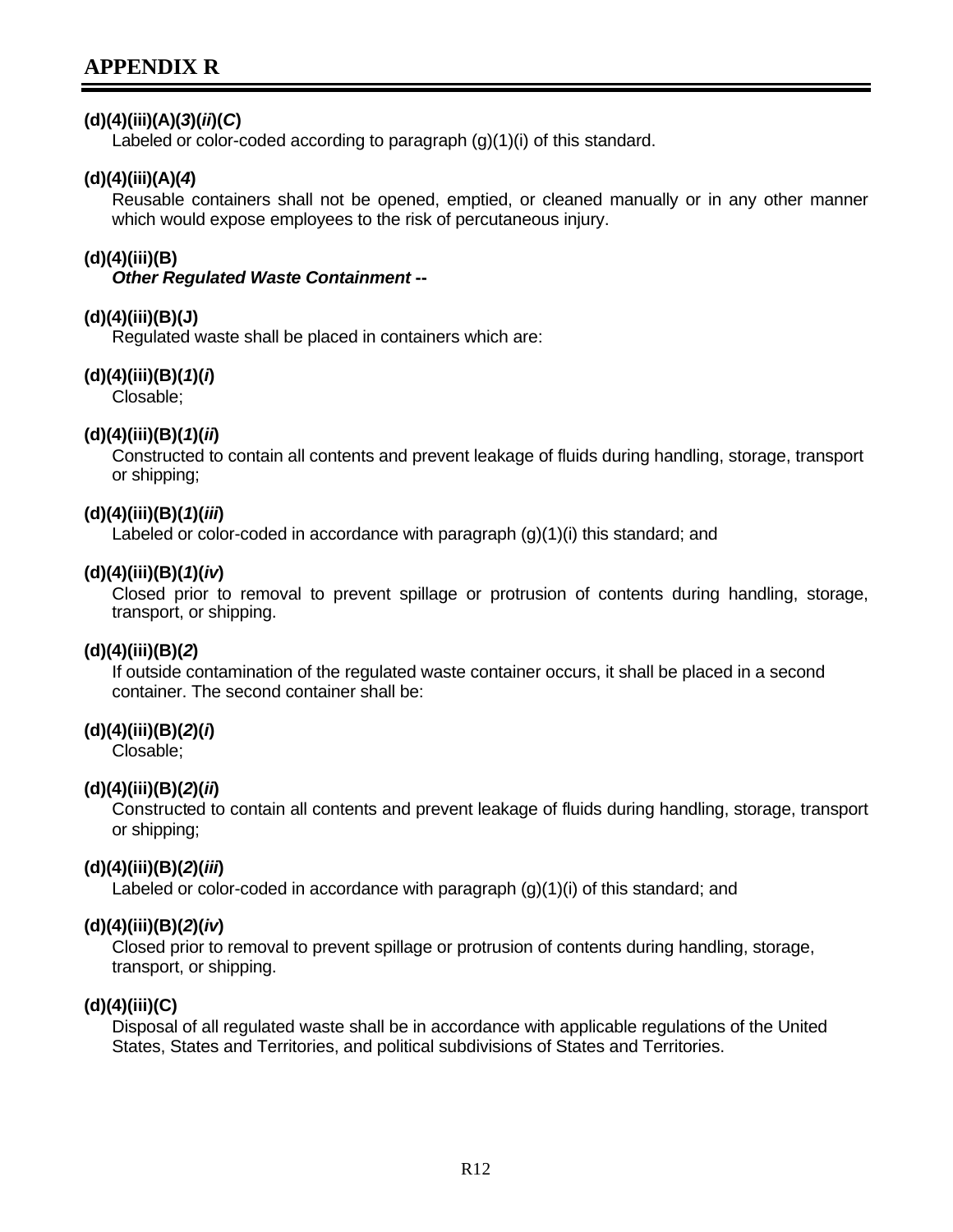# *..1910.1030(d)(4)(iv)*

# **(d)(4)(iv)**

*Laundry*.

# **(d)(4)(iv)(A)**

Contaminated laundry shall be handled as little as possible with a minimum of agitation.

# **(d)(4)(iv)(A)(1)**

Contaminated laundry shall be bagged or containerized at the location where it was used and shall not be sorted or rinsed in the location of use.

## **(d)(4)(iv)(A)(2)**

Contaminated laundry shall be placed and transported in bags or containers labeled or color-coded in accordance with paragraph (g)(1)(i) of this standard. When a facility utilizes Universal Precautions in the handling of all soiled laundry, alternative labeling or color- coding is sufficient if it: permits all employees to recognize the containers as requiring compliance with Universal Precautions.

## **(d)(4)(iv)(A)(3)**

Whenever contaminated laundry is wet and presents a reasonable likelihood of soak-through of or leakage from the bag or container, the laundry shall be placed and transported in bags or containers which prevent soak-through and/or leakage of fluids to the exterior.

## **(d)(4)(iv)(B)**

The employer shall ensure that employees who have contact with contaminated laundry wear protective gloves and other appropriate personal protective equipment.

# *..1910.1030(d)(4)(iv)(C)*

## **(d)(4)(iv)(C)**

When a facility ships contaminated laundry off-site to a second facility which does not utilize Universal Precautions in the handling of all laundry, the facility generating the contaminated laundry must place such laundry in bags or containers which are labeled or color-coded in accordance with paragraph  $(g)(1)(i)$ .

## **(e)**

## *HIV and HBV Research Laboratories and Production Facilities.*

## **(e)(1)**

This paragraph applies to research laboratories and production facilities engaged in the culture, production, concentration, experimentation, and manipulation of HIV and HBV. It does not apply to clinical or diagnostic laboratories engaged solely in the analysis of blood, tissues, or organs. These requirements apply in addition to the other requirements of the standard.

# **(e)(2)**

Research laboratories and production facilities shall meet the following criteria:

# **(e)(2)(i)**

*Standard Microbiological Practices.* All regulated waste shall either be incinerated or decontaminated by a method such as autoclaving known to effectively destroy bloodborne pathogens.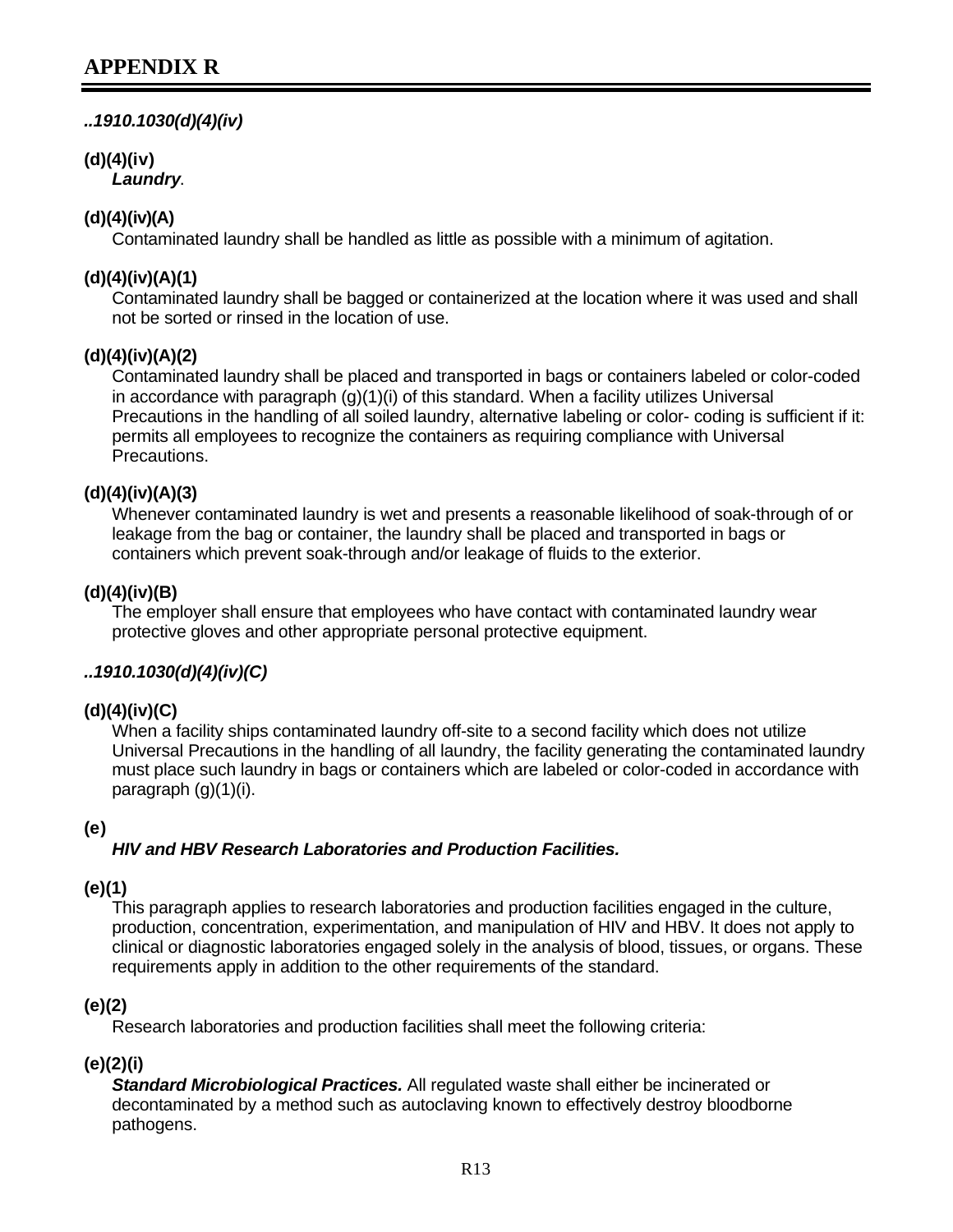# **(e)(2)(ii)**

*Special Practices*.

## **(e)(2)(ii)(A)**

Laboratory doors shall be kept closed when work involving HIV or HBV is in progress.

# *..1910.1030(e)(2)(ii)(B)*

## **(e)(2)(ii)(B)**

Contaminated materials that are to be decontaminated at a site away from the work area shall be placed in a durable, leakproof, labeled or color-coded container that is closed before being removed from the work area.

## **(e)(2)(ii)(C)**

Access to the work area shall be limited to authorized persons. Written policies and procedures shall be established whereby only persons who have been advised of the potential biohazard, who meet any specific entry requirements, and who comply with all entry and exit procedures shall be allowed to enter the work areas and animal rooms.

#### **(e)(2)(ii)(D)**

When other potentially infectious materials or infected animals are present in the work area or containment module, a hazard warning sign incorporating the universal biohazard symbol shall be posted on all access doors. The hazard warning sign shall comply with paragraph (g)(1)(ii) of this standard.

#### **(e)(2)(ii)(E)**

All activities involving other potentially infectious materials shall be conducted in biological safety cabinets or other physical-containment devices within the containment module. No work with these other potentially infectious materials shall be conducted on the open bench.

#### **(e)(2)(ii)(F)**

Laboratory coats, gowns, smocks, uniforms, or other appropriate protective clothing shall be used in the work area and animal rooms. Protective clothing shall not be worn outside of the work area and shall be decontaminated before being laundered.

#### *..1910.1030(e)(2)(ii)(G)*

#### **(e)(2)(ii)(G)**

Special care shall be taken to avoid skin contact with other potentially infectious materials. Gloves shall be worn when handling infected animals and when making hand contact with other potentially infectious materials is unavoidable.

## **(e)(2)(ii)(H)**

Before disposal all waste from work areas and from animal rooms shall either be incinerated or decontaminated by a method such as autoclaving known to effectively destroy bloodborne pathogens.

#### **(e)(2)(ii)(I)**

Vacuum lines shall be protected with liquid disinfectant traps and high-efficiency particulate air (HEPA) filters or filters of equivalent or superior efficiency and which are checked routinely and maintained or replaced as necessary.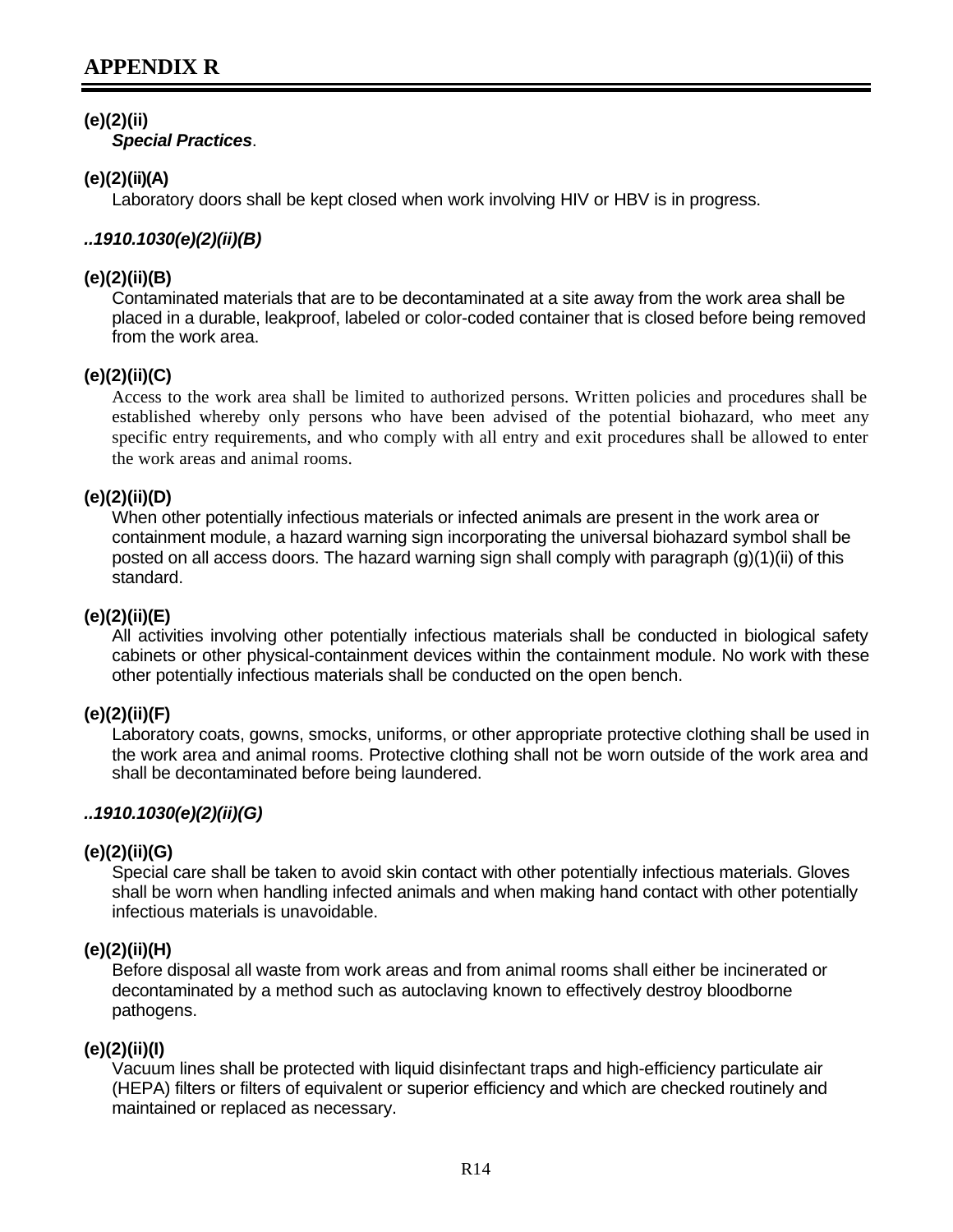# **(e)(2)(ii)(J)**

Hypodermic needles and syringes shall be used only for parenteral injection and aspiration of fluids from laboratory animals and diaphragm bottles. Only needle-locking syringes or disposable syringeneedle units (i.e., the needle is integral to the syringe) shall be used for the injection or aspiration of other potentially infectious materials. Extreme caution shall be used when handling needles and syringes. A needle shall not be bent, sheared, replaced in the sheath or guard, or removed from the syringe following use. The needle and syringe shall be promptly placed in a puncture-resistant container and autoclaved or decontaminated before reuse or disposal.

# **(e)(2)(ii)(K)**

All spills shall be immediately contained and cleaned up by appropriate professional staff or others properly trained and equipped to work with potentially concentrated infectious materials.

# *..1910.1030(e)(2)(ii)(L)*

# **(e)(2)(ii)(L)**

A spill or accident that results in an exposure incident shall be immediately reported to the laboratory director or other responsible person.

# **(e)(2)(ii)(M)**

A biosafety manual shall be prepared or adopted and periodically reviewed and updated at least annually or more often if necessary. Personnel shall be advised of potential hazards, shall be required to read instructions on practices and procedures, and shall be required to follow them.

## **(e)(2)(iii)**

## *Containment Equipment.*

## **(e)(2)(iii)(A)**

Certified biological safety cabinets (Class I, II, or III) or other appropriate combinations of personal protection or physical containment devices, such as special protective clothing, respirators, centrifuge safety cups, sealed centrifuge rotors, and containment caging for animals, shall be used for all activities with other potentially infectious materials that pose a threat of exposure to droplets, splashes, spills, or aerosols.

# **(e)(2)(iii)(B)**

Biological safety cabinets shall be certified when installed, whenever they are moved and at least annually.

# **(e)(3)**

HIV and HBV research laboratories shall meet the following criteria:

# *..1910.1030(e)(3)(i)*

## **(e)(3)(i)**

Each laboratory shall contain a facility for hand washing and an eye wash facility which is readily available within the work area.

# **(e)(3)(ii)**

An autoclave for decontamination of regulated waste shall be available.

## **(e)(4)**

HIV and HBV production facilities shall meet the following criteria: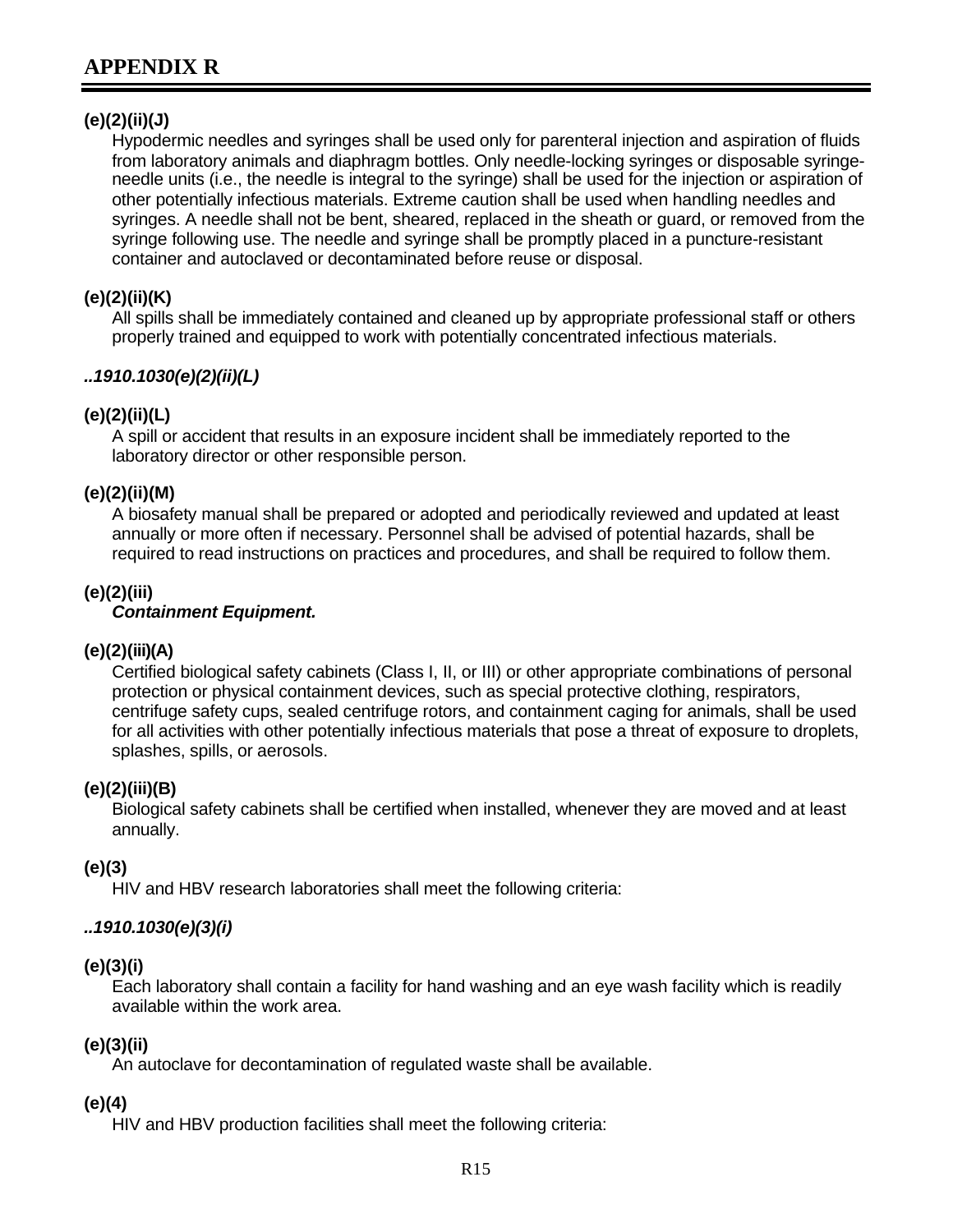# **(e)(4)(i)**

The work areas shall be separated from areas that are open to unrestricted traffic flow within the building. Passage through two sets of doors shall be the basic requirement for entry into the work area from access corridors or other contiguous areas. Physical separation of the high-containment work area from access corridors or other areas or activities may also be provided by a doubledoored clothes-change room (showers may be included), airlock, or other access facility that requires passing through two sets of doors before entering the work area.

#### **(e)(4)(ii)**

The surfaces of doors, walls, floors and ceilings in the work area shall be water resistant so that they can be easily cleaned. Penetrations in these surfaces shall be sealed or capable of being sealed to facilitate decontamination.

# *..1910.1030(e)(4)(iii)*

# **(e)(4)(iii)**

Each work area shall contain a sink for washing hands and a readily available eye wash facility. The sink shall be foot, elbow, or automatically operated and shall be located near the exit door of the work area.

# **(e)(4)(iv)**

Access doors to the work area or containment module shall be self-closing.

#### **(e)(4)(v)**

An autoclave for decontamination of regulated waste shall be available within or as near as possible to the work area.

#### **(e)(4)(vi)**

A ducted exhaust-air ventilation system shall be provided. This system shall create directional airflow that draws air into the work area through the entry area. The exhaust air shall not be recirculated to any other area of the building, shall be discharged to the outside, and shall be dispersed away from occupied areas and air intakes. The proper direction of the airflow shall be verified (i.e., into the work area).

# **(e)(5)**

**Training Requirements.** Additional training requirements for employees in HIV and HBV research laboratories and HIV and HBV production facilities are specified in paragraph (g)(2)(ix).

#### **(f)**

*Hepatitis B Vaccination and Post-exposure Evaluation and Follow-up* **--**

#### *..1910..1030(f)(1)*

#### **(f)(1)(i)**

The employer shall make available the hepatitis B vaccine and vaccination series to all employees who have occupational exposure, and post-exposure evaluation and follow-up to all employees who have had an exposure incident.

#### **(f)(1)(ii)**

The employer shall ensure that all medical evaluations and procedures including the hepatitis B vaccine and vaccination series and post-exposure evaluation and follow-up, including prophylaxis, are: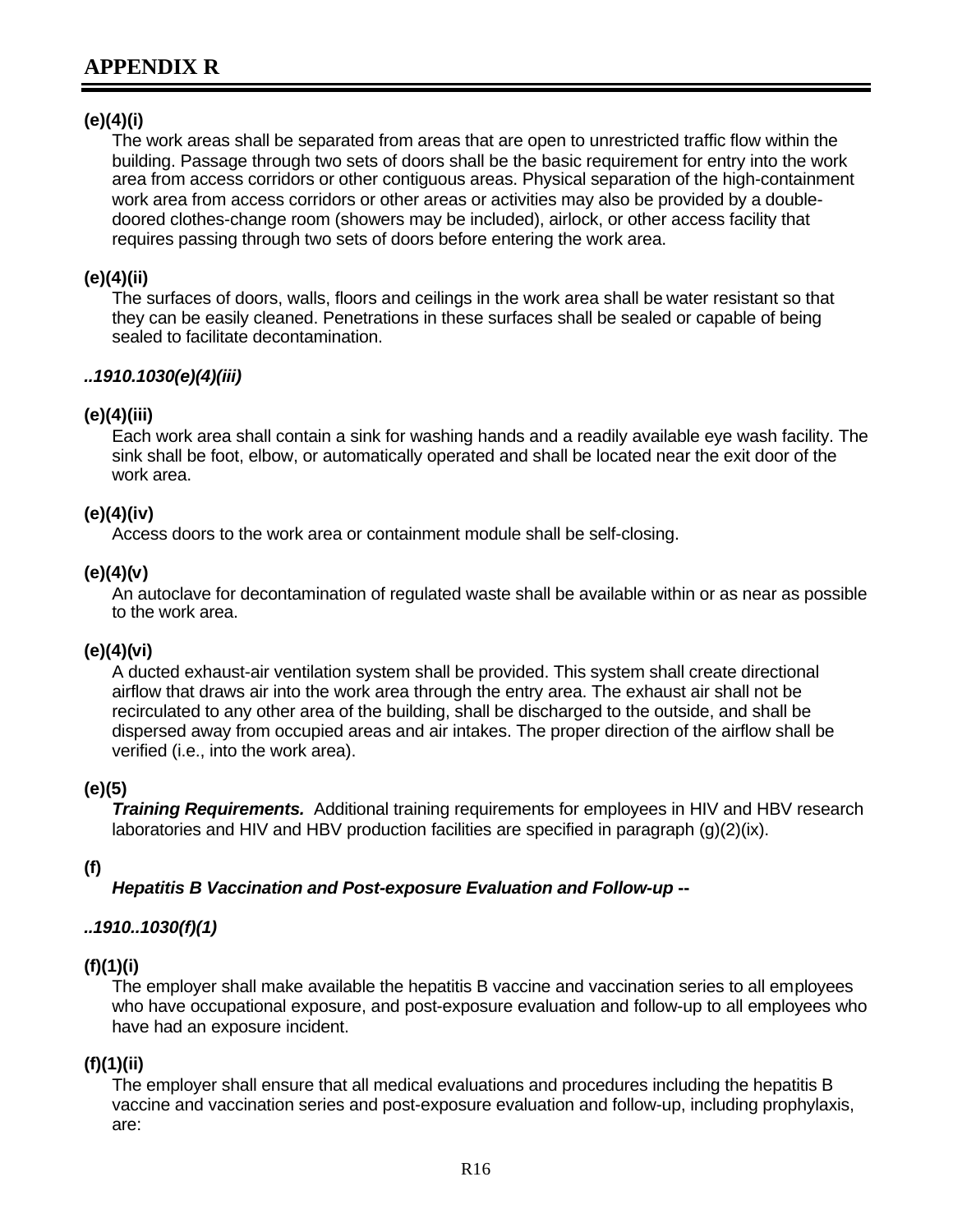# **(f)(1)(ii)(A)**

Made available at no cost to the employee;

# **(f)(1)(ii)(B)**

Made available to the employee at a reasonable time and place;

# **(f)(1)(ii)(C)**

Performed by or under the supervision of a licensed physician or by or under the supervision of another licensed healthcare professional; and

# **(f)(1)(ii)(D)**

Provided according to recommendations of the U.S. Public Health Service current at the time these evaluations and procedures take place, except as specified by this paragraph (f).

#### **(f)(1)(iii)**

The employer shall ensure that all laboratory tests are conducted by an accredited laboratory at no cost to the employee.

#### *..1910.1030(f)(2)*

# **(f)(2)**

#### *Hepatitis B Vaccination*.

#### **(f)(2)(i)**

Hepatitis B vaccination shall be made available after the employee has received the training required in paragraph (g)(2)(vii)(I) and within 10 working days of initial assignment to all employees who have occupational exposure unless the employee has previously received the complete hepatitis B vaccination series, antibody testing has revealed that the employee is immune, or the vaccine is contraindicated for medical reasons.

#### **(f)(2)(ii)**

The employer shall not make participation in a prescreening program a prerequisite for receiving hepatitis B vaccination.

#### **(f)(2)(iii)**

If the employee initially declines hepatitis B vaccination but at a later date while still covered under the standard decides to accept the vaccination, the employer shall make available hepatitis B vaccination at that time.

#### **(f)(2)(iv)**

The employer shall assure that employees who decline to accept hepatitis B vaccination offered by the employer sign the statement in Appendix A.

#### **(f)(2)(v)**

If a routine booster dose(s) of hepatitis B vaccine is recommended by the U.S. Public Health Service at a future date, such booster dose(s) shall be made available in accordance with section  $(f)(1)(ii)$ .

# **(f)(3)**

**Post-exposure Evaluation and Follow-up.** Following a report of an exposure incident, the employer shall make immediately available to the exposed employee a confidential medical evaluation and follow-up, including at least the following elements: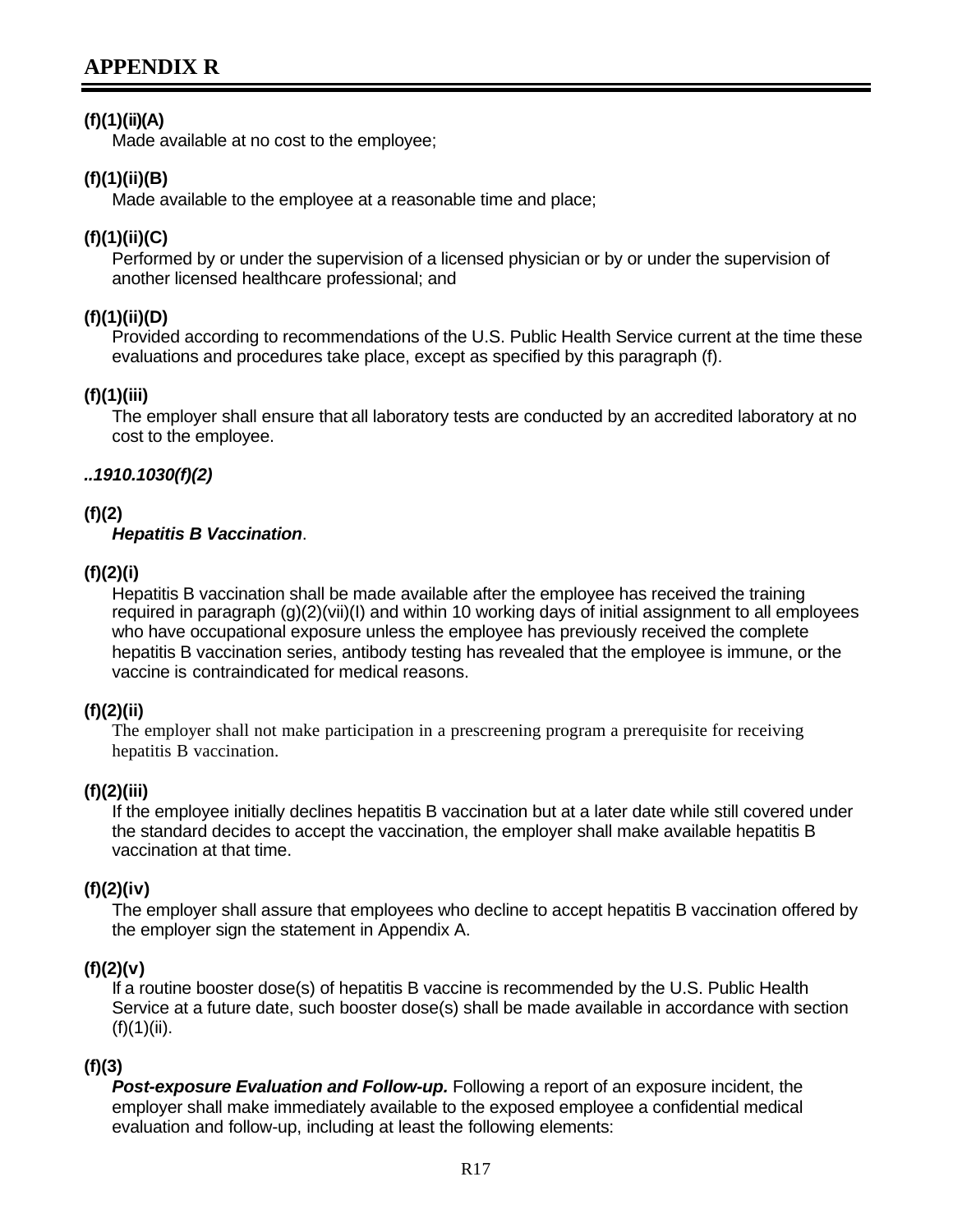# **(f)(3)(i)**

Documentation of the route(s) of exposure, and the circumstances under which the exposure incident occurred;

#### *..1910.1030(f)(3)(ii)*

#### **(f)(3)(ii)**

Identification and documentation of the source individual, unless the employer can establish that identification is infeasible or prohibited by state or local law;

#### **(f)(3)(ii)(A)**

The source individual's blood shall be tested as soon as feasible and after consent is obtained in order to determine HBV and HIV infectivity. If consent is not obtained, the employer shall establish that legally required consent cannot be obtained. When the source individual's consent is not required by law, the source individual's blood, if available, shall be tested and the results documented.

#### **(f)(3)(ii)(B)**

When the source individual is already known to be infected with HBV or HIV, testing for the source individual's known HBV or HIV status need not be repeated.

#### **(f)(3)(ii)(C)**

Results of the source individual's testing shall be made available to the exposed employee, and the employee shall be informed of applicable laws and regulations concerning disclosure of the identity and infectious status of the source individual.

#### **(f)(3)(iii)**

Collection and testing of blood for HBV and HIV serological status;

#### **(f)(3)(iii)(A)**

The exposed employee's blood shall be collected as soon as feasible and tested after consent is obtained.

#### *..1910.1030(f)(3)(iii)(B)*

#### **(f)(3)(iii)(B)**

If the employee consents to baseline blood collection, but does not give consent at that time for HIV serologic testing, the sample shall be preserved for at least 90 days. If, within 90 days of the exposure incident, the employee elects to have the baseline sample tested, such testing shall be done as soon as feasible.

#### **(f)(3)(iv)**

Post-exposure prophylaxis, when medically indicated, as recommended by the U.S. Public Health Service;

#### **(f)(3)(v)**

Counseling; and

#### **(f)(3)(vi)**

Evaluation of reported illnesses.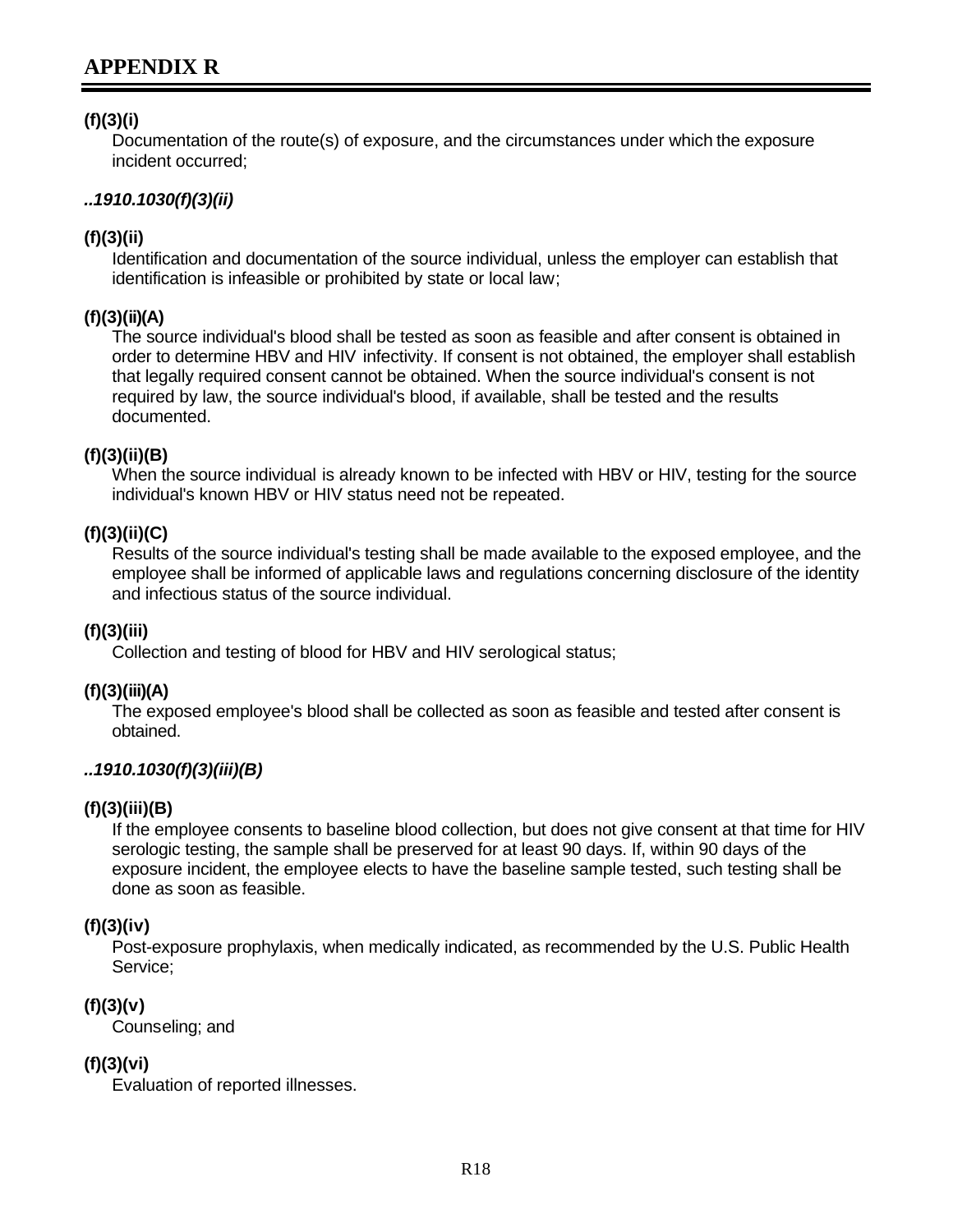# **(f)(4)**

# *Information Provided to the Healthcare Professional.*

# **(f)(4)(i)**

The employer shall ensure that the healthcare professional responsible for the employee's Hepatitis B vaccination is provided a copy of this regulation.

# **(f)(4)(ii)**

The employer shall ensure that the healthcare professional evaluating an employee after an exposure incident is provided the following information:

# **(f)(4)(ii)(A)**

A copy of this regulation;

# **(f)(4)(ii)(B)**

A description of the exposed employee's duties as they relate to the exposure incident;

# **(f)(4)(ii)(C)**

Documentation of the route(s) of exposure and circumstances under which exposure occurred;

# *..1910.1030(f)(4)(ii)(D)*

# **(f)(4)(ii)(D)**

Results of the source individual's blood testing, if available; and

# **(f)(4)(ii)(E)**

All medical records relevant to the appropriate treatment of the employee including vaccination status which are the employer's responsibility to maintain.

# **(f)(5)**

*Healthcare Professional's Written Opinion.* The employer shall obtain and provide the employee with a copy of the evaluating healthcare professional's written opinion within 15 days of the completion of the evaluation.

# **(f)(5)(i)**

The healthcare professional's written opinion for Hepatitis B vaccination shall be limited to whether Hepatitis B vaccination is indicated for an employee, and if the employee has received such vaccination.

# **(f)(5)(ii)**

The healthcare professional's written opinion for post-exposure evaluation and follow-up shall be limited to the following information:

# **(f)(5)(ii)(A)**

That the employee has been informed of the results of the evaluation; and

# **(f)(5)(ii)(B)**

That the employee has been told about any medical conditions resulting from exposure to blood or other potentially infectious materials which require further evaluation or treatment.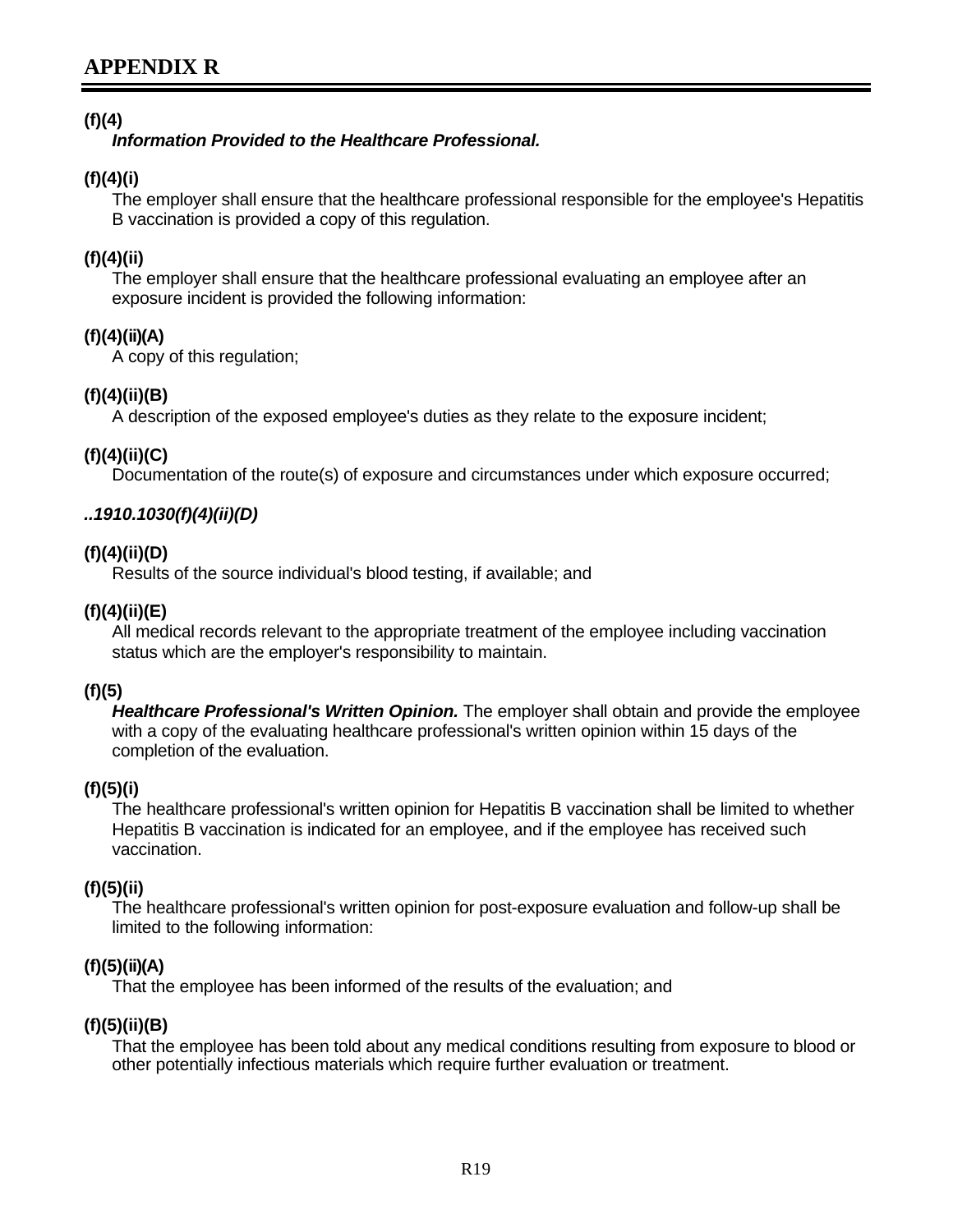# **APPENDIX R**

# *..1910.1030(f)(5)(iii)*

#### **(f)(5)(iii)**

All other findings or diagnoses shall remain confidential and shall not be included in the written report.

#### **(f)(6)**

*Medical Recordkeeping.* Medical records required by this standard shall be maintained in accordance with paragraph (h)(1) of this section.

#### **(g)**

*Communication* **of** *Hazards to Employees* **--**

#### **(g)(1)**

*Labels and Signs* **--**

**(g)(1)(i)**

*Labels.*

# **(g)(1)(i)(A)**

Warning labels shall be affixed to containers of regulated waste, refrigerators and freezers containing blood or other potentially infectious material; and other containers used to store, transport or ship blood or other potentially infectious materials, except as provided in paragraph  $(g)(1)(i)(E)$ ,  $(F)$  and  $(G)$ .

#### **(g)(1)(i)(B)**

Labels required by this section shall include the following legend:



# **(g)(1)(i)(C)**

These labels shall be fluorescent orange or orange-red or predominantly so, with lettering and symbols in a contrasting color.

#### **(g)(1)(i)(D)**

Labels shall be affixed as close as feasible to the container by string, wire, adhesive, or other method that prevents their loss or unintentional removal.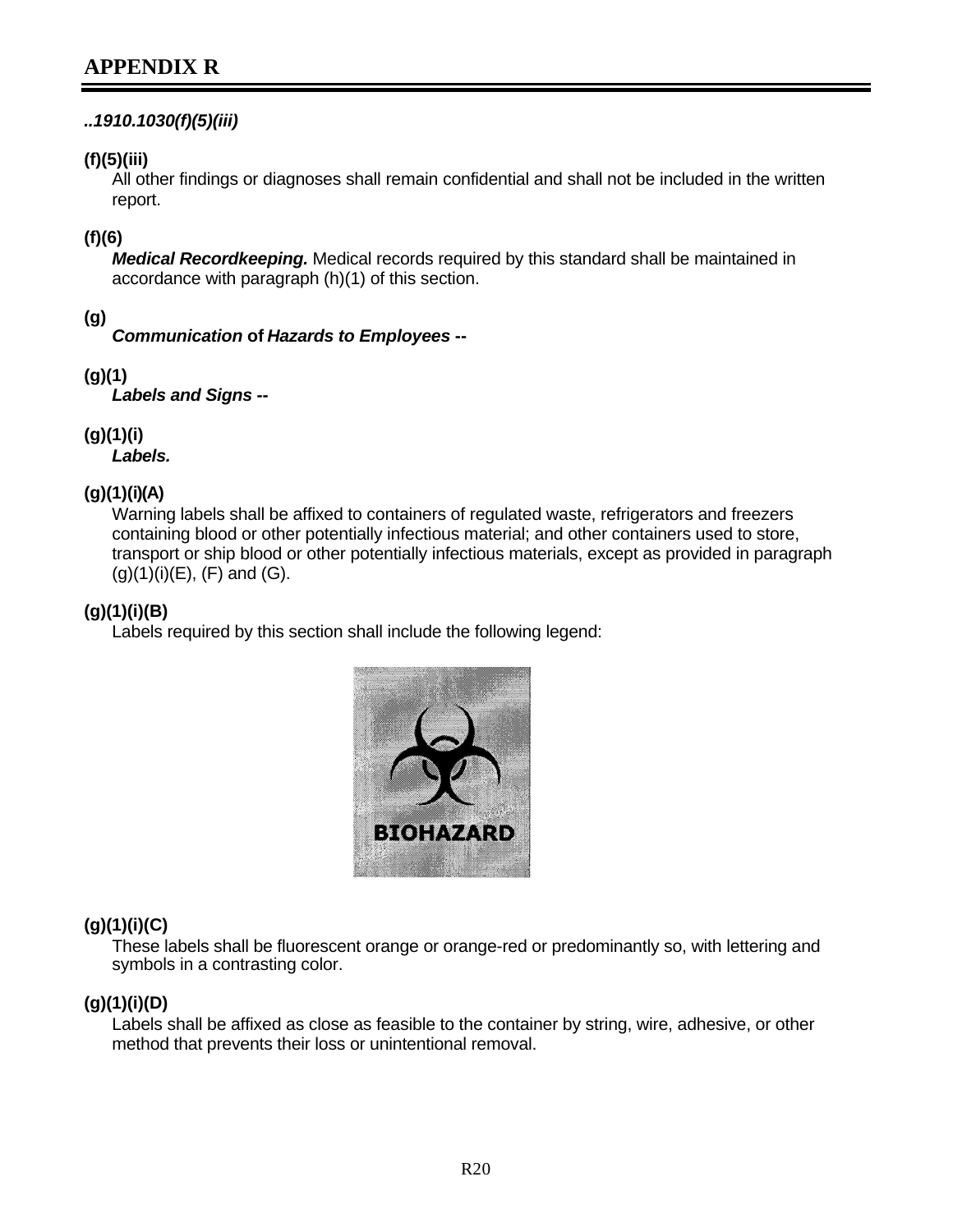# *..1910.1030(g)(1)(i)(E)*

# **(g)(1)(i)(E)**

Red bags or red containers may be substituted for labels.

# **(g)(1)(i)(F)**

Containers of blood, blood components, or blood products that are labeled as to their contents and have been released for transfusion or other clinical use are exempted from the labeling requirements of paragraph (g).

# **(g)(1)(i)(G)**

Individual containers of blood or other potentially infectious materials that are placed in a labeled container during storage, transport, shipment or disposal are exempted from the labeling requirement.

#### **(g)(1)(i)(H)**

Labels required for contaminated equipment shall be in accordance with this paragraph and shall also state which portions of the equipment remain contaminated.

#### **(g)(1)(i)(I)**

Regulated waste that has been decontaminated need not be labeled or color-coded.

**(g)(1)(ii)** *Signs.*

#### **(g)(1)(ii)(A)**

The employer shall post signs at the entrance to work areas specified in paragraph (e), HIV and HBV Research Laboratory and Production Facilities, which shall bear the following legend:



(Name of the Infectious Agent)

(Special requirements for entering the area) (Name, telephone number of the laboratory director or other responsible person.)

# *..1910.1030(g)(1)(ii)(B)*

# **(g)(1)(ii)(B)**

These signs shall be fluorescent orange-red or predominantly so, with lettering and symbols in a contrasting color.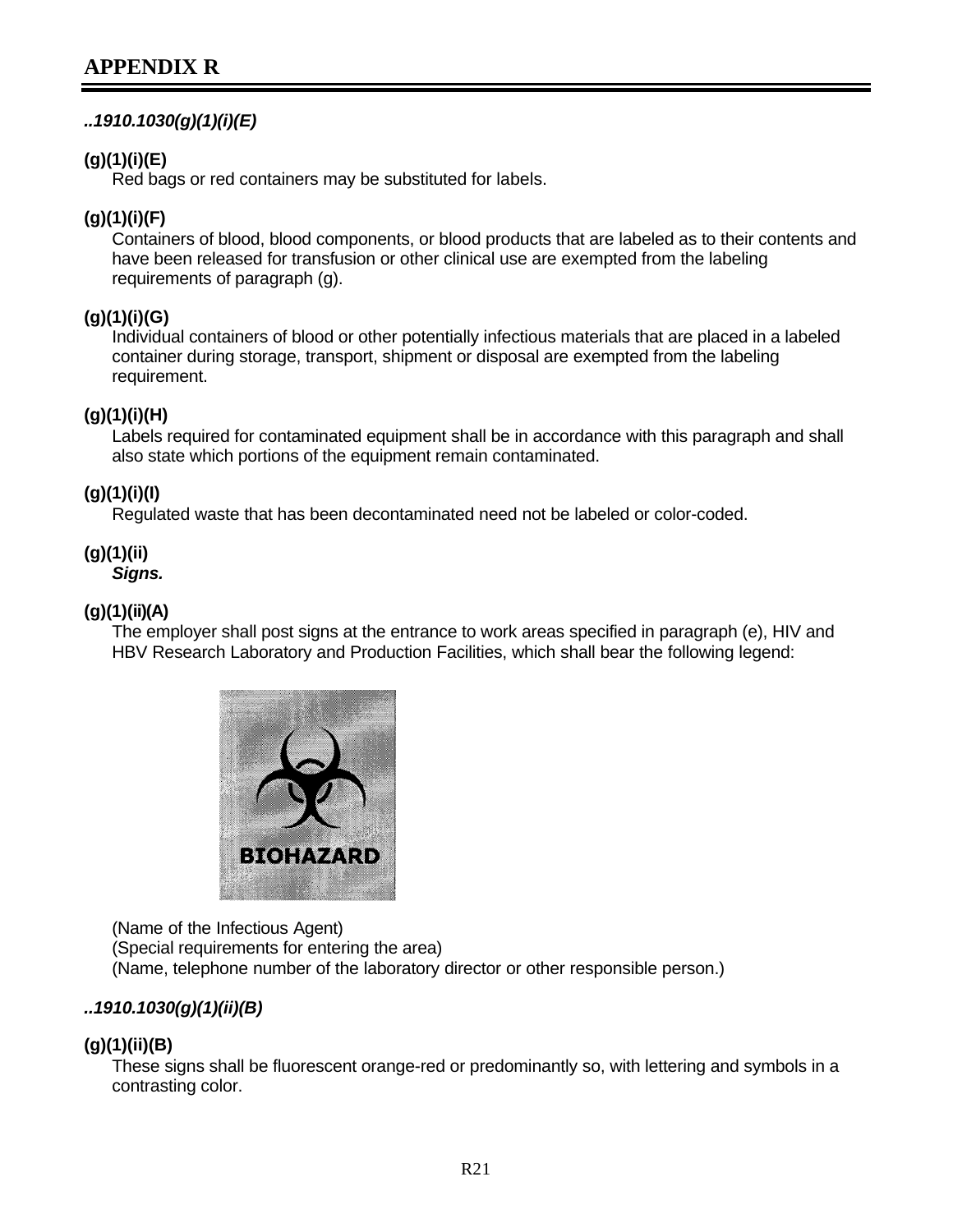# **(g)(2)**

# *Information and Trarining*.

# **(g)(2)(i)**

Employers shall ensure that all employees with occupational exposure participate in a training program which must be provided at no cost to the employee and during working hours.

# **(g)(2)(ii)**

Training shall be provided as follows:

# **(g)(2)(ii)(A)**

At the time of initial assignment to tasks where occupational exposure may take place;

# **(g)(2)(ii)(B)**

Within 90 days after the effective date of the standard; and

# **(g)(2)(ii)(C)**

At least annually thereafter.

# **(g)(2)(iii)**

For employees who have received training on bloodborne pathogens in the year preceding the effective date of the standard, only training with respect to the provisions of the standard which were not included need be provided.

# **(g)(2)(iv)**

Annual training for all employees shall be provided within one year of their previous training.

# *..1910.1030(g)(2)(v)*

# **(g)(2)(v)**

Employers shall provide additional training when changes such as modification of tasks or procedures or institution of new tasks or procedures affect the employee's occupational exposure. The additional training may be limited to addressing the new exposures created.

# **(g)(2)(vi)**

Material appropriate in content and vocabulary to educational level, literacy, and language of employees shall be used.

# **(g)(2)(vii)**

The training program shall contain at a minimum the following elements:

# **(g)(2)(vii)(A)**

An accessible copy of the regulatory text of this standard and an explanation of its contents;

# **(g)(2)(vii)(B)**

A general explanation of the epidemiology and symptoms of bloodborne diseases;

# **(g)(2)(vii)(C)**

An explanation of the modes of transmission of bloodborne pathogens;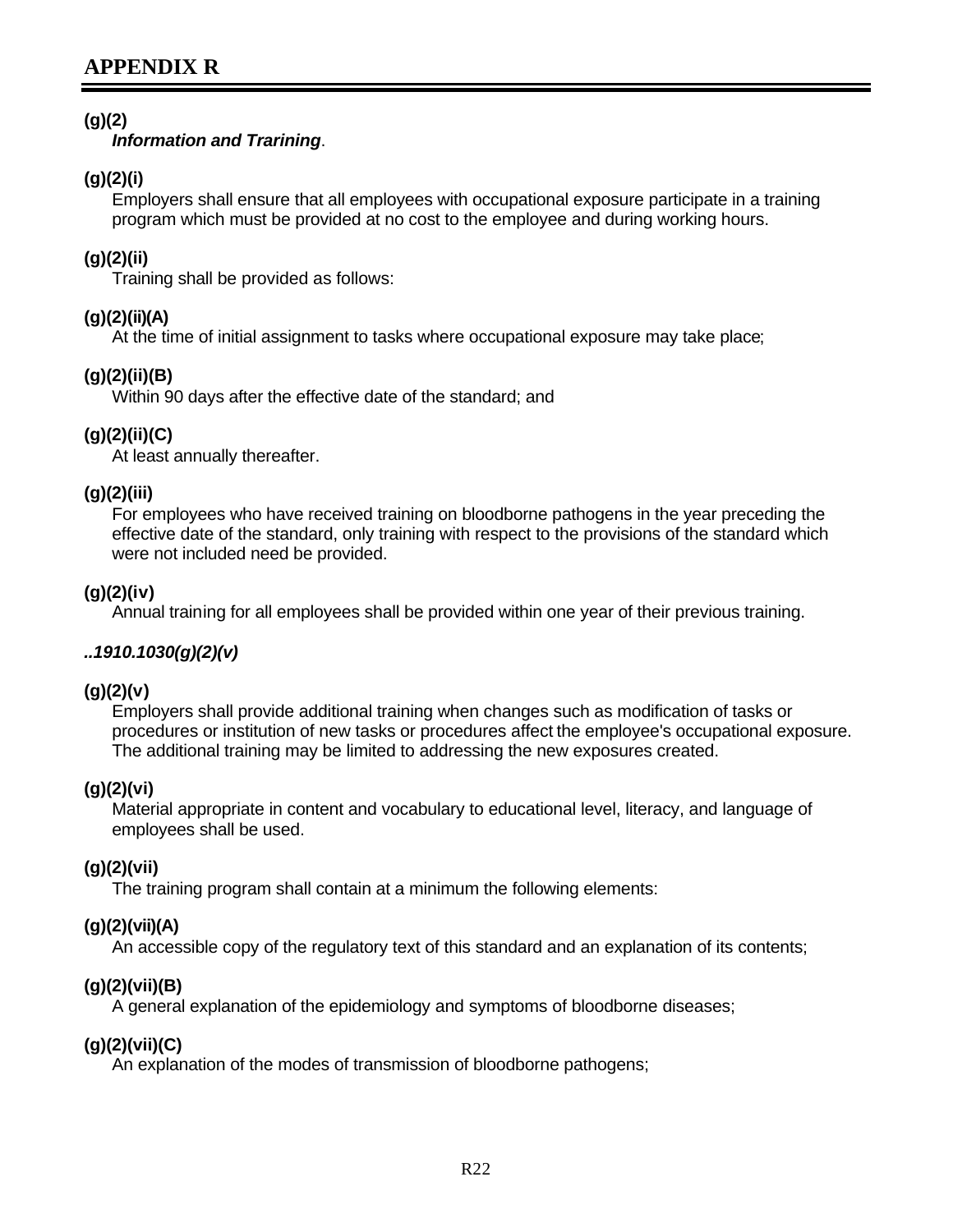#### **(g)(2)(vii)(D)**

An explanation of the employer's exposure control plan and the means by which the employee can obtain a copy of the written plan;

#### **(g)(2)(vii)(E)**

An explanation of the appropriate methods for recognizing tasks and other activities that may involve exposure to blood and other potentially infectious materials;

#### *..1910.1030(g)(2)(vii)(F)*

#### **(g)(2)(vii)(F)**

An explanation of the use and limitations of methods that will prevent or reduce exposure including appropriate engineering controls, work practices, and personal protective equipment;

#### **(g)(2)(vii)(G)**

Information on the types, proper use, location, removal, handling, decontamination and disposal of personal protective equipment;

#### **(g)(2)(vii)(H)**

An explanation of the basis for selection of personal protective equipment;

#### **(g)(2)(vii)(I)**

Information on the hepatitis B vaccine, including information on its efficacy, safety, method of administration, the benefits of being vaccinated, and that the vaccine and vaccination will be offered free of charge;

#### **(g)(2)(vii)(J)**

Information on the appropriate actions to take and persons to contact in an emergency involving blood or other potentially infectious materials;

#### **(g)(2)(vii)(K)**

An explanation of the procedure to follow if an exposure incident occurs, including the method of reporting the incident and the medical follow-up that will be made available;

#### **(g)(2)(vii)(L)**

Information on the post-exposure evaluation and follow-up that the employer is required to provide for the employee following an exposure incident;

#### *..1910.1030(g)(2)(vii)(M)*

#### **(g)(2)(vii)(M)**

An explanation of the signs and labels and/or color coding required by paragraph (g)(1); and

#### **(g)(2)(vii)(N)**

An opportunity for interactive questions and answers with the person conducting the training session.

#### **(g)(2)(viii)**

The person conducting the training shall be knowledgeable in the subject matter covered by the elements contained in the training program as it relates to the workplace that the training will address.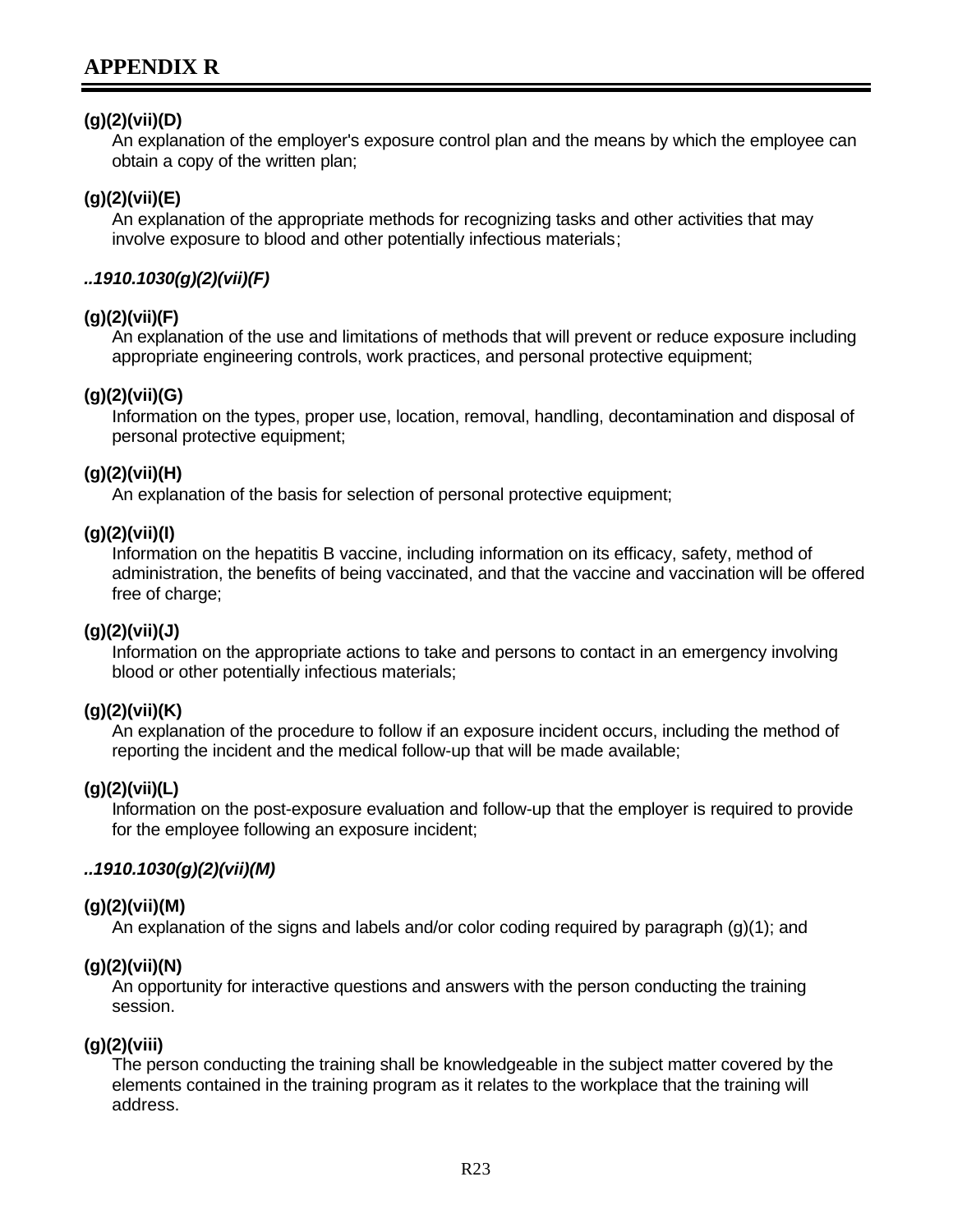# **(g)(2)(ix)**

Additional Initial Training for Employees in HIV and HBV Laboratories and Production Facilities. Employees in HIV or HBV research laboratories and HIV or HBV production facilities shall receive the following initial training in addition to the above training requirements.

# **(g)(2)(ix)(A)**

The employer shall assure that employees demonstrate proficiency in standard microbiological practices and techniques and in the practices and operations specific to the facility before being allowed to work with HIV or HBV.

# **(g)(2)(ix)(B)**

The employer shall assure that employees have prior experience in the handling of human pathogens or tissue cultures before working with HIV or HBV.

# *..1910.1030(g)(2)(ix)(C)*

# **(g)(2)(ix)(C)**

The employer shall provide a training program to employees who have no prior experience in handling human pathogens. Initial work activities shall not include the handling of infectious agents. A progression of work activities shall be assigned as techniques are learned and proficiency is developed. The employer shall assure that employees participate in work activities involving infectious agents only after proficiency has been demonstrated.

#### **(h)**

*Recordkeeping* **--**

# **(h)(1)**

# *Medical Records*.

# **(h)(1)(i)**

The employer shall establish and maintain an accurate record for each employee with occupational exposure, in accordance with 29 CFR 1910.1020.

# **(h)(1)(ii)**

This record shall include:

# **(h)(1)(ii)(A)**

The name and social security number of the employee;

# **(h)(1)(ii)(B)**

A copy of the employee's hepatitis B vaccination status including the dates of all the hepatitis B vaccinations and any medical records relative to the employee's ability to receive vaccination as required by paragraph (f)(2);

# **(h)(1)(ii)(C)**

A copy of all results of examinations, medical testing, and follow-up procedures as required by paragraph (f)(3);

# **(h)(1)(ii)(D)**

The employer's copy of the healthcare professional's written opinion as required by paragraph (f)(5); and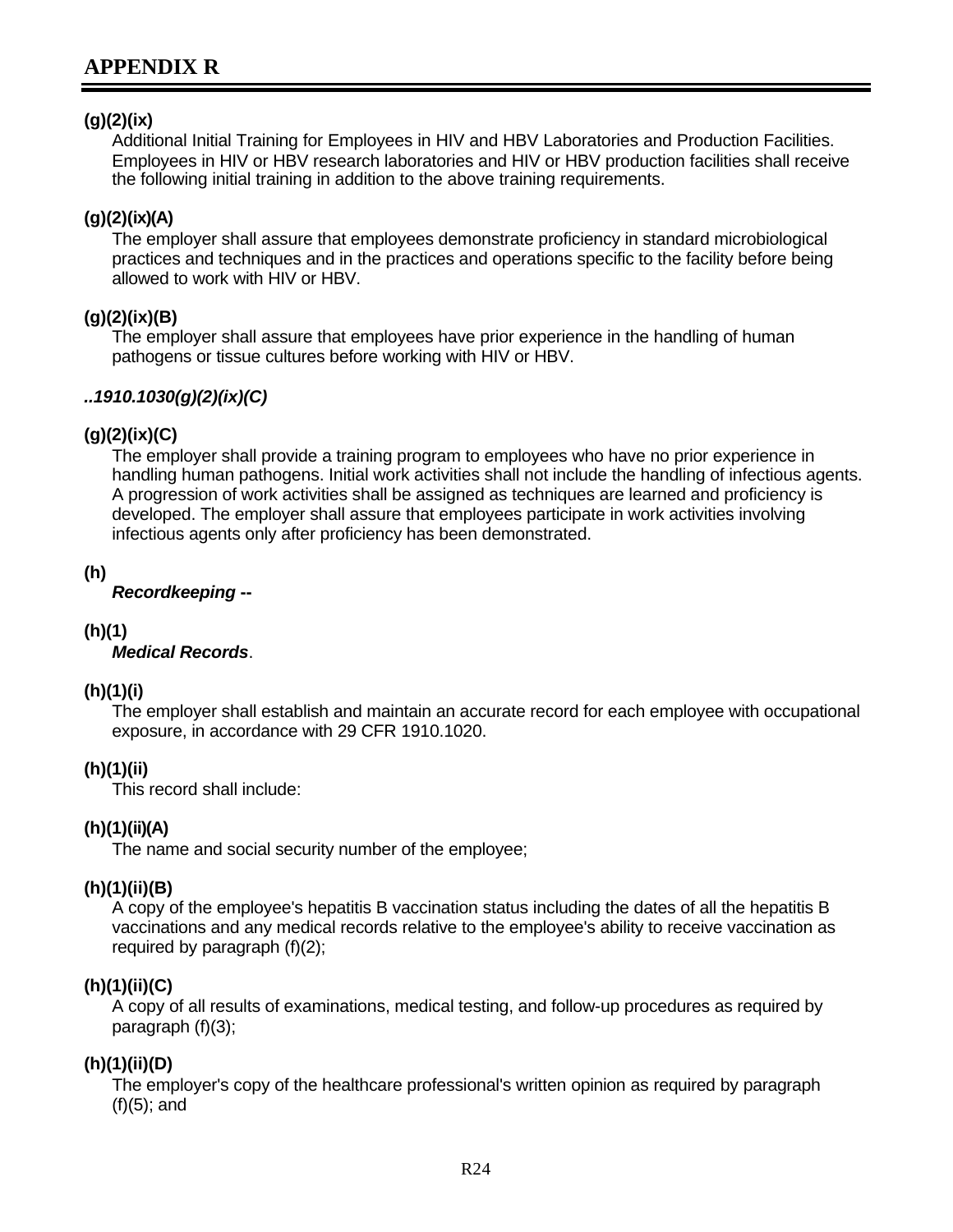# *.,1910.1030(h)(1)(ii)(E)*

# **(h)(1)(ii)(E)**

A copy of the information provided to the healthcare professional as required by paragraphs  $(f)(4)(ii)(B)(C)$  and  $(D)$ .

# **(h)(1)(iii)**

Confidentiality. The employer shall ensure that employee medical records required by paragraph (h)(1) are:

#### **(h)(1)(iii)(A)**

Kept confidential; and

#### **(h)(1)(iii)(B)**

Not disclosed or reported without the employee's express written consent to any person within or outside the workplace except as required by this section or as may be required by law.

#### **(h)(1)(iv)**

The employer shall maintain the records required by paragraph (h) for at least the duration of employment plus 30 years in accordance with 29 CFR 1910.1020.

#### **(h)(2)**

#### *Training Records.*

#### **(h)(2)(i)**

Training records shall include the following information:

# **(h)(2)(i)(A)**

The dates of the training sessions;

#### **(h)(2)(i)(B)**

The contents or a summary of the training sessions;

#### **(h)(2)(i)(C)**

The names and qualifications of persons conducting the training; and

# *..1910.1030(h)(2)(i)(D)*

#### **(h)(2)(i)(D)**

The names and job titles of all persons attending the training sessions.

#### **(h)(2)(ii)**

Training records shall be maintained for 3 years from the date on which the training occurred.

#### **(h)(3)**

#### *Availability.*

#### **(h)(3)(i)**

The employer shall ensure that all records required to be maintained by this section shall be made available upon request to the Assistant Secretary and the Director for examination and copying.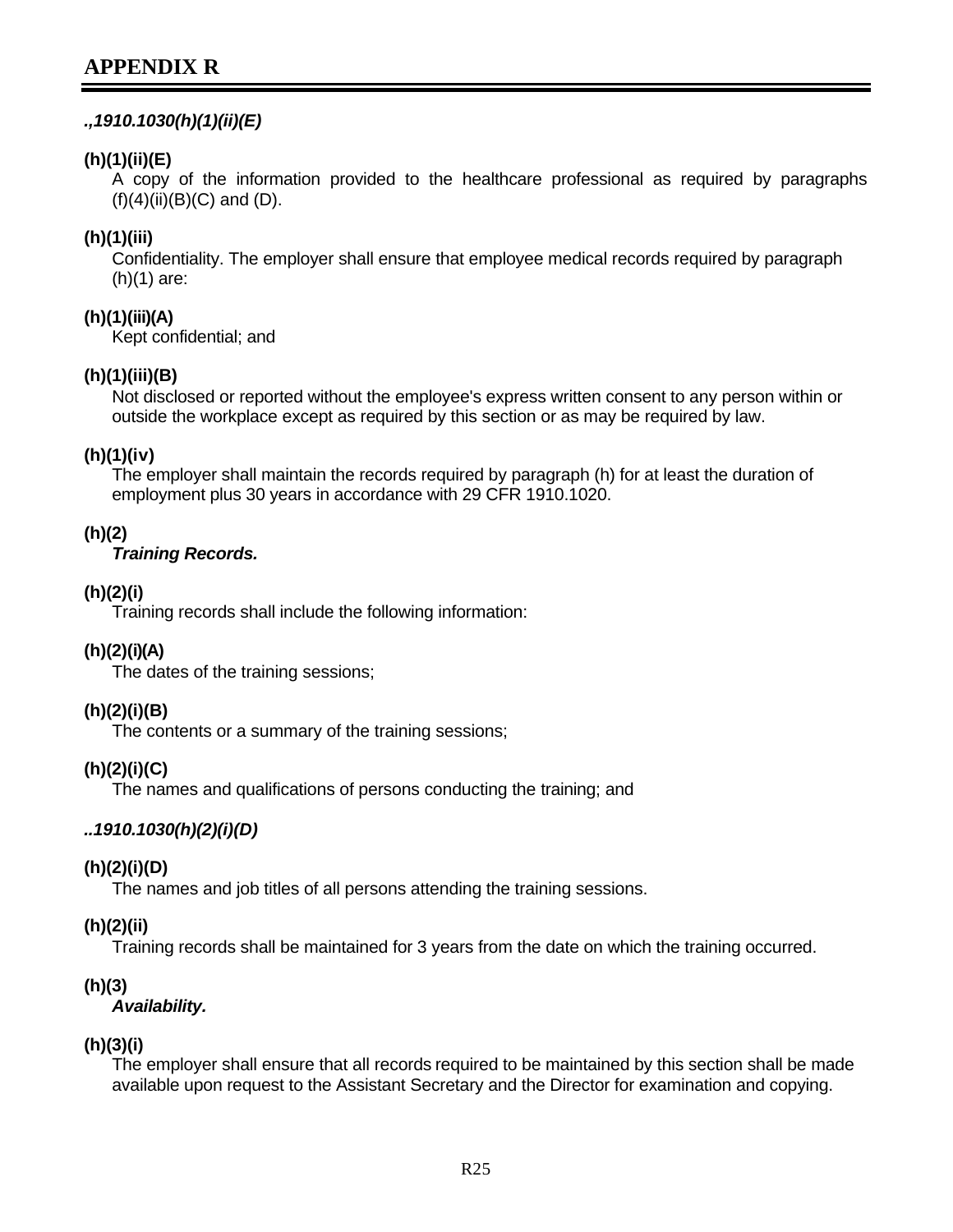# **(h)(3)(ii)**

Employee training records required by this paragraph shall be provided upon request for examination and copying to employees, to employee representatives, to the Director, and to the Assistant Secretary.

# **(h)(3)(iii)**

Employee medical records required by this paragraph shall be provided upon request for examination and copying to the subject employee, to anyone having written consent of the subject employee, to the Director, and to the Assistant Secretary in accordance with 29 CFR 1910.1020.

# *..1910.1030(h)(4)*

# **(h)(4)**

*Transfer of Records.*

# **(h)(4)(i)**

The employer shall comply with the requirements involving transfer of records set forth in 29 CFR 1910.1020(h).

# **(h)(4)(ii)**

If the employer ceases to do business and there is no successor employer to receive and retain the records for the prescribed period, the employer shall notify the Director, at least three months prior to their disposal and transmit them to the Director, if required by the Director to do so, within that three month period.

#### **(h)(5)**

*Sharps injury log*.

# **(h)(5)(i)**

The employer shall establish and maintain a sharps injury log for the recording of percutaneous injuries from contaminated sharps. The information in the sharps injury log shall be recorded and maintained in such manner as to protect the confidentiality of the injured employee. The sharps injury log shall contain, at a minimum:

# **(h)(5)(i)(A)**

The type and brand of device involved in the incident,

# **(h)(5)(i)(B)**

The department or work area where the exposure incident occurred, and

# **(h)(5)(i)(C)**

An explanation of how the incident occurred.

# **(h)(5)(ii)**

The requirement to establish and maintain a sharps injury log shall apply to any employer who is required to maintain a log of occupational injuries and illnesses under 29 CFR 1904.

# **(h)(5)(iii)**

The sharps injury log shall be maintained for the period required by 29 CFR 1904.6.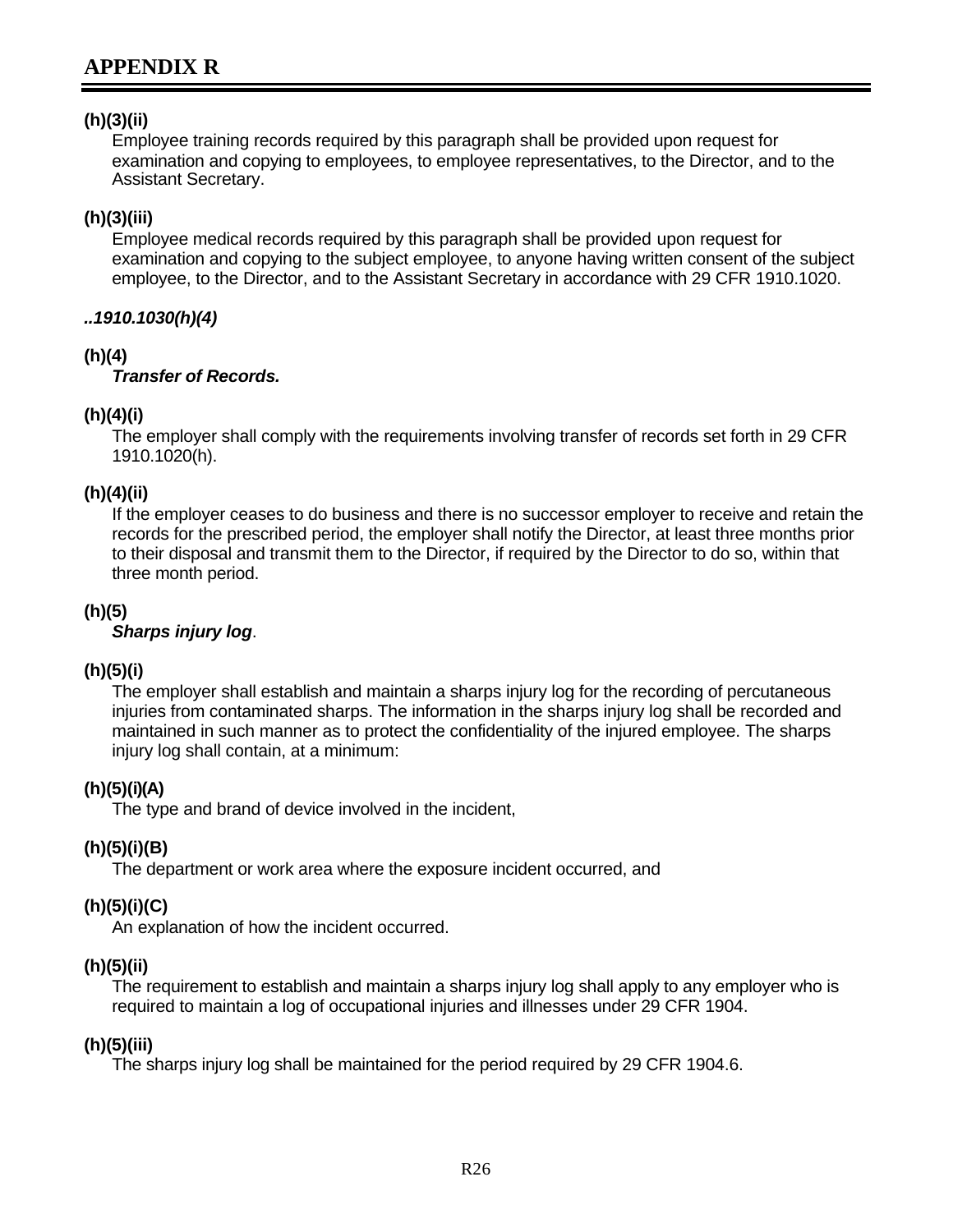# **APPENDIX R**

#### **(i)**

*Dates* **--**

# **(i)(1)**

*Effective Date.* The standard shall become effective on March 6, 1992.

# **(i)(2)**

The Exposure Control Plan required by paragraph (c) of this section shall be completed on or before May 5, 1992.

# **(i)(3)**

Paragraph (g)(2) Information and Training and (h) Recordkeeping shall take effect on or before June 4, 1992.

# **(i)(4)**

Paragraphs (d)(2) Engineering and Work Practice Controls, (d)(3) Personal Protective Equipment, (d)(4) Housekeeping, (e) HIV and HBV Research Laboratories and Production Facilities, (f) Hepatitis B Vaccination and Post-Exposure Evaluation and Follow-up, and (g)(1) Labels and Signs, shall take effect July 6, 1992.

[56 FR 64004, Dec. 06, 1991, as amended at 57 FR 12717, April 13, 1992; 57 FR 29206, July 1, 1992; 61 FR 5507, Feb. 13, 1996; 66 FR 5325 Jan., 18, 2001]

t OSHA Regulations (Standards - 29 CFR) - Table of Contents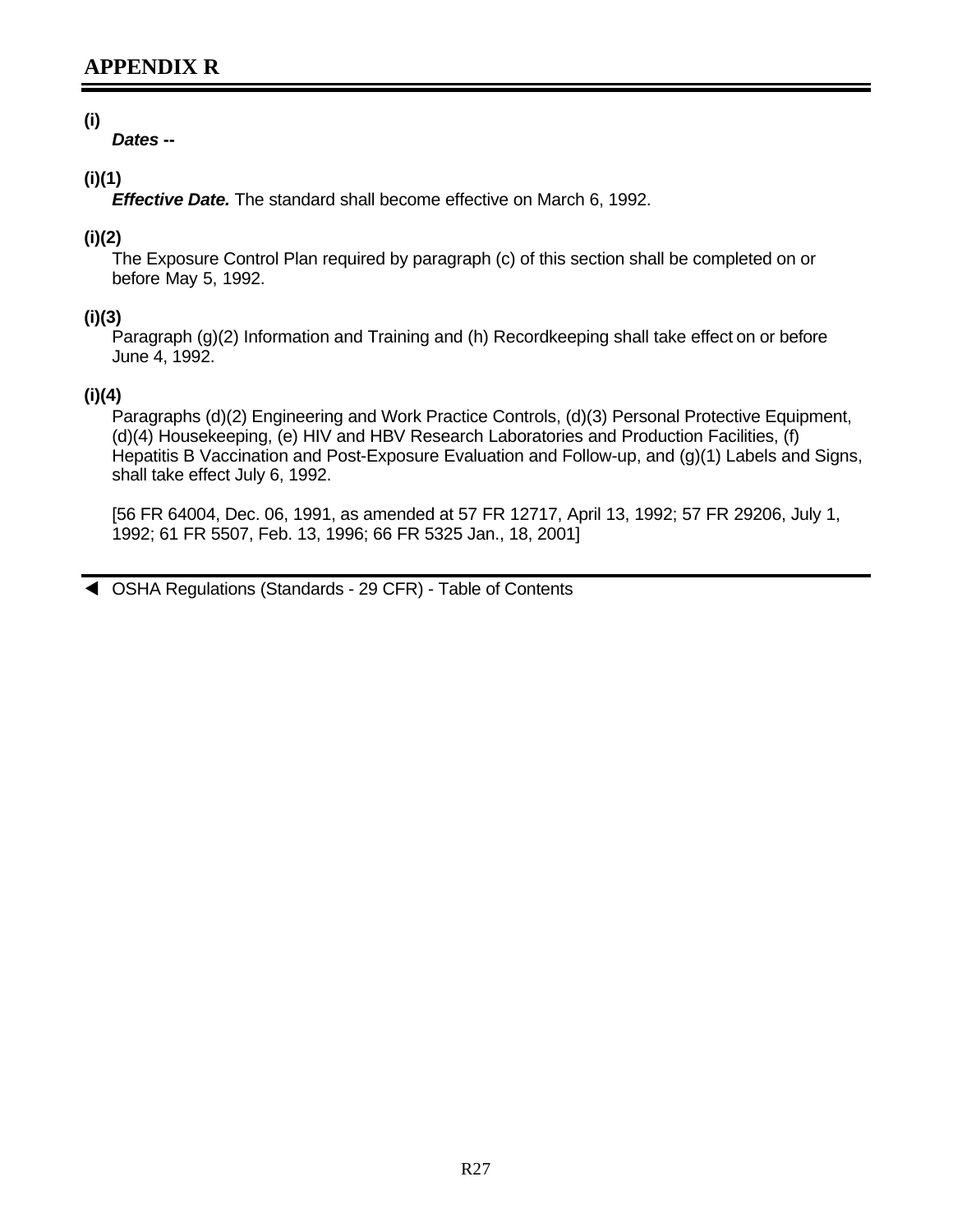# **WEB SITE RESOURCE LIST**

**New Jersey Department of Health and New Jersey Department of Labor Public Employees Occupational Safety and Health Program And Health Program PO Box 386 Trenton, NJ 08625-0360 (609) 292-0767 (609) 984-1863 (800) 624-1644 http://www.state.nj.us/health/eoh/peoshweb http://www.state.nj.us/labor/lsse/lspeosh.html**

**Senior Services Public Employees Occupational Safety PO Box 360, 7th Floor Trenton, NJ 08625-0386**

#### **Effective Engineering Controls CDC Guidelines and Recommendations Vaccine Safety**

**NOTE:** This appendix contains web sites that can be used for the purposes of information and research. The examples of effective engineering controls in this appendix do not include all those on the market, but are simply representative of the devices available. **PEOSH does not approve, endorse, register, or certify medical devices**. Inclusion in this list does not indicate PEOSH approval, endorsement, registration, or certification. The final determination of compliance with PEOSH's standards takes into account all factors pertaining to the use of such devices at a particular worksite.

#### **Effective Engineering Controls**

#### **ECRI**

#### **Available: http://healthcare.ecri.org**

ECRI, designated as an Evidence-based Practice Center by the Agency for Health Care Policy and Research, is a nonprofit international health services research organization.

#### **Food and Drug Administration (FDA) Safety Alerts**

**Available:** http://www.fda.gov/cdrh/safety.html Link page for Safety Alerts and Advisories that warn of the risk of injuries from medical devices.

#### **International Health Care Worker Safety Center, University of Virginia**

**Available:** http://www.people.virginia.edu/~epinet/products.html Features a list of safety devices with manufacturers and specific project names.

# **National Institute for Occupational Safety and Health (NIOSH) Sharps Disposal Containers**

**Available:** http://www.cdc.gov/niosh/sharps1.html Features information on selecting, evaluating, and using sharps disposal containers.

#### **Occupational Safety and Health Administration (OSHA) Glass Capillary Tubes: Joint Safety Advisory About Potential Risks**

**Available:** http://www.osha-sic.gov/OshDoc/Interp**\_**data/I19990222.html Describes safer alternatives to conventional glass capillary tubes.

# **Occupational Safety and Health Administration (OSHA) Needlestick Injuries**

**Available:** http://www.osha-slc.gov/SLTC/needlestick/index.html Features recent news, recognition, evaluation, controls, compliance, and links to information on effective engineering controls.

# **Safety Sharp Device Contracts**

**Available:** http://www.va.gov/vasafety/osh-issues/needlesafety/safetysharpcontracts.htm Features safety sharp devices on contract with the US Department of Veterans Affairs (VA).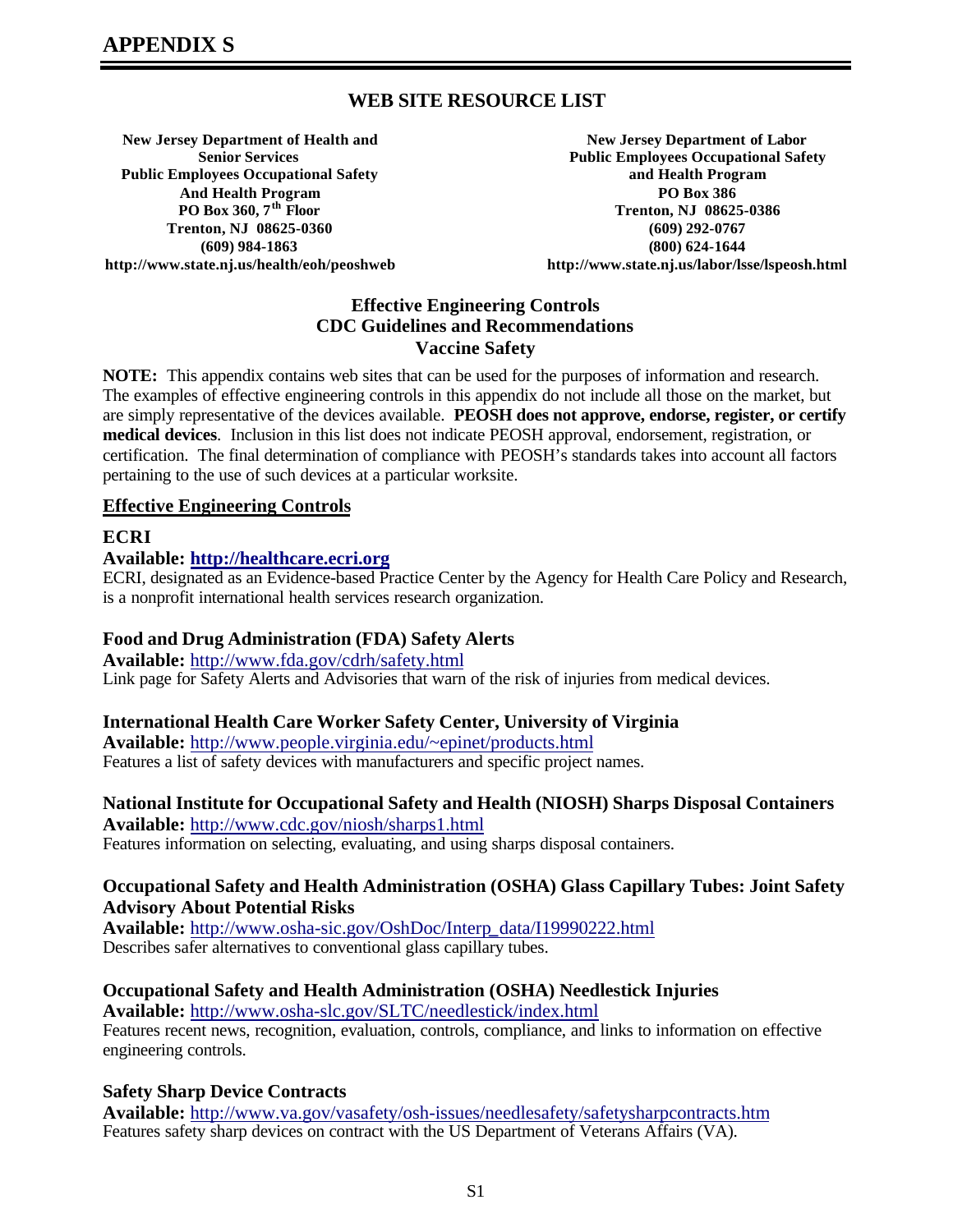# **APPENDIX S**

#### **SHARPS Injury Control Program**

**Available:** http://www.dhs.ca.gov/ohb/sharps/default.htm

Established by Senate Bill 2005 to study sharps injuries in hospitals, skilled nursing facilities, and home health agencies in California. Features a Beta version of Safety Enhanced Device Database Listing by Manufacturer.

#### **Training for Development of Innovative Control Technologies (TDICT) Project Available:** http://www.tdict.org/criteria.html Features "Safety Feature Evaluation Forms" for specific devices.

# **US DEPARTMENT OF HEALTH & HUMAN SERVICES (HHS): CENTERS FOR DISEASE CONTROL AND PREVENTION (CDC) GUIDELINES AND RECOMMENDATIONS**

#### **CDC Prevention Guidelines Database**

**Available: http://aepo-xdv-www.epo.cdc.gov/wonder/PrevGuid/PrevGuid.shtml**

Provides access to the CDC Prevention Guidelines Database, which is a compilation of all of the official guidelines and recommendations published by the CDC for the prevention of diseases, disabilities, and injuries. Information on how to find a specific CDC Prevention Guideline.

# **Morbidity and Mortality Weekly Report (MMWR)**

#### **Available: http://www2.cdc.gov/mmwr/mmwr.html**

Provides access to the MMWR, a series which is prepared by the CDC. Contains comprehensive information on policy statements for prevention and treatment that are within the CDC's scope of responsibility, for example, recommendations from the Advisory Committee on Immunization Practice (ACIP).

The following are CDC guidelines and recommendations on HIV, Hepatitis B, and Hepatitis C:

*Guideline for Infection Control in Health Care Personnel, 1998. Available: http://www.cdc.gov/ncidod/hip/GUIDE/InfectControl98.pdf*

*Recommendations for Prevention and Control of Hepatitis C Virus (HCV) Infection and HCV-Related Chronic Disease. Publication date 10/16/1998. Available: http://www.cdc.gov/epo/mmwr/preview/mmwrhtml/00055154.htm*

*Public Health Service Guidelines for the Management of Health-Care Worker Exposures to HIV and Recommendations for Postexposure Prophylaxis. Publication date 5/15/1998. Available: http://www.cdc.gov/eop/mmwr/preview/mmwrhtml/00052722.htm*

*Appendix - First-Line Drugs for HIV Postexposure Prophylaxis (PEP). Publication date 5/15/1998.*

*Available: http://www.cdc.gov/epo/mmwr/preview/mmwrhtml/00052801.htm*

*Immunization of Health-Care Workers: Recommendations of the Advisory Committee on Immunization Practices (ACIP) and the Hospital Infection Control Practices Advisory Committee (HICPAC). Publication date 12/26/1997.* (Provides recommendations for Hepatitis B).

**Available: http://www.cdc.gov/epo/mmwr/preview/mmwrhtml/00050577.htm**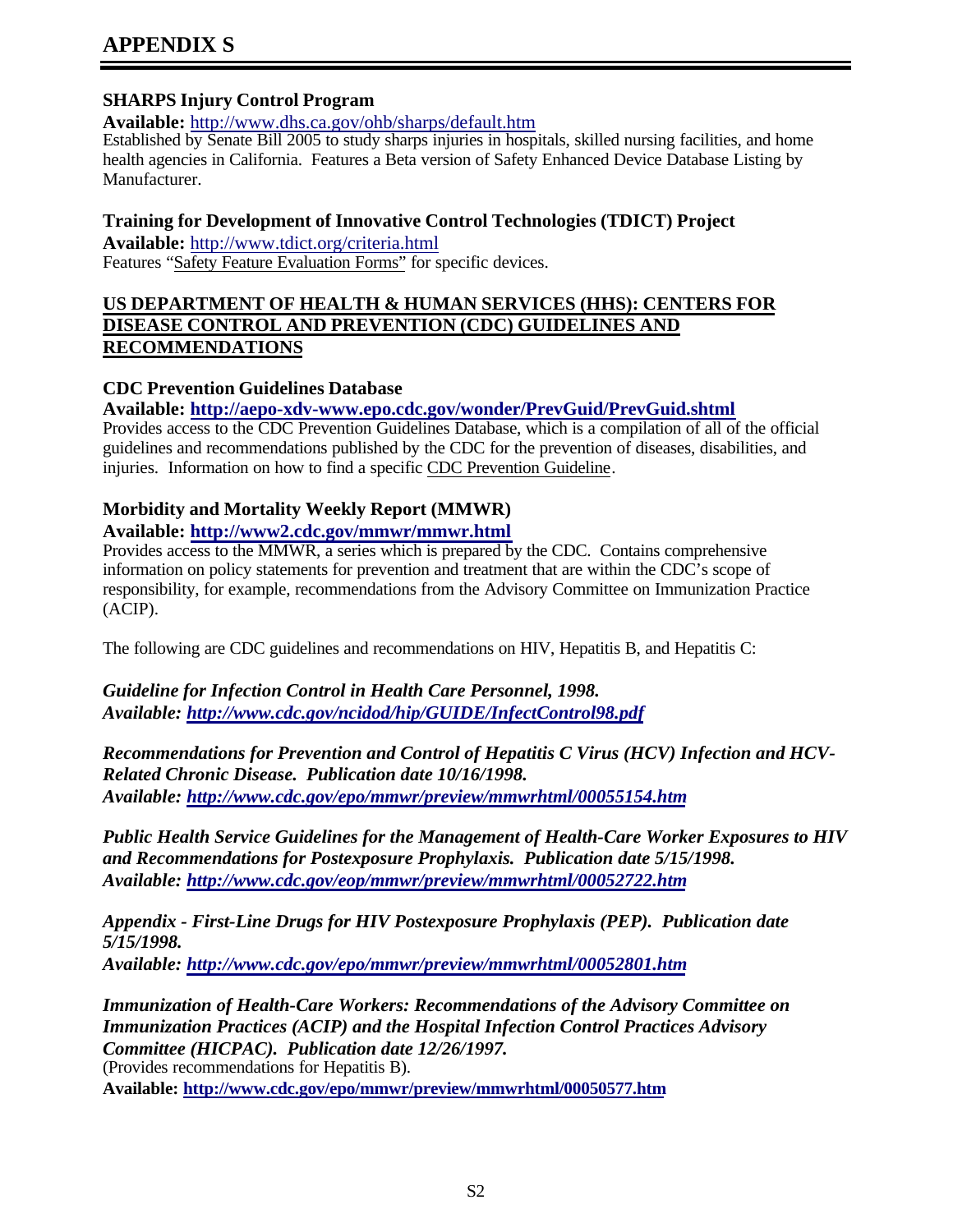# **APPENDIX S**

*Updated U.S. Public Health Service Guidelines for the Management of Occupational Exposures to HBV, HCV, and HIV and Recommendations for Postexposure Prophylaxis. Publication date June 29, 2001. Available: http://www.cdc.gov/mmwr/PDF/rr/rr5011.pdf*

# **VACCINE SAFETY**

**Centers for Disease Control and Prevention (CDC) Available: http://www.cdc.gov/nip/vacsafe/** The National Immunization Program (NIP) of the CDC features information on vaccine safety.

#### **Food and Drug Administration (FDA)**

**Available: http://www.fda.gov/fdac/features/095\_vacc.html** and

**http://www.fda.gov/cber/vaers/vaers.htm**

The first site features information on how the FDA ensures vaccine safety. The second site features information on the Vaccine Adverse Event Reporting System (VAERS), a cooperative program for vaccine safety of the FDA and CDC.

#### **Immunization Action Coalition (IAC)**

**Available: http://www.immunize.org/**

The IAC is a nonprofit organization working to increase immunization rates and prevent disease. Features Vaccine Information Statements, free print materials, and other hepatitis and immunization sites.

#### **Infectious Diseases Society of America (IDSA)**

#### **Available: http://www.idosociety.org/vaccine/index.html**

The Vaccine Initiative is a project of the IDSA and the Pediatric Infectious Diseases Society. Features information on vaccination and vaccination-related issues.

# **Institute for Vaccine Safety, Johns Hopkins School of Public Health**

#### **Available: http://www.vaccinesafety.edu/**

The purpose of the Institute is to obtain and distribute information on the safety of recommended immunizations.

#### **National Institutes of Health (NIH)**

**Available: http://www.niaid.nih.gov/publications/vaccine/undvacc.htm** Features a 40 page brochure "Understanding Vaccines".

# **World Health Organization (WHO)**

#### **Available: http://www.who.int/gpv-safety/**

Features a vaccine safety home page which offers links to vaccine safety-related information.

Centers for Disease Control *Morbidity and Mortality Weekly Report:* "Updated U.S. Public Health Services Guidelines for the Management of Occupational Exposures to HBV, HCV, and HIV and Recommendations for Postexposure Prophylaxis." June 29, 2001, Vol.50, No. RR-11 http://www.cdc.gov/mmwr/PDF/rr/rr5011.pdf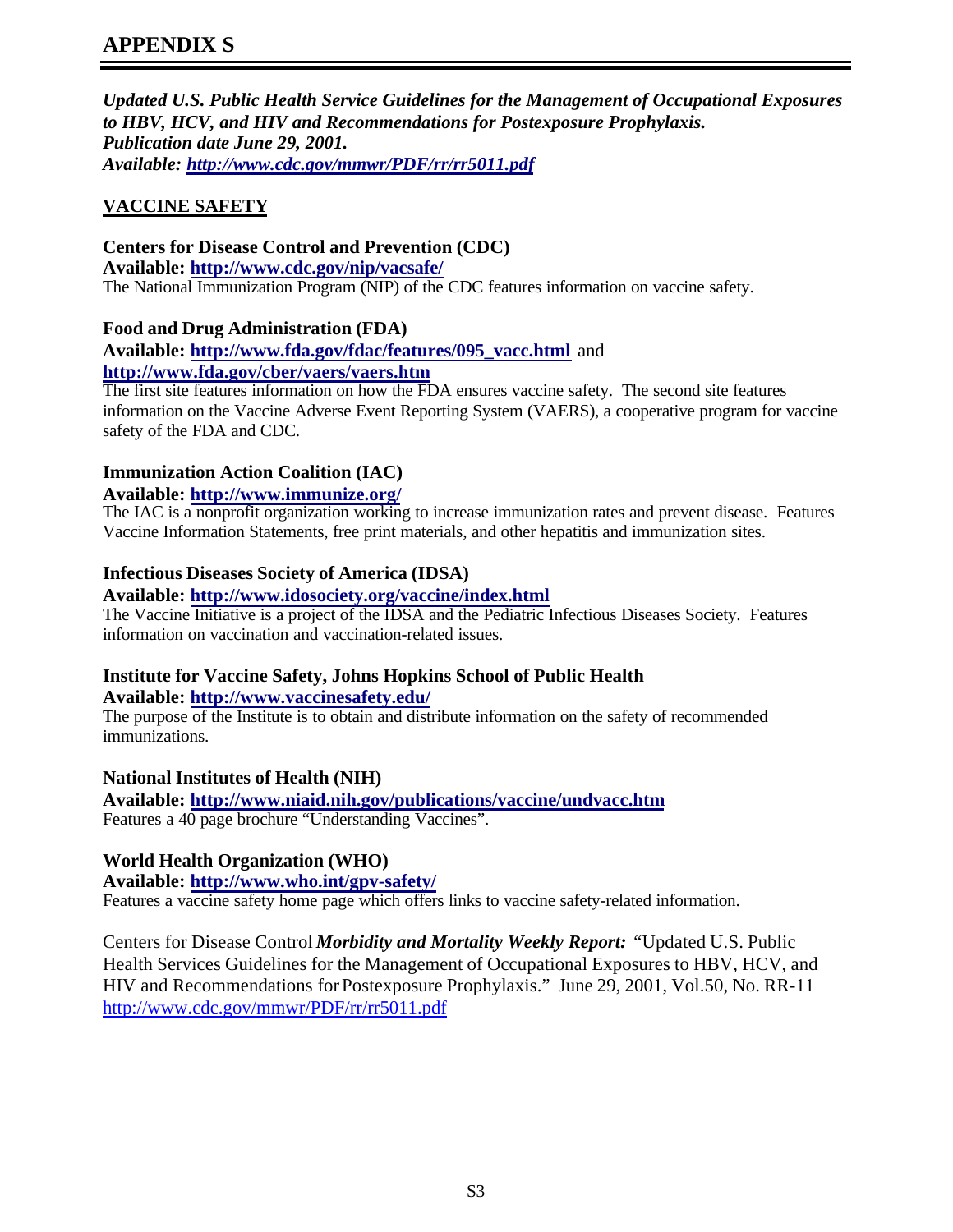# **Sample Sharps Injury Log War 2\_\_\_\_**

| Date | Case/<br>Report<br>No. | <b>Type of Device</b><br>(e.g., syringe, suture needle) | <b>Brand Name</b><br>of Device | Work Area were<br>injury occurred<br>(e.g., Geriatrics, Lab) | Brief description of how the incident occurred<br>(i.e., procedure being done, action being performed<br>(disposal, injection, etc.), body part injured) |
|------|------------------------|---------------------------------------------------------|--------------------------------|--------------------------------------------------------------|----------------------------------------------------------------------------------------------------------------------------------------------------------|
|      |                        |                                                         |                                |                                                              |                                                                                                                                                          |
|      |                        |                                                         |                                |                                                              |                                                                                                                                                          |
|      |                        |                                                         |                                |                                                              |                                                                                                                                                          |
|      |                        |                                                         |                                |                                                              |                                                                                                                                                          |
|      |                        |                                                         |                                |                                                              |                                                                                                                                                          |
|      |                        |                                                         |                                |                                                              |                                                                                                                                                          |
|      |                        |                                                         |                                |                                                              |                                                                                                                                                          |
|      |                        |                                                         |                                |                                                              |                                                                                                                                                          |
|      |                        |                                                         |                                |                                                              |                                                                                                                                                          |
|      |                        |                                                         |                                |                                                              |                                                                                                                                                          |
|      |                        |                                                         |                                |                                                              |                                                                                                                                                          |
|      |                        |                                                         |                                |                                                              |                                                                                                                                                          |
|      |                        |                                                         |                                |                                                              |                                                                                                                                                          |

29 CFR 1910.1030, OSHA's Bloodborne Pathogens Standard, in paragraph (h)(5), requires an employer to establish and maintain a Sharps Injury Log for recording all percutaneous injuries in a facility occurring from *contaminated* sharps. The purpose of the Log is to aid in the evaluation of devices being used in healthcare and other facilities and to identify problem devices or procedures requiring additional attention or review. This log must be kept in addition to the injury and illness log required by 29 CFR 1904. The Sharps Injury Log should Include all sharps injuries occurring in a calendar year. The log must be retained for five years following the end of the year to which it relates. The Log must be kept in a manner that preserves the confidentiality of the affected employee.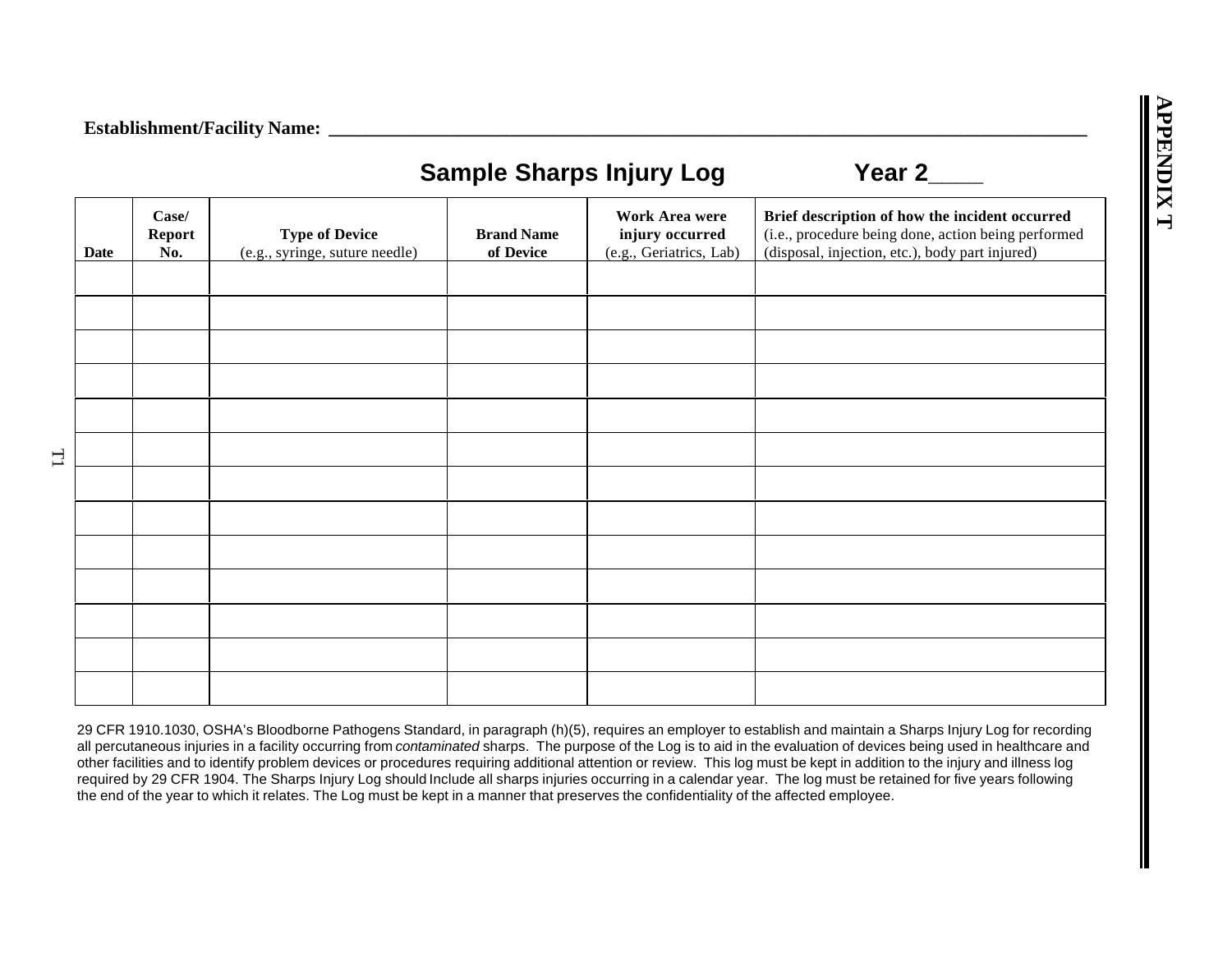# **QUESTIONNAIRE FOR EVALUATING SHARPS DISPOSAL CONTAINER PERFORMANCE**

INSTRUCTIONS: Product evaluators should inspect and operate containers to be evaluated in side-by-side comparisons. Representative sharps (syringes, IV sets, blades, biopsy needles, pipettes, etc.) should be used to test candidate products. Actual use conditions should be simulated, if possible. Prior to inserting test sharps, attempt to reopen sealed containers and attempt to spill or remove contents from unsealed containers if this is a functional requirement. Evaluation facilitators should provide product manufacturer literature and visual instructions and should demonstrate proper operation of each of the containers. Use of this guideline requires knowledge that the ideal product may not exist and that this evaluation tool was based on common product designs available at the time.

#### **PLEASE CIRCLE YOUR RESPONSE**

#### **FUNCTIONALITY**

|                                                                                          | agreedisagree |             |                |    |
|------------------------------------------------------------------------------------------|---------------|-------------|----------------|----|
| Container is stable when placed on horizontal surface and when used as described in the  |               |             |                |    |
|                                                                                          |               |             |                |    |
|                                                                                          |               |             |                |    |
|                                                                                          |               |             |                |    |
|                                                                                          |               |             |                |    |
|                                                                                          |               | $2 \quad 3$ | $4\quad 5$     |    |
| Container is available with auxiliary safety features (e.g., restricted access to sharps |               |             |                |    |
|                                                                                          |               |             | $4\quad 5$     |    |
|                                                                                          |               |             |                |    |
|                                                                                          |               |             |                |    |
|                                                                                          |               | $2 \quad 3$ | $\overline{4}$ | 5  |
| Design promotes clinical performance (e.g., will not compromise sterile field            |               |             |                |    |
|                                                                                          |               |             |                |    |
|                                                                                          |               |             |                |    |
|                                                                                          |               |             |                |    |
| Inlet design prevents spillage of contents (physical or liquid) while sharps disposal    |               |             |                |    |
|                                                                                          |               |             | $\overline{4}$ | -5 |
| Containers designed to be reopenable have removable lids design with tight closure       |               |             |                |    |
|                                                                                          |               |             |                |    |
|                                                                                          |               |             | $\overline{4}$ | .5 |

#### **ACCESSIBILITY**

|                                                                                      | agreedisagree |  |  |
|--------------------------------------------------------------------------------------|---------------|--|--|
|                                                                                      |               |  |  |
|                                                                                      |               |  |  |
|                                                                                      |               |  |  |
| Container opening/access way and current fill status visible to user prior to        |               |  |  |
|                                                                                      |               |  |  |
|                                                                                      |               |  |  |
|                                                                                      |               |  |  |
| Handles, if present, facilitate safe vertical transport and are located away from    |               |  |  |
|                                                                                      |               |  |  |
|                                                                                      |               |  |  |
|                                                                                      |               |  |  |
| If necessary, in high patient or visitor traffic areas, container should provide for |               |  |  |
|                                                                                      |               |  |  |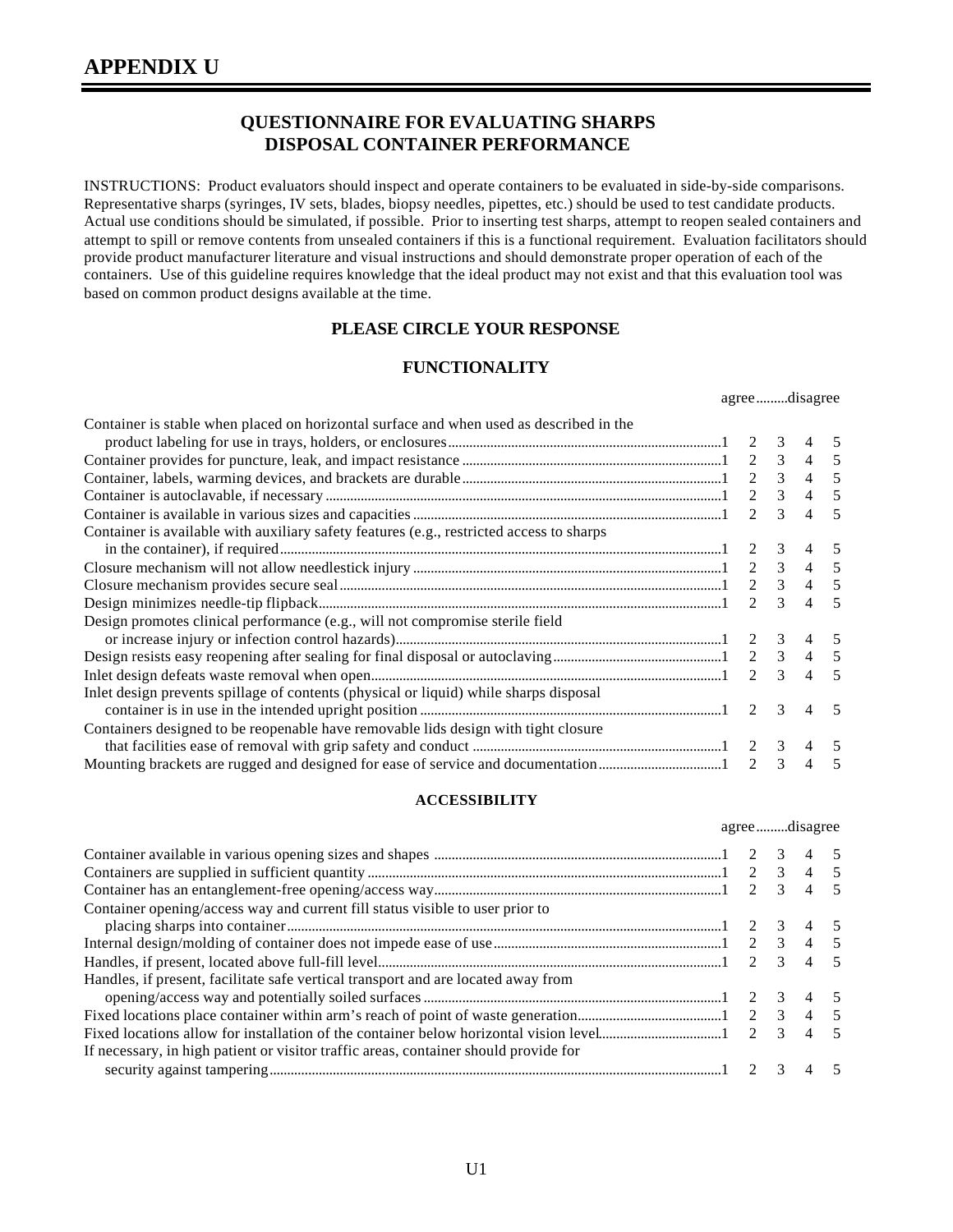**APPENDIX U**

#### **VISIBILITY**

agree.........disagree

| A warning indicator (i.e., color or warming label) is readily visible to the user   |  |  |
|-------------------------------------------------------------------------------------|--|--|
|                                                                                     |  |  |
| Overfill level provided and current fill status is readily visible to the user      |  |  |
|                                                                                     |  |  |
|                                                                                     |  |  |
|                                                                                     |  |  |
| Security, mounting, aesthetic, and safety features do not distort visibility of the |  |  |
|                                                                                     |  |  |
|                                                                                     |  |  |

#### **ACCOMMODATION**

#### agree.........disagree

|                                                                               |             | $\mathcal{E}$ | 4              | 5   |
|-------------------------------------------------------------------------------|-------------|---------------|----------------|-----|
|                                                                               |             |               | $\overline{4}$ | -5  |
|                                                                               |             |               | $\overline{4}$ | - 5 |
|                                                                               | 2           | $\mathcal{E}$ | $\overline{4}$ | .5  |
|                                                                               |             |               | $\overline{4}$ | -5  |
|                                                                               | 2           | $\mathcal{E}$ | $\overline{4}$ | - 5 |
|                                                                               |             |               | $4\quad 5$     |     |
|                                                                               |             |               | $\overline{4}$ |     |
| Product available in special designs for environments with specific needs     |             |               |                |     |
| (e.g., laboratories, emergency rooms, emergency medical services, pediatrics, |             |               |                |     |
|                                                                               |             | $\mathcal{R}$ | 4              | -5  |
|                                                                               |             |               | $4 \quad 5$    |     |
|                                                                               |             |               | $\overline{4}$ | - 5 |
|                                                                               |             |               | $\overline{4}$ | -5  |
|                                                                               | $2^{\circ}$ | $\mathcal{R}$ | 4              |     |
|                                                                               |             |               |                |     |

#### **OTHER COMMENTS**

What design or performance requirements are missing from the product you evaluated that are really needed to safely or more comfortably conduct your job or sharps related task?

Additional Evaluator Concerns and Comments:

This product selection questionnaire was developed by the Centers for Disease Control and Prevention's National Institute for Occupational Safety and Health in conjunction with NIOSH Educational Resource Centers; The John Hopkins University, Baltimore; the University of Texas, Houston; the University of California, Berkeley; and the Mount Sinai School of Medicine, New York City.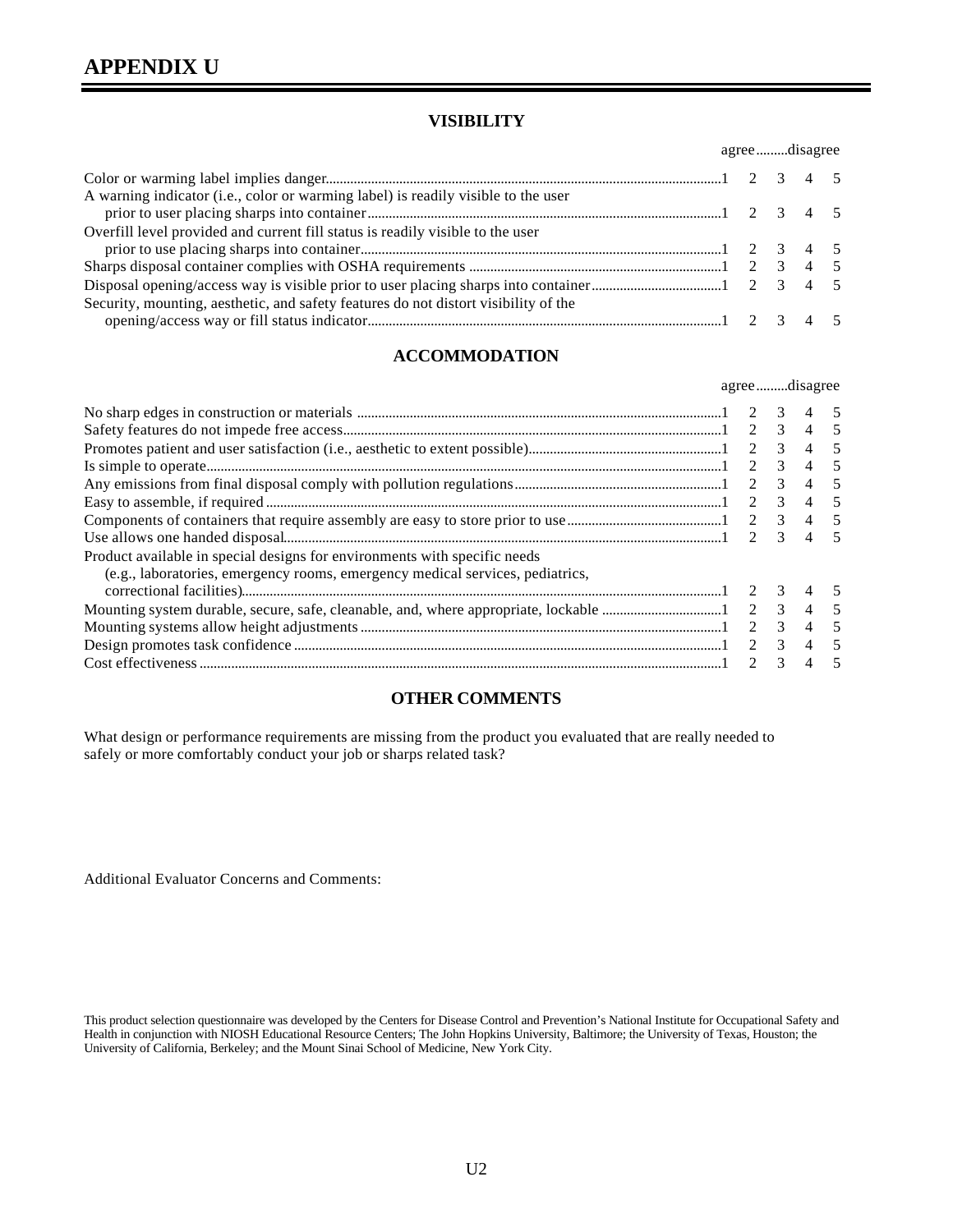# **ECRI's Needlestick-Prevention Device Evaluation Form**

|         | Reviewer:                                                                                                                                                                                                  |
|---------|------------------------------------------------------------------------------------------------------------------------------------------------------------------------------------------------------------|
|         | For each question circle the appropriate response for the needlestick-prevention (NPD) device being evaluated.                                                                                             |
|         | <b>Healthcare Worker Safety</b>                                                                                                                                                                            |
| 1.      |                                                                                                                                                                                                            |
|         | B. Does it do so after use (i.e., does the safety mechanism remain activated through disposal                                                                                                              |
| 2.      | A. Does NPD provide protection one of the following ways: Either intrinsically or automatically?                                                                                                           |
|         | (Answer "No" if a specific action by the user is required to activate the safety mechanism.)Yes No<br>B. If "No," is the mechanism activated in one of the following ways: either by one-handled technique |
| 3.      | During the use of NPD do user's hands remain behind the needle until activation of the                                                                                                                     |
|         |                                                                                                                                                                                                            |
| 4.      | No.                                                                                                                                                                                                        |
| 5.      |                                                                                                                                                                                                            |
|         | <b>Patient Safety and Comfort</b>                                                                                                                                                                          |
| 6.      | Does the NPD minimize the risk of infection to the patient (e.g., through cross-contamination)? Yes No                                                                                                     |
| 7.      | Can the NPD be used without causing more patient discomfort than a conventional device?Yes No                                                                                                              |
| 8.      | For IV NPDs: Does the NPD attach comfortably (i.e., without causing patient discomfort at the                                                                                                              |
|         |                                                                                                                                                                                                            |
|         | <b>Ease of use and Training</b>                                                                                                                                                                            |
| 9.      | Is NPD Operation obvious? That is can the device be used properly without extensive training?Yes No                                                                                                        |
| 10.     |                                                                                                                                                                                                            |
| 11.     | Is the technique required for using the NPD the same as that for using a conventional device?Yes No                                                                                                        |
| 12.     |                                                                                                                                                                                                            |
| 13.     | For Intravenous (IV) catheters and blood collection needle sets: Does the NPD provide a                                                                                                                    |
|         |                                                                                                                                                                                                            |
| 14.     | Poor<br>Fair                                                                                                                                                                                               |
| 15.     | Poor<br>Fair                                                                                                                                                                                               |
|         | Compatibility                                                                                                                                                                                              |
| 16.     |                                                                                                                                                                                                            |
| 17.     | For IV NPDs:                                                                                                                                                                                               |
|         | No                                                                                                                                                                                                         |
|         | N <sub>0</sub><br>В.                                                                                                                                                                                       |
|         | C.<br>N <sub>0</sub>                                                                                                                                                                                       |
| 18.     | N <sub>o</sub>                                                                                                                                                                                             |
| 19.     | Does using the NPD instead of a conventional device result in only a modest (if any) increase in sharps<br>N <sub>0</sub>                                                                                  |
| Overall |                                                                                                                                                                                                            |
| 20.     |                                                                                                                                                                                                            |
|         | <b>Comments</b> (e.g., describe problems, list incompatibilities)                                                                                                                                          |

Source: Reprinted with permission of ECRI, Plymouth Meeting, Pennsylvania © 1998 ECRI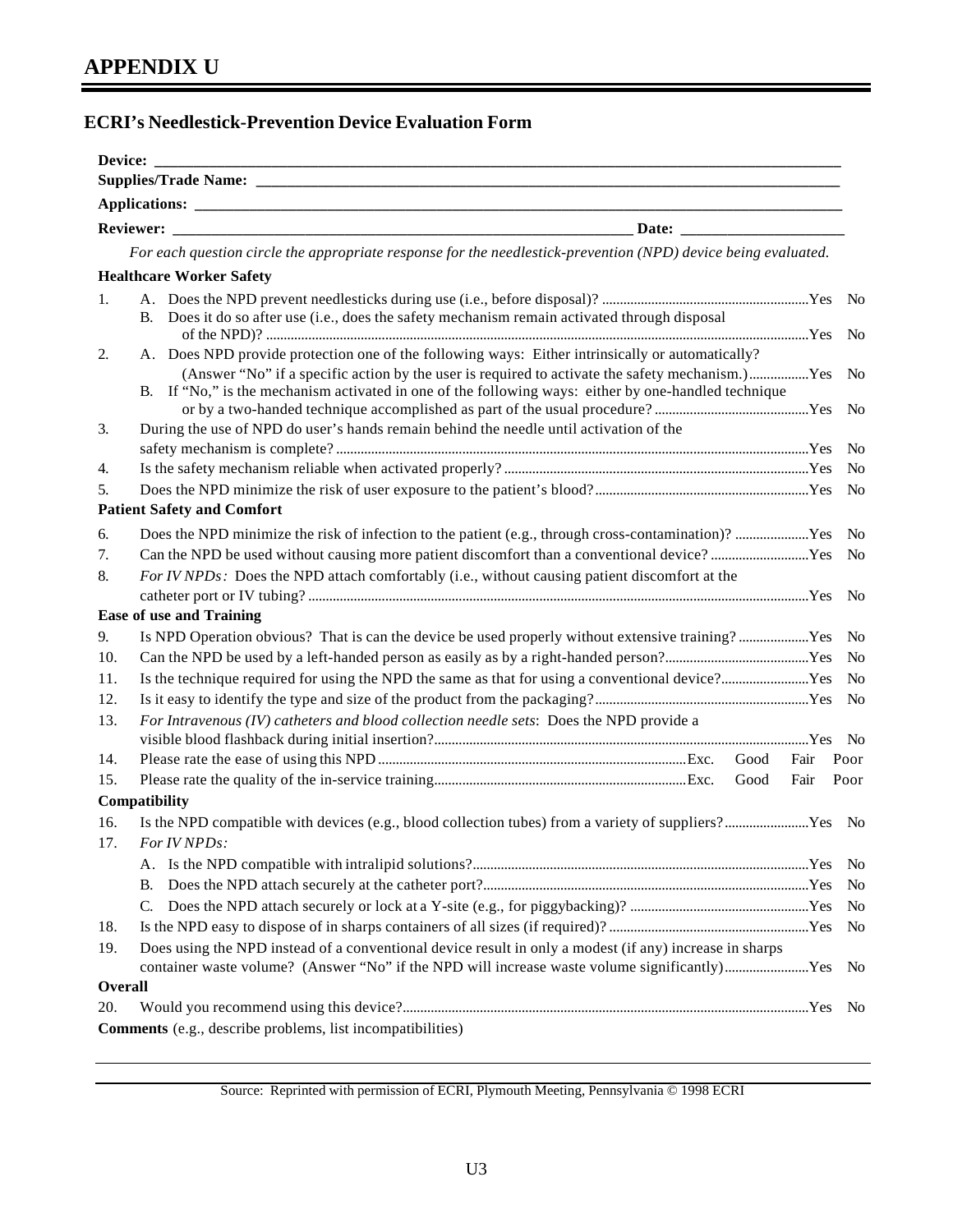|                 |                                                                    |                | <b>NPD Cost Calculation Worksheet*</b>                                                                                                                                                                                                                                                                                                              |        |        |                                                     |
|-----------------|--------------------------------------------------------------------|----------------|-----------------------------------------------------------------------------------------------------------------------------------------------------------------------------------------------------------------------------------------------------------------------------------------------------------------------------------------------------|--------|--------|-----------------------------------------------------|
|                 | <b>WORKSHEET</b>                                                   |                |                                                                                                                                                                                                                                                                                                                                                     |        |        | <b>SAMPLE DATA</b>                                  |
|                 | <b>PROTECTIVE SYSTEM</b>                                           |                |                                                                                                                                                                                                                                                                                                                                                     |        |        | Protective blood collection tube holder             |
|                 | NPD (supplier/trade name)                                          |                |                                                                                                                                                                                                                                                                                                                                                     |        |        | XYZ Medical Pro Hold                                |
| Α.              | Price per device                                                   | A=             | $\frac{1}{2}$                                                                                                                                                                                                                                                                                                                                       | A=     |        | \$4.00                                              |
| B.              | Uses per year                                                      | $B=$           | <u> 1999 - Johann John Barns</u>                                                                                                                                                                                                                                                                                                                    | $B=$   |        | 130,000                                             |
| C.              | Uses per device                                                    | $C =$          |                                                                                                                                                                                                                                                                                                                                                     | $C =$  |        | 300                                                 |
| D.              | Quantity used per year (B) C)                                      | $D=$           |                                                                                                                                                                                                                                                                                                                                                     | $D=$   |        | 433                                                 |
| Ε.              | NPD cost per year (A x D)                                          | $E =$          |                                                                                                                                                                                                                                                                                                                                                     | $E =$  |        | \$1,732                                             |
|                 | <b>Additional component</b>                                        |                |                                                                                                                                                                                                                                                                                                                                                     |        |        | XYZ Medical ProHold Companion 1 Qt Sharps Container |
| F.              | Price per device                                                   | $F =$          |                                                                                                                                                                                                                                                                                                                                                     | $F =$  |        | \$3.50                                              |
| G.              | Uses per year                                                      | $G=$           |                                                                                                                                                                                                                                                                                                                                                     | $G=$   |        | Dispose of 130,000 needles                          |
| Η.              | Uses per device                                                    | $H =$          |                                                                                                                                                                                                                                                                                                                                                     | H=     |        | NA (see next entry)                                 |
| I.              | Quantity used per year (G) H)                                      | $=$            |                                                                                                                                                                                                                                                                                                                                                     | l=     |        | $32**$                                              |
| J.              | NPD cost per year (F x I)                                          | $J =$          |                                                                                                                                                                                                                                                                                                                                                     | J=     |        | \$112                                               |
|                 | K. Annual protective system cost (E ) J)                           | $K =$          |                                                                                                                                                                                                                                                                                                                                                     | $K =$  |        | \$1,844                                             |
|                 | <b>CONVENTIONAL SYSTEM</b>                                         |                |                                                                                                                                                                                                                                                                                                                                                     |        |        | <b>Blood collection tube holder</b>                 |
|                 | <b>Conventional device</b>                                         |                |                                                                                                                                                                                                                                                                                                                                                     |        |        | <b>XYZ Medical Tube Holder</b>                      |
| L.              | Price per device                                                   | L=             | $\frac{1}{2}$                                                                                                                                                                                                                                                                                                                                       | L=     |        | \$0.15                                              |
| М.              | Uses per year                                                      | $M =$          |                                                                                                                                                                                                                                                                                                                                                     | M=     |        | 130,000                                             |
| N.              | Uses per device                                                    | $N =$          |                                                                                                                                                                                                                                                                                                                                                     | $N =$  |        | 300                                                 |
| O.              | Quantity used per year (M) N)                                      | $O=$           |                                                                                                                                                                                                                                                                                                                                                     | $O=$   |        | 433                                                 |
| Ρ.              | NPD cost per year (L x O)                                          | $P =$          | $s$ _________                                                                                                                                                                                                                                                                                                                                       | $P =$  |        | \$65                                                |
|                 | <b>Additional component</b>                                        |                |                                                                                                                                                                                                                                                                                                                                                     |        |        | Conventional 1 qt sharps container                  |
| Q.              | Price per device                                                   | $Q=$           | $\begin{picture}(20,20) \put(0,0){\line(1,0){10}} \put(15,0){\line(1,0){10}} \put(15,0){\line(1,0){10}} \put(15,0){\line(1,0){10}} \put(15,0){\line(1,0){10}} \put(15,0){\line(1,0){10}} \put(15,0){\line(1,0){10}} \put(15,0){\line(1,0){10}} \put(15,0){\line(1,0){10}} \put(15,0){\line(1,0){10}} \put(15,0){\line(1,0){10}} \put(15,0){\line(1$ | $Q=$   |        | \$2.13                                              |
| R.              | Uses per year                                                      | $R =$          |                                                                                                                                                                                                                                                                                                                                                     | $R =$  |        | Dispose of 130,000 needles                          |
| S.              | Uses per device                                                    | $S =$          |                                                                                                                                                                                                                                                                                                                                                     | $S=$   |        | NA (see next entry)                                 |
| T.              | Quantity used per year (R) S)                                      | $T =$          |                                                                                                                                                                                                                                                                                                                                                     | $T =$  |        | $32**$                                              |
| U.              | NPD cost per year $(Q \times T)$                                   | $U =$          |                                                                                                                                                                                                                                                                                                                                                     | $U =$  |        | \$68.16                                             |
|                 | V. Annual conventional system cost (P ) U)                         | $V =$          | $\frac{1}{2}$                                                                                                                                                                                                                                                                                                                                       | $V =$  |        | \$133.16                                            |
|                 | <b>RELATED DISPOSAL COSTS</b>                                      |                |                                                                                                                                                                                                                                                                                                                                                     |        |        |                                                     |
|                 |                                                                    |                |                                                                                                                                                                                                                                                                                                                                                     |        |        |                                                     |
| W.              | <b>Additional sharps containers</b><br>Disposal volume of each NPD | $W =$          |                                                                                                                                                                                                                                                                                                                                                     | $W =$  |        | 14 $cm3$ (tube holder only)                         |
|                 |                                                                    |                |                                                                                                                                                                                                                                                                                                                                                     | $X =$  |        | 12 $cm3$ (tube holder only)                         |
| Χ               | Disposal volume of each conventional device                        | $X =$<br>$Y =$ | $\overline{\phantom{a}}$                                                                                                                                                                                                                                                                                                                            | $Y =$  |        | 1 qt (=943 $cm3$ )                                  |
| Υ.<br>Z.        | Sharps container volume                                            | $Z =$          | <u> 1999 - Jan Jawa</u>                                                                                                                                                                                                                                                                                                                             | $Z =$  |        | 1 (assumes 100% packing efficiency)                 |
|                 | Number of additional sharps containers per year (W x               |                |                                                                                                                                                                                                                                                                                                                                                     | AA+    |        | \$3.50                                              |
| AA.             | Price per sharps container                                         | AA=            | \$                                                                                                                                                                                                                                                                                                                                                  |        |        |                                                     |
|                 | AB. Annual additional sharps containers cost (Z x AA)              | $AB =$         | \$ __________                                                                                                                                                                                                                                                                                                                                       |        | $AB =$ | \$3.50                                              |
|                 | AC. Other additional disposal costs                                | $AC =$         | $$$ ________                                                                                                                                                                                                                                                                                                                                        |        | $AC =$ | None                                                |
|                 | AD. Total annual increase in disposal costs (AB + AC)              | $AD =$         | \$ _________                                                                                                                                                                                                                                                                                                                                        |        | $AD =$ | \$3.50                                              |
| <b>NSI Cost</b> |                                                                    |                |                                                                                                                                                                                                                                                                                                                                                     |        |        |                                                     |
| AE.             | Number of NSIs per year with conventional device                   | $AE=$          |                                                                                                                                                                                                                                                                                                                                                     |        | $AE=$  | 6                                                   |
| AF.             | Projected NSIs per year with NPD (50% x AE)                        | $AF =$         | $$$ ________                                                                                                                                                                                                                                                                                                                                        |        | $AF =$ | 3                                                   |
|                 | AG. Cost of each NSI                                               | $AG=$          |                                                                                                                                                                                                                                                                                                                                                     |        | $AG=$  | \$540                                               |
|                 | AH. Annual NSI cost savings (AG x [AE - AF])                       | $AH=$          |                                                                                                                                                                                                                                                                                                                                                     |        | $AH=$  | \$1,620                                             |
|                 | AI. MISCELLANEOUS COSTS                                            | Al=            |                                                                                                                                                                                                                                                                                                                                                     | $Al=$  |        | None                                                |
|                 | AJ. NET PROTECTIVE SYSTEM COSTS (K+AD+AI-AH)                       | $AH=$          |                                                                                                                                                                                                                                                                                                                                                     | $AJ =$ |        | \$227.50                                            |
|                 | AK. ANNUAL INCREASE IN EXPENDITURES (AJ-V)                         | AK=            | \$ ___________                                                                                                                                                                                                                                                                                                                                      |        |        | Annual increase in expenditures = \$94.34           |

\*The figures obtained by completing this worksheet should be used for comparison purposes only. These figures will not reflect the actual costs and cost savings associated with implementing the alternative under consideration, and they cannot reflect the true value of using an NPD in terms of staff safety and the economic impact on NSIs that result in seroconversion.

\*\*Calculated by multiplying the estimated volume of one needle (0.23 cm<sup>3</sup>) by the number of needles per year (130,000) and then dividing by the volume of one<br>sharps container (1 qt = 943 cm<sup>3</sup>). Note that this analysis as

Source: Reprinted with permission of ECRI, Plymouth Meeting, Pennsylvania © 1998 ECRI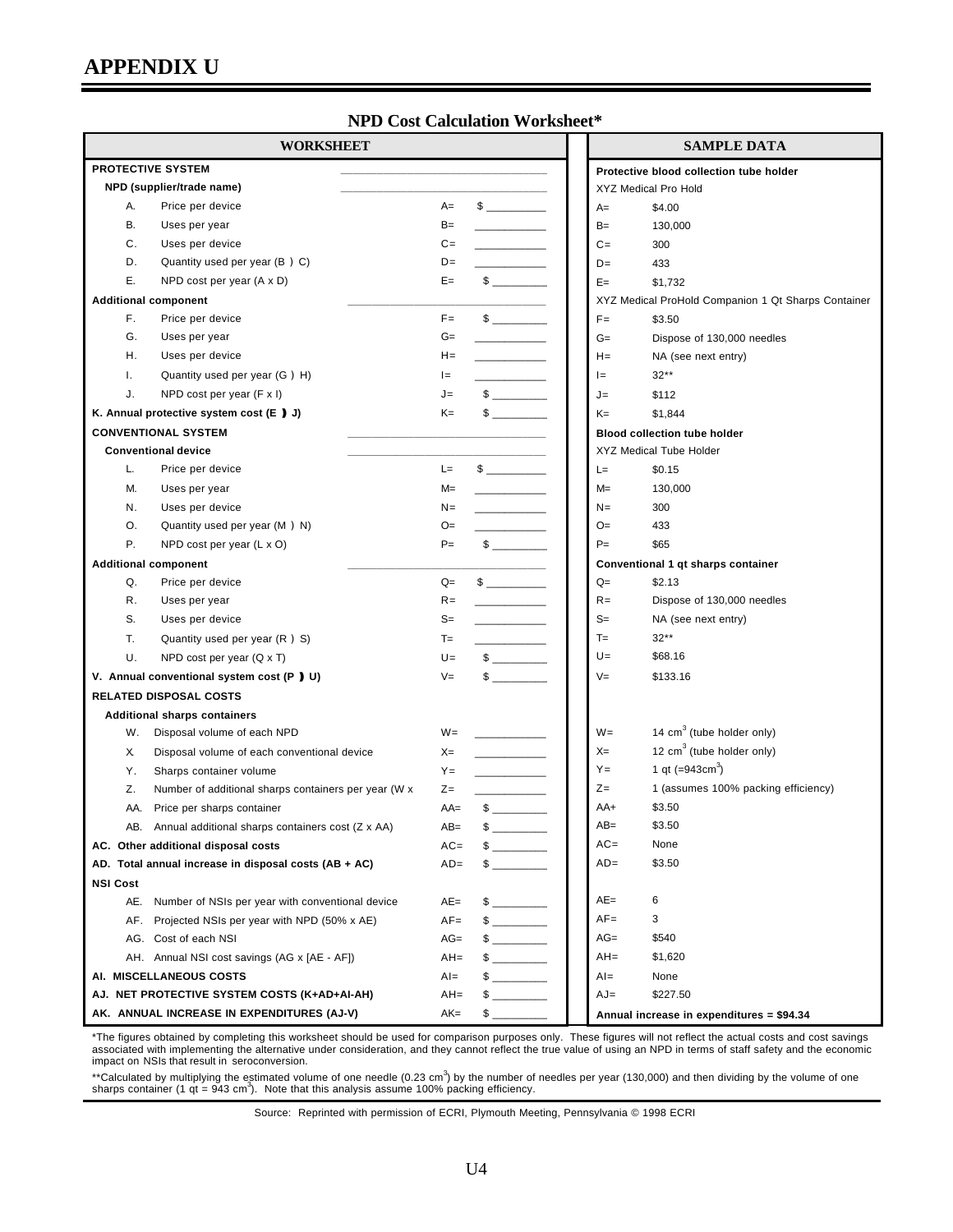

#### **Coordinator:**

Determine which products are to be evaluated and provide at least four or more test samples for each individual evaluating the product. (Each evaluator should have enough samples to disassemble and examine the design thoroughly.)

Set up a testing station for each type of device which allows testers to evaluate products in a simulated patient procedure. Provide training dummies (injection pads, oranges, etc.) as necessary.

Provide visual instructions and demonstrate proper use of each device.

Review the instructions and rating system with each evaluator.

Encourage each evaluator to comment on the sheets and prioritize the questions at the end of the evaluation. This will provide a useful decision making tool and will help alert you to specific areas of concern which may not have been covered by the questionnaire.

#### **Evaluators:**

Re-enact all steps of intended or possible procedures performed with the device being tested.

Attempt to misuse the device and circumvent or disable the safety feature.

Answer each question, including the short answer section at the end. If you do not understand a question, please write comments directly on the sheets.

NOTE: The utility of these criteria is for initial screening of devices and **NOT** for clinical assessment/pilot testing. Certain assumptions have been made in the development of these forms based on information about currently available products. We recognize the likelihood that the ideal product may not exist. TDICT welcomes your comments on the use of these tools.

> Source: Reprinted with permission of Training for Development of Innovative Control Technology Project June Fisher, M.D. © June 1993, revised August 1998 Trauma Foundation, Bldg #1, Room #300 San Francisco General Hospital 1001 Potrero Avenue San Francisco, CA 94110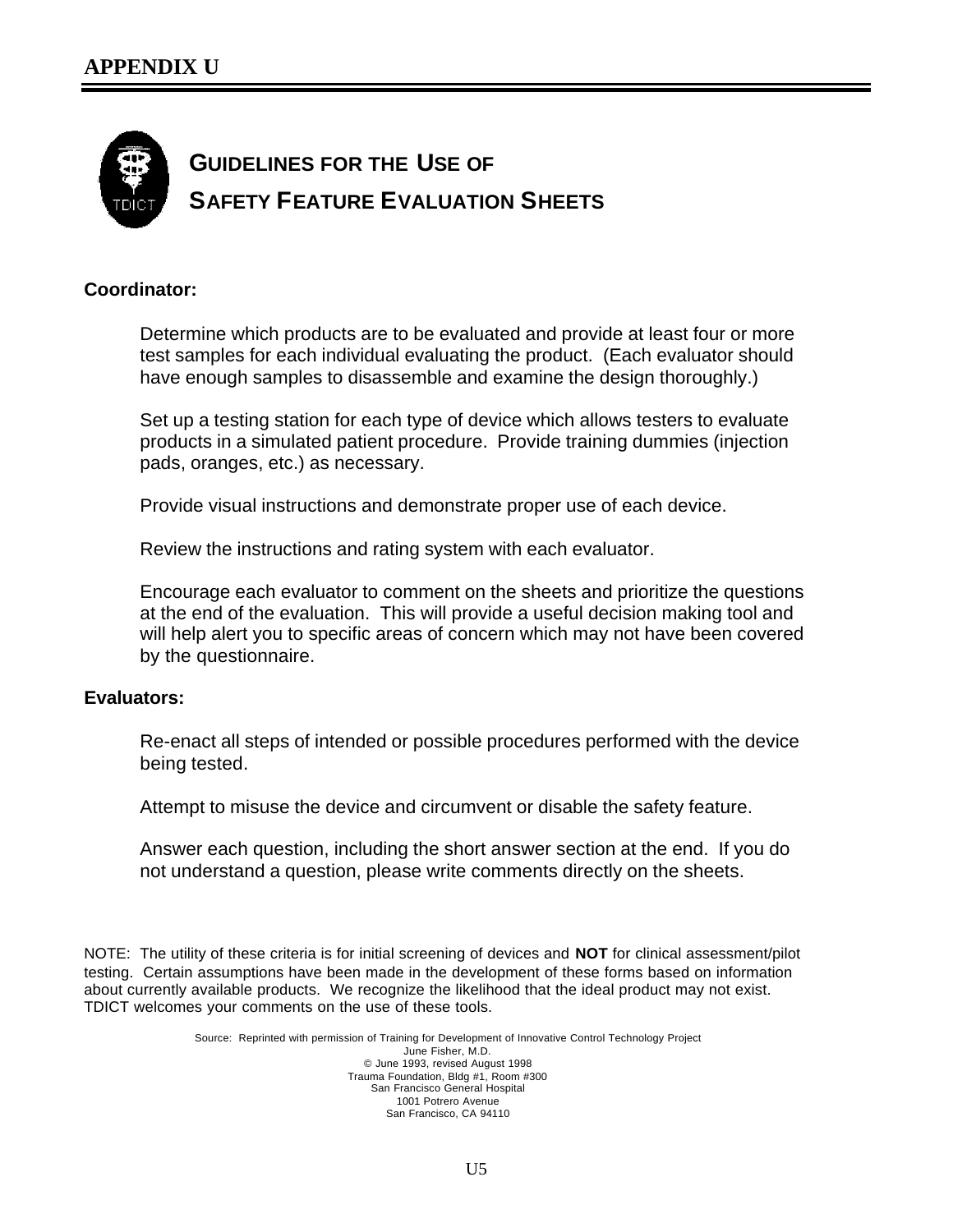# **SAFETY FEATURE EVALUATION FORM SAFETY SYRINGES**



| Date                      |                               |
|---------------------------|-------------------------------|
| Dr <sub>O</sub><br>______ | Number<br>nt times<br>_______ |

Please **circle** the most appropriate answer for each question. Not applicable (N/A) may be used if the question does not apply to this particular product.

|     |                                                                                            |  |                |   |                |   | agreedisagree |
|-----|--------------------------------------------------------------------------------------------|--|----------------|---|----------------|---|---------------|
|     | <b>DURING USE:</b>                                                                         |  |                |   |                |   |               |
| 1.  |                                                                                            |  | $\overline{2}$ | 3 | 4              | 5 | N/A           |
| 2.  |                                                                                            |  | $\overline{2}$ | 3 | $\overline{4}$ | 5 | N/A           |
| 3.  |                                                                                            |  | $\overline{2}$ | 3 | $\overline{4}$ | 5 | N/A           |
| 4.  |                                                                                            |  | 2              | 3 | $\overline{4}$ | 5 | N/A           |
| 5.  |                                                                                            |  | 2              | 3 | 4              | 5 | N/A           |
| 6.  |                                                                                            |  | 2              | 3 | 4              | 5 | N/A           |
| 7.  |                                                                                            |  | 2              | 3 | 4              | 5 | N/A           |
| 8.  |                                                                                            |  | 2              | 3 | 4              | 5 | N/A           |
| 9.  |                                                                                            |  | $\overline{2}$ | 3 | $\overline{4}$ | 5 | N/A           |
| 10. |                                                                                            |  | $\overline{2}$ | 3 | $\overline{4}$ | 5 | N/A           |
|     | <b>AFTER USE:</b>                                                                          |  |                |   |                |   |               |
|     | 11. There is a clear and unmistakable change (audible or visible) that occurs              |  |                |   |                |   |               |
|     |                                                                                            |  | 2              | 3 | 4              | 5 | N/A           |
|     |                                                                                            |  | 2              | 3 | 4              | 5 | N/A           |
|     | 13. The exposed sharp is permanently blunted or covered after use and prior to disposal  1 |  | 2              | 3 | $\overline{4}$ | 5 | N/A           |
|     | 14. This device is no more difficult to process after use than non-safety devices 1        |  | 2              | 3 | $\overline{4}$ | 5 | N/A           |
|     | <b>TRAINING:</b>                                                                           |  |                |   |                |   |               |
|     |                                                                                            |  | $\overline{2}$ | 3 | 4              | 5 | N/A           |
|     |                                                                                            |  | 2              | 3 | $\overline{4}$ | 5 | N/A           |
|     |                                                                                            |  | $\overline{2}$ | 3 | 4              | 5 | N/A           |

Of the above questions, which three are the most important to **your** safety when using this product?

Are there other questions which you feel should be asked regarding the safety/utility of this product?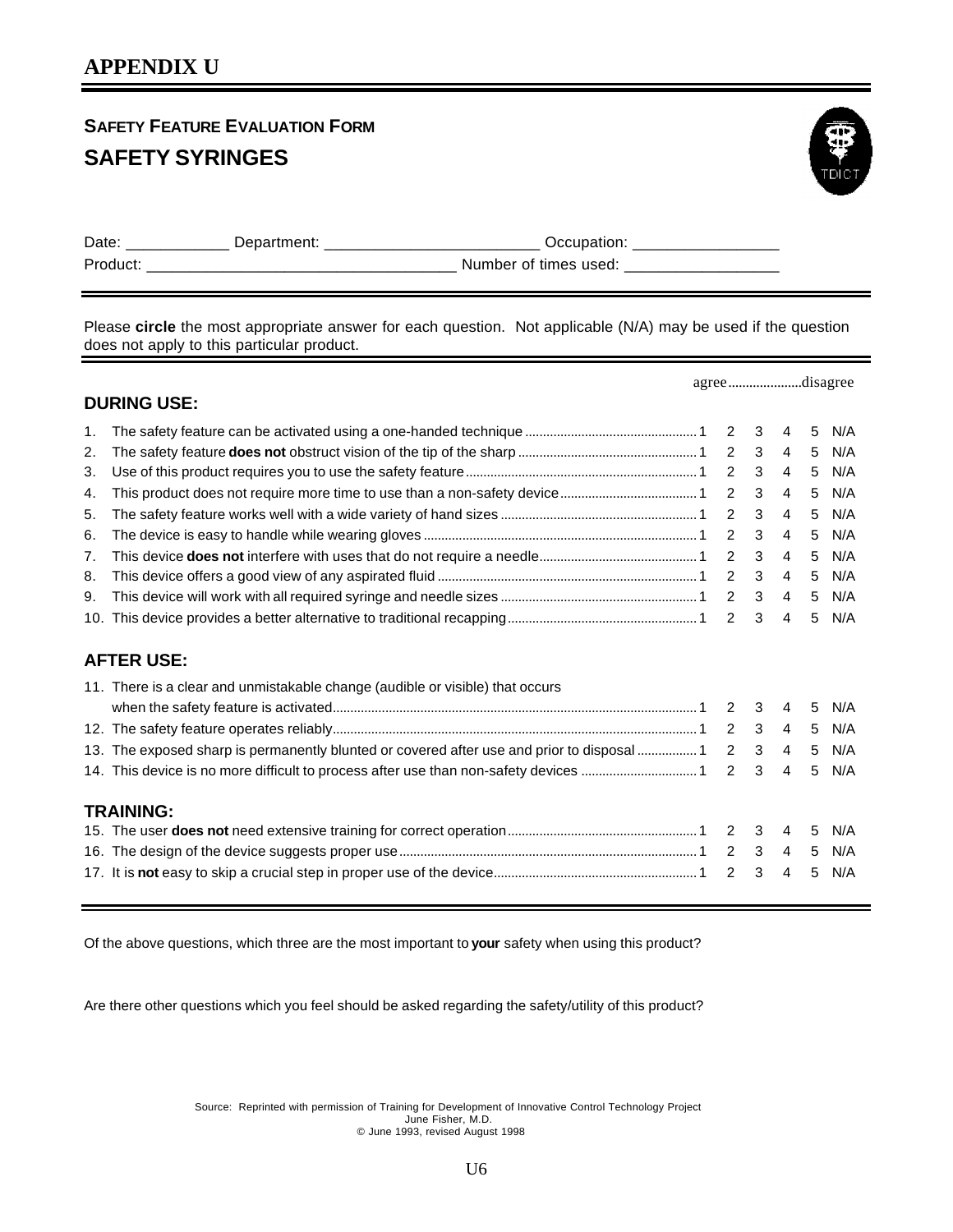# **SAFETY FEATURE EVALUATION FORM I.V. ACCESS DEVICES**



Date: \_\_\_\_\_\_\_\_\_\_\_\_\_\_\_ Department: \_\_\_\_\_\_\_\_\_\_\_\_\_\_\_\_\_\_\_\_\_\_\_\_\_\_\_\_\_\_\_\_ Occupation: \_\_\_\_\_\_\_\_\_\_\_\_\_\_\_\_\_\_\_\_\_\_\_\_\_\_\_\_\_\_\_

Product: \_\_\_\_\_\_\_\_\_\_\_\_\_\_\_\_\_\_\_\_\_\_\_\_\_\_\_\_\_\_\_\_\_\_\_\_ Number of times used: \_\_\_\_\_\_\_\_\_\_\_\_\_\_\_\_\_\_\_\_\_\_\_\_\_

Please **circle** the most appropriate answer for each question. Not applicable (N/A) may be used if the question does not apply to this particular product.

|     |                                                                                                                                                                          |                      |   |                |       | agreedisagree |
|-----|--------------------------------------------------------------------------------------------------------------------------------------------------------------------------|----------------------|---|----------------|-------|---------------|
| 1.  |                                                                                                                                                                          |                      | 3 | 4              | 5     | N/A           |
| 2.  |                                                                                                                                                                          | $\overline{2}$       | 3 | $\overline{4}$ |       | 5 N/A         |
| 3.  |                                                                                                                                                                          | 2                    | 3 | 4              | 5     | N/A           |
| 4.  |                                                                                                                                                                          | 2                    | 3 | 4              | 5     | N/A           |
| 5.  |                                                                                                                                                                          | $\mathbf{2}$         | 3 | 4              | 5     | N/A           |
| 6.  | The device allows for rapid visualization of flashback in the catheter or chamber1                                                                                       | 2                    | 3 | 4              | 5     | N/A           |
| 7.  |                                                                                                                                                                          | 2                    | 3 | $\overline{4}$ |       | 5 N/A         |
| 8.  | The product stops the flow of blood after the needle is removed from the catheter<br>(or after the butterfly is inserted) and just prior to line connections or hep-lock | $\mathcal{P} \equiv$ | 3 | 4              | 5     | N/A           |
| 9.  | A clear and unmistakable change (either audible or visible) occurs when the                                                                                              |                      |   |                |       |               |
|     |                                                                                                                                                                          | $\mathcal{P}$        | 3 | 4              | 5     | N/A           |
|     |                                                                                                                                                                          | $\mathcal{P}$        | 3 | 4              | 5     | N/A           |
| 11. |                                                                                                                                                                          | 2                    | 3 | $\overline{4}$ | $5 -$ | N/A           |
|     |                                                                                                                                                                          | $\mathcal{P}$        | 3 | 4              | 5     | N/A           |

Of the above questions, which three are the most important to **your** safety when using this product?

Are there other questions which you feel should be asked regarding the safety/utility of this product?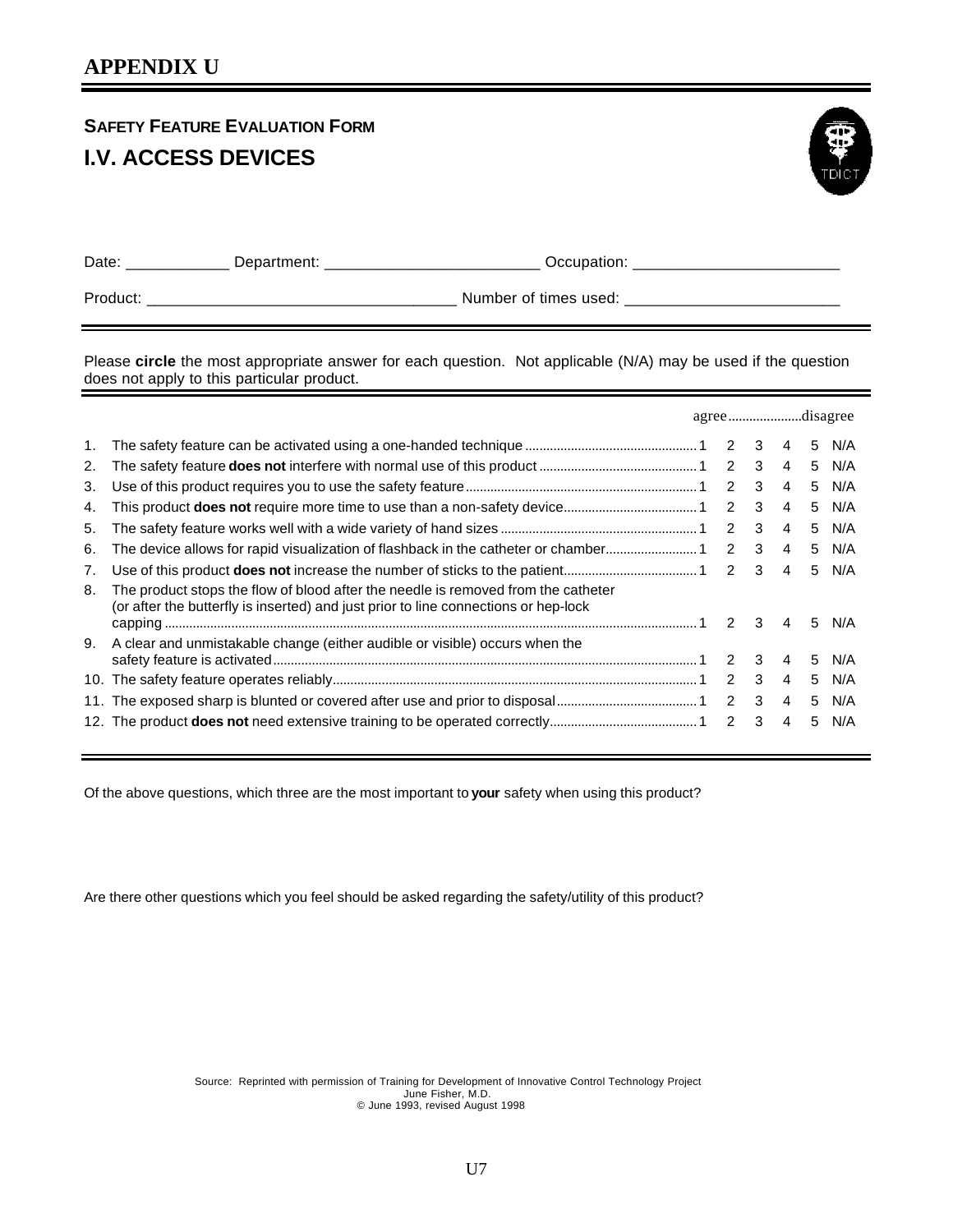# **SAFETY FEATURE EVALUATION FORM SHARPS DISPOSAL CONTAINERS**



Date: \_\_\_\_\_\_\_\_\_\_\_\_\_\_\_ Department: \_\_\_\_\_\_\_\_\_\_\_\_\_\_\_\_\_\_\_\_\_\_\_\_\_\_\_\_\_\_\_ Occupation: \_\_\_\_\_\_\_\_\_\_\_\_\_\_\_\_\_\_\_\_\_\_\_\_\_\_\_\_\_\_\_\_

| Product: |  |
|----------|--|
|          |  |

Product: \_\_\_\_\_\_\_\_\_\_\_\_\_\_\_\_\_\_\_\_\_\_\_\_\_\_\_\_\_\_\_\_\_\_\_\_ Number of times used: \_\_\_\_\_\_\_\_\_\_\_\_\_\_\_\_\_\_\_\_\_\_\_\_\_

Please **circle** the most appropriate answer for each question. Not applicable (N/A) may be used if the question does not apply to this particular product.

|    |                                                                                          | agreedisagree |              |                        |   |       |
|----|------------------------------------------------------------------------------------------|---------------|--------------|------------------------|---|-------|
| 1. |                                                                                          |               |              | $\overline{4}$         | 5 | N/A   |
| 2. | The implied warning of danger can be seen from the angle at which people                 |               |              |                        |   |       |
|    | commonly view it (very short people, people in wheel chairs, children, etc)  1 2         |               | 3            | $\overline{4}$         | 5 | N/A   |
| 3. | The implied warning can be universally understood by visitors, children, and patients  1 | 2             | 3            | $\overline{4}$         | 5 | N/A   |
| 4. | The container's purpose is self-explanatory and easily understood by a worker            |               |              |                        |   |       |
|    |                                                                                          | 2             | 3            | 4                      | 5 | N/A   |
| 5. |                                                                                          | 2             | 3            | 4                      | 5 | N/A   |
| 6. |                                                                                          | 2             | 3            | $\overline{4}$         |   | 5 N/A |
| 7. | The container allows single handed operation. (Only the hand holding the                 |               |              |                        |   |       |
|    |                                                                                          | 2             | 3            | $\overline{4}$         | 5 | N/A   |
| 8. |                                                                                          | 2             | 3            | 4                      | 5 | N/A   |
| 9. |                                                                                          | 2             | 3            | $\overline{4}$         | 5 | N/A   |
|    | 10. Sharps can go into the container without getting caught on any molded                |               |              |                        |   |       |
|    |                                                                                          | 2             | 3            | 4                      | 5 | N/A   |
|    |                                                                                          | 2             | 3            | $\overline{4}$         | 5 | N/A   |
|    | 12. When the container is dropped or turned upside down (even before it is               |               |              |                        |   |       |
|    |                                                                                          | 2             | 3            | 4                      | 5 | N/A   |
|    | 13. The user can determine easily, from various viewing angles, when the                 |               |              |                        |   |       |
|    |                                                                                          | 2             | 3            | $\boldsymbol{\Lambda}$ | 5 | N/A   |
|    | 14. When the container is to be used free-standing (no mounting bracket), it is stable   |               |              |                        |   |       |
|    |                                                                                          | $\mathcal{P}$ | 3            | 4                      |   | N/A   |
|    | 15. It is safe to close the container. (Sharps should not protrude into the path of      |               |              |                        |   |       |
|    |                                                                                          | 2             | 3            | 4                      | 5 | N/A   |
|    | 16. The container closes securely. (e.g. if the closure requires glue, it may not        |               |              |                        |   |       |
|    |                                                                                          | 2             | 3            | 4                      |   | N/A   |
|    | 17. The product has handles which allow you to safely transport a full container1        | 2             | 3            | 4                      | 5 | N/A   |
|    |                                                                                          | $2^{\circ}$   | $\mathbf{3}$ | $\overline{4}$         | 5 | N/A   |

Of the above questions, which three are the most important to **your** safety when using this product?

Are there other questions which you feel should be asked regarding the safety/utility of this product?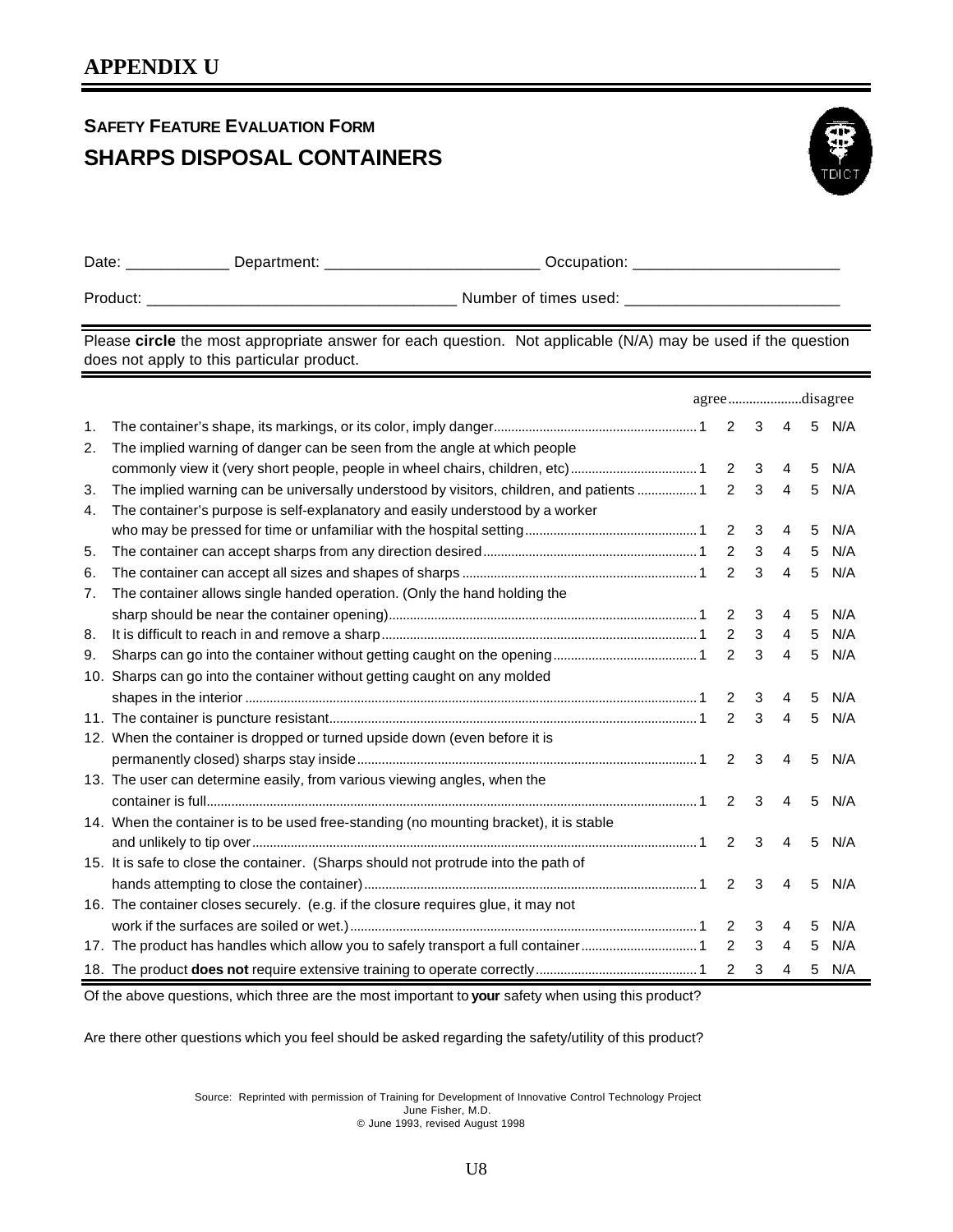# **SAFETY FEATURE EVALUATION FORM I.V. CONNECTORS**



Date: \_\_\_\_\_\_\_\_\_\_\_\_\_\_ Department: \_\_\_\_\_\_\_\_\_\_\_\_\_\_\_\_\_\_\_\_\_\_\_\_\_\_\_\_\_\_\_\_ Occupation: \_\_\_\_\_\_\_\_\_\_\_\_\_\_\_\_\_\_\_\_\_\_\_\_\_\_\_\_\_\_\_\_ Product: \_\_\_\_\_\_\_\_\_\_\_\_\_\_\_\_\_\_\_\_\_\_\_\_\_\_\_\_\_\_\_\_\_\_\_\_ Number of times used: \_\_\_\_\_\_\_\_\_\_\_\_\_\_\_\_\_\_\_\_\_\_\_\_\_\_\_\_

Please **circle** the most appropriate answer for each question. Not applicable (N/A) may be used if the question does not apply to this particular product.

|     |                                                                             | agreedisagree |             |                |   |       |
|-----|-----------------------------------------------------------------------------|---------------|-------------|----------------|---|-------|
| 1.  |                                                                             |               |             | $\overline{4}$ |   | 5 N/A |
| 2.  |                                                                             |               |             |                |   | 5 N/A |
| 3.  |                                                                             |               |             | $\overline{4}$ |   | 5 N/A |
| 4.  |                                                                             |               |             |                |   | 5 N/A |
| 5.  |                                                                             |               |             | $\overline{4}$ | 5 | N/A   |
| 6.  | The safety feature allows you to collect blood directly into a vacuum tube, |               |             |                |   |       |
|     |                                                                             |               |             | $\overline{4}$ | 5 | N/A   |
| 7.  |                                                                             |               |             |                |   | 5 N/A |
| 8.  | A clear and unmistakable change (either audible or visible) occurs when the |               |             |                |   |       |
|     |                                                                             |               |             | $\overline{4}$ |   | 5 N/A |
| 9.  |                                                                             |               | $2 \quad 3$ | $\overline{4}$ |   | 5 N/A |
| 10. |                                                                             |               |             | $\overline{4}$ |   | 5 N/A |
|     |                                                                             |               |             | 4              | 5 | N/A   |

Of the above questions, which three are the most important to **your** safety when using this product?

Are there other questions which you feel should be asked regarding the safety/utility of this product?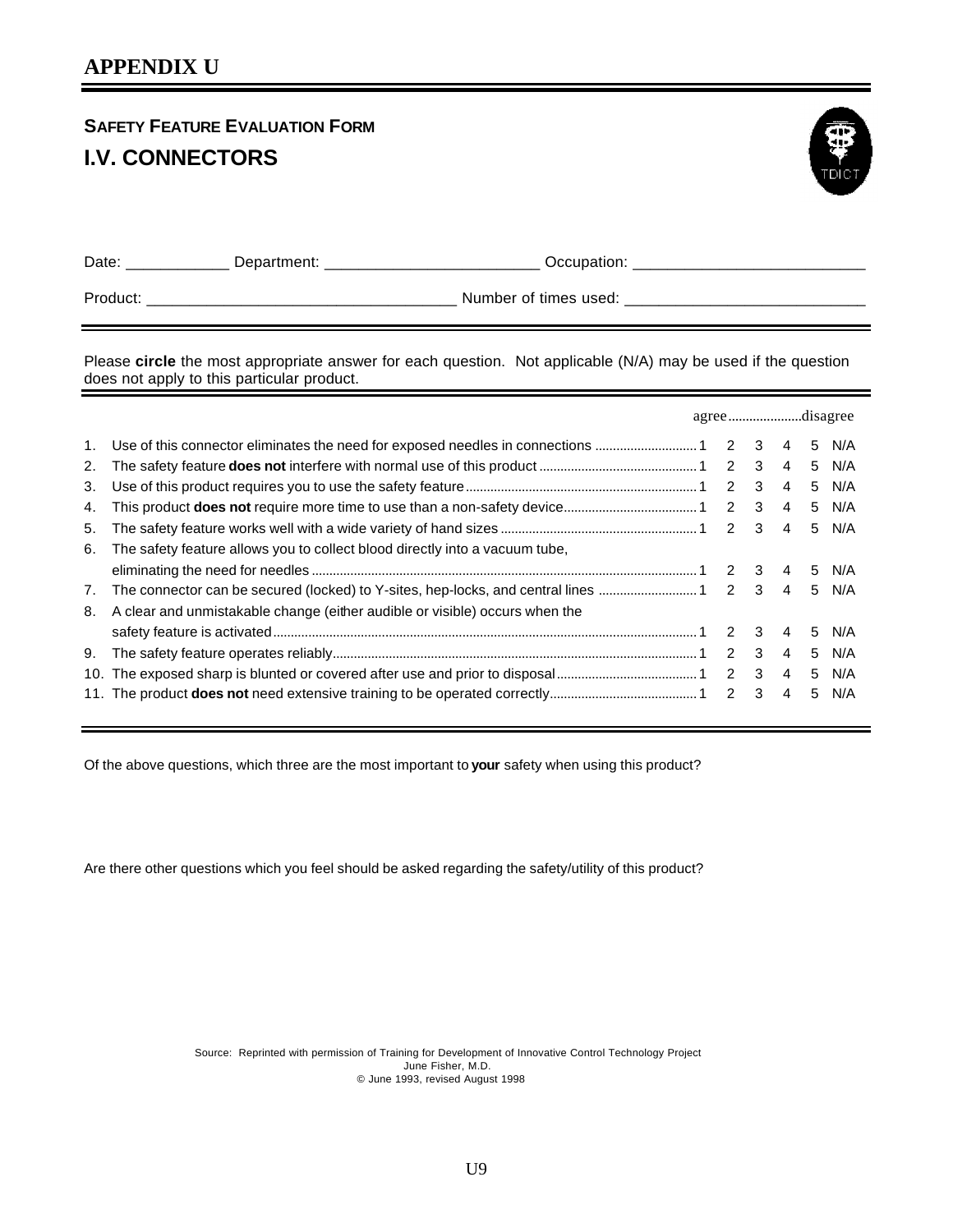# **SAFETY FEATURE EVALUATION FORM VACUUM TUBE BLOOD COLLECTION SYSTEMS**



Date: \_\_\_\_\_\_\_\_\_\_\_\_\_\_ Department: \_\_\_\_\_\_\_\_\_\_\_\_\_\_\_\_\_\_\_\_\_\_\_\_\_\_\_\_\_\_ Occupation: \_\_\_\_\_\_\_\_\_\_\_\_\_\_\_\_\_\_\_\_\_\_\_\_\_\_\_\_\_\_\_\_\_\_

| Product: |  |
|----------|--|
|----------|--|

Product: \_\_\_\_\_\_\_\_\_\_\_\_\_\_\_\_\_\_\_\_\_\_\_\_\_\_\_\_\_\_\_\_\_\_\_\_ Number of times used: \_\_\_\_\_\_\_\_\_\_\_\_\_\_\_\_\_\_\_\_\_\_\_\_\_\_\_\_

Please **circle** the most appropriate answer for each question. Not applicable (N/A) may be used if the question does not apply to this particular product.

| 1. |                                                                                    |             |             |                |   |       |
|----|------------------------------------------------------------------------------------|-------------|-------------|----------------|---|-------|
| 2. |                                                                                    |             |             |                |   | 5 N/A |
| 3. |                                                                                    |             |             |                |   | 5 N/A |
| 4. |                                                                                    |             | $2 \quad 3$ | $\overline{4}$ |   | 5 N/A |
| 5. |                                                                                    |             |             |                |   | 5 N/A |
| 6. |                                                                                    | $2 \t3 \t4$ |             |                |   | 5 N/A |
| 7. | A clear and unmistakable change (either audible or visible) occurs when the        |             |             |                |   |       |
|    |                                                                                    |             |             |                |   | 5 N/A |
| 8. |                                                                                    |             |             |                |   | 5 N/A |
| 9. |                                                                                    |             |             |                |   | 5 N/A |
|    | 10. The inner vacuum tube needle (rubber sleeved needle) <b>does not</b> present a |             |             |                |   |       |
|    |                                                                                    |             |             | $\overline{4}$ |   | 5 N/A |
|    |                                                                                    |             |             | $\overline{4}$ | 5 | N/A   |

Of the above questions, which three are the most important to **your** safety when using this product?

Are there other questions which you feel should be asked regarding the safety/utility of this product?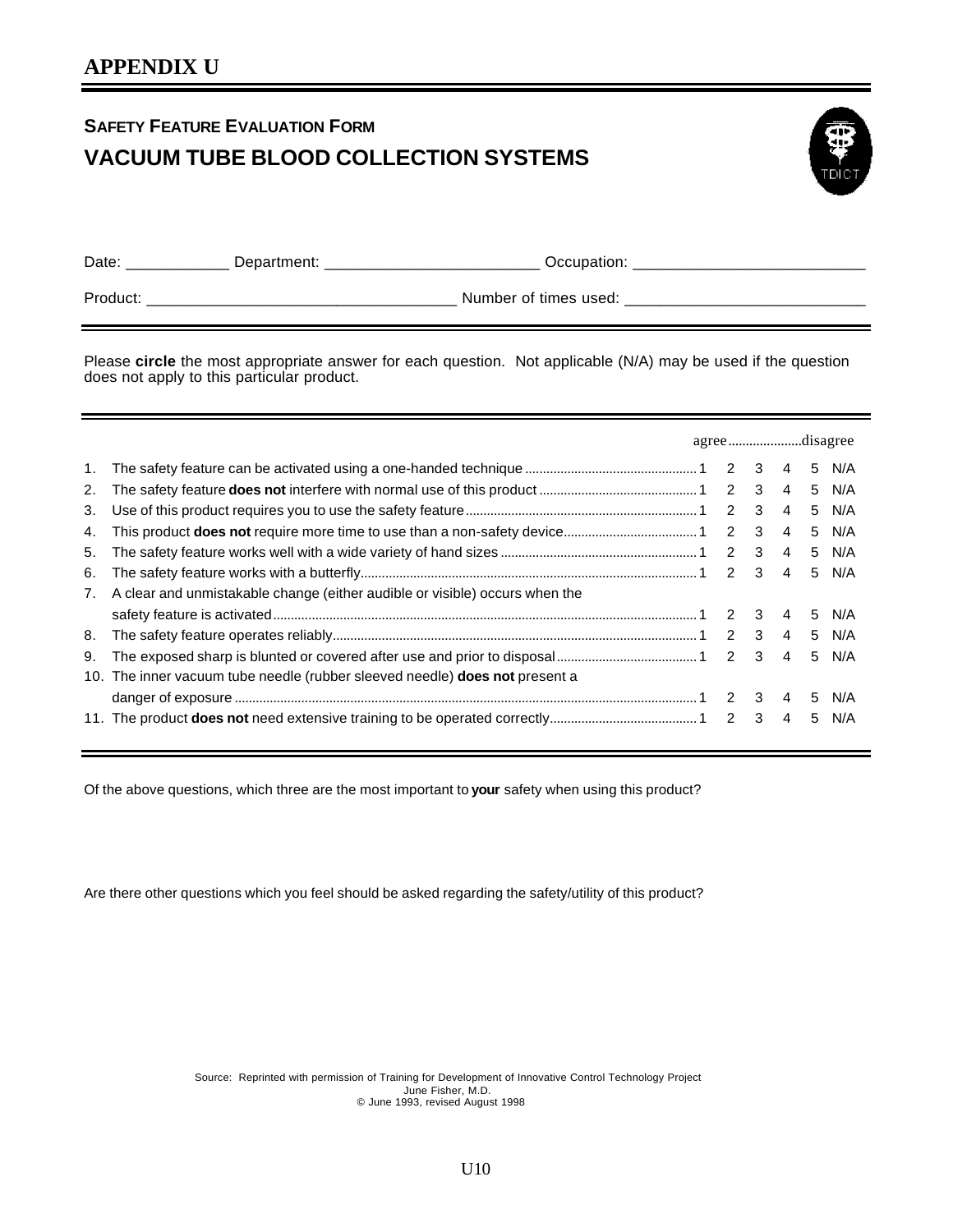# **SAFETY FEATURE EVALUATION FORM E. R. SHARPS DISPOSAL CONTAINERS**



| Date            | i∆nar<br>umen | $ -$<br>                  |
|-----------------|---------------|---------------------------|
| Dr <sub>O</sub> |               | Number of times i<br>used |

Please **circle** the most appropriate answer for each question. Not applicable (N/A) may be used if the question does not apply to this particular product.

|    |                                                                                               | agreedisagree |                |              |                |   |       |
|----|-----------------------------------------------------------------------------------------------|---------------|----------------|--------------|----------------|---|-------|
| 1. | The container's shape, its markings, or its color, imply danger which can be                  |               |                |              |                |   |       |
|    |                                                                                               |               |                | 3            | 4              | 5 | N/A   |
| 2. | The implied warning of danger can be seen from the angle at which people                      |               |                |              |                |   |       |
|    | commonly view it (very short people, people in wheel chairs, children, etc)  1 2              |               |                | 3            | $\overline{A}$ | 5 | N/A   |
| 3. | The container can be placed in a location that is easily accessible during                    |               |                |              |                |   |       |
|    |                                                                                               | 2             |                | 3            | 4              | 5 | N/A   |
| 4. | The container's purpose is self-explanatory and easily understood by a worker                 |               |                |              |                |   |       |
|    |                                                                                               | 2             |                | 3            | 4              | 5 | N/A   |
| 5. |                                                                                               |               | $\overline{2}$ | $\mathbf{3}$ | $\overline{4}$ | 5 | N/A   |
| 6. |                                                                                               |               | $\overline{2}$ | 3            | 4              |   | 5 N/A |
| 7. | The container is temporarily closable, and will not spill contents (even after                |               |                |              |                |   |       |
|    |                                                                                               |               | $\overline{2}$ | 3            | 4              | 5 | N/A   |
| 8. | The container allows single handed operation. (Only the hand holding the sharp                |               |                |              |                |   |       |
|    |                                                                                               | 2             |                | 3            | 4              | 5 | N/A   |
| 9. |                                                                                               |               | $\overline{2}$ | 3            | 4              | 5 | N/A   |
|    | 10. Sharps can go into the container without getting caught on the opening or any             |               |                |              |                |   |       |
|    |                                                                                               |               | $\overline{2}$ | 3            | 4              | 5 | N/A   |
|    |                                                                                               |               | 2              | 3            | 4              | 5 | N/A   |
|    |                                                                                               |               | $\overline{2}$ | 3            | 4              | 5 | N/A   |
|    | 13. When the container is dropped or turned upside down (even before it is permanently        |               |                |              |                |   |       |
|    |                                                                                               |               | 2              | 3            | 4              | 5 | N/A   |
|    | 14. The user can determine easily, from various viewing angles, when the container is full  1 | 2             |                | 3            | 4              | 5 | N/A   |
|    | 15. When the container is to be used free-standing (no mounting bracket), it is stable        |               |                |              |                |   |       |
|    |                                                                                               |               | $\overline{2}$ | 3            | 4              | 5 | N/A   |
|    | 16. The container is large enough to accept all sizes and shapes of sharps, including         |               |                |              |                |   |       |
|    |                                                                                               |               | $\overline{2}$ | 3            | 4              | 5 | N/A   |
|    | 17. It is safe to close the container. (Sharps should not protrude into the path of hands     |               |                |              |                |   |       |
|    |                                                                                               |               | 2              | 3            | 4              | 5 | N/A   |
|    |                                                                                               |               | $\overline{2}$ | 3            | 4              |   | 5 N/A |
|    |                                                                                               | 2             |                | 3            | 4              | 5 | N/A   |
|    |                                                                                               |               | $\overline{2}$ | 3            | 4              | 5 | N/A   |

Of the above questions, which three are the most important to **your** safety when using this product?

Are there other questions which you feel should be asked regarding the safety/utility of this product?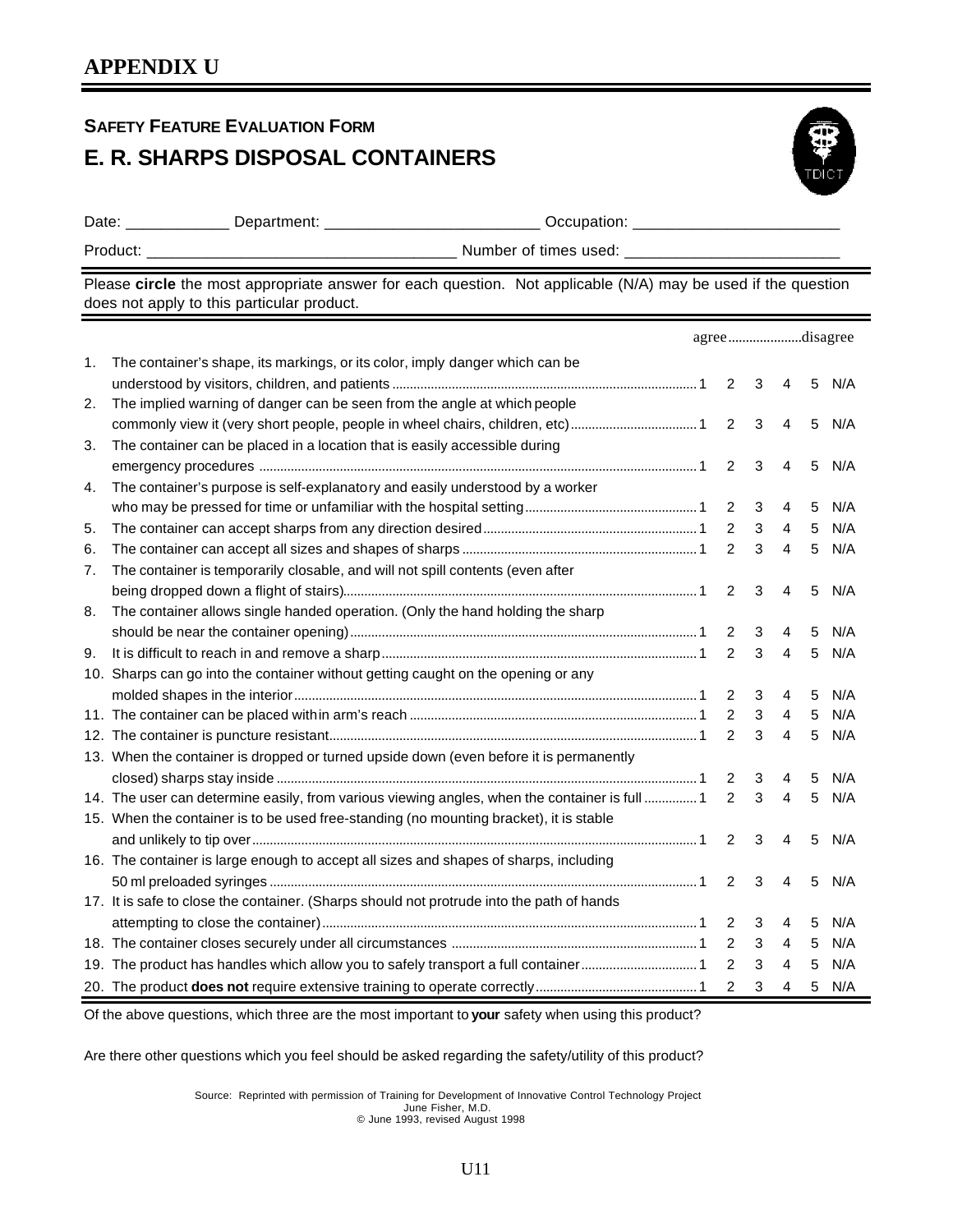# **SAFETY FEATURE EVALUATION FORM SAFETY DENTAL SYRINGES**



Date: \_\_\_\_\_\_\_\_\_\_\_\_\_\_\_ Department: \_\_\_\_\_\_\_\_\_\_\_\_\_\_\_\_\_\_\_\_\_\_\_\_\_\_\_\_\_\_\_ Occupation: \_\_\_\_\_\_\_\_\_\_\_\_\_\_\_\_\_\_\_\_\_

Product: \_\_\_\_\_\_\_\_\_\_\_\_\_\_\_\_\_\_\_\_\_\_\_\_\_\_\_\_\_\_\_\_\_\_\_\_ Number of times used: \_\_\_\_\_\_\_\_\_\_\_\_\_\_\_\_\_\_\_\_\_\_\_\_\_

Please **circle** the most appropriate answer for each question. Not applicable (N/A) may be used if the question does not apply to this particular product.

|     |                                                                                        | agreedisagree  |   |                |   |     |
|-----|----------------------------------------------------------------------------------------|----------------|---|----------------|---|-----|
| 1.  |                                                                                        | 2              | 3 | 4              | 5 | N/A |
| 2.  | The safety feature does not obstruct vision of the tip of the sharp and the            |                |   |                |   |     |
|     |                                                                                        | 2              | 3 | 4              | 5 | N/A |
| 3.  |                                                                                        | 2              | 3 | 4              | 5 | N/A |
| 4.  |                                                                                        | 2              | 3 | 4              | 5 | N/A |
| 5.  |                                                                                        | $\overline{c}$ | 3 | 4              | 5 | N/A |
| 6.  |                                                                                        | 2              | 3 | 4              | 5 | N/A |
| 7.  |                                                                                        | 2              | 3 | 4              | 5 | N/A |
| 8.  | This device accepts standard anesthetic carpules and does not hinder carpule           |                |   |                |   |     |
|     |                                                                                        | 2              | 3 | 4              | 5 | N/A |
| 9.  |                                                                                        | 2              | 3 | 4              | 5 | N/A |
|     | 10. This device accepts standard dental needles of all common lengths and gauges,      |                |   |                |   |     |
|     |                                                                                        | 2              | 3 | 4              | 5 | N/A |
|     |                                                                                        | 2              | 3 | 4              | 5 | N/A |
| 12. |                                                                                        | 2              | 3 | 4              | 5 | N/A |
|     | 13. For syringes with integral needles only: The needle on this syringe will not break |                |   |                |   |     |
|     |                                                                                        | 2              | 3 | 4              | 5 | N/A |
|     | 14. This device is no more difficult to break down after use for sterilization than a  |                |   |                |   |     |
|     |                                                                                        | 2              | 3 | 4              | 5 | N/A |
|     |                                                                                        | 2              | 3 | 4              | 5 | N/A |
|     | 16. The exposed sharp is permanently blunted or covered after use and prior to         |                |   |                |   |     |
|     |                                                                                        | 2              | 3 | 4              | 5 | N/A |
|     | 17. There is a clear and unmistakable change (either visible or audible) that occurs   |                |   |                |   |     |
|     |                                                                                        | 2              | 3 | 4              | 5 | N/A |
| 18. |                                                                                        | 2              | 3 | $\overline{4}$ | 5 | N/A |
| 19. | The design of the device allows for easy removal of the needle from the syringe        | $\overline{2}$ | 3 | 4              | 5 | N/A |
|     | 20. The design of the device allows for easy removal of the carpule from the syringe1  | 2              | 3 | 4              | 5 | N/A |
|     |                                                                                        |                |   |                |   |     |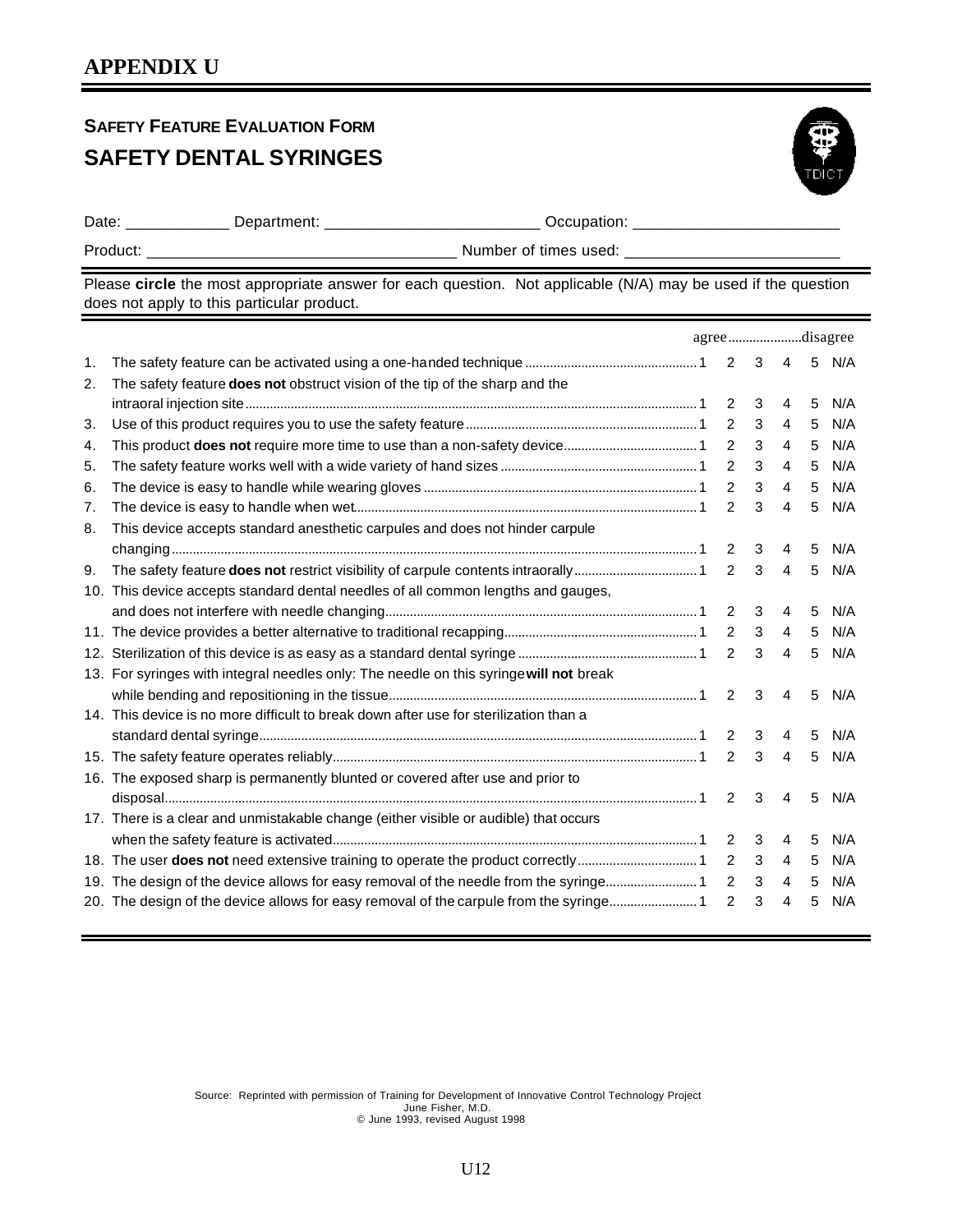# **SAFETY FEATURE EVALUATION FORM HOME USE SHARPS DISPOSAL CONTAINERS**



Date: \_\_\_\_\_\_\_\_\_\_\_\_\_\_ Department: \_\_\_\_\_\_\_\_\_\_\_\_\_\_\_\_\_\_\_\_\_\_\_\_\_\_\_\_\_\_ Occupation: \_\_\_\_\_\_\_\_\_\_\_\_\_\_\_\_\_\_\_\_\_\_\_\_\_\_\_\_\_\_\_\_\_\_ Product: \_\_\_\_\_\_\_\_\_\_\_\_\_\_\_\_\_\_\_\_\_\_\_\_\_\_\_\_\_\_\_\_\_\_\_\_ Number of times used: \_\_\_\_\_\_\_\_\_\_\_\_\_\_\_\_\_\_\_\_\_\_\_\_\_\_\_\_

Please **circle** the most appropriate answer for each question. Not applicable (N/A) may be used if the question does not apply to this particular product.

|                                                                                   | agreedisagree |                |   |                |                |       |
|-----------------------------------------------------------------------------------|---------------|----------------|---|----------------|----------------|-------|
|                                                                                   |               | 2              | 3 | 4              |                | 5 N/A |
|                                                                                   |               | 2              | 3 | $\overline{4}$ |                | 5 N/A |
|                                                                                   |               | 2              | 3 | 4              |                | 5 N/A |
|                                                                                   |               | 2              | 3 | 4              |                | 5 N/A |
|                                                                                   |               | 2              | 3 | $\overline{4}$ | $\overline{5}$ | N/A   |
|                                                                                   |               | 2              | 3 | 4              |                | 5 N/A |
|                                                                                   |               | 2              | 3 | $\overline{4}$ |                | 5 N/A |
|                                                                                   |               | 2              | 3 | 4              |                | 5 N/A |
|                                                                                   |               | 2              | 3 | 4              |                | 5 N/A |
| The box accommodates a range of sharps, including 12 cc syringe, butterfly        |               |                |   |                |                |       |
|                                                                                   |               | 2              | 3 | $\overline{4}$ | 5              | N/A   |
|                                                                                   |               | $\mathfrak{p}$ | 3 | $\overline{4}$ | 5              | N/A   |
| No one (including a child) can access the contents of the container to retrieve a |               |                |   |                |                |       |
|                                                                                   |               | 2              | 3 | 4              | 5              | N/A   |
|                                                                                   |               | 2              | 3 | $\overline{4}$ | 5              | N/A   |
|                                                                                   |               | 2              | 3 | $\overline{4}$ |                | 5 N/A |
|                                                                                   |               | 2              | 3 | 4              |                | 5 N/A |
|                                                                                   |               | 2              | 3 | 4              |                | 5 N/A |
|                                                                                   |               | 2              | 3 | 4              | 5              | N/A   |
|                                                                                   |               | 2              | 3 | $\overline{4}$ |                | 5 N/A |
|                                                                                   |               | 2              | 3 | $\overline{4}$ | 5              | N/A   |
|                                                                                   |               | 2              | 3 | $\overline{4}$ | $5^{\circ}$    | N/A   |
|                                                                                   |               | 2              | 3 | $\overline{4}$ |                | 5 N/A |
|                                                                                   |               | 2              | 3 | 4              | 5              | N/A   |

Of the above questions, which three are the most important to **your** safety when using this product?

Are there other questions which you feel should be asked regarding the safety/utility of this product?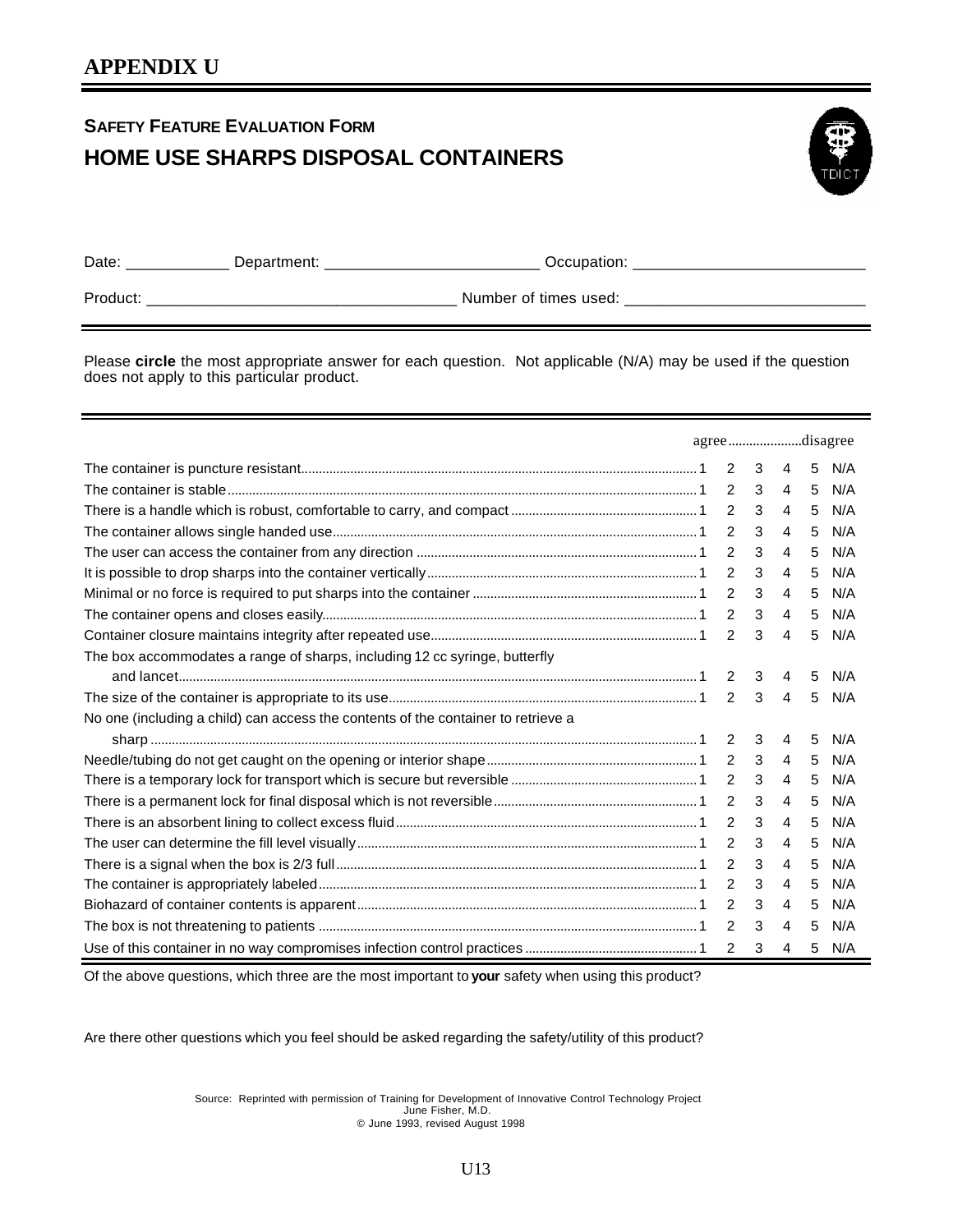

# **A USER-BASED PERFORMANCE STANDARD:**

# **for the design, evaluation, and selection of medical devices**

This Performance Standard was developed by the TDICT Project, in conjunction with line healthcare workers and the HIV Office of the Centers for Disease Control. It steps back from device specific criteria to look at overall procedures and the fundamental standards which must be met by all products, in all phases of use. Download a pdf version of this document.

# **Performance Standard vs. Selection Criteria**

| Generalized/Generic                                | Device Specific Applications |
|----------------------------------------------------|------------------------------|
| Based on Procedure                                 | Based on Device              |
| Encompasses Product Life Cycle   Point of Use Only |                              |

# **MAJOR CATEGORIES**

# **I. PATIENT SAFETY & QUALITY OF CARE**

- Is the proposed solution of equal or greater effectiveness?
- Will the device improve patient well-being? (Quality Assurance)
- Does the device increase time needed for given procedure?
- Is the device FDA approved? Is it Class I, II, or III?
- Does the device expose the patient to harmful elements? (Latex, X-rays, Chemicals, Extreme Light or Heat, etc.)
- Does proper use of the device involve unnecessary invasions into the patient's body?

# **II. USER SAFETY**

- Does use of the device require excessive re-training?
- Can most of the re-training be done in a lab or simulated setting?
- Do new users experience a steep learning curve?
- Does the level of expertise of the user affect the learning curve? (Novice vs. Expert user?)
- Does the use of the device change the existing procedure significantly?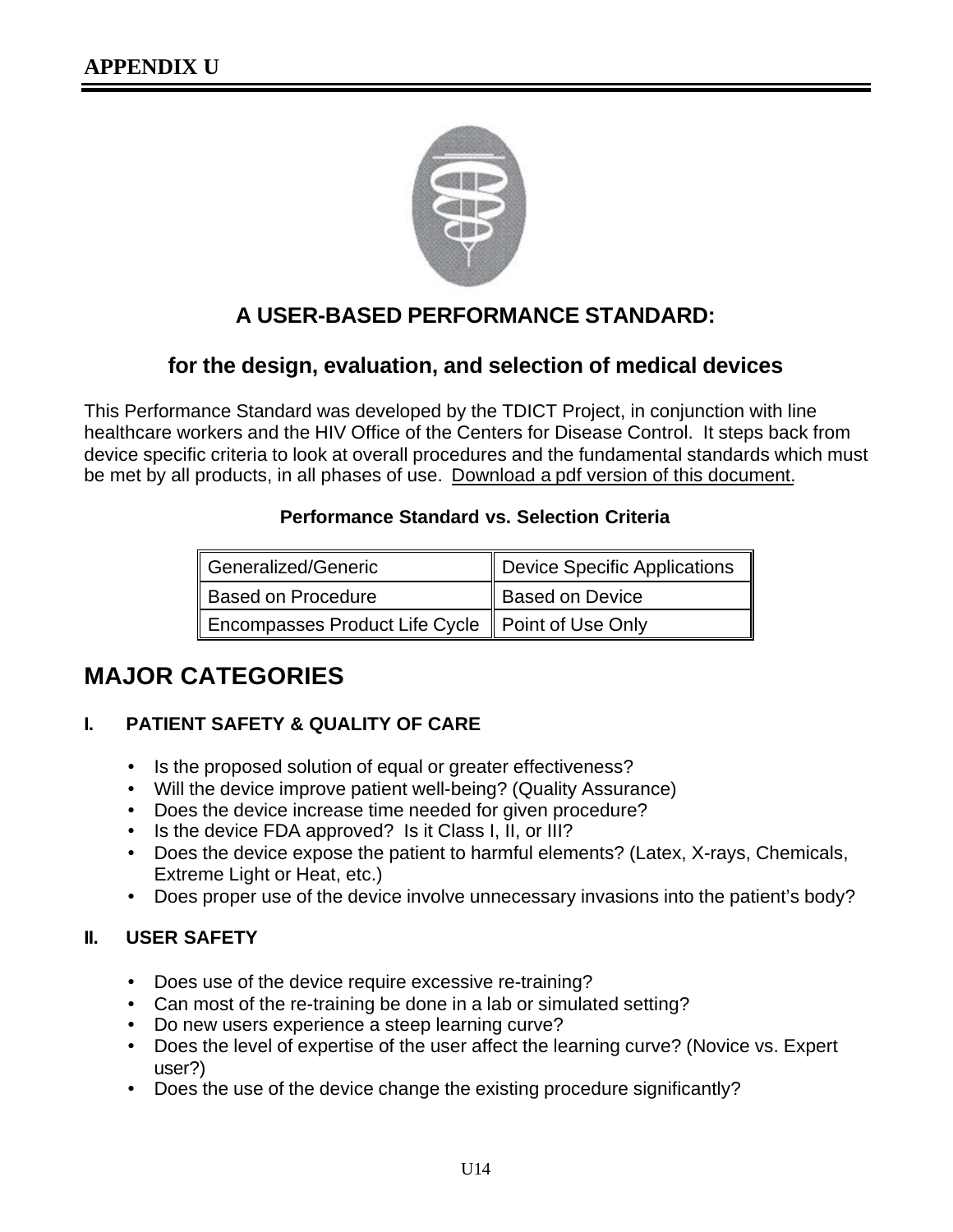- Is the device intrinsically more simple, as opposed to more complex, than the device it will replace?
- Does the device require an action which is counter to prevailing procedures? (Is the correct use of the device intuitive?)
- Does the device increase time needed for the given procedure?
- Is the product self-contained as opposed to an assembly of different parts?
- Does the product need to be disassembled-assembled prior to disposal?
- Does the device fit well in the hand of the user as opposed to being cumbersome?
- Who uses the given product?
- Where and how will failure occur?
- Can product be easily misused, used differently, co-opted for alternate use?
- What are the scenarios for common, uncommon, and inappropriate use?
- If a safety feature exists on the device, is it passively activated? (Effective without user interaction/interference)
- Are the safety cues for the safety feature evident at all times? (Are clicks audible, visual markings noticeable, tactile sensations noticeable through gloves?)

# **III. USER FIT AND SATISFACTION**

- Will use of the device require excessive re-training?
- Can most of the re-training be done in a "lab" setting?
- Do new users experience a steep learning curve?
- Does the level of expertise of the user affect the learning curve? (Novice vs. Expert user?)
- Does the use of the device change the existing procedure significantly?
- Is the device intrinsically more simple as opposed to complex?
- Does the device require an action which is counter to prevailing procedures? (Is the correct use of the device intuitive?)
- Does the device increase time needed for given procedure?
- Is product self-contained as opposed to an assembly of different parts?
- Does product need to be disassembled-assembled prior to disposal?
- Does the device fit well in the hand of the user as opposed to being cumbersome?
- Is the packaging of the device easy to open?
- Does the packaging clearly indicate its contents?
- Does the packaging clearly indicate the correct procedures for use of the device?
- Are recycling or disposal directions clear on the packaging or product?
- Where and how will failure occur?
- Can product be easily misused, used differently, co-opted for alternate use?
- What are the scenarios for common, uncommon, and inappropriate use?

# **IV. PATIENT FIT AND SATISFACTION**

- Will the device improve patient well-being? (Quality Assurance)
- Is the proposed solution of equal or greater effectiveness?
- Does the device increase time needed for given procedure?
- Does the device expose the patient to harmful elements? (Latex, X-rays, Chemicals, Extreme Light or Heat, etc.)
- Does proper use of the device involve unnecessary invasions into the patient's body?